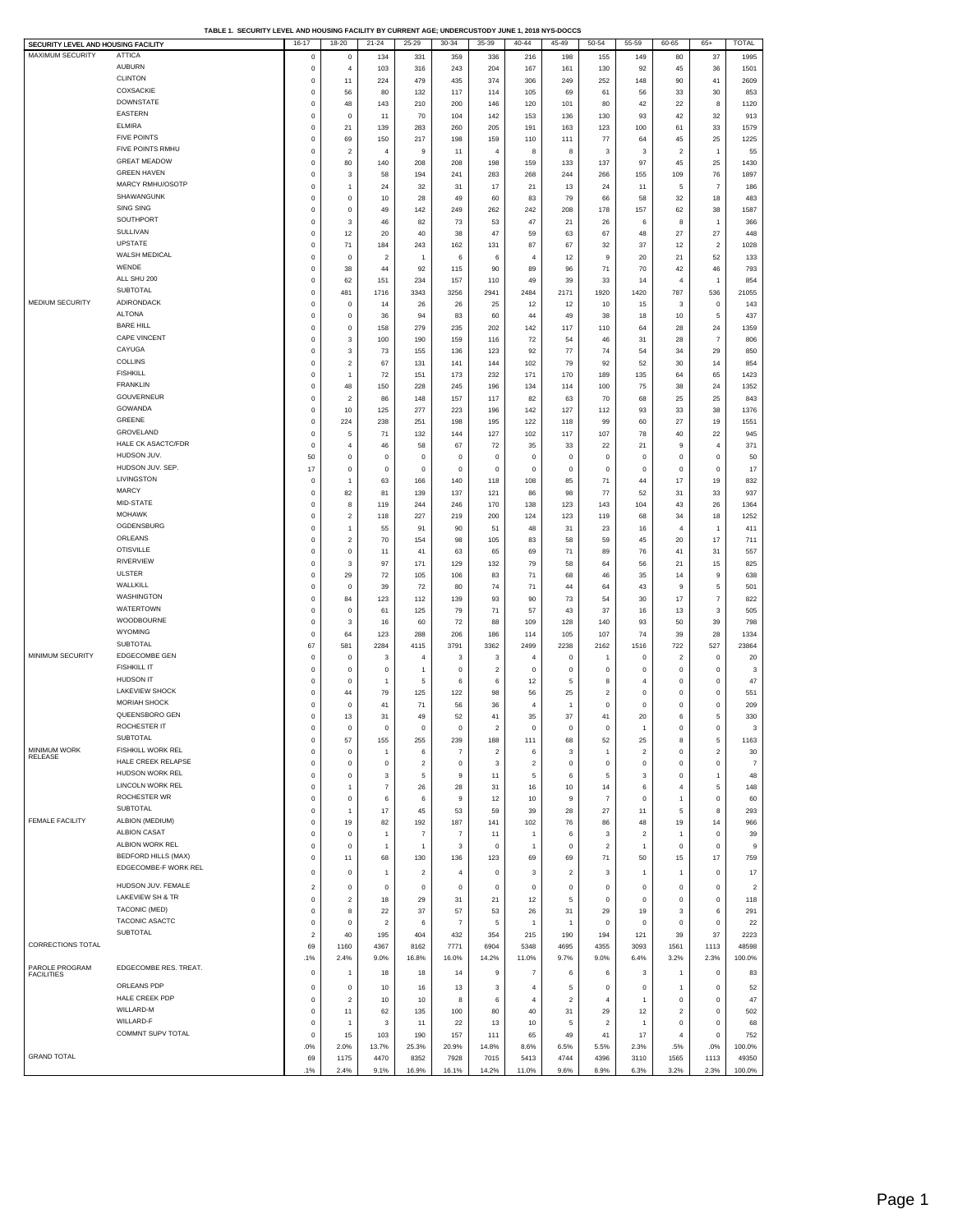| SECURITY LEVEL AND HOUSING FACILITY |                                                    | WHITE          | <b>AFRICAN</b><br>AMERICAN | <b>HISPANIC</b>     | <b>NATIVE</b><br>AMERICAN     | ASIAN                   | <b>OTHER</b>               | <b>TOTAL</b>            |
|-------------------------------------|----------------------------------------------------|----------------|----------------------------|---------------------|-------------------------------|-------------------------|----------------------------|-------------------------|
| MAXIMUM SECURITY                    | ATTICA                                             | 424            | 1133                       | 394                 | 13                            | 7                       | 24                         | 1995                    |
|                                     | <b>AUBURN</b>                                      | 303            | 818                        | 325                 | 15                            | 8                       | 32                         | 1501                    |
|                                     | <b>CLINTON</b>                                     | 516            | 1340                       | 667                 | 17                            | 16                      | 53                         | 2609                    |
|                                     | <b>COXSACKIE</b><br><b>DOWNSTATE</b>               | 193            | 381                        | 245                 | 8                             | 2                       | 24                         | 853                     |
|                                     | <b>EASTERN</b>                                     | 207<br>93      | 525<br>527                 | 304<br>251          | 14<br>7                       | 4<br>14                 | 66<br>21                   | 1120<br>913             |
|                                     | <b>ELMIRA</b>                                      | 383            | 824                        | 322                 | 17                            | 7                       | 26                         | 1579                    |
|                                     | <b>FIVE POINTS</b>                                 | 251            | 631                        | 306                 | 6                             | 3                       | 28                         | 1225                    |
|                                     | FIVE POINTS RMHU                                   | 12             | 30                         | 11                  | $\mathbf 0$                   | 0                       | $\overline{\mathbf{c}}$    | 55                      |
|                                     | <b>GREAT MEADOW</b>                                | 241            | 785                        | 352                 | 12                            | 11                      | 29                         | 1430                    |
|                                     | <b>GREEN HAVEN</b>                                 | 249            | 1053                       | 535                 | 10                            | 21                      | 29                         | 1897                    |
|                                     | <b>MARCY RMHU/OSOTP</b>                            | 64             | 73                         | 41                  | $\overline{4}$                | 0                       | $\overline{4}$             | 186                     |
|                                     | SHAWANGUNK<br><b>SING SING</b>                     | 65             | 267                        | 140                 | 3                             | 2                       | 6                          | 483                     |
|                                     | SOUTHPORT                                          | 183<br>52      | 920<br>214                 | 444<br>95           | 4<br>$\mathbf{3}$             | 9<br>0                  | 27<br>$\boldsymbol{2}$     | 1587<br>366             |
|                                     | SULLIVAN                                           | 90             | 229                        | 117                 | $\overline{\mathbf{c}}$       | 5                       | 5                          | 448                     |
|                                     | <b>UPSTATE</b>                                     | 122            | 597                        | 281                 | 12                            | 1                       | 15                         | 1028                    |
|                                     | WALSH MEDICAL                                      | 67             | 41                         | 22                  | $\sqrt{2}$                    | 0                       | $\mathbf{1}$               | 133                     |
|                                     | WENDE                                              | 175            | 415                        | 171                 | 3                             | 5                       | 24                         | 793                     |
|                                     | ALL SHU 200                                        | 220            | 387                        | 221                 | 9                             | 1                       | 16                         | 854                     |
|                                     | <b>SUBTOTAL</b>                                    | 3910           | 11190                      | 5244                | 161                           | 116                     | 434                        | 21055                   |
| MEDIUM SECURITY                     | ADIRONDACK<br><b>ALTONA</b>                        | 42             | 54                         | 39                  | $\mathbf{3}$                  | 1                       | $\overline{4}$             | 143                     |
|                                     | <b>BARE HILL</b>                                   | 121<br>299     | 176<br>666                 | 121<br>354          | $\mathbf 0$<br>11             | 4<br>3                  | 15<br>26                   | 437<br>1359             |
|                                     | CAPE VINCENT                                       | 158            | 407                        | 216                 | $\overline{4}$                | 2                       | 19                         | 806                     |
|                                     | CAYUGA                                             | 262            | 419                        | 146                 | 16                            | $\overline{\mathbf{c}}$ | 5                          | 850                     |
|                                     | <b>COLLINS</b>                                     | 374            | 289                        | 168                 | 11                            | 3                       | 9                          | 854                     |
|                                     | <b>FISHKILL</b>                                    | 323            | 678                        | 385                 | 12                            | 8                       | 17                         | 1423                    |
|                                     | <b>FRANKLIN</b>                                    | 370            | 587                        | 350                 | 12                            | 6                       | 27                         | 1352                    |
|                                     | <b>GOUVERNEUR</b>                                  | 213            | 404                        | 203                 | 8                             | 4                       | 11                         | 843                     |
|                                     | <b>GOWANDA</b>                                     | 485            | 549                        | 280                 | 17                            | 16                      | 29                         | 1376                    |
|                                     | <b>GREENE</b><br>GROVELAND                         | 326            | 744                        | 433                 | 18                            | 9                       | 21                         | 1551                    |
|                                     | <b>HALE CK ASACTC/FDR</b>                          | 406<br>95      | 357<br>162                 | 159<br>105          | 11<br>$\overline{\mathbf{c}}$ | 0<br>1                  | 12<br>6                    | 945<br>371              |
|                                     | HUDSON JUV.                                        | 8              | 28                         | 8                   | 0                             | 0                       | 6                          | 50                      |
|                                     | HUDSON JUV. SEP.                                   | 1              | 12                         | $\overline{4}$      | $\mathbf 0$                   | 0                       | $\bf{0}$                   | 17                      |
|                                     | LIVINGSTON                                         | 251            | 406                        | 152                 | $\overline{7}$                | 5                       | 11                         | 832                     |
|                                     | <b>MARCY</b>                                       | 335            | 369                        | 205                 | 14                            | $\overline{\mathbf{c}}$ | 12                         | 937                     |
|                                     | MID-STATE                                          | 479            | 567                        | 264                 | 19                            | 8                       | 27                         | 1364                    |
|                                     | <b>MOHAWK</b>                                      | 433            | 495                        | 282                 | 13                            | 5                       | 24                         | 1252                    |
|                                     | OGDENSBURG<br>ORLEANS                              | 87             | 193                        | 118                 | 3                             | 0                       | 10                         | 411                     |
|                                     | <b>OTISVILLE</b>                                   | 185<br>87      | 373<br>295                 | 137<br>160          | 6<br>$\mathbf{1}$             | 0<br>7                  | 10<br>$\overline{7}$       | 711<br>557              |
|                                     | RIVERVIEW                                          | 185            | 379                        | 235                 | $\overline{7}$                | 5                       | 14                         | 825                     |
|                                     | <b>ULSTER</b>                                      | 90             | 287                        | 213                 | 4                             | 6                       | 38                         | 638                     |
|                                     | WALLKILL                                           | 69             | 271                        | 150                 | $\mathbf 5$                   | 1                       | 5                          | 501                     |
|                                     | <b>WASHINGTON</b>                                  | 212            | 378                        | 204                 | 6                             | 5                       | 17                         | 822                     |
|                                     | <b>WATERTOWN</b>                                   | 108            | 230                        | 153                 | $\mathbf{3}$                  | 2                       | 9                          | 505                     |
|                                     | WOODBOURNE                                         | 152            | 362                        | 259                 | $\boldsymbol{2}$              | 8                       | 15                         | 798                     |
|                                     | <b>WYOMING</b><br>SUBTOTAL                         | 295            | 675                        | 330                 | 12                            | 8                       | 14                         | 1334                    |
| MINIMUM SECURITY                    | <b>EDGECOMBE GEN</b>                               | 6451           | 10812<br>14                | 5833<br>4           | 227<br>$\mathsf 0$            | 121                     | 420<br>$\bf{0}$            | 23864<br>20             |
|                                     | <b>FISHKILL IT</b>                                 | 1<br>$\pmb{0}$ | $\overline{\mathbf{c}}$    | 1                   | $\mathbf 0$                   | 1<br>0                  | 0                          | 3                       |
|                                     | <b>HUDSON IT</b>                                   | 16             | 19                         | 9                   |                               |                         | 1                          | 47                      |
|                                     | LAKEVIEW SHOCK                                     | 171            | 194                        | 157                 | $\overline{7}$                | 4                       | 18                         | 551                     |
|                                     | <b>MORIAH SHOCK</b>                                | 78             | 86                         | 43                  | 0                             | 0                       | $\overline{\mathbf{c}}$    | 209                     |
|                                     | QUEENSBORO GEN                                     | 23             | 188                        | 110                 | $\mathsf 0$                   | 1                       | 8                          | 330                     |
|                                     | ROCHESTER IT                                       | 1              | $\overline{2}$             | 0                   | 0                             | 0                       | $^{\circ}$                 | 3                       |
| <b>MINIMUM WORK</b>                 | <b>SUBTOTAL</b><br>FISHKILL WORK REL               | 290            | 505                        | 324                 | 8                             | 7                       | 29                         | 1163                    |
| RELEASE                             | HALE CREEK RELAPSE                                 | 10<br>3        | 14<br>3                    | 3<br>1              | $\overline{2}$<br>0           | 0<br>0                  | $\mathbf{1}$<br>$\pmb{0}$  | 30<br>$\overline{7}$    |
|                                     | HUDSON WORK REL                                    | 18             | 20                         | 8                   | $\mathsf 0$                   | 0                       | $\overline{2}$             | 48                      |
|                                     | LINCOLN WORK REL                                   | 23             | 55                         | 67                  | 0                             | 1                       | $\overline{\mathbf{c}}$    | 148                     |
|                                     | ROCHESTER WR                                       | 23             | 29                         | 8                   | $\mathsf 0$                   | 0                       | $\bf{0}$                   | 60                      |
|                                     | SUBTOTAL                                           | 77             | 121                        | 87                  | $\overline{\mathbf{c}}$       | 1                       | 5                          | 293                     |
| <b>FEMALE FACILITY</b>              | ALBION (MEDIUM)                                    | 522            | 297                        | 122                 | 4                             | 8                       | 13                         | 966                     |
|                                     | <b>ALBION CASAT</b>                                | 25             | 11                         | 3                   | $\mathsf 0$                   | 0                       | $\bf{0}$                   | 39                      |
|                                     | ALBION WORK REL                                    | $\overline{7}$ | 1                          | 1                   | 0                             | 0                       | $\pmb{0}$                  | 9                       |
|                                     | <b>BEDFORD HILLS (MAX)</b><br>EDGECOMBE-F WORK REL | 289            | 321                        | 118                 | 9                             | 7                       | 15                         | 759                     |
|                                     |                                                    | 4              | 9                          | 4                   | $\mathsf 0$                   | 0                       | $\mathbf 0$                | 17                      |
|                                     | HUDSON JUV. FEMALE                                 | 1              | 0                          | 1                   | 0                             | 0                       | 0                          | $\overline{\mathbf{c}}$ |
|                                     | LAKEVIEW SH & TR                                   | 70             | 34                         | 9                   | $\mathbf{1}$                  | 0                       | $\overline{4}$             | 118                     |
|                                     | TACONIC (MED)<br>TACONIC ASACTC                    | 129            | 99                         | 50                  | $\overline{\mathbf{c}}$       | 3                       | 8                          | 291                     |
|                                     | SUBTOTAL                                           | 12             | 9                          | 1                   | $\mathsf 0$                   | 0                       | $\bf{0}$                   | 22                      |
| CORRECTIONS TOTAL                   |                                                    | 1059<br>11787  | 781<br>23409               | 309<br>11797        | 16<br>414                     | 18<br>263               | 40<br>928                  | 2223<br>48598           |
|                                     |                                                    | 24.3%          | 48.2%                      | 24.3%               | .9%                           | .5%                     | 1.9%                       | 100.0%                  |
| PAROLE PROGRAM                      | EDGECOMBE RES. TREAT.                              | 5              | 54                         | 19                  | $\mathbf{1}$                  | 0                       | $\overline{4}$             | 83                      |
| <b>FACILITIES</b>                   | ORLEANS PDP                                        |                |                            |                     |                               |                         |                            |                         |
|                                     | HALE CREEK PDP                                     | 17<br>27       | 29<br>12                   | 5<br>$\overline{7}$ | $\mathsf 0$<br>0              | 0<br>1                  | $\mathbf{1}$<br>$^{\circ}$ | 52<br>47                |
|                                     | WILLARD-M                                          | 208            | 200                        | 76                  | $\overline{4}$                | 0                       | 14                         | 502                     |
|                                     | <b>WILLARD-F</b>                                   | 49             | 11                         | 6                   | $\mathbf{1}$                  | 1                       | $^{\circ}$                 | 68                      |
|                                     | COMMNT SUPV TOTAL                                  | 306            | 306                        | 113                 | 6                             | $\overline{c}$          | 19                         | 752                     |
|                                     |                                                    | 40.7%          | 40.7%                      | 15.0%               | .8%                           | .3%                     | 2.5%                       | 100.0%                  |
| <b>GRAND TOTAL</b>                  |                                                    | 12093          | 23715                      | 11910               | 420                           | 265                     | 947                        | 49350                   |
|                                     |                                                    | 24.5%          | 48.1%                      | 24.1%               | .9%                           | .5%                     | 1.9%                       | 100.0%                  |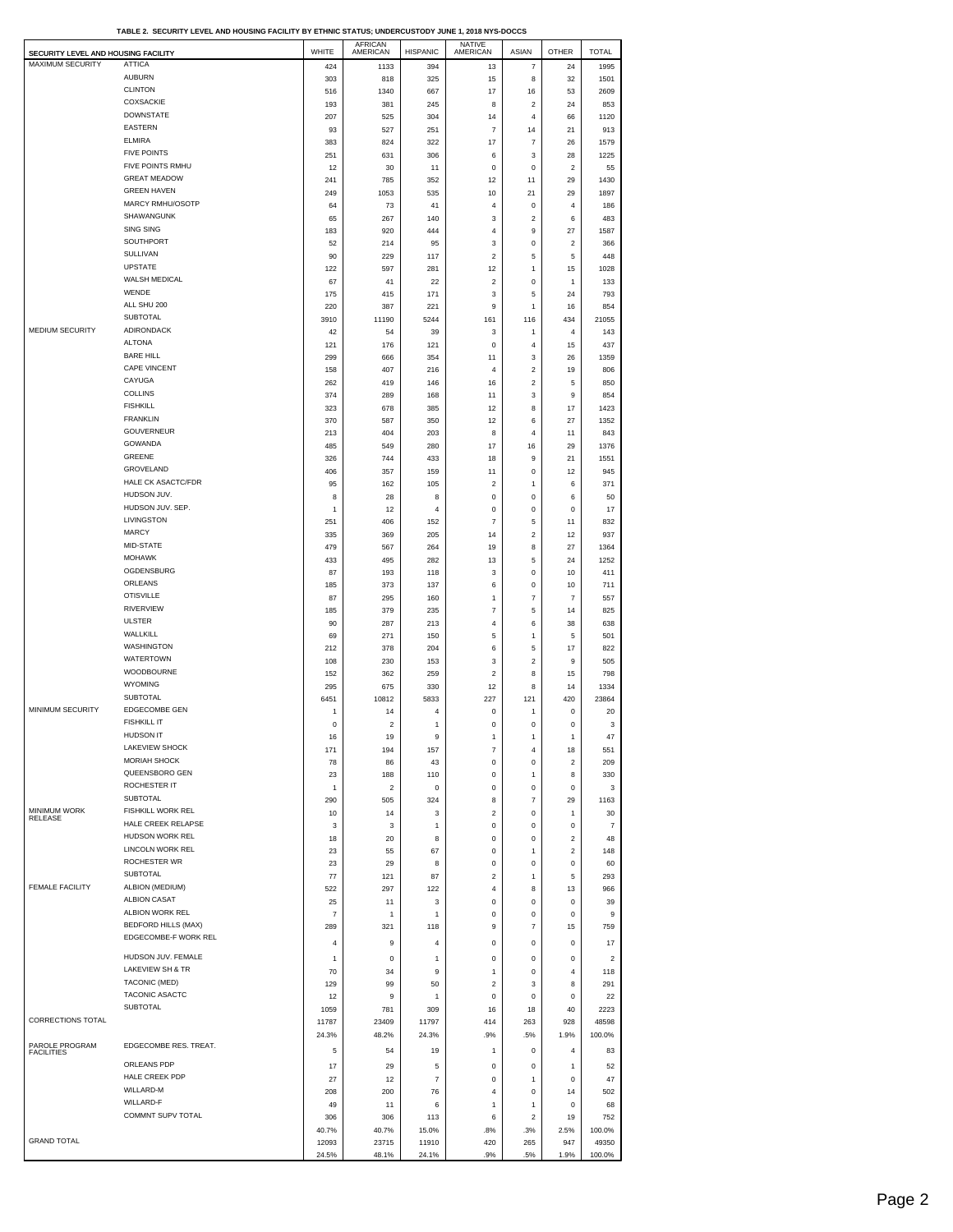| SECURITY LEVEL AND HOUSING FACILITY |                                        | MURDER                   | ATTEMPTED<br>MURDER                     | MANSLAUGH<br>TER1          | RAPE 1ST                 | ROBBERY<br>1ST                | ROBBERY<br>2ND               | ASSAULT<br>1ST             | ASSAULT<br>2ND             | <b>BURGLARY</b><br>1ST     | <b>BURGLARY</b><br>2ND  | ARSON 1ST,<br>2ND                     |
|-------------------------------------|----------------------------------------|--------------------------|-----------------------------------------|----------------------------|--------------------------|-------------------------------|------------------------------|----------------------------|----------------------------|----------------------------|-------------------------|---------------------------------------|
| MAXIMUM SECURITY                    | <b>ATTICA</b>                          | 513                      | 107                                     | 157                        | 107                      | 171                           | 83                           | 112                        | 32                         | 59                         | 100                     | 11                                    |
|                                     | <b>AUBURN</b>                          | 277                      | 86                                      | 113                        | 68                       | 139                           | 68                           | 88                         | 31                         | 50                         | 86                      | 9                                     |
|                                     | <b>CLINTON</b>                         | 445                      | 148                                     | 207                        | 150                      | 240                           | 119                          | $147\,$                    | 48                         | 78                         | 125                     | 13                                    |
|                                     | COXSACKIE                              | 84                       | 34                                      | 56                         | 50                       | 82                            | 41                           | 52                         | 15                         | 34                         | 85                      | $\overline{7}$                        |
|                                     | <b>DOWNSTATE</b>                       | 54                       | 32                                      | 49                         | 20                       | 68                            | 51                           | 52                         | 34                         | 21                         | 77                      | 3                                     |
|                                     | <b>EASTERN</b>                         | 305                      | 50                                      | 96                         | 50                       | 86                            | 26                           | 45                         | 4                          | 24                         | 57                      | 3                                     |
|                                     | <b>ELMIRA</b>                          | 299                      | 63                                      | 108                        | 59                       | 166                           | 69                           | 70                         | 32                         | 49                         | 83                      | $\overline{4}$                        |
|                                     | <b>FIVE POINTS</b><br>FIVE POINTS RMHU | 145                      | 69                                      | 92                         | 31                       | 153                           | 66                           | 91                         | 26                         | 38                         | 86                      | 3                                     |
|                                     | <b>GREAT MEADOW</b>                    | 11<br>332                | 3                                       | $\overline{c}$<br>122      | $\overline{1}$<br>53     | 5<br>150                      | 6<br>62                      | 6<br>77                    | $\mathbf{1}$<br>38         | $\overline{2}$<br>40       | $\overline{4}$<br>67    | $\mathsf{O}\xspace$<br>$\overline{4}$ |
|                                     | <b>GREEN HAVEN</b>                     | 674                      | 67<br>102                               | 177                        | 76                       | 181                           | 57                           | 89                         | 21                         | 58                         | 75                      | 8                                     |
|                                     | MARCY RMHU/OSOTP                       | 18                       | 5                                       |                            | 29                       | 17                            | 9                            | 6                          | $\overline{4}$             | $\overline{2}$             | 8                       | $\mathbf{1}$                          |
|                                     | SHAWANGUNK                             | 213                      | 33                                      | 24                         | 31                       | 43                            | 15                           | $10\,$                     | 6                          | 11                         | 13                      | $\mathbf{1}$                          |
|                                     | <b>SING SING</b>                       | 485                      | 77                                      | 186                        | 75                       | 150                           | 55                           | 90                         | 31                         | 58                         | 64                      | $\boldsymbol{7}$                      |
|                                     | SOUTHPORT                              | 54                       | 27                                      | 31                         | $\overline{2}$           | 45                            | 16                           | 24                         | $\overline{2}$             | 11                         | 28                      | $\mathbf{1}$                          |
|                                     | SULLIVAN                               | 188                      | 25                                      | 30                         | $20\,$                   | 38                            | 15                           | 13                         | 6                          | 6                          | 18                      | 3                                     |
|                                     | UPSTATE                                | 94                       | 46                                      | 75                         | 31                       | 116                           | 66                           | 69                         | 24                         | 34                         | 67                      | 3                                     |
|                                     | WALSH MEDICAL                          | 42                       | 5                                       | $\overline{4}$             | $10$                     | 8                             | $\overline{\mathbf{c}}$      | 5                          | $\overline{c}$             | $\overline{\mathbf{3}}$    | $\overline{\mathbf{c}}$ | $\mathbf 0$                           |
|                                     | WENDE<br>ALL SHU 200                   | 226                      | 25                                      | 56                         | 45                       | 61                            | 24                           | 43                         | 14                         | 26                         | 34                      | 5                                     |
|                                     | SUBTOTAL                               | 21                       | 19                                      | 9                          | $10$                     | 71                            | 71                           | 25                         | 30                         | 21                         | 94                      | $\overline{1}$                        |
| MEDIUM SECURITY                     | <b>ADIRONDACK</b>                      | 4480<br>$\mathbf{3}$     | 1023<br>$\mathbf 0$                     | 1595<br>$\overline{2}$     | 918<br>$\overline{c}$    | 1990<br>$\overline{a}$        | 921<br>5                     | 1114<br>$\overline{1}$     | 401<br>3                   | 625<br>1                   | 1173<br>13              | 87<br>$\mathsf{O}\xspace$             |
|                                     | <b>ALTONA</b>                          | $\overline{7}$           | $\overline{1}$                          | 3                          | $\overline{4}$           | 8                             | 12                           | $\overline{7}$             | 11                         | 3                          | 32                      | $\overline{1}$                        |
|                                     | <b>BARE HILL</b>                       | 46                       | 22                                      | 22                         | 32                       | 80                            | 67                           | 48                         | 51                         | 28                         | 109                     | 5                                     |
|                                     | CAPE VINCENT                           | 27                       | 12                                      | 8                          | 13                       | 48                            | 58                           | 31                         | 33                         | 12                         | 72                      | $\mathsf{O}\xspace$                   |
|                                     | CAYUGA                                 | 62                       | 8                                       | 16                         | 12                       | 56                            | 49                           | 38                         | 22                         | 23                         | 79                      | $\boldsymbol{7}$                      |
|                                     | COLLINS                                | 59                       | 6                                       | 10                         | $24\,$                   | 37                            | 36                           | 17                         | 31                         | 16                         | 75                      | $\overline{7}$                        |
|                                     | <b>FISHKILL</b>                        | 277                      | 43                                      | 48                         | 51                       | 106                           | 79                           | 54                         | 45                         | 29                         | 104                     | $\mathsf g$                           |
|                                     | <b>FRANKLIN</b>                        | 17                       | $17\,$                                  | 14                         | 15                       | 71                            | 86                           | 51                         | 56                         | 28                         | 98                      | 9                                     |
|                                     | <b>GOUVERNEUR</b>                      | 29                       | 14                                      | $\overline{7}$             | 14                       | 43                            | 42                           | 26                         | 26                         | 11                         | 72                      | 3                                     |
|                                     | GOWANDA                                | 39                       | 14                                      | 11                         | 59                       | 44                            | 46                           | 22                         | 30                         | 15                         | 84                      | $\overline{5}$                        |
|                                     | GREENE<br>GROVELAND                    | 35                       | 24                                      | 14                         | $27\,$                   | 93                            | 100                          | 49                         | 77                         | 14                         | 126                     | 5                                     |
|                                     | HALE CK ASACTC/FDR                     | 35<br>$\mathbf 0$        | $10$                                    | 6<br>$\overline{1}$        | 15<br>$\overline{4}$     | 39<br>13                      | 44                           | 18<br>$\overline{1}$       | 23<br>6                    | 6<br>5                     | 79<br>39                | $\overline{2}$<br>$\mathbf 0$         |
|                                     | HUDSON JUV.                            | $\overline{1}$           | $\overline{\mathbf{c}}$<br>$\mathbf{1}$ | $\overline{2}$             | $\overline{1}$           | 3                             | 15<br>3                      | $\overline{1}$             | $\mathbf 0$                | $\mathbf 0$                | $\mathbf{1}$            | $\mathsf{O}\xspace$                   |
|                                     | HUDSON JUV. SEP.                       | $\mathbf 0$              | $\mathbf 0$                             | $\mathbf 0$                | $\,$ 0                   | $\overline{\mathbf{c}}$       | $\mathbf{1}$                 | $\mathbf{1}$               | $\mathbf{1}$               | $\mathbf 0$                | $\mathbf 0$             | $\mathsf 0$                           |
|                                     | LIVINGSTON                             | 51                       | 16                                      | 19                         | 25                       | 69                            | 32                           | 26                         | 23                         | 13                         | 65                      | 3                                     |
|                                     | <b>MARCY</b>                           | 38                       | 8                                       | 9                          | $22\,$                   | 58                            | 60                           | 21                         | 40                         | 18                         | 105                     | 5                                     |
|                                     | MID-STATE                              | 58                       | 25                                      | $15\,$                     | 54                       | 73                            | 71                           | 60                         | $\bf 72$                   | 18                         | 132                     | 15                                    |
|                                     | <b>MOHAWK</b>                          | 32                       | 14                                      | 17                         | 40                       | 49                            | 63                           | 37                         | 50                         | 18                         | 117                     | 12                                    |
|                                     | OGDENSBURG                             | $\mathbf 0$              | $\mathbf 0$                             | $\overline{2}$             | $\mathbf 0$              | 13                            | 22                           | 9                          | 11                         | $\overline{2}$             | 36                      | $\overline{c}$                        |
|                                     | ORLEANS                                | 32                       | $\bf8$                                  | $18\,$                     | 26                       | 41                            | 41                           | $30\,$                     | 20                         | 8                          | 53                      | $\mathbf{1}$                          |
|                                     | <b>OTISVILLE</b><br><b>RIVERVIEW</b>   | 179                      | 21                                      | 36                         | 24                       | 52                            | 24                           | 31                         | 11                         | 23                         | 24                      | $\overline{4}$                        |
|                                     | <b>ULSTER</b>                          | 15                       | $10$                                    | $\overline{4}$             | $18\,$                   | 33                            | 30                           | 23                         | 26                         | 17                         | 66                      | $\mathbf 0$                           |
|                                     | WALLKILL                               | 42<br>$\mathbf 0$        | $\overline{4}$<br>8                     | 10<br>11                   | $\overline{4}$<br>$\,$ 0 | 20<br>36                      | 24<br>23                     | 12<br>$17\,$               | 22<br>$\overline{7}$       | 8<br>14                    | 43<br>50                | $\mathbf{1}$<br>$\mathbf{1}$          |
|                                     | <b>WASHINGTON</b>                      | 18                       | 14                                      | 14                         | 30                       | 68                            | 43                           | 39                         | 21                         | 14                         | 75                      | 3                                     |
|                                     | WATERTOWN                              | $\overline{1}$           | $\overline{1}$                          | $\mathbf 0$                | $\overline{1}$           | 18                            | 27                           | 16                         | 14                         | 8                          | 34                      | $\mathsf 0$                           |
|                                     | WOODBOURNE                             | 202                      | 28                                      | 39                         | 50                       | 65                            | 36                           | 35                         | $10$                       | 16                         | 58                      | $\overline{\mathbf{c}}$               |
|                                     | <b>WYOMING</b>                         | 53                       | 15                                      | 24                         | 28                       | 78                            | 78                           | 40                         | 51                         | 30                         | 112                     | 5                                     |
|                                     | SUBTOTAL                               | 1358                     | 346                                     | 382                        | 595                      | 1318                          | 1217                         | 761                        | 793                        | 398                        | 1953                    | 107                                   |
| MINIMUM SECURITY                    | EDGECOMBE GEN                          | 0                        | $\mathbf 0$                             | 0                          | $\circ$                  | $\overline{2}$                | 1                            | $\mathbf 0$                | $\overline{\mathbf{c}}$    | $\mathbf 0$                | $\mathbf{1}$            | $\mathsf{O}\xspace$                   |
|                                     | <b>FISHKILL IT</b><br><b>HUDSON IT</b> | $\mathbf 0$              | $\mathbf 0$                             | $\mathbf 0$                | $\mathbf 0$              | $\mathbf 0$                   | 0                            | $\mathbf 0$                | $\mathbf 0$                | $\mathbf 0$                | 0                       | $\mathsf{O}\xspace$                   |
|                                     | <b>LAKEVIEW SHOCK</b>                  | $\mathbf 0$<br>0         | $\mathsf 0$<br>0                        | $\mathsf 0$<br>0           | $\mathbf 0$<br>0         | $\overline{2}$<br>$\mathbf 0$ | $\mathbf{1}$<br>0            | $\mathbf 0$<br>0           | $\mathbf 0$<br>0           | $\mathbf 0$<br>0           | 3<br>0                  | $\mathsf 0$<br>0                      |
|                                     | MORIAH SHOCK                           | $\mathbf 0$              | $\mathsf 0$                             | $\mathbf 0$                | $\,$ 0                   | $\,$ 0                        | 0                            | $\mathbf 0$                | $\mathbf 0$                | $\mathbf 0$                | $\mathsf 0$             | $\mathsf 0$                           |
|                                     | QUEENSBORO GEN                         | 11                       | $\,$ 5 $\,$                             | $\overline{7}$             | $\overline{1}$           | 17                            | 14                           | 12                         | 9                          | $\overline{2}$             | 11                      | $\mathbf 0$                           |
|                                     | ROCHESTER IT                           | $\mathbf 0$              | $\mathbf 0$                             | $\mathbf 0$                | $\mathbf 0$              | $\circ$                       | 0                            | $\mathbf 0$                | $\mathbf 0$                | $\mathbf 0$                | 0                       | $\mathbf 0$                           |
|                                     | SUBTOTAL                               | 11                       | $\mathbf 5$                             | $\overline{7}$             | $\mathbf{1}$             | 21                            | 16                           | 12                         | 11                         | $\overline{2}$             | 15                      | $\mathsf 0$                           |
| MINIMUM WORK<br>RELEASE             | <b>FISHKILL WORK REL</b>               | 0                        | $\mathbf 0$                             | $\mathbf 0$                | $\,0\,$                  | $\,0\,$                       | $\overline{\mathbf{c}}$      | $\mathbf 0$                | $\mathbf 0$                | $\mathbf 0$                | 6                       | $\mathbf 0$                           |
|                                     | HALE CREEK RELAPSE                     | $\mathbf 0$              | $\mathbf 0$                             | $\mathbf 0$                | $\mathbf 0$              | $\overline{0}$                | 0                            | $\mathbf 0$                | $\mathbf 0$                | $\mathbf 0$                | $\mathsf 0$             | $\mathbf 0$                           |
|                                     | HUDSON WORK REL<br>LINCOLN WORK REL    | $\mathbf 0$              | $\mathbf 0$                             | $\mathbf 0$                | $\,0\,$                  | $\,$ 0 $\,$                   | $\mathbf{1}$                 | $\mathbf 0$                | $\mathbf 0$                | $\mathbf 0$                | $\mathbf 3$             | $\mathbf 0$                           |
|                                     | ROCHESTER WR                           | $\pmb{0}$<br>$\mathbf 0$ | $\mathbf 0$<br>$\mathbf 0$              | $\mathbf 0$<br>$\mathbf 0$ | $\,0\,$<br>$\mathbf 0$   | 1<br>$\mathbf 0$              | 6<br>$\overline{\mathbf{c}}$ | $\mathbf 0$<br>$\mathbf 0$ | $\mathbf 0$<br>$\mathbf 0$ | $\mathbf 0$<br>$\mathbf 0$ | $17\,$<br>8             | $\mathsf{O}\xspace$<br>$\mathsf 0$    |
|                                     | <b>SUBTOTAL</b>                        | $\mathbf 0$              | $\mathbf 0$                             | $\mathbf 0$                | $\,$ 0                   | $\mathbf{1}$                  | 11                           | $\mathbf 0$                | $\mathbf 0$                | $\mathbf 0$                | 34                      | $\mathsf{O}\xspace$                   |
| <b>FEMALE FACILITY</b>              | ALBION (MEDIUM)                        | 19                       | 5                                       | 18                         | $\sqrt{2}$               | 30                            | 46                           | 29                         | 48                         | 6                          | 63                      | 13                                    |
|                                     | <b>ALBION CASAT</b>                    | $^{\circ}$               | $\mathbf 0$                             | $\mathbf 0$                | $\mathbf 0$              | $\,$ 0                        | $\overline{\mathbf{c}}$      | $\bf{0}$                   | $\mathbf 0$                | $\mathbf 0$                | $\mathbf 3$             | $\mathbf 0$                           |
|                                     | ALBION WORK REL                        | $\mathbf 0$              | $\mathbf 0$                             | $\mathbf 0$                | $\,$ 0                   | $\,$ 0                        | 0                            | $\mathbf 0$                | $\mathbf 0$                | $\mathbf 0$                | $\overline{\mathbf{c}}$ | $\mathsf{O}\xspace$                   |
|                                     | <b>BEDFORD HILLS (MAX)</b>             | 149                      | 24                                      | 120                        | $\overline{4}$           | 45                            | 13                           | 59                         | 24                         | 12                         | 22                      | 11                                    |
|                                     | EDGECOMBE-F WORK REL                   | 0                        | $\mathbf 0$                             | $\mathbf 0$                | $\mathbf 0$              | $\,0\,$                       | $\sqrt{4}$                   | $\mathbf 0$                | $\mathbf{1}$               | $\mathbf 0$                | 0                       | $\mathsf{O}\xspace$                   |
|                                     | HUDSON JUV. FEMALE                     | 0                        | $\mathbf{1}$                            | 0                          | $\,0\,$                  | 1                             | 0                            | 0                          | $\mathbf 0$                | $\mathbf 0$                | 0                       | $\mathbf 0$                           |
|                                     | LAKEVIEW SH & TR                       | $\mathbf 0$              | $\mathbf 0$                             | $\mathbf 0$                | $\mathbf 0$              | $\mathbf 0$                   | 0                            | $\mathbf 0$                | $\mathbf 0$                | $\mathbf 0$                | 0                       | $\mathsf 0$                           |
|                                     | <b>TACONIC (MED)</b>                   | $23\,$                   | $\overline{7}$                          | 18                         | $\mathbf{1}$             | 14                            | 16                           | 13                         | $10$                       | $\overline{\mathbf{3}}$    | 15                      | 3                                     |
|                                     | TACONIC ASACTC                         | $\mathbf 0$              | $\mathbf 0$                             | $\mathbf 0$                | $\mathbf 0$              | $\mathbf 0$                   | 3                            | $\overline{1}$             | $\overline{4}$             | $\overline{2}$             | $\overline{\mathbf{c}}$ | $\mathsf 0$                           |
|                                     | SUBTOTAL                               | 191                      | 37                                      | 156                        | $\overline{7}$           | 90                            | 84                           | 102                        | 87                         | 23                         | 107                     | 27                                    |
| CORRECTIONS TOTAL                   |                                        | 6040                     | 1411                                    | 2140                       | 1521                     | 3420                          | 2249                         | 1989                       | 1292                       | 1048                       | 3282                    | 221                                   |
|                                     |                                        | 12.4%                    | 2.9%                                    | 4.4%                       | 3.1%                     | 7.0%                          | 4.6%                         | 4.1%                       | 2.7%                       | 2.2%                       | 6.8%                    | .5%                                   |
| PAROLE PROGRAM<br><b>FACILITIES</b> | EDGECOMBE RES. TREAT.                  | 0                        | $\overline{\mathbf{c}}$                 | 1                          | $\mathbf 0$              | 9                             | 13                           | $\overline{\mathbf{c}}$    | $\sqrt{4}$                 | 1                          | 10                      | $\mathsf{O}\xspace$                   |
|                                     | ORLEANS PDP                            | $\mathbf{1}$             | $\mathbf 0$                             | $\mathbf{1}$               | $\,0\,$                  | $\overline{\mathbf{c}}$       | 5                            | 0                          | $^{\circ}$                 | $\mathbf{1}$               | 6                       | 0                                     |
|                                     | HALE CREEK PDP                         | $\mathbf 0$              | $\mathbf 0$                             | $\mathbf 0$                | $\mathbf 0$              | $\mathbf{1}$                  | 1                            | $\mathbf 0$                | $\mathbf 0$                | $\overline{2}$             | 5                       | $\mathsf 0$                           |
|                                     | WILLARD-M                              | $\mathbf{2}$             | $\mathbf{3}$                            | $\mathbf 0$                | $\mathbf{1}$             | 16                            | 23                           | $\mathbf{3}$               | $\overline{7}$             | $\overline{2}$             | 37                      | $\mathbf 0$                           |
|                                     | WILLARD-F<br><b>COMMUNITY SUPRV</b>    | $\pmb{0}$                | $\mathbf 0$                             | $\mathbf 0$                | $\mathbf 0$              | $\circ$                       | $\overline{\mathbf{c}}$      | $\mathbf 0$                | $\mathbf{1}$               | $\mathbf 0$                | 3                       | $\mathsf 0$                           |
|                                     | TOTAL                                  | 3<br>.4%                 | 5<br>.7%                                | $\overline{2}$<br>.3%      | $\overline{1}$           | 28<br>3.7%                    | 44                           | 5<br>.7%                   | 12<br>1.6%                 | 6<br>.8%                   | 61<br>8.1%              | $\mathsf 0$<br>.0%                    |
| <b>GRAND TOTAL</b>                  |                                        | 6043                     | 1416                                    | 2142                       | .1%<br>1522              | 3448                          | 5.9%<br>2293                 | 1994                       | 1304                       | 1054                       | 3343                    | 221                                   |
|                                     |                                        | 12.2%                    | 2.9%                                    | 4.3%                       | 3.1%                     | 7.0%                          | 4.6%                         | 4.0%                       | 2.6%                       | 2.1%                       | 6.8%                    | .4%                                   |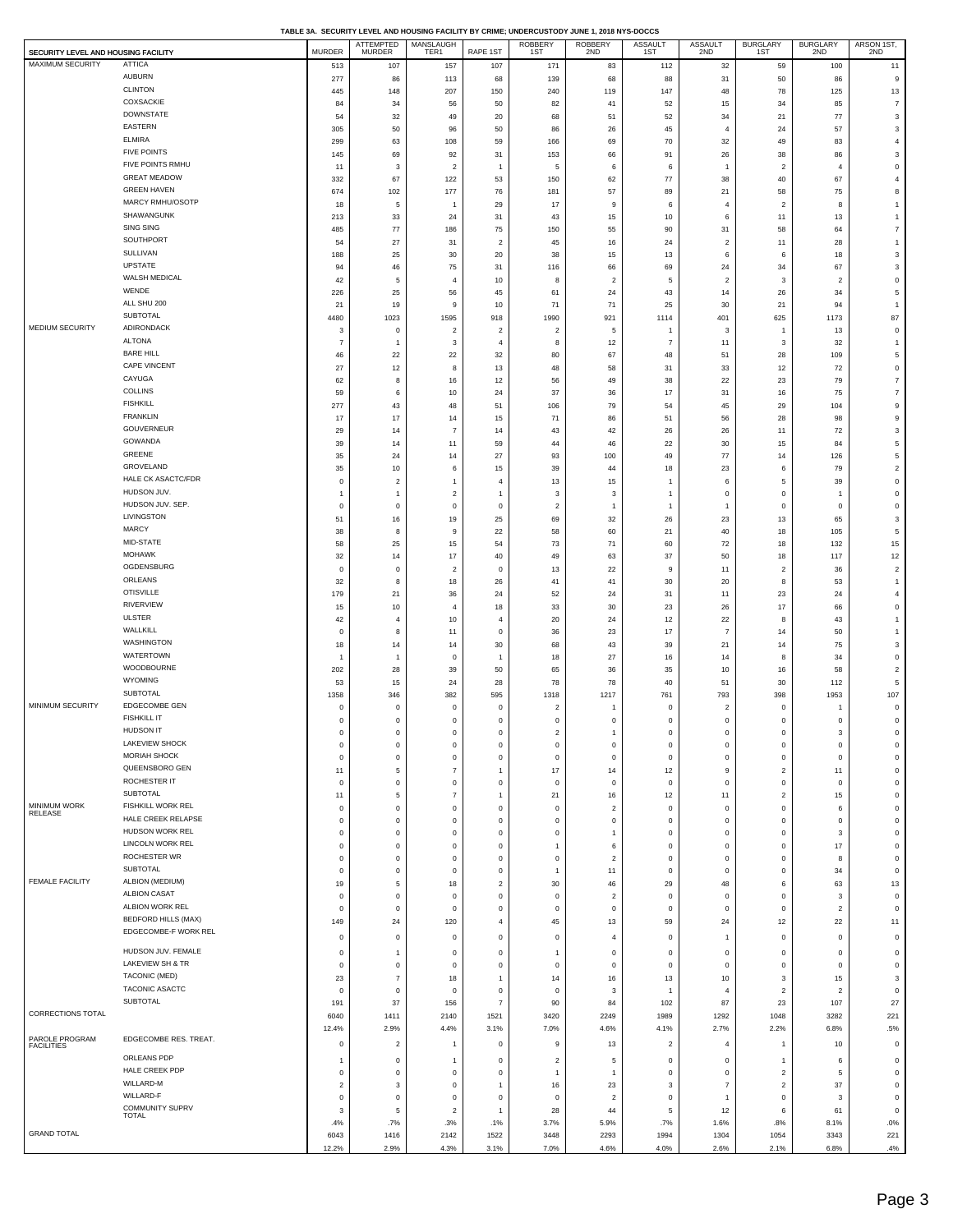| SECURITY LEVEL AND HOUSING FACILITY |                                               | SODOMY<br>1ST                              | SEXUAL<br>ABUSE 1             | <b>WEAPONS</b><br>OFFENSES   | KIDNAP 1ST,<br>2ND              | VFO OTHER<br>SEX<br>OFFENSE | OTHER<br>VIOLENT                   | MANSLAUGH<br>TER 2               | <b>OTHER</b><br><b>HOMICIDE</b>    | ROBBERY<br>3RD                    | ASSAULT 2<br>(ATT)               | $\begin{array}{c}\text{CONSPRCY}\\ \text{2,3,4}\end{array}$ |
|-------------------------------------|-----------------------------------------------|--------------------------------------------|-------------------------------|------------------------------|---------------------------------|-----------------------------|------------------------------------|----------------------------------|------------------------------------|-----------------------------------|----------------------------------|-------------------------------------------------------------|
| MAXIMUM SECURITY                    | <b>ATTICA</b>                                 | 55                                         | 52                            | 101                          | 21                              | 52                          | $\sqrt{5}$                         | $\overline{4}$                   | 0                                  | 19                                | 8                                | 3                                                           |
|                                     | <b>AUBURN</b>                                 | 41                                         | 37                            | 98                           | 16                              | 31                          | $\overline{4}$                     | $\overline{4}$                   | $\overline{4}$                     | 23                                | $\mathsf g$                      | $\overline{4}$                                              |
|                                     | <b>CLINTON</b><br>COXSACKIE                   | 92                                         | 78                            | 168                          | 25                              | 73                          | $\sqrt{5}$                         | $\overline{4}$                   | 5                                  | 31                                | $10$                             | $17\,$                                                      |
|                                     | <b>DOWNSTATE</b>                              | 27<br>8                                    | 22<br>16                      | 62<br>89                     | 10<br>6                         | 16<br>11                    | $\mathbf{1}$<br>$\overline{5}$     | $\overline{1}$<br>$\overline{1}$ | 3<br>$\mathbf{1}$                  | 8<br>26                           | $\overline{2}$<br>$16\,$         | 8<br>11                                                     |
|                                     | EASTERN                                       | 36                                         | 14                            | 37                           | 11                              | 11                          | $\overline{2}$                     | $\mathbf{1}$                     | $\mathbf{1}$                       | 5                                 | $\mathsf 0$                      | 6                                                           |
|                                     | <b>ELMIRA</b>                                 | 38                                         | 45                            | 70                           | 17                              | 24                          | 3                                  | $\overline{1}$                   | $\bf 0$                            | 20                                | $\overline{7}$                   | $\overline{7}$                                              |
|                                     | <b>FIVE POINTS</b><br>FIVE POINTS RMHU        | 13                                         | 18                            | 79                           | 13                              | 15                          | $\mathbf 5$                        | $\overline{c}$                   | $\overline{\mathbf{2}}$            | ${\bf 22}$                        | $\mathbf{3}$                     | 12                                                          |
|                                     | <b>GREAT MEADOW</b>                           | $\overline{1}$<br>36                       | $\overline{2}$<br>20          | $\mathsf 0$<br>75            | $\mathsf{O}\xspace$<br>$\bf8$   | $\circ$<br>31               | $\mathsf{O}\xspace$<br>$\mathbf 3$ | $\mathbf 0$<br>3                 | $\bf 0$<br>3                       | $\overline{1}$<br>15              | $\overline{1}$<br>$10$           | $\mathsf{O}\xspace$<br>11                                   |
|                                     | <b>GREEN HAVEN</b>                            | 43                                         | 34                            | 69                           | $32\,$                          | 24                          | $\bf8$                             | $\overline{4}$                   | 5                                  | 11                                | $\sqrt{5}$                       | $10$                                                        |
|                                     | MARCY RMHU/OSOTP                              | 16                                         | 21                            | 3                            | $\mathbf{1}$                    | $\overline{7}$              | $\mathbf{1}$                       | $\mathbf 0$                      | $\mathbf 0$                        | $\overline{c}$                    | $\overline{2}$                   | $\mathsf{O}\xspace$                                         |
|                                     | SHAWANGUNK                                    | 14                                         | $\overline{7}$                | 11                           | $\boldsymbol{7}$                | 6                           | $\mathbf 3$                        | $\mathsf 0$                      | $\mathbf 0$                        | $\overline{2}$                    | $\mathbf 0$                      | $\overline{1}$                                              |
|                                     | <b>SING SING</b><br>SOUTHPORT                 | 28                                         | 26                            | 60                           | 18                              | 12                          | $\sqrt{4}$                         | $\,$ 5 $\,$                      | $\bf 0$                            | 13<br>$\overline{9}$              | $\overline{7}$                   | 3                                                           |
|                                     | SULLIVAN                                      | $\mathsf{O}\xspace$<br>12                  | $\overline{4}$<br>10          | 32<br>$\overline{7}$         | $\mathbf{1}$<br>$\overline{5}$  | $\overline{2}$<br>6         | $\,$ 0<br>$\mathbf{1}$             | $\overline{1}$<br>$\mathsf 0$    | $\overline{\mathbf{2}}$<br>$\bf 0$ | $\overline{4}$                    | $\mathbf 0$<br>$\mathsf 0$       | $\ensuremath{\mathsf{3}}$<br>$\overline{c}$                 |
|                                     | UPSTATE                                       | 11                                         | 3                             | 121                          | 6                               | 11                          | $\mathbf{1}$                       | 5                                | $\mathbf 0$                        | 16                                | 5                                | $\boldsymbol{7}$                                            |
|                                     | WALSH MEDICAL                                 | 12                                         | $\overline{7}$                | 5                            | $\mathbf{1}$                    | $\circ$                     | $\mathbf 0$                        | $\overline{c}$                   | $\bf 0$                            | $\mathbf{1}$                      | $\mathbf 0$                      | $\mathbf 0$                                                 |
|                                     | WENDE<br>ALL SHU 200                          | 32                                         | 40                            | 28                           | $\boldsymbol{7}$                | 11                          | $\mathbf{1}$                       | $\mathbf{1}$                     | $\overline{2}$                     | 5                                 | $\overline{4}$                   | $\overline{c}$                                              |
|                                     | SUBTOTAL                                      | 5<br>520                                   | 8<br>464                      | 103<br>1218                  | $\overline{1}$<br>206           | $\overline{4}$<br>347       | $\mathbf 5$<br>57                  | $\overline{2}$<br>$41\,$         | $\overline{\mathbf{c}}$<br>30      | 42<br>275                         | $\overline{7}$<br>96             | 8<br>115                                                    |
| MEDIUM SECURITY                     | ADIRONDACK                                    | $\overline{\mathbf{c}}$                    | $\overline{7}$                | 21                           | $\mathbf{1}$                    | $\overline{2}$              | $\mathbf{1}$                       | $\mathbf 0$                      | $\mathbf 0$                        | $\mathbf{3}$                      | $\overline{4}$                   | $\overline{1}$                                              |
|                                     | <b>ALTONA</b>                                 | 3                                          | 9                             | 44                           | $\mathbf{1}$                    | $\overline{7}$              | $\mathbf 5$                        | $\overline{2}$                   | $\mathbf{1}$                       | 17                                | $16\,$                           | 6                                                           |
|                                     | <b>BARE HILL</b>                              | 12                                         | 37                            | 167                          | 10                              | 12                          | $\overline{4}$                     | 14                               | $\mathbf{1}$                       | 31                                | $12\,$                           | $10$                                                        |
|                                     | CAPE VINCENT<br>CAYUGA                        | 10                                         | 20                            | 112                          | $\mathbf{1}$                    | 11                          | $\mathbf{3}$                       | $_{\rm 3}$                       | $\overline{4}$                     | 16                                | 11                               | $\mathsf g$                                                 |
|                                     | <b>COLLINS</b>                                | 10<br>25                                   | 13<br>51                      | 106<br>63                    | $\overline{4}$<br>3             | 8<br>16                     | $\,6\,$<br>3                       | $\mathsf g$<br>5                 | 9<br>$\overline{7}$                | 8<br>19                           | 8<br>5                           | $\overline{1}$<br>$\overline{c}$                            |
|                                     | <b>FISHKILL</b>                               | 27                                         | 58                            | 70                           | $\mathsf g$                     | 24                          | $\mathbf 3$                        | $\mathbf{3}$                     | $\overline{4}$                     | 37                                | $\overline{7}$                   | $\bf8$                                                      |
|                                     | <b>FRANKLIN</b>                               | 18                                         | 33                            | 141                          | $\overline{4}$                  | 12                          | $\,6\,$                            | 9                                | 10                                 | 36                                | 11                               | 15                                                          |
|                                     | GOUVERNEUR                                    | 16                                         | 23                            | 112                          | $\mathbf{1}$                    | 15                          | $\overline{4}$                     | $\overline{\mathbf{2}}$          | 1                                  | 26                                | $\overline{7}$                   | $\boldsymbol{7}$                                            |
|                                     | GOWANDA<br>GREENE                             | 43<br>8                                    | 65<br>20                      | 101<br>220                   | $\,6\,$<br>$\overline{4}$       | 30<br>$\overline{7}$        | $\overline{4}$<br>$\mathbf{1}$     | 19<br>10                         | 33<br>3                            | 10<br>26                          | $12\,$<br>13                     | 5<br>15                                                     |
|                                     | GROVELAND                                     | 16                                         | 21                            | 75                           | $\,6\,$                         | 13                          | $\mathbf 3$                        | 12                               | $\overline{7}$                     | 32                                | 17                               | 5                                                           |
|                                     | HALE CK ASACTC/FDR                            | $\overline{1}$                             | $\overline{1}$                | 54                           | $\mathbf 0$                     | $\mathbf 0$                 | $\overline{2}$                     | $\,0\,$                          | $\bf 0$                            | 6                                 | $\overline{2}$                   | 5                                                           |
|                                     | HUDSON JUV.                                   | $\mathbf{1}$                               | $\mathbf 0$                   | $\overline{4}$               | $\mathbf 0$                     | $\mathbf 0$                 | $\mathbf 0$                        | $\mathsf 0$                      | $\mathbf 0$                        | $\mathbf{1}$                      | $\mathbf 0$                      | $\mathsf{O}\xspace$                                         |
|                                     | HUDSON JUV. SEP.<br>LIVINGSTON                | $\mathsf{O}\xspace$                        | $\mathbf 0$                   | 3                            | $\mathbf 0$                     | $\mathbf 0$                 | $\,$ 0                             | $\mathbf 0$                      | $\mathbf 0$                        | $\,$ 0                            | $\mathbf{1}$                     | $\mathsf 0$                                                 |
|                                     | MARCY                                         | 16<br>19                                   | 24<br>30                      | 96<br>84                     | $\mathbf 3$<br>$\mathbf 5$      | 7<br>9                      | $\mathbf 3$<br>$\mathbf 5$         | $\mathbf{1}$<br>$\boldsymbol{7}$ | 3<br>$\overline{2}$                | 11<br>24                          | 6<br>$12\,$                      | 6<br>8                                                      |
|                                     | MID-STATE                                     | 26                                         | 45                            | 107                          | $\boldsymbol{7}$                | 33                          | $10$                               | $\overline{7}$                   | $\overline{7}$                     | 40                                | 18                               | $10$                                                        |
|                                     | <b>MOHAWK</b>                                 | 39                                         | 51                            | 110                          | $\mathbf 5$                     | 27                          | 8                                  | 9                                | 5                                  | 37                                | 16                               | $10$                                                        |
|                                     | OGDENSBURG                                    | $\overline{1}$                             | -1                            | 55                           | $\,0\,$                         | $\circ$                     | $\,0\,$                            | $\overline{2}$                   | $\bf 0$                            | 14                                | 5                                | 5                                                           |
|                                     | ORLEANS<br><b>OTISVILLE</b>                   | 18<br>11                                   | 29<br>13                      | 80<br>23                     | $\overline{4}$<br>$\mathbf 5$   | 12<br>3                     | 3<br>$\overline{1}$                | $\overline{c}$<br>$_{\rm 3}$     | $\mathbf{1}$<br>$\overline{4}$     | 13<br>$\overline{2}$              | $\overline{4}$<br>$\overline{1}$ | 3<br>$\overline{a}$                                         |
|                                     | <b>RIVERVIEW</b>                              | 19                                         | 33                            | 117                          | $\mathbf{1}$                    | $13\,$                      | $\overline{1}$                     | $\overline{4}$                   | $\mathbf{1}$                       | 10                                | 8                                | $\overline{a}$                                              |
|                                     | <b>ULSTER</b>                                 | $\overline{1}$                             | 3                             | 73                           | $\mathbf{1}$                    | 5                           | $\mathbf{1}$                       | $\overline{4}$                   | 8                                  | 16                                | $\overline{7}$                   | 8                                                           |
|                                     | WALLKILL                                      | $\mathsf 0$                                | $\mathbf 0$                   | 75                           | $\mathbf 0$                     | $\mathbf 0$                 | $\sqrt{2}$                         | $\overline{4}$                   | $\overline{2}$                     | 9                                 | $\overline{\mathbf{3}}$          | 5                                                           |
|                                     | <b>WASHINGTON</b><br>WATERTOWN                | 8                                          | 24<br>$\overline{4}$          | 78<br>77                     | $\mathbf 5$<br>$\mathbf 0$      | 14<br>$\mathbf{1}$          | $\overline{2}$<br>$\sqrt{2}$       | 5<br>$\overline{1}$              | $\overline{4}$<br>1                | 15                                | 9<br>8                           | 5                                                           |
|                                     | WOODBOURNE                                    | $\mathsf{O}\xspace$<br>24                  | 35                            | 28                           | 12                              | 6                           | $\scriptstyle{7}$                  | $\overline{2}$                   | 3                                  | 15<br>12                          | $\overline{2}$                   | 9<br>5                                                      |
|                                     | <b>WYOMING</b>                                | 18                                         | 43                            | 178                          | 5                               | 16                          | 6                                  | 5                                | $\overline{4}$                     | 30                                | 16                               | 11                                                          |
|                                     | SUBTOTAL                                      | 392                                        | 693                           | 2474                         | 103                             | 303                         | 96                                 | 144                              | 125                                | 516                               | 241                              | 178                                                         |
| MINIMUM SECURITY                    | EDGECOMBE GEN<br><b>FISHKILL IT</b>           | 0                                          | $\circ$                       | $\mathbf{1}$                 | $\mathsf{O}\xspace$             | 0                           | $\mathbf 0$                        | 0                                | 0                                  | $\overline{c}$                    | $\circ$                          | $\mathsf{O}\xspace$                                         |
|                                     | HUDSON IT                                     | $\mathsf{O}\xspace$<br>$\Omega$            | $\overline{0}$<br>C           | $\mathbf{1}$<br>$\mathbf{Q}$ | $\mathsf{O}\xspace$<br>$\Omega$ | $\mathsf 0$<br>$\Omega$     | $\mathsf{O}\xspace$<br>O           | $\mathsf 0$<br>$\Omega$          | $\bf 0$<br>$\Omega$                | $\,0\,$<br>$\Omega$               | $\mathbf 0$                      | $\mathsf{O}\xspace$<br>$\mathcal{D}$                        |
|                                     | LAKEVIEW SHOCK                                | $\mathsf{O}\xspace$                        | $\overline{0}$                | $\mathbf{1}$                 | $\mathbf 0$                     | 0                           | $\,$ 0                             | $\,0\,$                          | 0                                  | $\overline{7}$                    | $\overline{1}$                   | 12                                                          |
|                                     | MORIAH SHOCK                                  | $\mathsf 0$                                | $\mathbf 0$                   | $\mathsf 0$                  | $\mathbf 0$                     | $\mathbf 0$                 | $\mathsf 0$                        | $\mathbf 0$                      | 0                                  | $\overline{c}$                    | $\overline{1}$                   | $\overline{a}$                                              |
|                                     | QUEENSBORO GEN<br>ROCHESTER IT                | $\mathbf 0$                                | 8                             | 34                           | $\mathbf{1}$                    | $\mathbf{1}$                | $\,$ 0                             | $\overline{1}$                   | 3                                  | 14                                | 14                               | 3                                                           |
|                                     | <b>SUBTOTAL</b>                               | $\mathsf{O}\xspace$<br>$\mathsf{O}\xspace$ | $\overline{0}$<br>8           | $\mathsf 0$<br>46            | $\mathbf 0$<br>$\overline{1}$   | $\mathbf 0$<br>-1           | $\mathsf{O}\xspace$<br>$\mathbf 0$ | $\mathbf 0$<br>$\mathbf{1}$      | $\bf 0$<br>3                       | $\,0\,$<br>25                     | $\mathsf 0$<br>$16\,$            | $\mathsf{O}\xspace$<br>19                                   |
| MINIMUM WORK                        | FISHKILL WORK REL                             | $\mathsf{O}\xspace$                        | $\overline{0}$                | $\overline{4}$               | $\mathbf 0$                     | 0                           | $\mathbf 0$                        | $\,0\,$                          | 0                                  | $\overline{1}$                    | $\,0\,$                          | $\mathsf 0$                                                 |
| RELEASE                             | HALE CREEK RELAPSE                            | $\mathsf 0$                                | $\mathbf 0$                   | $\mathbf 0$                  | $\mathbf 0$                     | $\mathbf 0$                 | $\mathsf 0$                        | $\mathsf 0$                      | $\mathbf 0$                        | $\,$ 0                            | $\mathbf 0$                      | $\mathsf 0$                                                 |
|                                     | HUDSON WORK REL                               | $\mathbf 0$                                | $\mathbf 0$                   | $\overline{1}$               | $\mathbf 0$                     | $\mathbf 0$                 | $\mathbf 0$                        | $\mathbf 0$                      | 0                                  | $\,$ 0                            | $\mathbf 0$                      | $\overline{1}$                                              |
|                                     | LINCOLN WORK REL<br>ROCHESTER WR              | $\mathsf{O}\xspace$<br>$\mathbf 0$         | $\mathbf 0$<br>$\mathbf 0$    | 19<br>8                      | $\mathbf 0$<br>$\mathbf 0$      | $\mathsf 0$<br>$\mathbf 0$  | $\mathbf 0$<br>$\mathsf 0$         | $\mathbf 0$<br>$\mathsf 0$       | $\bf 0$<br>$\mathbf 0$             | $\overline{\mathbf{c}}$<br>$\,$ 0 | $\mathsf 0$<br>$\mathbf 0$       | 3<br>$\mathbf 0$                                            |
|                                     | <b>SUBTOTAL</b>                               | $\mathsf{O}\xspace$                        | $\mathbf 0$                   | 32                           | $\mathbf 0$                     | 0                           | $\mathbf 0$                        | $\,0\,$                          | 0                                  | $\mathbf{3}$                      | $\mathsf 0$                      | 4                                                           |
| <b>FEMALE FACILITY</b>              | ALBION (MEDIUM)                               | $\overline{1}$                             | 5                             | 36                           | 5                               | $\overline{7}$              | $\mathbf 0$                        | 14                               | 20                                 | 21                                | 18                               | $\overline{7}$                                              |
|                                     | <b>ALBION CASAT</b>                           | $\mathbf 0$                                | $\mathbf 0$                   | $\,0\,$                      | $\,0\,$                         | $\mathbf 0$                 | $\,$ 0                             | $\mathbf 0$                      | $\mathbf 0$                        | $\overline{1}$                    | $\mathbf 0$                      | $\mathbf 0$                                                 |
|                                     | ALBION WORK REL<br><b>BEDFORD HILLS (MAX)</b> | $\mathsf{O}\xspace$                        | $\mathbf 0$                   | $\mathsf 0$                  | $\mathsf{O}\xspace$             | $\mathsf 0$                 | $\mathbf 0$                        | $\mathsf 0$                      | $\bf 0$                            | $\mathsf 0$                       | $\mathsf 0$                      | $\mathsf{O}\xspace$                                         |
|                                     | EDGECOMBE-F WORK REL                          | $\overline{7}$                             | $\overline{2}$                | 13                           | 12                              | 3                           | $\mathsf 0$                        | 6                                | 5                                  | 11                                | 8                                | $\overline{4}$                                              |
|                                     | HUDSON JUV. FEMALE                            | $\mathsf{O}\xspace$                        | $\overline{0}$                | $\mathsf 0$                  | $\mathsf{O}\xspace$             | $\mathsf 0$                 | $\mathsf{O}\xspace$                | $\mathsf 0$                      | $\bf 0$                            | $\mathsf 0$                       | $\mathsf 0$                      | $\mathbf{1}$                                                |
|                                     | LAKEVIEW SH & TR                              | $\mathsf{O}\xspace$<br>$\mathsf 0$         | $\overline{0}$<br>$\mathbf 0$ | $\mathsf 0$<br>$\mathsf 0$   | $\mathbf 0$<br>$\mathsf 0$      | 0<br>$\mathbf 0$            | $\,$ 0<br>$\mathsf 0$              | $\,0\,$<br>$\mathsf 0$           | 0<br>$\mathbf 0$                   | $\,0\,$<br>$\overline{c}$         | $\,0\,$<br>$\mathsf 0$           | $\mathsf 0$<br>$\overline{4}$                               |
|                                     | TACONIC (MED)                                 | $\mathsf{O}\xspace$                        | $\mathbf{1}$                  | 8                            | $\overline{2}$                  | 5                           | $\,$ 0                             | $\overline{4}$                   | 3                                  | $\boldsymbol{7}$                  | $\overline{2}$                   | $\overline{4}$                                              |
|                                     | TACONIC ASACTC                                | $\overline{1}$                             | $\overline{0}$                | $\overline{c}$               | $\mathsf{O}\xspace$             | $\mathsf 0$                 | $\mathsf{O}\xspace$                | $\mathsf 0$                      | $\bf 0$                            | $\mathsf 0$                       | $\mathsf 0$                      | $\mathsf{O}\xspace$                                         |
|                                     | SUBTOTAL                                      | 9                                          | 8                             | 59                           | 19                              | 15                          | $\,$ 0                             | 24                               | 28                                 | 42                                | 28                               | $20\,$                                                      |
| CORRECTIONS TOTAL                   |                                               | 921                                        | 1173                          | 3829                         | 329                             | 666                         | 153                                | 210                              | 186                                | 861                               | 381                              | 336                                                         |
| PAROLE PROGRAM                      | EDGECOMBE RES. TREAT.                         | 1.9%                                       | 2.4%                          | 7.9%                         | .7%                             | 1.4%                        | .3%                                | .4%                              | .4%                                | 1.8%                              | .8%                              | .7%                                                         |
| <b>FACILITIES</b>                   | ORLEANS PDP                                   | 0                                          | $\mathbf 0$                   | 11                           | $\mathbf{1}$                    | $\mathbf 0$                 | $\mathsf 0$                        | $\mathsf 0$                      | $\mathbf 0$                        | 5                                 | $\mathbf 0$                      | $\overline{1}$                                              |
|                                     | HALE CREEK PDP                                | $\overline{1}$<br>$\mathsf 0$              | $\overline{0}$<br>$\mathbf 0$ | 13<br>$\overline{1}$         | $\mathbf{1}$<br>$\mathsf 0$     | 0<br>$\mathbf 0$            | $\mathsf 0$<br>$\mathsf 0$         | $\,0\,$<br>$\mathbf 0$           | 0<br>$\mathbf 0$                   | 1<br>$\mathbf{1}$                 | $\,0\,$<br>$\mathbf 0$           | $\mathsf 0$<br>$\mathbf 0$                                  |
|                                     | WILLARD-M                                     | $\overline{1}$                             | 3                             | 21                           | $\mathbf{1}$                    | $\overline{2}$              | $\overline{1}$                     | $\mathbf 0$                      | 0                                  | $13\,$                            | 3                                | $\overline{4}$                                              |
|                                     | WILLARD-F                                     | $\mathsf{O}\xspace$                        | $\overline{0}$                | $\,0\,$                      | $\mathbf 0$                     | $\mathsf 0$                 | $\,$ 0                             | $\mathsf 0$                      | $\bf 0$                            | $\,0\,$                           | $\mathsf 0$                      | $\mathsf{O}\xspace$                                         |
|                                     | <b>COMMUNITY SUPRV</b><br>TOTAL               | $\overline{2}$                             | 3                             | 46                           | $\mathbf{3}$                    | $\overline{2}$              | $\overline{1}$                     | $\mathbf 0$                      | $\mathsf 0$                        | 20                                | $\overline{\mathbf{3}}$          | 5                                                           |
| <b>GRAND TOTAL</b>                  |                                               | .3%<br>923                                 | .4%<br>1176                   | 6.1%<br>3875                 | .4%<br>332                      | .3%<br>668                  | .1%<br>154                         | .0%<br>210                       | .0%<br>186                         | 2.7%<br>881                       | .4%<br>384                       | .7%<br>341                                                  |
|                                     |                                               | 1.9%                                       | 2.4%                          | 7.9%                         | .7%                             | 1.4%                        | .3%                                | .4%                              | .4%                                | 1.8%                              | .8%                              | .7%                                                         |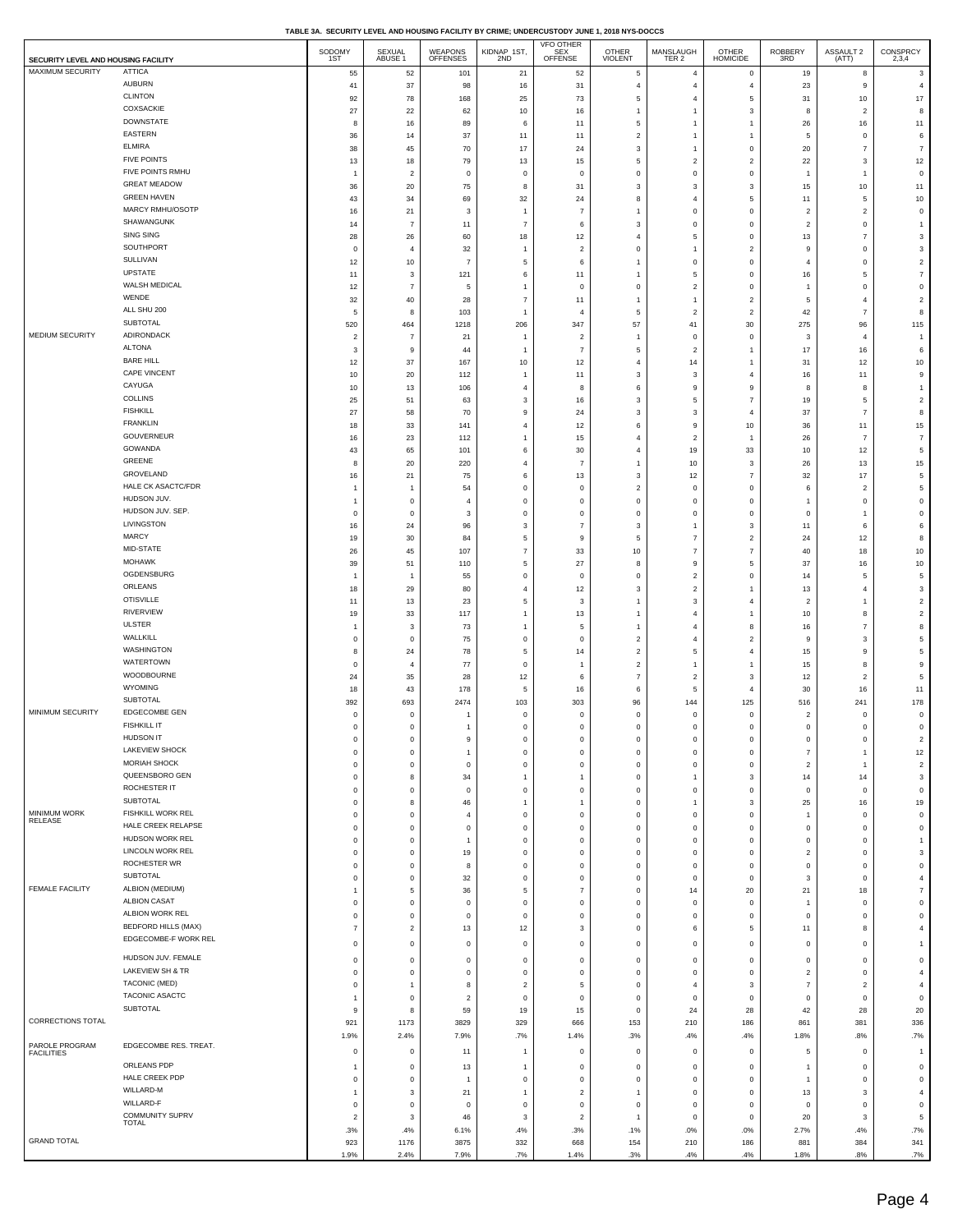| TABLE 3A.  SECURITY LEVEL AND HOUSING FACILITY BY CRIME: UNDERCUSTODY JUNE 1. 2018 NYS-DOCCS |  |  |  |
|----------------------------------------------------------------------------------------------|--|--|--|

| SECURITY LEVEL AND HOUSING FACILITY |                                           | <b>OTHER</b><br>WEAPONS | SEX<br>OFFENSE          | <b>OTHER</b><br><b>COERCIVE</b> | DRUG<br>OFFENSE   | BURGLARY<br>3RD         | GRAND<br>LARCENY          | <b>FORGERY</b>             | STOLEN<br>PROPERTY           | DRIVE<br>INTOX-<br>ICATED        | CONTEMPT<br>1ST              | YOUTH<br>OFFENDER                       |
|-------------------------------------|-------------------------------------------|-------------------------|-------------------------|---------------------------------|-------------------|-------------------------|---------------------------|----------------------------|------------------------------|----------------------------------|------------------------------|-----------------------------------------|
| MAXIMUM SECURITY                    | <b>ATTICA</b>                             | 8                       | 16                      | $\overline{4}$                  | 99                | 33                      | 12                        | $\overline{4}$             | 10                           | $\overline{c}$                   | 6                            | $\mathsf 0$                             |
|                                     | <b>AUBURN</b>                             | 17                      | 13                      | $\mathbf 5$                     | 91                | 26                      | 13                        | $\overline{a}$             | $\mathbf{3}$                 | 5                                | $\mathbf{1}$                 | $\mathbf 5$                             |
|                                     | <b>CLINTON</b>                            | 14                      | 26                      | $\mathbf{3}$                    | 202               | 40                      | 26                        | $\mathbf 3$                | 6                            | 6                                | 9                            | $\overline{7}$                          |
|                                     | COXSACKIE                                 | 6                       | 5                       | 3                               | 80                | 21                      | 10                        | $\,$ 0                     | $\mathbf{1}$                 | $\mathbf{1}$                     | $\mathsf 0$                  | $16\,$                                  |
|                                     | <b>DOWNSTATE</b>                          | 23                      | 12                      | $\overline{4}$                  | 206               | 59                      | 39                        | $\mathsf g$                | 11                           | 25                               | 13                           | 25                                      |
|                                     | EASTERN                                   | $\overline{0}$          | $\,0\,$                 | $\mathsf 0$                     | 35                | $\overline{4}$          | $\overline{1}$            | $\,0\,$                    | $\overline{1}$               | $\mathsf 0$                      | $\,$ 0                       | $\mathsf 0$                             |
|                                     | <b>ELMIRA</b><br><b>FIVE POINTS</b>       | 20                      | 16                      | 12                              | 132               | 54                      | 24                        | 11                         | 9                            | 13                               | 6                            | 15                                      |
|                                     | FIVE POINTS RMHU                          | 8                       | $\overline{7}$          | $\overline{7}$                  | 94                | 37                      | 21                        | $\overline{7}$             | 8                            | 3                                | $\sqrt{2}$                   | 23                                      |
|                                     | <b>GREAT MEADOW</b>                       | $\mathbf 0$             | $\overline{1}$          | $\overline{1}$                  | $\sqrt{2}$        | $\overline{2}$          | $\pmb{0}$                 | $\,$ 0                     | $\,$ 0                       | $\mathsf 0$                      | $\,0\,$                      | $\overline{1}$                          |
|                                     | <b>GREEN HAVEN</b>                        | 9<br>$\overline{4}$     | 16<br>6                 | $\overline{7}$                  | 61                | 30                      | 12                        | $\sqrt{2}$<br>$\mathbf{1}$ | 5                            | $\overline{c}$<br>$\overline{1}$ | 8                            | $22\,$                                  |
|                                     | MARCY RMHU/OSOTP                          | 1                       | $20\,$                  | 6<br>$\overline{1}$             | 57<br>$\mathbf 3$ | 23<br>3                 | 8<br>$\mathbf{1}$         | $\mathbf{1}$               | $\mathbf{1}$<br>$\mathbf 0$  | $\mathsf 0$                      | $\overline{1}$<br>$\,$ 0     | $\ensuremath{\mathsf{3}}$<br>$\sqrt{2}$ |
|                                     | SHAWANGUNK                                | $\overline{c}$          | 3                       | $\overline{1}$                  | 12                | $\overline{4}$          | $\mathsf{O}\xspace$       | $\mathbf 0$                | $\mathsf 0$                  | $\mathsf 0$                      | $\overline{1}$               | $\mathsf{O}\xspace$                     |
|                                     | SING SING                                 | 8                       | 5                       | $\overline{4}$                  | 63                | 19                      | $\overline{7}$            | $\overline{4}$             | $\overline{4}$               | $\overline{2}$                   | 5                            | $\overline{a}$                          |
|                                     | SOUTHPORT                                 | 5                       | $\,0\,$                 | $\overline{\mathbf{c}}$         | 35                | 9                       | $\ensuremath{\mathsf{3}}$ | $\overline{c}$             | $\overline{1}$               | $\mathbf{1}$                     | $\,$ 0                       | 5                                       |
|                                     | SULLIVAN                                  | $\overline{2}$          | $\overline{1}$          | $\mathbf{1}$                    | 15                | $\overline{7}$          | $\mathbf 3$               | $\,$ 0                     | $\overline{1}$               | $\mathsf 0$                      | $\overline{1}$               | $\mathbf 5$                             |
|                                     | <b>UPSTATE</b>                            | 19                      | 3                       | 3                               | 83                | 26                      | 13                        | 11                         | 3                            | $\mathbf{1}$                     | $\overline{7}$               | $32\,$                                  |
|                                     | WALSH MEDICAL                             | $\mathbf 0$             | 6                       | $\overline{\mathbf{c}}$         | 6                 | 1                       | $\sqrt{2}$                | $\,$ 0                     | $\mathbf 0$                  | $\overline{\mathbf{c}}$          | $\overline{1}$               | $\mathsf{O}\xspace$                     |
|                                     | WENDE                                     | $\overline{4}$          | $\mathsf g$             | 3                               | 31                | 11                      | $\mathbf 5$               | $\sqrt{2}$                 | $\overline{1}$               | $\overline{2}$                   | $_{\rm 3}$                   | 9                                       |
|                                     | ALL SHU 200                               | 15                      | 10                      | 9                               | 104               | 51                      | 29                        | 13                         | $\overline{7}$               | $\overline{7}$                   | $\boldsymbol{7}$             | 25                                      |
|                                     | SUBTOTAL                                  | 165                     | 175                     | 78                              | 1411              | 460                     | 229                       | 72                         | 72                           | 73                               | 71                           | 197                                     |
| <b>MEDIUM SECURITY</b>              | ADIRONDACK                                | $\overline{4}$          | 3                       | $\,0\,$                         | 36                |                         | 9                         | $\,0\,$                    | 3                            | $\mathbf{1}$                     | 3                            | $\mathbf 0$                             |
|                                     | <b>ALTONA</b>                             | 15                      | 10                      | 9                               | 110               | 24                      | 17                        | 8                          | $\overline{7}$               | $\mathsf 0$                      | 10                           | $\mathbf{1}$                            |
|                                     | <b>BARE HILL</b><br>CAPE VINCENT          | 36                      | 15                      | 13                              | 317               | 42                      | 25                        | 18                         | 11                           | $\overline{2}$                   | 14                           | 9                                       |
|                                     | CAYUGA                                    | 17                      | 26                      | 5                               | 146               | 31                      | $10$                      | 10                         | 3                            | $\overline{\mathbf{c}}$          | $\overline{2}$               | 6                                       |
|                                     | COLLINS                                   | 11                      | 14                      | 10                              | 167               | 31                      | 15                        | 9                          | 6<br>$\overline{7}$          | $\overline{4}$                   | $\boldsymbol{7}$<br>$\bf8$   | $\overline{4}$<br>$\boldsymbol{7}$      |
|                                     | <b>FISHKILL</b>                           | 8<br>17                 | 52<br>31                | 14<br>11                        | 121<br>119        | 46<br>52                | 20<br>16                  | $\overline{7}$<br>8        | $\overline{7}$               | 18<br>$\overline{7}$             | 12                           | $\mathbf 0$                             |
|                                     | <b>FRANKLIN</b>                           | 29                      | 35                      | $\overline{9}$                  | 279               | 75                      | 39                        | 21                         | $\overline{7}$               | 23                               | 13                           | $30\,$                                  |
|                                     | <b>GOUVERNEUR</b>                         | 19                      | 17                      | 12                              | 169               | $33\,$                  | $27\,$                    | 8                          | 12                           | $\overline{c}$                   | $\sqrt{5}$                   | $\sqrt{2}$                              |
|                                     | GOWANDA                                   | 20                      | 96                      | 22                              | 156               | 41                      | 29                        | 8                          | $\overline{7}$               | 195                              | 11                           | 6                                       |
|                                     | GREENE                                    | 41                      | 21                      | 17                              | 312               | 63                      | 31                        | 16                         | 12                           | 15                               | 10                           | $74\,$                                  |
|                                     | GROVELAND                                 | 16                      | 37                      | 14                              | 172               | 68                      | 33                        | 14                         | 8                            | 26                               | 22                           | $\boldsymbol{7}$                        |
|                                     | HALE CK ASACTC/FDR                        | 6                       | $\mathsf 0$             | $\overline{2}$                  | 159               | 24                      | 8                         | $\sqrt{2}$                 | $\overline{2}$               | $\mathsf 0$                      | $\overline{2}$               | $\overline{1}$                          |
|                                     | HUDSON JUV.                               | $\mathbf 0$             | $\pmb{0}$               | $\,$ 0                          | $\mathsf 0$       | $\mathsf 0$             | $\mathbf{1}$              | $\,0\,$                    | $\,$ 0                       | $\mathsf 0$                      | $\,0\,$                      | 28                                      |
|                                     | HUDSON JUV. SEP.                          | $\mathbf 0$             | $\mathbf 0$             | $\mathbf 0$                     | $\mathbf 0$       | $\mathsf 0$             | $\mathsf{O}\xspace$       | $\mathbf 0$                | $\mathbf 0$                  | $\mathsf{O}\xspace$              | $\mathsf 0$                  | 8                                       |
|                                     | LIVINGSTON                                | 13                      | 24                      | 12                              | 154               | 37                      | 20                        | 10                         | $\overline{7}$               | $\overline{1}$                   | 8                            | $\overline{4}$                          |
|                                     | <b>MARCY</b>                              | 16                      | 28                      | $\sqrt{5}$                      | 130               | 54                      | 23                        | $\boldsymbol{7}$           | 6                            | 8                                | $\scriptstyle{7}$            | 33                                      |
|                                     | MID-STATE                                 | 18                      | 50                      | 23                              | 136               | 73                      | 36                        | 15                         | $\overline{7}$               | 13                               | 13                           | 9                                       |
|                                     | <b>MOHAWK</b><br>OGDENSBURG               | 26                      | 41                      | 10                              | 191               | 81                      | 42                        | 18                         | 6                            | 17                               | 15                           | 5                                       |
|                                     | ORLEANS                                   | 14<br>14                | $\overline{1}$<br>10    | 5<br>3                          | 133<br>128        | 20<br>29                | 13<br>22                  | 13                         | 5<br>5                       | 3<br>5                           | $\overline{4}$<br>$_{\rm 3}$ | $\overline{1}$<br>$\overline{7}$        |
|                                     | <b>OTISVILLE</b>                          | 1                       | 6                       | 6                               | 29                | $\sqrt{5}$              | 3                         | 12<br>3                    | $\mathsf 0$                  | $\mathsf 0$                      | $\overline{1}$               | $\mathsf{O}\xspace$                     |
|                                     | <b>RIVERVIEW</b>                          | 28                      | 46                      | $\sqrt{5}$                      | 157               | 40                      | 22                        | 12                         | $\overline{7}$               | 3                                | 8                            | 8                                       |
|                                     | ULSTER                                    | 15                      | 8                       | 6                               | 160               | 29                      | 21                        | 11                         | 8                            | 11                               | $\bf8$                       | 18                                      |
|                                     | WALLKILL                                  | 9                       | $\,0\,$                 | 3                               | 127               | 36                      | 21                        | 10                         | 10                           | $\overline{2}$                   | $\sqrt{5}$                   | $\overline{1}$                          |
|                                     | WASHINGTON                                | 11                      | 25                      | 5                               | 134               | 22                      | 23                        | $\sqrt{5}$                 | 8                            | 10                               | $\overline{7}$               | 39                                      |
|                                     | WATERTOWN                                 | 21                      | $\overline{\mathbf{c}}$ | $\overline{7}$                  | 138               | 42                      | 19                        | 6                          | $\overline{7}$               | -1                               | $\,6\,$                      | $\sqrt{2}$                              |
|                                     | WOODBOURNE                                | $\overline{1}$          | 15                      | $\overline{\mathbf{2}}$         | 58                | 11                      | 14                        | $\overline{c}$             | $\mathbf 0$                  | $\overline{1}$                   | $\overline{1}$               | $\overline{1}$                          |
|                                     | WYOMING                                   | 24                      | 31                      | 13                              | 254               | 44                      | 35                        | 15                         | $\overline{7}$               | $\mathbf 0$                      | $\mathsf g$                  | 34                                      |
|                                     | SUBTOTAL                                  | 450                     | 644                     | 243                             | 4192              | 1057                    | 594                       | 268                        | 175                          | 370                              | 214                          | 345                                     |
| MINIMUM SECURITY                    | EDGECOMBE GEN                             | $\overline{2}$          | $\mathsf 0$             | $\mathsf 0$                     | $\overline{4}$    | $\mathbf{1}$            | $\mathsf 0$               | $\mathsf 0$                | $\overline{1}$               | $\mathsf 0$                      | $\mathsf 0$                  | $\overline{1}$                          |
|                                     | <b>FISHKILL IT</b>                        | $\mathsf 0$             | $\mathsf 0$             | $\overline{1}$                  | $\overline{1}$    | $\mathsf 0$             | $\mathsf 0$               | $\mathsf 0$                | $\mathbf 0$                  | $\mathsf 0$                      | $\mathsf 0$                  | $\mathbf 0$                             |
|                                     | <b>HUDSON IT</b><br><b>LAKEVIEW SHOCK</b> | $\mathbf{1}$            | $\mathbf 0$             | 3                               | 11                | $\overline{\mathbf{c}}$ | 5                         | $\mathsf 0$                | $\mathsf 0$                  | 6                                | $\mathsf 0$                  | $\mathsf{O}\xspace$                     |
|                                     | MORIAH SHOCK                              | 24                      | $\,0\,$                 | $\,0\,$                         | 289               | 48                      | 46                        | 28                         | 11                           | 25                               | $_{\rm 3}$                   | 28                                      |
|                                     | QUEENSBORO GEN                            | 9<br>19                 | $\,0\,$<br>6            | $\,0\,$<br>$\mathbf{3}$         | 133<br>59         | 21<br>$22\,$            | 15<br>15                  | 6<br>11                    | $\overline{2}$<br>$\sqrt{5}$ | 10<br>$\mathsf{O}\xspace$        | $\,0\,$<br>$\sqrt{2}$        | $\overline{2}$<br>10                    |
|                                     | ROCHESTER IT                              | $\,0\,$                 | $\,0\,$                 | $\,0\,$                         | $\sqrt{2}$        | $\mathsf 0$             | $\mathbf 0$               | $\mathbf{1}$               | $\mathbf 0$                  | $\mathsf 0$                      | $\mathbf 0$                  | $\,$ 0                                  |
|                                     | <b>SUBTOTAL</b>                           | 55                      | 6                       | $\boldsymbol{7}$                | 499               | 94                      | 81                        | 46                         | 19                           | 41                               | $\mathbf 5$                  | 41                                      |
| <b>MINIMUM WORK</b>                 | FISHKILL WORK REL                         | $\mathbf 0$             | $\mathsf 0$             | $\mathsf 0$                     | 11                | $\overline{1}$          | 3                         | $\mathsf 0$                | $\mathsf 0$                  | $\mathsf 0$                      | $\mathsf 0$                  | $\mathbf 0$                             |
| RELEASE                             | HALE CREEK RELAPSE                        | $\mathbf 0$             | $\,0\,$                 | $\,0\,$                         | $\sqrt{5}$        | $\overline{2}$          | $\mathbf 0$               | $\,0\,$                    | $\mathsf 0$                  | $\mathsf 0$                      | $\,$ 0                       | $\mathsf{O}\xspace$                     |
|                                     | HUDSON WORK REL                           | 0                       | $\,0\,$                 | $\mathsf 0$                     | 27                | 8                       | $\ensuremath{\mathsf{3}}$ | $\overline{c}$             | $\overline{1}$               | $\mathsf{O}\xspace$              | $\,0\,$                      | $\mathsf{O}\xspace$                     |
|                                     | LINCOLN WORK REL                          | 5                       | $\mathsf 0$             | $\mathsf 0$                     | 67                | $\overline{7}$          | $\boldsymbol{7}$          | 6                          | $\mathbf 0$                  | $\overline{1}$                   | $\mathsf 0$                  | $\overline{1}$                          |
|                                     | ROCHESTER WR                              | $\mathbf{1}$            | $\,0\,$                 | $\mathbf{1}$                    | $22\,$            | $\mathbf{1}$            | 5                         | $\sqrt{4}$                 | $\overline{1}$               | 5                                | $\mathbf 0$                  | $\mathsf{O}\xspace$                     |
|                                     | SUBTOTAL                                  | 6                       | $\,0\,$                 | $\mathbf{1}$                    | 132               | 19                      | 18                        | 12                         | $\overline{2}$               | 6                                | $\mathsf 0$                  | $\overline{1}$                          |
| FEMALE FACILITY                     | ALBION (MEDIUM)                           | 8                       | 12                      | 15                              | 180               | 40                      | 105                       | 38                         | 17                           | 52                               | $\overline{4}$               | 15                                      |
|                                     | <b>ALBION CASAT</b><br>ALBION WORK REL    | $\mathbf 0$             | $\,0\,$                 | $\mathsf 0$                     | 20                | 3                       | 6                         | 3                          | $\mathbf 0$                  | $\mathsf{O}\xspace$              | $\,$ 0                       | $\mathbf 0$                             |
|                                     | <b>BEDFORD HILLS (MAX)</b>                | $\mathbf 0$             | $\pmb{0}$               | $\,0\,$                         | $\sqrt{2}$        | $\mathsf 0$             | $\ensuremath{\mathsf{3}}$ | $\,$ 0                     | $\,$ 0                       | $\overline{1}$                   | $\,0\,$                      | $\mathbf 0$                             |
|                                     | EDGECOMBE-F WORK REL                      | 5                       | $\mathbf{1}$            | $\,6\,$                         | 99                | 19                      | 28                        | 12                         | 3                            | 9                                | $\mathbf 0$                  | 6                                       |
|                                     |                                           | $\mathbf 0$             | $\,0\,$                 | $\mathsf 0$                     | $\overline{4}$    | $\overline{1}$          | 5                         | $\,0\,$                    | $\,$ 0                       | $\mathsf 0$                      | $\,0\,$                      | $\mathbf 0$                             |
|                                     | HUDSON JUV. FEMALE                        | $\mathbf 0$             | $\mathsf 0$             | $\mathsf 0$                     | $\mathsf 0$       | $\mathsf 0$             | $\mathsf 0$               | $\mathsf 0$                | $\mathsf 0$                  | $\mathsf 0$                      | $\mathsf 0$                  | $\mathsf 0$                             |
|                                     | LAKEVIEW SH & TR                          | 0                       | $\,0\,$                 | $\mathsf 0$                     | 63                | 8                       | 12                        | $\boldsymbol{7}$           | $\overline{2}$               | 10                               | $\,0\,$                      | $\mathsf{O}\xspace$                     |
|                                     | TACONIC (MED)                             | $\mathbf 0$             | $\overline{4}$          | 3                               | 47                | 12                      | 31                        | 11                         | $\overline{4}$               | 3                                | $\mathbf{1}$                 | $\overline{4}$                          |
|                                     | TACONIC ASACTC<br>SUBTOTAL                | $\mathbf 0$             | $\mathsf 0$             | $\mathsf 0$                     | $\overline{c}$    | $\overline{1}$          | $\overline{a}$            | $\,$ 0                     | $\mathbf 0$                  | $\mathsf 0$                      | $\,0\,$                      | $\overline{1}$                          |
| CORRECTIONS TOTAL                   |                                           | 13                      | 17                      | 24                              | 417               | 84                      | 192                       | 71                         | 26                           | 75                               | $\mathbf 5$                  | 26                                      |
|                                     |                                           | 689                     | 842                     | 353                             | 6651              | 1714                    | 1114                      | 469                        | 294                          | 565                              | 295                          | 610                                     |
| PAROLE PROGRAM                      | EDGECOMBE RES. TREAT.                     | 1.4%                    | 1.7%                    | .7%                             | 13.7%             | 3.5%                    | 2.3%                      | 1.0%                       | .6%                          | 1.2%                             | .6%                          | 1.3%                                    |
| <b>FACILITIES</b>                   |                                           | $\overline{2}$          | $\pmb{0}$               | $\mathsf 0$                     | 9                 | 5                       | $\mathbf{1}$              | $\mathbf{1}$               | $\overline{2}$               | $\overline{c}$                   | $\,$ 0                       | $\overline{1}$                          |
|                                     | ORLEANS PDP                               | $\mathbf 0$             | $\mathsf 0$             | $\mathsf 0$                     | 9                 | 3                       | $\overline{a}$            | $\mathsf 0$                | $\overline{1}$               | 3                                | $\mathsf 0$                  | $\overline{1}$                          |
|                                     | HALE CREEK PDP                            | 4                       | $\,0\,$                 | $\mathsf 0$                     | 11                | 6                       | $\sqrt{4}$                | $\,$ 0                     | $\mathsf 0$                  | 4                                | $\mathbf{1}$                 | 3                                       |
|                                     | WILLARD-M                                 | 13                      | $\mathbf{3}$            | 3                               | 168               | 61                      | 44                        | 9                          | 8                            | $\overline{7}$                   | $\overline{c}$               | 16                                      |
|                                     | WILLARD-F<br>COMMUNITY SUPRV              | $\mathsf 0$             | $\mathsf 0$             | $\,0\,$                         | 31                | 12                      | 11                        | $\mathbf 3$                | $\overline{2}$               | $\mathbf{1}$                     | $\,$ 0                       | $\mathbf 0$                             |
|                                     | <b>TOTAL</b>                              | 19                      | $\mathbf{3}$            | 3                               | 228               | 87                      | 62                        | 13                         | 13                           | 17                               | $_{\rm 3}$                   | 21                                      |
| <b>GRAND TOTAL</b>                  |                                           | 2.5%<br>708             | .4%<br>845              | .4%<br>356                      | 30.3%<br>6879     | 11.6%<br>1801           | 8.2%<br>1176              | 1.7%<br>482                | 1.7%<br>307                  | 2.3%<br>582                      | .4%<br>298                   | 2.8%<br>631                             |
|                                     |                                           | 1.4%                    | 1.7%                    | .7%                             | 13.9%             | 3.6%                    | 2.4%                      | 1.0%                       | .6%                          | 1.2%                             | .6%                          | 1.3%                                    |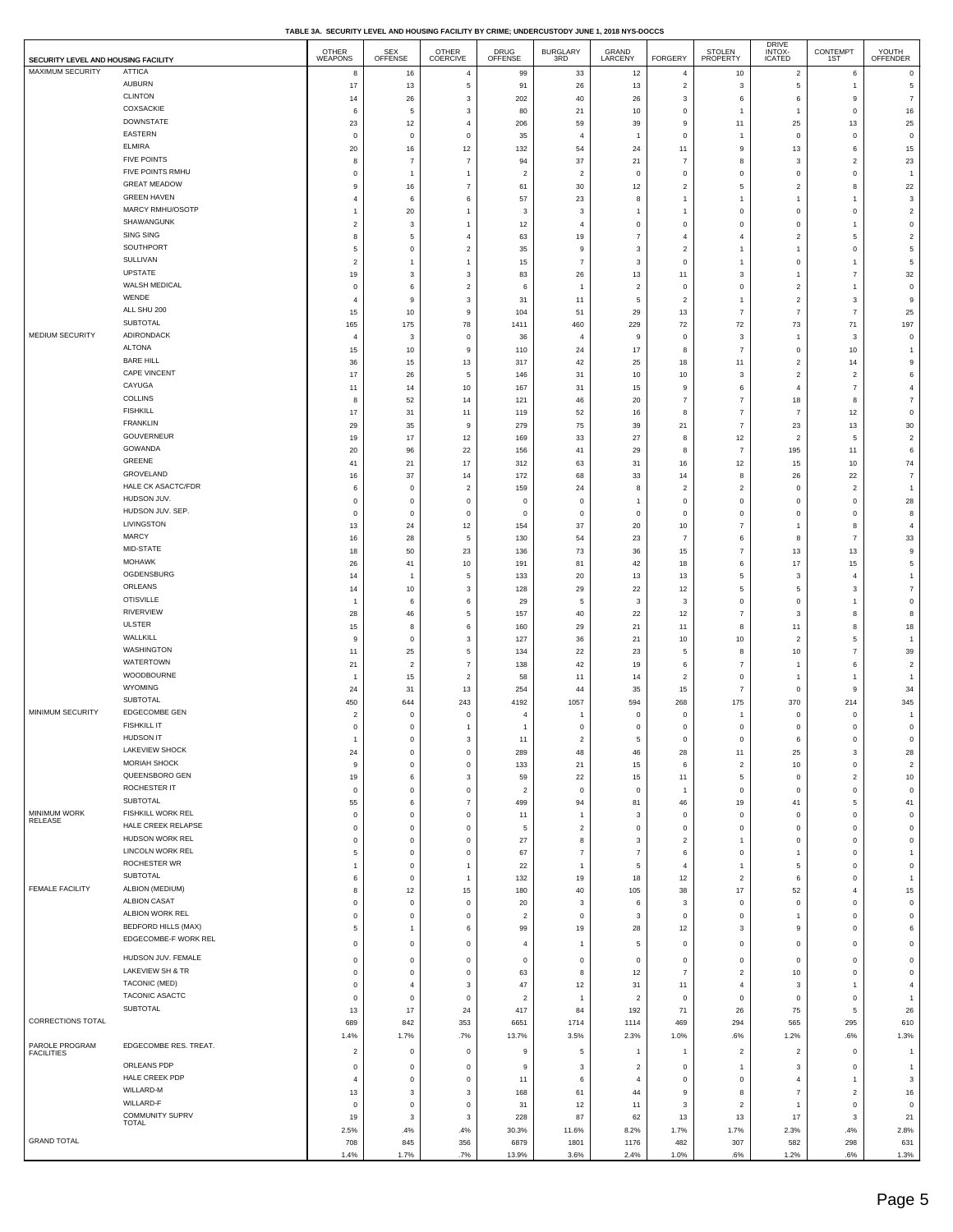| TABLE 3A.  SECURITY LEVEL AND HOUSING FACILITY BY CRIME: UNDERCUSTODY JUNE 1. 2018 NYS-DOCCS |  |  |  |
|----------------------------------------------------------------------------------------------|--|--|--|

| SECURITY LEVEL AND HOUSING FACILITY   |                                         | JUVENIL<br>OFFENDER | <b>BUS</b><br>CORRUPTIO<br>N  | ALL OTHER<br><b>FELONY</b> | NOT CODED                  | <b>TOTAL</b>            |  |
|---------------------------------------|-----------------------------------------|---------------------|-------------------------------|----------------------------|----------------------------|-------------------------|--|
| MAXIMUM SECURITY                      | <b>ATTICA</b>                           | 3                   | $\overline{\mathbf{c}}$       | 24                         | $\pmb{0}$                  | 1995                    |  |
|                                       | <b>AUBURN</b>                           | $\boldsymbol{2}$    | 1                             | 23                         | 8                          | 1501                    |  |
|                                       | <b>CLINTON</b>                          | 6                   | $\pmb{0}$                     | 29                         | 4                          | 2609                    |  |
|                                       | COXSACKIE                               | 4                   | $\mathbf 0$                   | 6                          | $\mathbf 0$                | 853                     |  |
|                                       | <b>DOWNSTATE</b>                        | 1                   | $\mathbf 0$                   | 37                         | 5                          | 1120                    |  |
|                                       | <b>EASTERN</b>                          | 1                   | 0                             | 1                          | 0                          | 913                     |  |
|                                       | <b>ELMIRA</b><br><b>FIVE POINTS</b>     | 4                   | $\mathbf 0$                   | 28                         | 1                          | 1579                    |  |
|                                       | FIVE POINTS RMHU                        | 2                   | 1                             | 21                         | $\pmb{0}$                  | 1225                    |  |
|                                       | <b>GREAT MEADOW</b>                     | $\mathbf{1}$<br>7   | $\mathbf 0$<br>$\overline{c}$ | $\mathbf{1}$<br>20         | $\mathbf 0$<br>$\bf 0$     | 55<br>1430              |  |
|                                       | <b>GREEN HAVEN</b>                      | 4                   | 4                             | 15                         | 0                          | 1897                    |  |
|                                       | MARCY RMHU/OSOTP                        | 0                   | $\mathbf 0$                   | $\mathbf{1}$               | $\mathbf 0$                | 186                     |  |
|                                       | SHAWANGUNK                              | 1                   | 1                             | 7                          | 0                          | 483                     |  |
|                                       | <b>SING SING</b>                        | 2                   | 1                             | 7                          | 0                          | 1587                    |  |
|                                       | SOUTHPORT                               | 3                   | $\mathbf 0$                   | 5                          | $\mathbf 0$                | 366                     |  |
|                                       | SULLIVAN                                | 0                   | 0                             | 3                          | 0                          | 448                     |  |
|                                       | <b>UPSTATE</b>                          | 1                   | 1                             | 14                         | 0                          | 1028                    |  |
|                                       | WALSH MEDICAL                           | 0                   | $\pmb{0}$                     | $\overline{\mathbf{c}}$    | $\pmb{0}$                  | 133                     |  |
|                                       | WENDE                                   | 2                   | 0                             | 8                          | 11                         | 793                     |  |
|                                       | ALL SHU 200                             | $\overline{4}$      | 1                             | 13                         | $\bf 0$                    | 854                     |  |
|                                       | SUBTOTAL                                | 48                  | 14                            | 265                        | 29                         | 21055                   |  |
| MEDIUM SECURITY                       | <b>ADIRONDACK</b>                       | $\mathsf 0$         | $\mathbf 0$                   | 6                          | $\mathbf 0$                | 143                     |  |
|                                       | <b>ALTONA</b>                           | $\mathsf 0$         | 3                             | 23                         | $\bf 0$                    | 437                     |  |
|                                       | <b>BARE HILL</b><br><b>CAPE VINCENT</b> | 1                   | 1                             | 35                         | 0                          | 1359                    |  |
|                                       |                                         | 1                   | $\overline{\mathbf{c}}$       | 31                         | $\mathbf 0$                | 806                     |  |
|                                       | CAYUGA<br><b>COLLINS</b>                | 2                   | $\mathbf 0$                   | 16                         | $\pmb{0}$                  | 850                     |  |
|                                       | <b>FISHKILL</b>                         | 1                   | 1                             | 27                         | 0                          | 854                     |  |
|                                       | <b>FRANKLIN</b>                         | $\overline{7}$      | $\overline{\mathbf{c}}$       | 39                         | $\mathbf 0$                | 1423                    |  |
|                                       | <b>GOUVERNEUR</b>                       | 0<br>3              | $\overline{\mathbf{c}}$<br>1  | 33<br>32                   | 0<br>0                     | 1352<br>843             |  |
|                                       | <b>GOWANDA</b>                          | 3                   | $\pmb{0}$                     | 85                         | $\pmb{0}$                  | 1376                    |  |
|                                       | <b>GREENE</b>                           | 4                   | 0                             | 44                         | 0                          | 1551                    |  |
|                                       | GROVELAND                               | 1                   | $\overline{4}$                | 39                         | 0                          | 945                     |  |
|                                       | HALE CK ASACTC/FDR                      | 0                   | 0                             | 8                          | 0                          | 371                     |  |
|                                       | HUDSON JUV.                             | $\mathbf{1}$        | $\mathbf 0$                   | $\mathbf{1}$               | $\mathbf 0$                | 50                      |  |
|                                       | HUDSON JUV. SEP.                        | 0                   | $\pmb{0}$                     | 0                          | 0                          | 17                      |  |
|                                       | LIVINGSTON                              | 1                   | 4                             | 19                         | 0                          | 832                     |  |
|                                       | <b>MARCY</b>                            | $\boldsymbol{2}$    | $\mathbf 0$                   | 29                         | $\mathbf 0$                | 937                     |  |
|                                       | MID-STATE                               | 1                   | $\pmb{0}$                     | 67                         | 0                          | 1364                    |  |
|                                       | <b>MOHAWK</b>                           | 0                   | $\mathbf 0$                   | 34                         | $\mathbf 0$                | 1252                    |  |
|                                       | OGDENSBURG                              | 0                   | 6                             | 13                         | $\pmb{0}$                  | 411                     |  |
|                                       | ORLEANS                                 | 2                   | 4                             | 20                         | 0                          | 711                     |  |
|                                       | <b>OTISVILLE</b>                        | 1                   | $\overline{c}$                | 3                          | 0                          | 557                     |  |
|                                       | RIVERVIEW                               | 3                   | 1                             | 34                         | $\pmb{0}$                  | 825                     |  |
|                                       | <b>ULSTER</b>                           | $\mathsf 0$         | 3                             | 23                         | $\mathbf 0$                | 638                     |  |
|                                       | WALLKILL                                | $\mathsf 0$         | 1                             | 9                          | 0                          | 501                     |  |
|                                       | <b>WASHINGTON</b><br><b>WATERTOWN</b>   | 1                   | 3                             | 21                         | 0                          | 822                     |  |
|                                       | WOODBOURNE                              | 0                   | $\overline{c}$                | 14                         | 0                          | 505                     |  |
|                                       | <b>WYOMING</b>                          | 2                   | $\overline{c}$                | 11                         | 0                          | 798                     |  |
|                                       | <b>SUBTOTAL</b>                         | 1<br>38             | 1<br>45                       | 20<br>736                  | $\mathbf 0$<br>$\mathbf 0$ | 1334<br>23864           |  |
| MINIMUM SECURITY                      | EDGECOMBE GEN                           | 0                   | 0                             | $\overline{\mathbf{c}}$    | 0                          | 20                      |  |
|                                       | <b>FISHKILL IT</b>                      | 0                   | $\mathbf 0$                   | $\mathbf 0$                | $\mathbf 0$                | 3                       |  |
|                                       | <b>HUDSON IT</b>                        | 0                   | 0                             | 2                          | 0                          | 47                      |  |
|                                       | <b>LAKEVIEW SHOCK</b>                   | 0                   | 4                             | 24                         | 0                          | 551                     |  |
|                                       | MORIAH SHOCK                            | $\mathbf 0$         | $\mathbf 0$                   | 6                          | 0                          | 209                     |  |
|                                       | QUEENSBORO GEN                          | 0                   | $\pmb{0}$                     | 10                         | 0                          | 330                     |  |
|                                       | ROCHESTER IT                            | $\mathsf 0$         | $\mathbf 0$                   | $\mathbf 0$                | $\mathbf 0$                | 3                       |  |
|                                       | <b>SUBTOTAL</b>                         | 0                   | 4                             | 44                         | $\pmb{0}$                  | 1163                    |  |
| <b>MINIMUM WORK</b><br><b>RELEASE</b> | FISHKILL WORK REL                       | 0                   | 0                             | 2                          | 0                          | 30                      |  |
|                                       | HALE CREEK RELAPSE                      | $\mathsf 0$         | $\mathbf 0$                   | 0                          | $\mathbf 0$                | $\overline{7}$          |  |
|                                       | HUDSON WORK REL                         | 0                   | $\pmb{0}$                     | 1                          | 0                          | 48                      |  |
|                                       | LINCOLN WORK REL                        | $\mathsf 0$         | $\overline{c}$                | 4                          | 0                          | 148                     |  |
|                                       | ROCHESTER WR                            | $\mathsf 0$         | $\mathbf 0$                   | $\overline{\mathbf{c}}$    | $\mathbf 0$                | 60                      |  |
|                                       | <b>SUBTOTAL</b>                         | 0                   | $\boldsymbol{2}$              | 9                          | 0                          | 293                     |  |
| <b>FEMALE FACILITY</b>                | ALBION (MEDIUM)                         | $\mathsf 0$         | 1                             | 66                         | 0                          | 966                     |  |
|                                       | <b>ALBION CASAT</b><br>ALBION WORK REL  | 0                   | $\pmb{0}$                     | 1                          | $\pmb{0}$                  | 39                      |  |
|                                       | BEDFORD HILLS (MAX)                     | $\mathsf 0$         | $\mathbf 0$                   | $\mathbf{1}$               | 0                          | 9                       |  |
|                                       | EDGECOMBE-F WORK REL                    | 1                   | $\mathbf 0$                   | 16                         | 0                          | 759                     |  |
|                                       |                                         | $\mathsf 0$         | $\mathbf 0$                   | $\mathbf{1}$               | 0                          | 17                      |  |
|                                       | HUDSON JUV. FEMALE                      | 0                   | 0                             | 0                          | 0                          | $\overline{\mathbf{c}}$ |  |
|                                       | LAKEVIEW SH & TR                        | $\mathsf 0$         | $\mathbf 0$                   | 10                         | $\mathbf 0$                | 118                     |  |
|                                       | TACONIC (MED)                           | 0                   | $\pmb{0}$                     | 12                         | 0                          | 291                     |  |
|                                       | TACONIC ASACTC                          | $\mathsf 0$         | $\mathbf 0$                   | 1                          | $\bf 0$                    | 22                      |  |
|                                       | SUBTOTAL                                | 1                   | 1                             | 108                        | $\pmb{0}$                  | 2223                    |  |
| CORRECTIONS TOTAL                     |                                         | 87                  | 66                            | 1162                       | 29                         | 48598                   |  |
|                                       |                                         | .2%                 | .1%                           | 2.4%                       | .1%                        | 100.0%                  |  |
| PAROLE PROGRAM<br><b>FACILITIES</b>   | EDGECOMBE RES. TREAT.                   | $\mathsf 0$         | $\mathbf 0$                   | 0                          | $\mathbf 0$                | 83                      |  |
|                                       | ORLEANS PDP                             | 0                   | $\pmb{0}$                     | 1                          | 0                          | 52                      |  |
|                                       | HALE CREEK PDP                          | $\mathsf 0$         | $\mathbf 0$                   | 3                          | $\mathbf 0$                | 47                      |  |
|                                       | WILLARD-M                               | 0                   | 1                             | 24                         | 0                          | 502                     |  |
|                                       | WILLARD-F                               | $\mathsf 0$         | $\mathbf 0$                   | $\overline{\mathbf{c}}$    | $\bf 0$                    | 68                      |  |
|                                       | COMMUNITY SUPRV<br>TOTAL                | $\mathsf 0$         | 1                             | 30                         | $\mathbf 0$                | 752                     |  |
|                                       |                                         | .0%                 | .1%                           | 4.0%                       | .0%                        | 100.0%                  |  |
| <b>GRAND TOTAL</b>                    |                                         | 87                  | 67                            | 1192                       | 29                         | 49350                   |  |
|                                       |                                         | 2%                  | .1%                           | 2.4%                       | .1%                        | 100.0%                  |  |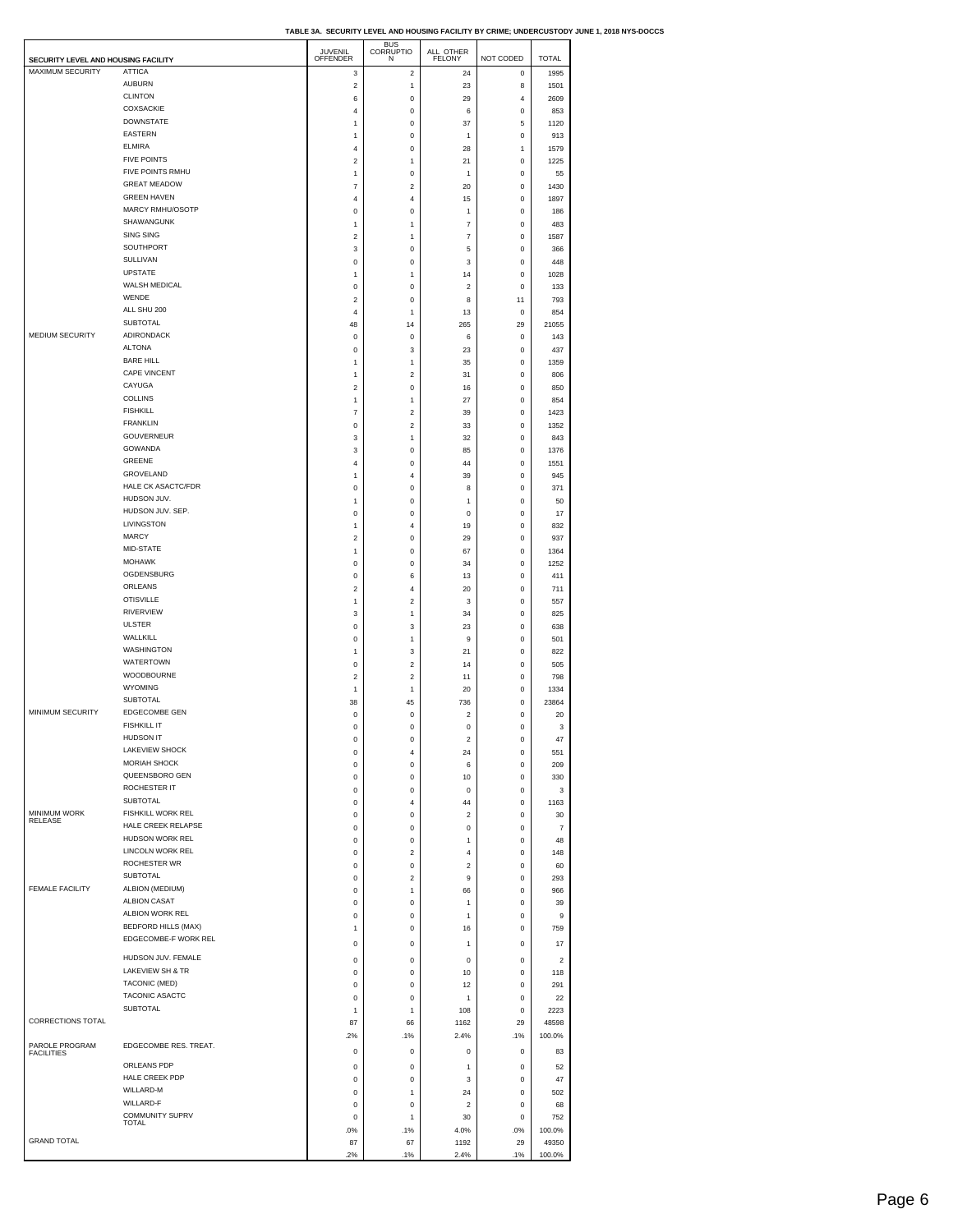| SECURITY LEVEL AND HOUSING FACILITY |                                       | <b>VIOLENT</b><br><b>FELONY</b> | <b>OTHER</b><br>COERCIVE | <b>DRUG</b><br><b>FELONY</b> | PROPERTY<br>/OTHER | YOUTH/JUV<br>OFFENDER     | NOT CODED                     | <b>TOTAL</b>            |
|-------------------------------------|---------------------------------------|---------------------------------|--------------------------|------------------------------|--------------------|---------------------------|-------------------------------|-------------------------|
| MAXIMUM SECURITY                    | <b>ATTICA</b>                         | 1738                            | 62                       | 99                           | 93                 | 3                         | $\mathbf 0$                   | 1995                    |
|                                     | <b>AUBURN</b>                         | 1242                            | 79                       | 91                           | 74                 | $\overline{7}$            | 8                             | 1501                    |
|                                     | <b>CLINTON</b><br>COXSACKIE           | 2161                            | 110                      | 202                          | 119                | 13                        | $\overline{4}$                | 2609                    |
|                                     | <b>DOWNSTATE</b>                      | 678<br>596                      | 36<br>94                 | 80<br>206                    | 39<br>193          | 20<br>26                  | $\mathbf 0$<br>5              | 853<br>1120             |
|                                     | <b>EASTERN</b>                        | 857                             | 13                       | 35                           | $\overline{7}$     | $\mathbf{1}$              | $\mathbf 0$                   | 913                     |
|                                     | <b>ELMIRA</b>                         | 1199                            | 83                       | 132                          | 145                | 19                        | $\mathbf{1}$                  | 1579                    |
|                                     | <b>FIVE POINTS</b>                    | 943                             | 63                       | 94                           | 100                | 25                        | 0                             | 1225                    |
|                                     | FIVE POINTS RMHU                      | 44                              | $\overline{4}$           | $\overline{2}$               | 3                  | $\overline{c}$            | $\mathbf 0$                   | 55                      |
|                                     | <b>GREAT MEADOW</b>                   | 1185                            | 74                       | 61                           | 81                 | 29                        | $\mathbf 0$                   | 1430                    |
|                                     | <b>GREEN HAVEN</b>                    | 1728                            | 51                       | 57                           | 54                 | $\overline{\mathfrak{c}}$ | $\mathbf 0$                   | 1897                    |
|                                     | MARCY RMHU/OSOTP<br>SHAWANGUNK        | 149                             | 26                       | 3                            | 6                  | $\overline{\mathbf{c}}$   | $\mathbf 0$                   | 186                     |
|                                     | <b>SING SING</b>                      | 448<br>1426                     | 9<br>45                  | 12<br>63                     | 13<br>49           | $\mathbf{1}$<br>4         | $\mathbf 0$<br>$\mathbf 0$    | 483<br>1587             |
|                                     | SOUTHPORT                             | 280                             | 22                       | 35                           | 21                 | 8                         | $\mathbf 0$                   | 366                     |
|                                     | SULLIVAN                              | 403                             | 10                       | 15                           | 15                 | 5                         | $\mathbf 0$                   | 448                     |
|                                     | <b>UPSTATE</b>                        | 778                             | 58                       | 83                           | 76                 | 33                        | $\mathbf 0$                   | 1028                    |
|                                     | WALSH MEDICAL                         | 108                             | 11                       | 6                            | 8                  | 0                         | $\mathbf 0$                   | 133                     |
|                                     | WENDE                                 | 678                             | 30                       | 31                           | 32                 | 11                        | 11                            | 793                     |
|                                     | ALL SHU 200<br>SUBTOTAL               | 498                             | 95                       | 104                          | 128                | 29                        | $\mathbf 0$                   | 854                     |
| <b>MEDIUM SECURITY</b>              | ADIRONDACK                            | 17139                           | 975                      | 1411                         | 1256               | 245                       | 29                            | 21055                   |
|                                     | <b>ALTONA</b>                         | 66<br>158                       | 15<br>76                 | 36<br>110                    | 26<br>92           | 0<br>$\mathbf{1}$         | 0<br>$\mathbf 0$              | 143<br>437              |
|                                     | <b>BARE HILL</b>                      | 752                             | 132                      | 317                          | 148                | 10                        | $\mathsf 0$                   | 1359                    |
|                                     | <b>CAPE VINCENT</b>                   | 471                             | 91                       | 146                          | 91                 | $\overline{\mathfrak{c}}$ | $\mathbf 0$                   | 806                     |
|                                     | CAYUGA                                | 519                             | 70                       | 167                          | 88                 | 6                         | $\mathbf 0$                   | 850                     |
|                                     | <b>COLLINS</b>                        | 479                             | 112                      | 121                          | 134                | 8                         | $\mathbf 0$                   | 854                     |
|                                     | <b>FISHKILL</b>                       | 1036                            | 118                      | 119                          | 143                | $\overline{7}$            | $\mathbf 0$                   | 1423                    |
|                                     | <b>FRANKLIN</b><br>GOUVERNEUR         | 676                             | 154                      | 279                          | 213                | 30                        | $\mathbf 0$                   | 1352                    |
|                                     | GOWANDA                               | 458                             | 91                       | 169                          | 120                | 5                         | $\mathbf 0$                   | 843                     |
|                                     | GREENE                                | 618<br>824                      | 217<br>146               | 156<br>312                   | 376<br>191         | 9<br>78                   | $\mathbf 0$<br>$\mathbf 0$    | 1376<br>1551            |
|                                     | GROVELAND                             | 411                             | 140                      | 172                          | 214                | 8                         | $\mathbf 0$                   | 945                     |
|                                     | HALE CK ASACTC/FDR                    | 144                             | 21                       | 159                          | 46                 | $\mathbf{1}$              | $\mathbf 0$                   | 371                     |
|                                     | HUDSON JUV.                           | 18                              | $\mathbf{1}$             | $\mathbf 0$                  | $\overline{2}$     | 29                        | $\mathbf 0$                   | 50                      |
|                                     | HUDSON JUV. SEP.                      | 8                               | 1                        | $^{\circ}$                   | 0                  | 8                         | $\mathbf 0$                   | 17                      |
|                                     | LIVINGSTON                            | 491                             | 76                       | 154                          | 106                | 5                         | $\mathbf 0$                   | 832                     |
|                                     | <b>MARCY</b><br>MID-STATE             | 536                             | 102                      | 130                          | 134                | 35                        | $\mathsf 0$                   | 937                     |
|                                     | <b>MOHAWK</b>                         | 821                             | 173                      | 136                          | 224                | 10                        | $\mathbf 0$                   | 1364                    |
|                                     | OGDENSBURG                            | 689<br>154                      | 154<br>46                | 191<br>133                   | 213<br>77          | 5<br>$\mathbf{1}$         | $\mathbf 0$<br>$\mathbf 0$    | 1252<br>411             |
|                                     | ORLEANS                               | 424                             | 50                       | 128                          | 100                | 9                         | $\mathbf 0$                   | 711                     |
|                                     | <b>OTISVILLE</b>                      | 485                             | 25                       | 29                           | 17                 | 1                         | $\mathbf 0$                   | 557                     |
|                                     | RIVERVIEW                             | 426                             | 104                      | 157                          | 127                | 11                        | $\mathbf 0$                   | 825                     |
|                                     | <b>ULSTER</b>                         | 274                             | 72                       | 160                          | 114                | 18                        | $\mathbf 0$                   | 638                     |
|                                     | WALLKILL                              | 244                             | 35                       | 127                          | 94                 | $\mathbf{1}$              | $\mathbf 0$                   | 501                     |
|                                     | WASHINGTON<br><b>WATERTOWN</b>        | 470                             | 79                       | 134                          | 99                 | 40                        | $\mathbf 0$                   | 822                     |
|                                     | WOODBOURNE                            | 204<br>653                      | 64<br>42                 | 138<br>58                    | 97<br>42           | $\boldsymbol{2}$<br>3     | $\mathbf 0$<br>$\mathbf 0$    | 505<br>798              |
|                                     | <b>WYOMING</b>                        | 780                             | 134                      | 254                          | 131                | 35                        | $\mathbf 0$                   | 1334                    |
|                                     | <b>SUBTOTAL</b>                       | 13289                           | 2541                     | 4192                         | 3459               | 383                       | $\mathbf 0$                   | 23864                   |
| MINIMUM SECURITY                    | EDGECOMBE GEN                         | $\overline{\mathfrak{c}}$       | $\overline{4}$           | $\overline{4}$               | $\overline{4}$     | 1                         | $\mathsf 0$                   | 20                      |
|                                     | <b>FISHKILL IT</b>                    | 1                               | $\mathbf{1}$             | $\mathbf{1}$                 | $\pmb{0}$          | 0                         | $\mathbf 0$                   | 3                       |
|                                     | <b>HUDSON IT</b>                      | 15                              | 6                        | 11                           | 15                 | $\mathsf 0$               | $\mathsf 0$                   | 47                      |
|                                     | LAKEVIEW SHOCK                        | 1                               | 44                       | 289                          | 189                | 28                        | $\mathbf 0$                   | 551                     |
|                                     | <b>MORIAH SHOCK</b><br>QUEENSBORO GEN | $\bf{0}$                        | 14                       | 133                          | 60                 | $\overline{c}$            | $\mathsf{o}\,$                | 209                     |
|                                     | ROCHESTER IT                          | 133<br>0                        | 63<br>0                  | 59<br>$\overline{2}$         | 65<br>$\mathbf{1}$ | 10<br>0                   | $\mathsf{o}\,$<br>$\mathbf 0$ | 330<br>3                |
|                                     | <b>SUBTOTAL</b>                       | 157                             | 132                      | 499                          | 334                | 41                        | $\mathbf 0$                   | 1163                    |
| <b>MINIMUM WORK</b>                 | FISHKILL WORK REL                     | 12                              | 1                        | 11                           | 6                  | 0                         | $\mathbf 0$                   | 30                      |
| RELEASE                             | HALE CREEK RELAPSE                    | 0                               | $\mathsf 0$              | 5                            | $\overline{2}$     | $\mathsf 0$               | $\mathbf 0$                   | $\overline{7}$          |
|                                     | HUDSON WORK REL                       | 5                               | 1                        | 27                           | 15                 | 0                         | $\mathbf 0$                   | 48                      |
|                                     | <b>LINCOLN WORK REL</b>               | 43                              | 10                       | 67                           | 27                 | $\mathbf{1}$              | $\mathsf 0$                   | 148                     |
|                                     | ROCHESTER WR<br><b>SUBTOTAL</b>       | 18                              | $\overline{2}$           | 22                           | 18                 | 0                         | $\mathbf 0$                   | 60                      |
| <b>FEMALE FACILITY</b>              | ALBION (MEDIUM)                       | 78                              | 14                       | 132                          | 68                 | 1                         | $\mathbf 0$                   | 293                     |
|                                     | <b>ALBION CASAT</b>                   | 333<br>5                        | 115<br>1                 | 180<br>20                    | 323<br>13          | 15<br>0                   | $\mathsf 0$<br>$\mathbf 0$    | 966<br>39               |
|                                     | ALBION WORK REL                       | $\overline{\mathbf{c}}$         | $\mathbf 0$              | $\overline{2}$               | 5                  | $\mathsf 0$               | $\mathbf 0$                   | 9                       |
|                                     | <b>BEDFORD HILLS (MAX)</b>            | 520                             | 46                       | 99                           | 87                 | $\overline{\mathfrak{c}}$ | $\mathbf 0$                   | 759                     |
|                                     | EDGECOMBE-F WORK REL                  | 5                               | $\mathbf{1}$             | $\overline{4}$               | $\overline{7}$     | 0                         | $\mathbf 0$                   | 17                      |
|                                     | HUDSON JUV. FEMALE                    | $\overline{\mathbf{c}}$         | $\mathsf 0$              | $\mathbf 0$                  | $\bf{0}$           | $\mathsf 0$               | $\mathbf 0$                   | $\overline{\mathbf{c}}$ |
|                                     | LAKEVIEW SH & TR                      | 0                               | 6                        | 63                           | 49                 | 0                         | $\mathbf 0$                   | 118                     |
|                                     | TACONIC (MED)                         | 139                             | 27                       | 47                           | 74                 | $\sqrt{4}$                | $\mathbf 0$                   | 291                     |
|                                     | TACONIC ASACTC                        | 15                              | $\mathsf 0$              | $\overline{2}$               | $\overline{4}$     | $\mathbf{1}$              | $\mathbf 0$                   | 22                      |
|                                     | <b>SUBTOTAL</b>                       | 1021                            | 196                      | 417                          | 562                | 27                        | $\mathbf 0$                   | 2223                    |
| <b>CORRECTIONS TOTAL</b>            |                                       | 31684                           | 3858                     | 6651                         | 5679               | 697                       | 29                            | 48598                   |
|                                     |                                       | 65.2%                           | 7.9%                     | 13.7%                        | 11.7%              | 1.4%                      | .1%                           | 100.0%                  |
| PAROLE PROGRAM<br><b>FACILITIES</b> | EDGECOMBE RES. TREAT.                 | 54                              | 8                        | 9                            | 11                 | 1                         | 0                             | 83                      |
|                                     | ORLEANS PDP                           | 31                              | $\mathbf{1}$             | 9                            | 10                 | $\mathbf{1}$              | $\mathbf 0$                   | 52                      |
|                                     | HALE CREEK PDP                        | 10                              | 5                        | 11                           | 18                 | 3                         | $\mathbf 0$                   | 47                      |
|                                     | WILLARD-M                             | 123                             | 39                       | 168                          | 156                | 16                        | $\mathbf 0$                   | 502                     |
|                                     | WILLARD-F<br><b>COMMUNITY SUPRV</b>   | 6                               | $\mathsf 0$              | 31                           | 31                 | $\mathsf 0$               | $\mathbf 0$                   | 68                      |
|                                     | <b>TOTAL</b>                          | 224                             | 53                       | 228                          | 226                | 21                        | $\mathbf 0$                   | 752                     |
| <b>GRAND TOTAL</b>                  |                                       | 29.8%<br>31908                  | 7.0%<br>3911             | 30.3%<br>6879                | 30.1%<br>5905      | 2.8%<br>718               | .0%<br>29                     | 100.0%<br>49350         |
|                                     |                                       | 64.7%                           | 7.9%                     | 13.9%                        | 12.0%              | 1.5%                      | .1%                           | 100.0%                  |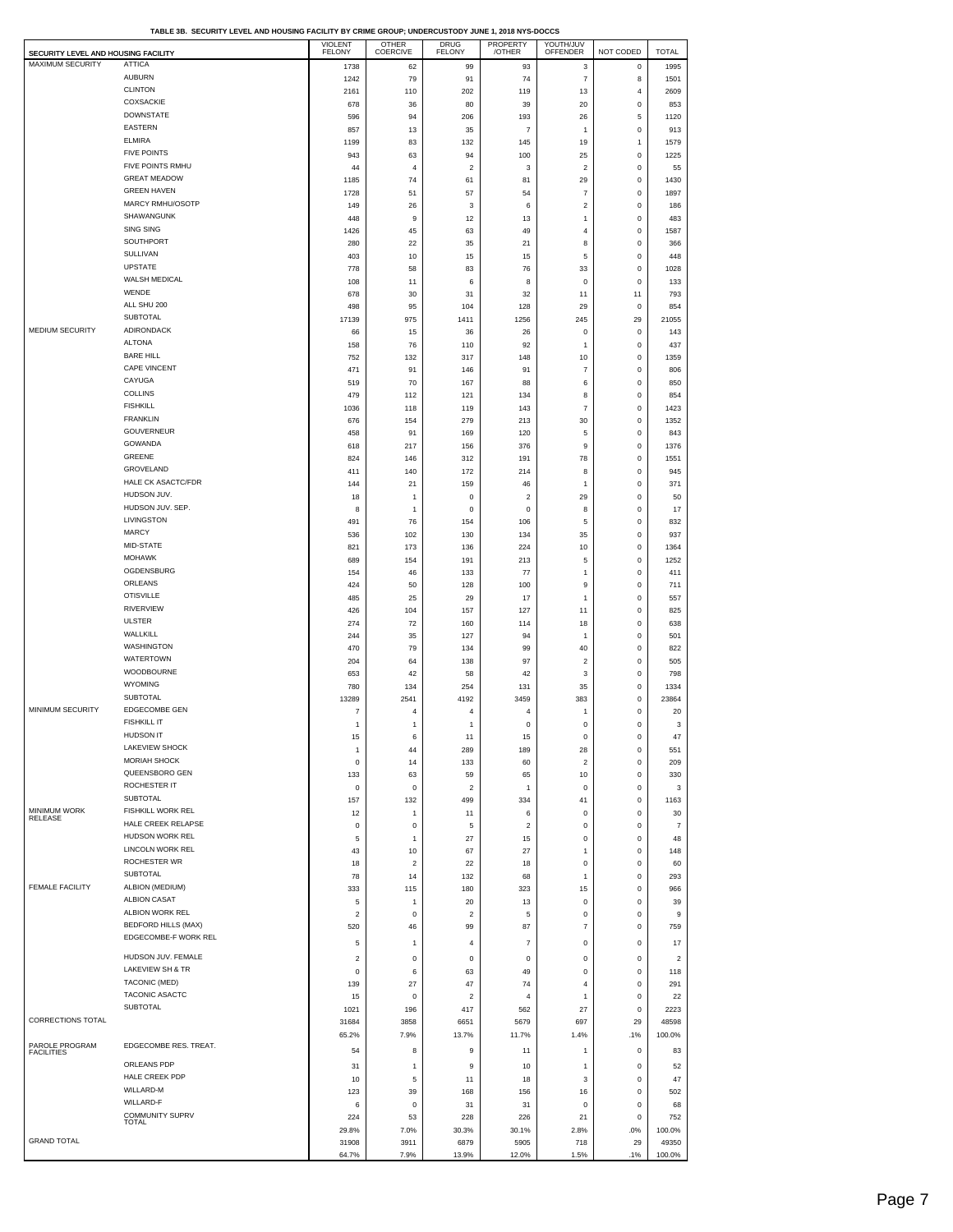**TABLE 4. SECURITY LEVEL AND HOUSING FACILITY BY MINIMUM SENTENCE (IN MONTHS); UNDERCUSTODY JUNE 1, 2018 NYS-DOCCS**

| SECURITY LEVEL AND HOUSING FACILITY |                                         | LT 18                        | 18-23              | 24-35                   | 36-47                          | 48-71                     | 72-119                                    | 120-179                 | 180-239                          | $240 +$                 | LIFE, NO<br>PAROLE          | NOT<br>CODED      | <b>TOTAL</b>                    |
|-------------------------------------|-----------------------------------------|------------------------------|--------------------|-------------------------|--------------------------------|---------------------------|-------------------------------------------|-------------------------|----------------------------------|-------------------------|-----------------------------|-------------------|---------------------------------|
| MAXIMUM SECURITY                    | <b>ATTICA</b>                           | 13                           | 47                 | 66                      | 58                             | 112                       | 286                                       | 323                     | 292                              | 747                     | 51                          | $\mathbf 0$       | 1995                            |
|                                     | <b>AUBURN</b>                           | 20                           | 54                 | 61                      | 66                             | 91                        | 279                                       | 221                     | 219                              | 455                     | 27                          | 8                 | 1501                            |
|                                     | <b>CLINTON</b>                          | 27                           | 58                 | 88                      | 96                             | 153                       | 536                                       | 554                     | 360                              | 703                     | 30                          | 4                 | 2609                            |
|                                     | COXSACKIE<br><b>DOWNSTATE</b>           | 14                           | 18                 | 46                      | 32                             | 59                        | 180                                       | 250                     | 141                              | 113                     | $\mathbf 0$                 | $\mathbf 0$       | 853                             |
|                                     | <b>EASTERN</b>                          | 127<br>$\mathsf 0$           | 133<br>$\mathsf 0$ | 181<br>$\overline{1}$   | 121<br>$\overline{\mathbf{c}}$ | 114<br>6                  | 188<br>74                                 | 104<br>176              | 63<br>223                        | 83<br>431               | $\overline{1}$<br>$\pmb{0}$ | 5<br>$\mathbf 0$  | 1120<br>913                     |
|                                     | <b>ELMIRA</b>                           | 90                           | 76                 | 99                      | 93                             | 119                       | 231                                       | 200                     | 180                              | 465                     | 25                          | 1                 | 1579                            |
|                                     | <b>FIVE POINTS</b>                      | 38                           | 50                 | 89                      | 82                             | 104                       | 261                                       | 195                     | 148                              | 253                     | 5                           | $\mathbf 0$       | 1225                            |
|                                     | FIVE POINTS RMHU                        | $\mathbf{1}$                 | 3                  | $\overline{\mathbf{c}}$ | $\overline{4}$                 | 4                         | 13                                        | 6                       | $\overline{4}$                   | 16                      | $\overline{2}$              | $\mathsf{o}\,$    | 55                              |
|                                     | <b>GREAT MEADOW</b>                     | 36                           | 55                 | 71                      | 60                             | 86                        | 241                                       | 195                     | 185                              | 485                     | 16                          | $\mathbf 0$       | 1430                            |
|                                     | <b>GREEN HAVEN</b><br>MARCY RMHU/OSOTP  | 9                            | 14                 | 40                      | 34                             | 43                        | 168                                       | 254                     | 298                              | 988                     | 49                          | $\mathbf 0$       | 1897                            |
|                                     | SHAWANGUNK                              | 5<br>$\overline{\mathbf{c}}$ | 8<br>$\,$ 5 $\,$   | 21<br>6                 | 14<br>10                       | 21<br>9                   | 45<br>40                                  | 24<br>40                | 17<br>46                         | 30<br>294               | $\overline{1}$<br>31        | $\mathsf 0$<br>0  | 186<br>483                      |
|                                     | <b>SING SING</b>                        | 8                            | 28                 | 45                      | 30                             | 42                        | 161                                       | 261                     | 307                              | 693                     | 12                          | $\mathbf 0$       | 1587                            |
|                                     | SOUTHPORT                               | $\overline{7}$               | 10                 | 16                      | 29                             | 51                        | 75                                        | 54                      | 32                               | 90                      | $\overline{\mathbf{c}}$     | $\mathbf 0$       | 366                             |
|                                     | SULLIVAN                                | 10                           | 6                  | 12                      | 10                             | 19                        | 38                                        | 41                      | 45                               | 259                     | 8                           | $\mathsf{o}\,$    | 448                             |
|                                     | <b>UPSTATE</b>                          | 41                           | 50                 | 91                      | 104                            | 119                       | 235                                       | 149                     | 103                              | 133                     | 3                           | $\mathbf 0$       | 1028                            |
|                                     | WALSH MEDICAL<br>WENDE                  | $\overline{4}$<br>17         | $\mathbf{1}$<br>21 | $\,$ 5                  | 6                              | 14                        | 9<br>82                                   | 17                      | 25                               | 50                      | $\overline{\mathbf{c}}$     | $\mathbf 0$       | 133<br>793                      |
|                                     | ALL SHU 200                             | 48                           | 83                 | 30<br>158               | 28<br>146                      | 41<br>191                 | 140                                       | 102<br>40               | 125<br>21                        | 320<br>27               | 16<br>$\mathbf 0$           | 11<br>$\mathbf 0$ | 854                             |
|                                     | SUBTOTAL                                | 517                          | 720                | 1128                    | 1025                           | 1398                      | 3282                                      | 3206                    | 2834                             | 6635                    | 281                         | 29                | 21055                           |
| <b>MEDIUM SECURITY</b>              | ADIRONDACK                              | 10                           | 16                 | 32                      | 31                             | 39                        | 6                                         | 3                       | 3                                | 3                       | $\pmb{0}$                   | 0                 | 143                             |
|                                     | <b>ALTONA</b>                           | 28                           | 45                 | 134                     | 99                             | 82                        | 26                                        | 12                      | $\overline{4}$                   | $\overline{7}$          | $\mathbf 0$                 | $\mathsf{o}\,$    | 437                             |
|                                     | <b>BARE HILL</b>                        | 57                           | 122                | 219                     | 192                            | 295                       | 321                                       | 69                      | 37                               | 47                      | $\,0\,$                     | $\mathbf 0$       | 1359                            |
|                                     | <b>CAPE VINCENT</b><br>CAYUGA           | 40                           | 81                 | 147                     | 123                            | 179                       | 156                                       | 36                      | 16                               | 28                      | $\,0\,$                     | 0                 | 806                             |
|                                     | <b>COLLINS</b>                          | 44<br>69                     | 57<br>76           | 99<br>144               | 111<br>129                     | 167<br>147                | 192<br>162                                | 70<br>39                | 39<br>42                         | 71<br>46                | $\bf{0}$<br>$\,0\,$         | $\mathsf 0$<br>0  | 850<br>854                      |
|                                     | <b>FISHKILL</b>                         | 48                           | 103                | 149                     | 132                            | 166                       | 239                                       | 149                     | 143                              | 294                     | $\mathbf 0$                 | $\mathbf 0$       | 1423                            |
|                                     | <b>FRANKLIN</b>                         | 97                           | 164                | 230                     | 245                            | 264                       | 263                                       | 37                      | 27                               | 25                      | $\,0\,$                     | $\mathbf 0$       | 1352                            |
|                                     | <b>GOUVERNEUR</b>                       | 41                           | 77                 | 139                     | 173                            | 175                       | 154                                       | 34                      | 20                               | 30                      | $\mathbf 0$                 | $\mathbf 0$       | 843                             |
|                                     | GOWANDA<br>GREENE                       | 256                          | 157                | 225                     | 152                            | 236                       | 189                                       | 68                      | 40                               | 53                      | $\mathbf 0$                 | $\mathsf 0$       | 1376                            |
|                                     | GROVELAND                               | 144<br>99                    | 192<br>114         | 275<br>184              | 314<br>156                     | 324<br>196                | 194<br>85                                 | 42<br>48                | 26<br>23                         | 40<br>40                | $\,0\,$<br>$\,0\,$          | 0<br>$\mathsf 0$  | 1551<br>945                     |
|                                     | HALE CK ASACTC/FDR                      | 17                           | 33                 | 95                      | 105                            | 61                        | 46                                        | 11                      | $\overline{1}$                   | $\boldsymbol{2}$        | $\,0\,$                     | $\,$ 0 $\,$       | 371                             |
|                                     | HUDSON JUV.                             | 28                           | 3                  | 5                       | $\overline{4}$                 | 3                         | 5                                         | $\mathbf 0$             | -1                               | $\mathbf{1}$            | $\mathbf 0$                 | 0                 | 50                              |
|                                     | HUDSON JUV. SEP.                        | 8                            | 1                  | $\overline{2}$          | 3                              | $\boldsymbol{2}$          | 1                                         | $\pmb{0}$               | $^{\circ}$                       | $\mathsf 0$             | $\pmb{0}$                   | 0                 | 17                              |
|                                     | LIVINGSTON                              | 45                           | 65                 | 111                     | 109                            | 148                       | 186                                       | 63                      | 44                               | 61                      | $\pmb{0}$                   | 0                 | 832                             |
|                                     | <b>MARCY</b><br>MID-STATE               | 78                           | 83                 | 153                     | 141                            | 206                       | 169                                       | 41                      | 29                               | 37                      | $\mathbf 0$                 | 0                 | 937                             |
|                                     | <b>MOHAWK</b>                           | 87<br>76                     | 126<br>155         | 219<br>218              | 199<br>185                     | 267<br>233                | 277<br>234                                | 81<br>66                | 41<br>43                         | 66<br>42                | $\overline{1}$<br>$\pmb{0}$ | 0<br>0            | 1364<br>1252                    |
|                                     | OGDENSBURG                              | 28                           | 40                 | 106                     | 118                            | 91                        | 22                                        | 3                       | 3                                | 0                       | $\pmb{0}$                   | 0                 | 411                             |
|                                     | ORLEANS                                 | 37                           | 54                 | 85                      | 103                            | 151                       | 136                                       | 65                      | 38                               | 42                      | $\mathbf 0$                 | 0                 | 711                             |
|                                     | <b>OTISVILLE</b>                        | 3                            | 3                  | 8                       | 8                              | 41                        | 136                                       | 90                      | 86                               | 182                     | $\pmb{0}$                   | 0                 | 557                             |
|                                     | <b>RIVERVIEW</b>                        | 60                           | 88                 | 148                     | 153                            | 178                       | 136                                       | 31                      | 17                               | 14                      | $\circ$                     | 0                 | 825                             |
|                                     | <b>ULSTER</b><br>WALLKILL               | 74                           | 110                | 147                     | 88                             | 87                        | 60                                        | 22                      | 14                               | 36                      | $\mathbf 0$                 | 0                 | 638                             |
|                                     | WASHINGTON                              | 26<br>79                     | 80<br>51           | 84<br>123               | 83<br>112                      | 66<br>144                 | 103<br>205                                | 50<br>51                | $\overline{7}$<br>28             | $\overline{2}$<br>29    | $\pmb{0}$<br>$\mathbf 0$    | 0<br>0            | 501<br>822                      |
|                                     | <b>WATERTOWN</b>                        | 33                           | 60                 | 123                     | 128                            | 103                       | 43                                        | 11                      | 3                                | $\mathbf{1}$            | $\mathbf 0$                 | 0                 | 505                             |
|                                     | WOODBOURNE                              | 13                           | 20                 | 32                      | 39                             | 42                        | 147                                       | 159                     | 104                              | 242                     | $\mathbf 0$                 | 0                 | 798                             |
|                                     | <b>WYOMING</b>                          | 94                           | 124                | 192                     | 214                            | 258                       | 258                                       | 81                      | 46                               | 67                      | $\pmb{0}$                   | $\mathsf 0$       | 1334                            |
| MINIMUM SECURITY                    | <b>SUBTOTAL</b><br><b>EDGECOMBE GEN</b> | 1719                         | 2300               | 3828                    | 3649                           | 4351                      | 4151                                      | 1432                    | 925                              | 1508                    | $\mathbf{1}$                | 0                 | 23864                           |
|                                     | <b>FISHKILL IT</b>                      | 6                            | 4                  | 5                       | 3                              | $\overline{\mathbf{c}}$   | $\mathbf 0$                               | $\pmb{0}$               | $^{\circ}$                       | $\mathbf 0$             | $\mathbf 0$                 | 0                 | 20                              |
|                                     | HUDSON IT                               | 0<br>5                       | 1<br>4             | $\mathbf 0$<br>12       | $\mathsf 0$<br>10              | $\mathbf 0$<br>8          | $\overline{\mathbf{c}}$<br>$\overline{7}$ | 0<br>1                  | $\mathbf 0$<br>$\Omega$          | $\mathsf 0$<br>$\Omega$ | $\theta$<br>$\Omega$        | 0<br>$\Omega$     | $\ensuremath{\mathsf{3}}$<br>47 |
|                                     | LAKEVIEW SHOCK                          | 110                          | 88                 | 181                     | 105                            | 55                        | 12                                        | 0                       | $\mathbf 0$                      | 0                       | $\pmb{0}$                   | 0                 | 551                             |
|                                     | <b>MORIAH SHOCK</b>                     | 45                           | 48                 | 69                      | 34                             | 12                        | 1                                         | $\pmb{0}$               | $\mathsf 0$                      | $\mathsf 0$             | $\mathbf 0$                 | 0                 | 209                             |
|                                     | QUEENSBORO GEN                          | 32                           | 76                 | 82                      | 43                             | 33                        | 29                                        | 17                      | $\overline{7}$                   | 11                      | $\pmb{0}$                   | 0                 | 330                             |
|                                     | ROCHESTER IT<br><b>SUBTOTAL</b>         | $\mathbf 0$                  | $\bf{0}$           | $\mathbf 0$             | $\mathbf{1}$                   | $\overline{1}$            | $\mathbf 0$                               | 1                       | $\mathsf 0$                      | $\mathbf 0$             | $\circ$                     | 0                 | 3                               |
| MINIMUM WORK                        | FISHKILL WORK REL                       | 198<br>3                     | 221<br>1           | 349<br>5                | 196<br>11                      | 111<br>8                  | 51<br>$\mathbf{1}$                        | 19<br>0                 | $\overline{7}$<br>$\overline{1}$ | 11<br>0                 | $\mathbf 0$<br>$\pmb{0}$    | 0<br>0            | 1163<br>30                      |
| RELEASE                             | HALE CREEK RELAPSE                      | $\mathbf 0$                  | $\bf{0}$           | $\overline{2}$          | $\overline{4}$                 | $\mathbf{1}$              | $\mathbf 0$                               | 0                       | $\mathsf 0$                      | $\mathsf 0$             | $\mathbf 0$                 | 0                 | $\overline{7}$                  |
|                                     | HUDSON WORK REL                         | 0                            | 1                  | 14                      | 14                             | 8                         | 8                                         | $\overline{\mathbf{c}}$ | $^{\circ}$                       | $\mathbf{1}$            | 0                           | 0                 | 48                              |
|                                     | LINCOLN WORK REL                        | 4                            | 12                 | 34                      | 49                             | 30                        | 17                                        | 1                       | $\mathsf 0$                      | $\mathbf{1}$            | $\mathbf 0$                 | 0                 | 148                             |
|                                     | ROCHESTER WR<br><b>SUBTOTAL</b>         | 3                            | 5                  | 13                      | 23                             | 10                        | 6                                         | $\mathbf 0$             | $\mathsf 0$                      | $\mathsf 0$             | $\pmb{0}$                   | 0                 | 60                              |
| FEMALE FACILITY                     | ALBION (MEDIUM)                         | 10<br>197                    | 19<br>155          | 68<br>188               | 101<br>146                     | 57<br>150                 | 32<br>85                                  | 3<br>19                 | $\overline{1}$<br>10             | $\boldsymbol{2}$<br>16  | $\circ$<br>$\mathbf 0$      | 0<br>0            | 293<br>966                      |
|                                     | <b>ALBION CASAT</b>                     | 5                            | 10                 | 12                      | $\overline{7}$                 | 4                         | 1                                         | 0                       | $^{\circ}$                       | 0                       | $\pmb{0}$                   | 0                 | 39                              |
|                                     | ALBION WORK REL                         | $\mathbf{1}$                 | $\overline{1}$     | 3                       | $\overline{\mathbf{c}}$        | $\mathbf{1}$              | 1                                         | $\mathbf 0$             | $\mathsf 0$                      | $\mathsf 0$             | $\mathbf 0$                 | 0                 | 9                               |
|                                     | <b>BEDFORD HILLS (MAX)</b>              | 66                           | 47                 | 61                      | 51                             | 65                        | 115                                       | 99                      | 107                              | 137                     | 11                          | 0                 | 759                             |
|                                     | EDGECOMBE-F WORK REL                    | $^{\circ}$                   | $\boldsymbol{2}$   | 8                       | 3                              | $\mathbf 3$               | 0                                         | 1                       | $\mathbf 0$                      | $\mathbf 0$             | $\pmb{0}$                   | 0                 | $17$                            |
|                                     | HUDSON JUV. FEMALE                      | $\mathbf 0$                  | $\bf{0}$           | $\mathsf 0$             | $\mathbf{1}$                   | $\mathbf 0$               | 1                                         | $\bf{0}$                | $\mathsf 0$                      | $\mathbf 0$             | $\mathbf 0$                 | 0                 | $\overline{c}$                  |
|                                     | LAKEVIEW SH & TR                        | 15                           | 23                 | 53                      | 17                             | $\overline{\mathfrak{c}}$ | 3                                         | 0                       | $^{\circ}$                       | 0                       | 0                           | 0                 | 118                             |
|                                     | <b>TACONIC (MED)</b>                    | 37                           | 33                 | 49                      | 42                             | 52                        | 27                                        | 15                      | 13                               | 23                      | $\mathbf 0$                 | 0                 | 291                             |
|                                     | TACONIC ASACTC<br><b>SUBTOTAL</b>       | -1<br>322                    | 5<br>276           | 6<br>380                | $\overline{\mathbf{c}}$<br>271 | $\,$ 5 $\,$<br>287        | 3<br>236                                  | $\pmb{0}$<br>134        | $^{\circ}$<br>130                | $^{\circ}$<br>176       | $\mathbf 0$<br>11           | 0<br>$\mathsf 0$  | 22<br>2223                      |
| <b>CORRECTIONS TOTAL</b>            |                                         | 2766                         | 3536               | 5753                    | 5242                           | 6204                      | 7752                                      | 4794                    | 3897                             | 8332                    | 293                         | 29                | 48598                           |
|                                     |                                         | 5.7%                         | 7.3%               | 11.8%                   | 10.8%                          | 12.8%                     | 16.0%                                     | 9.9%                    | 8.0%                             | 17.1%                   | .6%                         | .1%               | 100.0%                          |
| PAROLE PROGRAM<br><b>FACILITIES</b> | EDGECOMBE RES. TREAT.                   | 6                            | 16                 | 17                      | 13                             | 16                        | 12                                        | $\overline{\mathbf{c}}$ | $\overline{1}$                   | 0                       | 0                           | 0                 | 83                              |
|                                     | ORLEANS PDP                             | 6                            | 6                  | 11                      | 14                             | 6                         | 6                                         | 1                       | $\overline{\mathbf{c}}$          | 0                       | $^{\circ}$                  | 0                 | 52                              |
|                                     | HALE CREEK PDP                          | 9                            | 10                 | 9                       | 10                             | 6                         | 1                                         | 1                       | -1                               | $\mathbf 0$             | $\circ$                     | 0                 | 47                              |
|                                     | WILLARD-M                               | 74                           | 96                 | 148                     | 82                             | 62                        | 29                                        | $\,$ 6 $\,$             | -1                               | $\overline{4}$          | $\pmb{0}$                   | $\mathsf 0$       | 502                             |
|                                     | WILLARD-F                               | 10                           | 18                 | 26                      | 10                             | $\overline{4}$            | $^{\circ}$                                | 0                       | $^{\circ}$                       | 0                       | $^{\circ}$                  | 0                 | 68                              |
|                                     | COMMUNITY SUPRV<br>TOTAL                | 105                          | 146                | 211                     | 129                            | 94                        | 48                                        | 10                      | 5                                | $\overline{4}$          | $\mathbf 0$                 | $\mathsf 0$       | 752                             |
| <b>GRAND TOTAL</b>                  |                                         | 14.0%<br>2871                | 19.4%<br>3682      | 28.1%<br>5964           | 17.2%<br>5371                  | 12.5%<br>6298             | 6.4%<br>7800                              | 1.3%<br>4804            | .7%<br>3902                      | .5%<br>8336             | .0%<br>293                  | .0%<br>29         | 100.0%<br>49350                 |
|                                     |                                         | 5.8%                         | 7.5%               | 12.1%                   | 10.9%                          | 12.8%                     | 15.8%                                     | 9.7%                    | 7.9%                             | 16.9%                   | .6%                         | .1%               | 100.0%                          |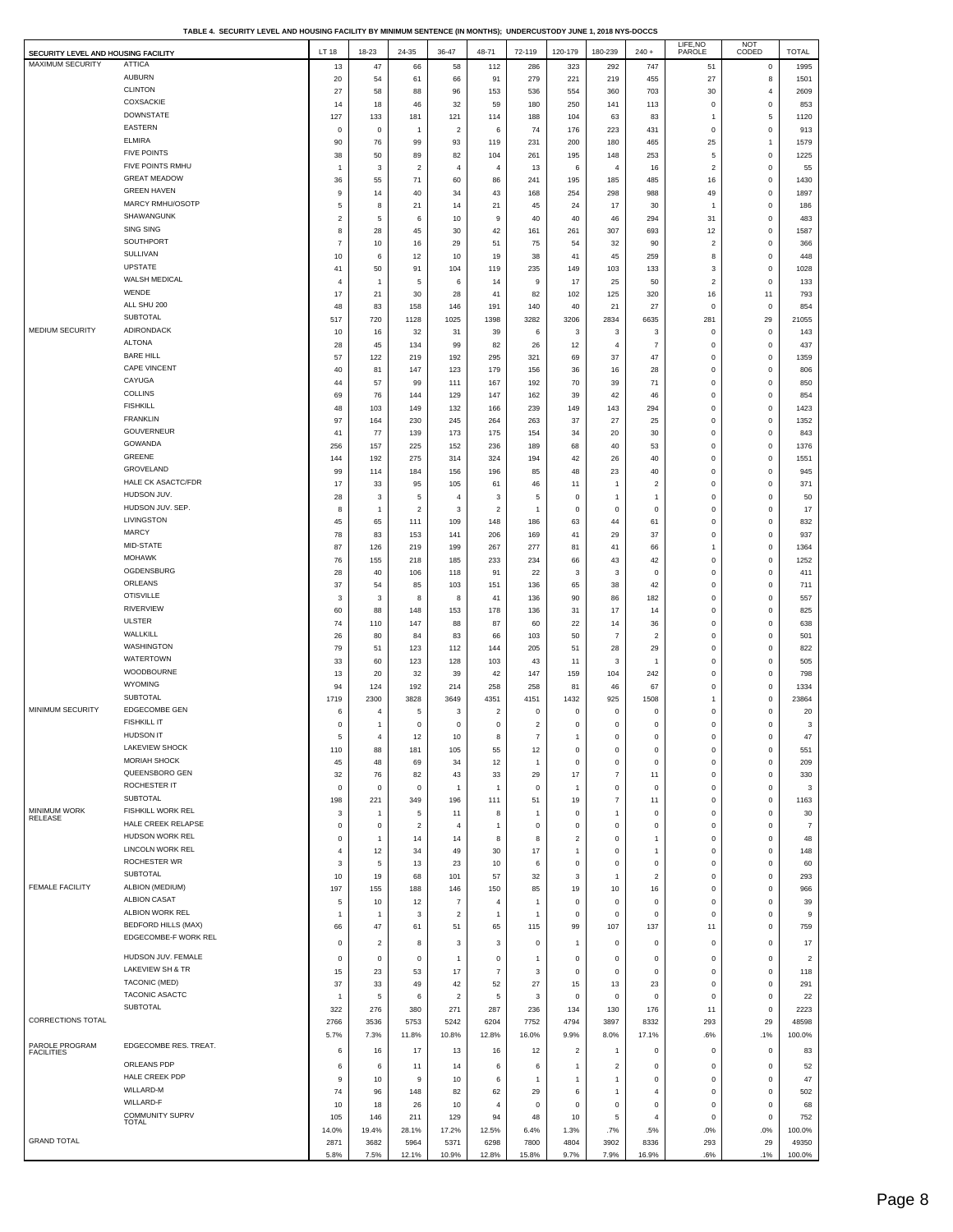**TABLE 5. SECURITY LEVEL AND HOUSING FACILITY BY MAXIMUM SENTENCE(IN MONTHS); UNDERCUSTODY JUNE 1, 2018 NYS-DOCCS**

| SECURITY LEVEL AND HOUSING FACILITY |                                                   | 36 OR LESS        | 37-53                 | 54-71                            | 72-95                              | 96-107                      | 108-143              | 144-179              | $180 +$                 | LIFEMAX                       | LIFE, NO<br>PAROLE          | NOT CODED                  | <b>TOTAL</b>   |
|-------------------------------------|---------------------------------------------------|-------------------|-----------------------|----------------------------------|------------------------------------|-----------------------------|----------------------|----------------------|-------------------------|-------------------------------|-----------------------------|----------------------------|----------------|
| MAXIMUM SECURITY                    | <b>ATTICA</b>                                     | 74                | 62                    | 83                               | 128                                | 67                          | 161                  | 137                  | 567                     | 665                           | 51                          | $\mathbf 0$                | 1995           |
|                                     | <b>AUBURN</b>                                     | 74                | 73                    | 66                               | 105                                | 72                          | 168                  | 104                  | 427                     | 377                           | 27                          | $\bf8$                     | 1501           |
|                                     | <b>CLINTON</b><br>COXSACKIE                       | 100               | 102                   | 99                               | 189                                | 101                         | 321                  | 277                  | 725                     | 661                           | 30                          | 4                          | 2609           |
|                                     | <b>DOWNSTATE</b>                                  | 43                | 41                    | 51                               | 55                                 | 33                          | 117                  | 111                  | 249                     | 153                           | $\mathsf 0$<br>$\mathbf{1}$ | $\mathbf 0$                | 853            |
|                                     | EASTERN                                           | 306<br>0          | 185<br>$\overline{2}$ | 98<br>3                          | 112<br>14                          | 46<br>$\overline{7}$        | 104<br>53            | 54<br>60             | 112<br>335              | 97<br>439                     | $\mathsf 0$                 | 5<br>$\pmb{0}$             | 1120<br>913    |
|                                     | <b>ELMIRA</b>                                     | 177               | 101                   | 94                               | 148                                | 54                          | 124                  | 87                   | 378                     | 390                           | 25                          | $\mathbf{1}$               | 1579           |
|                                     | <b>FIVE POINTS</b>                                | 100               | 98                    | 84                               | 99                                 | 55                          | 168                  | 97                   | 280                     | 239                           | $\mathbf 5$                 | $\mathbf 0$                | 1225           |
|                                     | FIVE POINTS RMHU                                  | $\overline{1}$    | $\overline{4}$        | $\mathbf{1}$                     | 8                                  | 4                           | 6                    | $\overline{1}$       | 12                      | 16                            | $\sqrt{2}$                  | $\mathbf 0$                | 55             |
|                                     | <b>GREAT MEADOW</b>                               | 90                | 85                    | 63                               | 97                                 | 57                          | 136                  | 86                   | 334                     | 466                           | 16                          | $\mathsf 0$                | 1430           |
|                                     | <b>GREEN HAVEN</b>                                | 31                | 32                    | 27                               | 70                                 | 27                          | 108                  | 97                   | 574                     | 882                           | 49                          | $\pmb{0}$                  | 1897           |
|                                     | MARCY RMHU/OSOTP<br>SHAWANGUNK                    | 23                | 19                    | 15                               | 23                                 | 11                          | 20                   | 17                   | 35                      | 22                            | $\mathbf{1}$                | $\mathbf 0$                | 186            |
|                                     | SING SING                                         | 8                 | 8                     | $\overline{7}$                   | 9                                  | 6                           | 32                   | 12                   | 116                     | 254                           | 31                          | $\pmb{0}$                  | 483            |
|                                     | SOUTHPORT                                         | 43<br>11          | 36<br>26              | 31<br>25                         | 68<br>65                           | 27<br>21                    | 104<br>36            | 106<br>34            | 488<br>76               | 672<br>70                     | 12<br>$\overline{2}$        | $\mathbf 0$<br>$\mathsf 0$ | 1587<br>366    |
|                                     | SULLIVAN                                          | 15                | 13                    | 14                               | 16                                 | $\overline{7}$              | 24                   | 22                   | 91                      | 238                           | 8                           | $\mathbf 0$                | 448            |
|                                     | <b>UPSTATE</b>                                    | 90                | 140                   | 81                               | 144                                | 57                          | 120                  | 81                   | 173                     | 139                           | 3                           | $\mathbf 0$                | 1028           |
|                                     | WALSH MEDICAL                                     | 5                 | 8                     | 9                                | 5                                  | $\overline{1}$              | 6                    | 6                    | 34                      | 57                            | $\sqrt{2}$                  | $\pmb{0}$                  | 133            |
|                                     | WENDE                                             | 34                | 39                    | 24                               | 48                                 | 20                          | 44                   | 51                   | 223                     | 283                           | 16                          | 11                         | 793            |
|                                     | ALL SHU 200                                       | 158               | 184                   | 138                              | 186                                | 35                          | 52                   | 24                   | 45                      | 32                            | $\mathsf 0$                 | $\mathbf 0$                | 854            |
| <b>MEDIUM SECURITY</b>              | SUBTOTAL<br>ADIRONDACK                            | 1383              | 1258                  | 1013                             | 1589                               | 708                         | 1904                 | 1464                 | 5274                    | 6152                          | 281                         | 29                         | 21055          |
|                                     | <b>ALTONA</b>                                     | 35                | 34                    | 33                               | 20                                 | 4                           | $\overline{4}$       | $\overline{2}$       | $\overline{4}$          | $\overline{7}$                | $\mathsf 0$                 | $\mathbf 0$                | 143            |
|                                     | <b>BARE HILL</b>                                  | 117<br>265        | 116<br>217            | 66<br>217                        | 78<br>268                          | 12<br>103                   | 15<br>97             | 11<br>35             | 10<br>77                | 12<br>80                      | $\mathsf 0$<br>$\mathbf 0$  | $\mathbf 0$<br>$\mathbf 0$ | 437<br>1359    |
|                                     | CAPE VINCENT                                      | 181               | 143                   | 143                              | 147                                | 43                          | 56                   | $17\,$               | 34                      | 42                            | $\mathbf 0$                 | $\pmb{0}$                  | 806            |
|                                     | CAYUGA                                            | 129               | 116                   | 132                              | 132                                | 48                          | 80                   | 48                   | 68                      | 97                            | $\mathbf 0$                 | $\mathbf 0$                | 850            |
|                                     | <b>COLLINS</b>                                    | 190               | 144                   | 118                              | 154                                | 44                          | 54                   | 19                   | 61                      | 70                            | $\mathbf 0$                 | $\pmb{0}$                  | 854            |
|                                     | <b>FISHKILL</b>                                   | 201               | 153                   | 121                              | 162                                | 45                          | 122                  | 73                   | 179                     | 367                           | $\mathbf 0$                 | $\mathbf 0$                | 1423           |
|                                     | <b>FRANKLIN</b>                                   | 303               | 280                   | 218                              | 254                                | 87                          | 89                   | 35                   | 47                      | 39                            | $\mathbf 0$                 | $\pmb{0}$                  | 1352           |
|                                     | <b>GOUVERNEUR</b>                                 | 156               | 186                   | 138                              | 166                                | 41                          | 51                   | 25                   | 36                      | 44                            | $\mathbf 0$                 | $\mathbf 0$                | 843            |
|                                     | GOWANDA                                           | 395               | 239                   | 177                              | 217                                | 47                          | 89                   | 44                   | 96                      | 72                            | $\mathbf 0$                 | $\mathbf 0$                | 1376           |
|                                     | GREENE                                            | 415               | 377                   | 232                              | 255                                | 50                          | 84                   | 41                   | 48                      | 49                            | $\mathbf 0$                 | $\mathsf 0$                | 1551           |
|                                     | GROVELAND<br>HALE CK ASACTC/FDR                   | 240               | 199                   | 152                              | 158                                | 22                          | 37                   | 26                   | 54                      | 57                            | $\mathbf 0$                 | $\mathbf 0$                | 945            |
|                                     | HUDSON JUV.                                       | 103               | 102                   | 56                               | 56                                 | 13                          | 19                   | 9                    | $\overline{7}$          | 6                             | $\mathsf 0$                 | $\mathsf 0$                | 371            |
|                                     | HUDSON JUV. SEP.                                  | 19<br>5           | 19<br>9               | 3<br>$\overline{c}$              | $\overline{\mathbf{c}}$<br>$\bf 0$ | $\mathbf{1}$<br>$\mathbf 0$ | 4<br>$\overline{1}$  | 0<br>$\mathbf 0$     | 1<br>$\mathsf 0$        | $\overline{1}$<br>$\mathsf 0$ | $\mathbf 0$<br>$\mathbf 0$  | $\mathbf 0$<br>$\mathsf 0$ | 50<br>17       |
|                                     | LIVINGSTON                                        | 149               | 124                   | 97                               | 157                                | 49                          | 73                   | 35                   | 77                      | 71                            | $\mathbf 0$                 | $\pmb{0}$                  | 832            |
|                                     | <b>MARCY</b>                                      | 200               | 169                   | 157                              | 177                                | 32                          | 65                   | 31                   | 47                      | 59                            | $\mathbf 0$                 | $\mathbf 0$                | 937            |
|                                     | MID-STATE                                         | 265               | 233                   | 213                              | 260                                | 55                          | 105                  | 49                   | 84                      | 99                            | $\mathbf{1}$                | $\pmb{0}$                  | 1364           |
|                                     | <b>MOHAWK</b>                                     | 287               | 222                   | 166                              | 247                                | 60                          | 91                   | 32                   | 94                      | 53                            | $\mathbf 0$                 | $\mathbf 0$                | 1252           |
|                                     | OGDENSBURG                                        | 107               | 114                   | 79                               | 77                                 | 10                          | 13                   | 3                    | 6                       | $\overline{2}$                | $\mathsf 0$                 | $\mathbf 0$                | 411            |
|                                     | ORLEANS                                           | 109               | 109                   | 114                              | 144                                | 31                          | 39                   | 29                   | 77                      | 59                            | $\mathsf 0$                 | $\mathbf 0$                | 711            |
|                                     | <b>OTISVILLE</b>                                  | $\overline{7}$    | 8                     | 11                               | 51                                 | 27                          | 72                   | 55                   | 93                      | 233                           | $\mathbf 0$                 | $\mathsf 0$                | 557            |
|                                     | <b>RIVERVIEW</b>                                  | 205               | 157                   | 134                              | 161                                | 29                          | 56                   | 19                   | 32                      | 32                            | $\mathbf 0$                 | $\pmb{0}$                  | 825            |
|                                     | <b>ULSTER</b><br>WALLKILL                         | 240               | 117                   | 64                               | 87                                 | 15                          | 25                   | 15                   | 20                      | 55                            | $\mathbf 0$                 | $\mathbf 0$                | 638            |
|                                     | WASHINGTON                                        | 138               | 89                    | 52                               | 72                                 | 29                          | 51                   | 30                   | 40                      | $\mathsf 0$                   | $\mathbf 0$                 | $\pmb{0}$                  | 501            |
|                                     | WATERTOWN                                         | 153<br>128        | 149<br>134            | 114<br>94                        | 133<br>90                          | 69<br>17                    | 75<br>18             | 36<br>8              | 58<br>8                 | 35<br>8                       | $\mathsf 0$<br>$\mathsf 0$  | $\mathbf 0$<br>$\mathbf 0$ | 822<br>505     |
|                                     | WOODBOURNE                                        | 36                | 35                    | 41                               | 52                                 | 25                          | 87                   | 72                   | 155                     | 295                           | $\mathbf 0$                 | $\mathbf 0$                | 798            |
|                                     | WYOMING                                           | 291               | 246                   | 182                              | 217                                | 70                          | 108                  | 48                   | 91                      | 81                            | $\mathbf 0$                 | $\mathbf 0$                | 1334           |
|                                     | <b>SUBTOTAL</b>                                   | 5069              | 4240                  | 3326                             | 3994                               | 1078                        | 1680                 | 847                  | 1604                    | 2025                          | -1                          | $\mathbf 0$                | 23864          |
| MINIMUM SECURITY                    | <b>EDGECOMBE GEN</b>                              | 11                | $\overline{7}$        | $\overline{\mathbf{2}}$          | $^{\circ}$                         | $\mathbf 0$                 | $\,0\,$              | $\mathbf 0$          | $\mathbf 0$             | $\circ$                       | 0                           | $\mathbf 0$                | 20             |
|                                     | <b>FISHKILL IT</b>                                | 0                 | $\bf{0}$              | $\mathbf{1}$                     | $\pmb{0}$                          | $\mathbf{1}$                | $\overline{1}$       | $\mathsf 0$          | $\mathbf 0$             | $\mathbf 0$                   | $\mathsf 0$                 | $\mathsf 0$                | 3              |
|                                     | <b>HUDSON IT</b>                                  | 12                | 8                     | 3                                | 17                                 | $\mathbf 0$                 | 3                    | 3                    | 1                       | $\pmb{0}$                     | 0                           | $\pmb{0}$                  | 47             |
|                                     | <b>LAKEVIEW SHOCK</b>                             | 248               | 140                   | 64                               | 78                                 | 4                           | 10                   | 5                    | $\overline{2}$          | $\mathsf 0$                   | $\mathsf 0$                 | $\mathbf 0$                | 551            |
|                                     | <b>MORIAH SHOCK</b><br>QUEENSBORO GEN             | 123               | 54                    | 16                               | 14                                 | $\mathbf{1}$                | $\mathbf{1}$         | $^{\circ}$           | $\mathbf 0$             | $\mathbf 0$                   | $\mathbf 0$                 | $\mathbf 0$                | 209            |
|                                     | ROCHESTER IT                                      | 125               | 73                    | 26                               | 42                                 | 6                           | 15                   | 5                    | 19                      | 19                            | $\mathsf 0$<br>$\mathsf 0$  | $\mathbf 0$<br>$\mathsf 0$ | 330            |
|                                     | <b>SUBTOTAL</b>                                   | $^{\circ}$<br>519 | $\overline{1}$<br>283 | $^{\circ}$<br>112                | $^{\circ}$<br>151                  | $\mathbf 0$<br>12           | $\overline{1}$<br>31 | $\overline{1}$<br>14 | $\mathsf 0$<br>22       | $^{\circ}$<br>19              | $\mathbf 0$                 | $\mathbf 0$                | 3<br>1163      |
| <b>MINIMUM WORK</b>                 | FISHKILL WORK REL                                 | 6                 | 9                     | 8                                | 5                                  | $\mathbf 0$                 | $\overline{1}$       | $\mathsf 0$          | $\mathsf 0$             | $\overline{1}$                | $\mathsf 0$                 | $\mathsf 0$                | 30             |
| RELEASE                             | HALE CREEK RELAPSE                                | 1                 | $\overline{4}$        | $\mathbf{1}$                     | $\overline{1}$                     | 0                           | 0                    | 0                    | 0                       | 0                             | $\mathsf 0$                 | $\mathbf 0$                | $\overline{7}$ |
|                                     | HUDSON WORK REL                                   | 10                | 10                    | 5                                | 13                                 | $\boldsymbol{2}$            | 3                    | $\overline{2}$       | $\overline{c}$          | -1                            | $\mathsf 0$                 | $\mathbf 0$                | 48             |
|                                     | <b>LINCOLN WORK REL</b>                           | 36                | 44                    | 22                               | 25                                 | $\overline{\mathfrak{c}}$   | 6                    | 3                    | 4                       | $\overline{1}$                | $\mathsf 0$                 | $\mathbf 0$                | 148            |
|                                     | <b>ROCHESTER WR</b>                               | 13                | 18                    | 9                                | 12                                 | $\overline{4}$              | $\overline{4}$       | $\mathbf 0$          | 0                       | $\mathbf 0$                   | $\mathbf 0$                 | $\mathbf 0$                | 60             |
| <b>FEMALE FACILITY</b>              | <b>SUBTOTAL</b>                                   | 66                | 85                    | 45                               | 56                                 | 13                          | 14                   | 5                    | 6                       | 3                             | $\mathsf 0$                 | $\pmb{0}$                  | 293            |
|                                     | ALBION (MEDIUM)<br><b>ALBION CASAT</b>            | 372               | 193                   | 116                              | 122                                | 36                          | 52                   | 26                   | 26                      | 23                            | $\mathbf 0$                 | $\mathbf 0$                | 966            |
|                                     | ALBION WORK REL                                   | 20                | $\overline{7}$        | $\mathbf{1}$                     | 9                                  | $\overline{1}$              | $\mathbf{1}$         | $\mathbf 0$          | $\mathsf 0$             | $\mathsf 0$                   | $\mathsf 0$                 | $\mathbf 0$                | 39             |
|                                     | <b>BEDFORD HILLS (MAX)</b>                        | 4<br>127          | $\mathbf{1}$<br>56    | $\mathbf{1}$<br>40               | $\mathbf{1}$<br>79                 | 0<br>30                     | $\overline{1}$<br>56 | 1<br>53              | 0<br>154                | 0<br>153                      | $\mathsf 0$<br>11           | $\mathbf 0$<br>$\mathbf 0$ | 9<br>759       |
|                                     | EDGECOMBE-F WORK REL                              |                   |                       |                                  |                                    |                             |                      |                      |                         |                               |                             |                            |                |
|                                     |                                                   | 5                 | $\overline{4}$        | $\overline{\mathbf{c}}$          | 3                                  | $\overline{1}$              | $\,0\,$              | $\,0\,$              | $\overline{\mathbf{c}}$ | $\pmb{0}$                     | $\mathsf 0$                 | $\mathbf 0$                | 17             |
|                                     | HUDSON JUV. FEMALE<br><b>LAKEVIEW SH &amp; TR</b> | 0                 | $\overline{1}$        | $\mathbf 0$                      | $^{\circ}$                         | 0                           | $\mathbf{1}$         | $^{\circ}$           | 0                       | 0                             | $\mathsf 0$                 | $\mathbf 0$                | $\overline{2}$ |
|                                     | <b>TACONIC (MED)</b>                              | 61                | 29                    | 8                                | 16                                 | $\mathbf{1}$                | 3                    | $\mathbf 0$          | $\mathsf 0$             | $\mathsf 0$                   | $\mathsf 0$                 | $\mathsf 0$                | 118            |
|                                     | TACONIC ASACTC                                    | 80<br>g           | 45<br>$\overline{4}$  | 43<br>$\overline{4}$             | 33<br>3                            | 12<br>$\boldsymbol{2}$      | 17<br>$\mathbf 0$    | 11<br>$\mathbf 0$    | 21<br>$\circ$           | 29<br>$\circ$                 | $\mathsf 0$<br>$\mathbf 0$  | $\mathbf 0$<br>$\mathbf 0$ | 291<br>22      |
|                                     | <b>SUBTOTAL</b>                                   | 678               | 340                   | 215                              | 266                                | 83                          | 131                  | 91                   | 203                     | 205                           | 11                          | $\mathsf 0$                | 2223           |
| CORRECTIONS TOTAL                   |                                                   | 7715              | 6206                  | 4711                             | 6056                               | 1894                        | 3760                 | 2421                 | 7109                    | 8404                          | 293                         | 29                         | 48598          |
|                                     |                                                   | 15.9%             | 12.8%                 | 9.7%                             | 12.5%                              | 3.9%                        | 7.7%                 | 5.0%                 | 14.6%                   | 17.3%                         | .6%                         | .1%                        | 100.0%         |
| PAROLE PROGRAM                      | EDGECOMBE RES. TREAT.                             | 28                | 16                    | 18                               | 8                                  | 3                           | $\overline{4}$       | $\overline{2}$       | $\overline{c}$          | $\overline{2}$                | $\mathsf 0$                 | $\mathbf 0$                | 83             |
| <b>FACILITIES</b>                   | ORLEANS PDP                                       |                   |                       |                                  |                                    |                             |                      |                      |                         |                               |                             |                            |                |
|                                     | HALE CREEK PDP                                    | 15                | 18<br>6               | $\overline{7}$<br>$\overline{4}$ | $\overline{\mathbf{c}}$<br>12      | $\mathbf 3$<br>$\sqrt{2}$   | 4<br>-1              | 1<br>1               | 0<br>$\mathbf 0$        | $\overline{\mathbf{c}}$<br>-1 | $\mathbf 0$<br>$\mathsf 0$  | $\mathbf 0$<br>$\pmb{0}$   | 52<br>47       |
|                                     | WILLARD-M                                         | 20<br>209         | 128                   | 59                               | 63                                 | 15                          | 11                   | 5                    | 5                       | $\overline{7}$                | $\mathbf 0$                 | $\mathbf 0$                | 502            |
|                                     | WILLARD-F                                         | 34                | 18                    | 8                                | 8                                  | $\mathbf 0$                 | $\mathbf 0$          | $\mathsf 0$          | $\mathsf 0$             | $\mathsf 0$                   | $\mathsf 0$                 | $\mathbf 0$                | 68             |
|                                     | <b>COMMUNITY SUPRV</b>                            | 306               | 186                   | 96                               | 93                                 | 23                          | 20                   | 9                    | $\overline{7}$          | 12                            | $\mathbf 0$                 | $\mathbf 0$                | 752            |
|                                     | <b>TOTAL</b>                                      | 40.7%             | 24.7%                 | 12.8%                            | 12.4%                              | 3.1%                        | 2.7%                 | 1.2%                 | .9%                     | 1.6%                          | .0%                         | .0%                        | 100.0%         |
| <b>GRAND TOTAL</b>                  |                                                   | 8021              | 6392                  | 4807                             | 6149                               | 1917                        | 3780                 | 2430                 | 7116                    | 8416                          | 293                         | 29                         | 49350          |
|                                     |                                                   | 16.3%             | 13.0%                 | 9.7%                             | 12.5%                              | 3.9%                        | 7.7%                 | 4.9%                 | 14.4%                   | 17.1%                         | .6%                         | .1%                        | 100.0%         |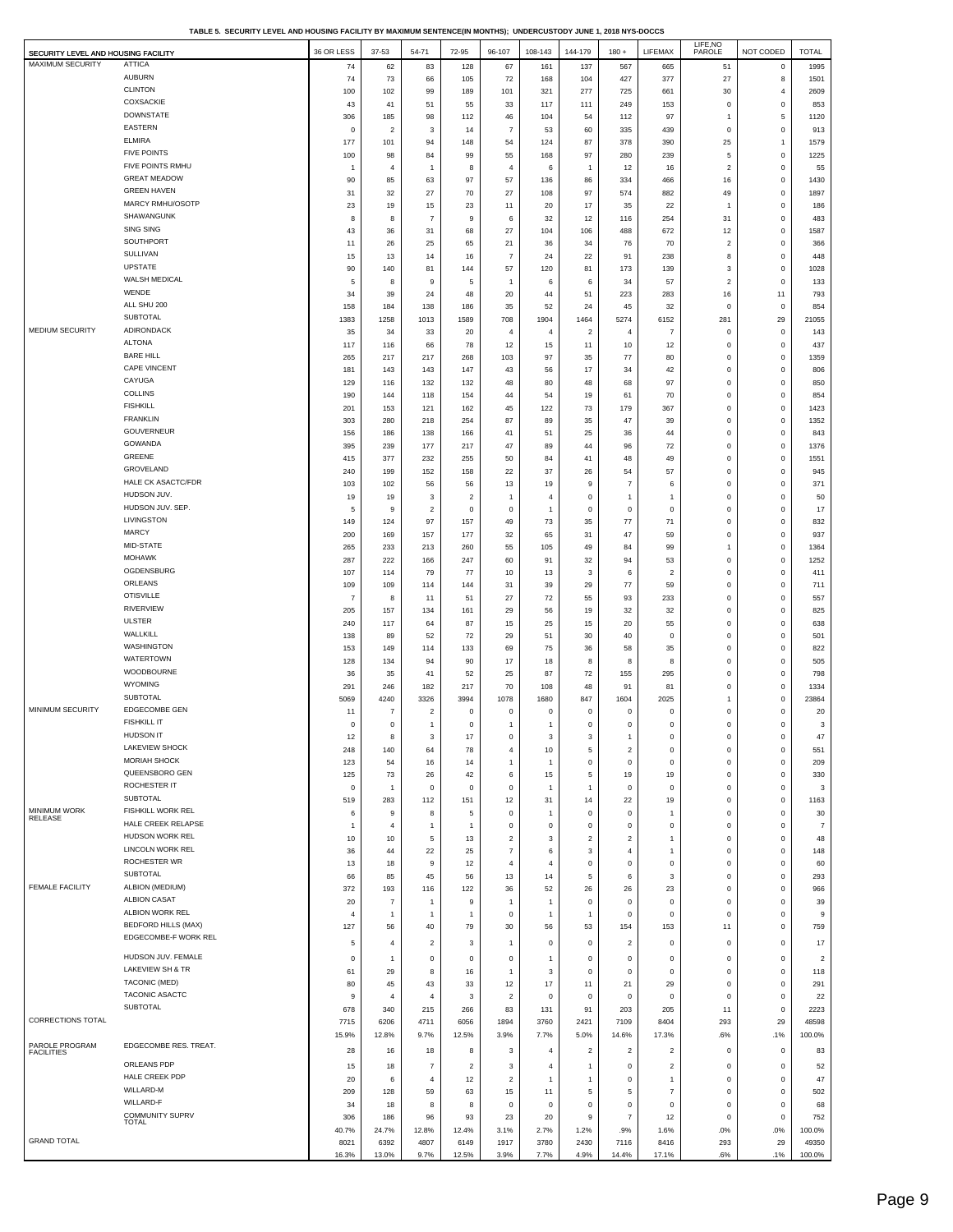**TABLE 6. SECURITY LEVEL AND HOUSING FACILITY BY COUNTY OF COMMITMENT; UNDERCUSTODY JUNE 1, 2018 NYS-DOCCS**

| SECURITY LEVEL<br>AND HOUSING FACILITY<br>MAXIMUM SECURITY                                                    |                                |                |                         | <b>NEW YORK CITY</b> |                         |                         |                         |                          | SUBURBAN N.Y.  |                                                                                                                                                                                                                                                                                                                                              |
|---------------------------------------------------------------------------------------------------------------|--------------------------------|----------------|-------------------------|----------------------|-------------------------|-------------------------|-------------------------|--------------------------|----------------|----------------------------------------------------------------------------------------------------------------------------------------------------------------------------------------------------------------------------------------------------------------------------------------------------------------------------------------------|
|                                                                                                               |                                | <b>KINGS</b>   | N.Y.                    | QUEENS               | <b>RICHMND</b>          | <b>BRONX</b>            | <b>NASSAU</b>           | <b>ROCKLND</b>           | <b>SUFFOLK</b> | <b>WSTCHTR</b>                                                                                                                                                                                                                                                                                                                               |
|                                                                                                               | <b>ATTICA</b><br><b>AUBURN</b> | 188            | 226                     | 120                  | 19                      | 109                     | 55                      | 8                        | 41             | 34                                                                                                                                                                                                                                                                                                                                           |
|                                                                                                               | <b>CLINTON</b>                 | 152            | 166                     | 74                   | 22                      | 94                      | 45                      | 8                        | 37             | 34                                                                                                                                                                                                                                                                                                                                           |
|                                                                                                               | COXSACKIE                      | 312            | 443                     | 222                  | 42                      | 208                     | 92                      | 24                       | 132            | 81                                                                                                                                                                                                                                                                                                                                           |
|                                                                                                               | <b>DOWNSTATE</b>               | 103            | 138                     | 70                   | $\overline{7}$          | 54                      | 25                      | $\overline{\phantom{a}}$ | 56             | 24                                                                                                                                                                                                                                                                                                                                           |
|                                                                                                               |                                | 125            | 178                     | 99                   | 12                      | 97                      | 74                      | 11                       | 74             | 57                                                                                                                                                                                                                                                                                                                                           |
|                                                                                                               | EASTERN                        | 203            | 156                     | 130                  | $\overline{7}$          | 89                      | 36                      | 9                        | 48             | 33                                                                                                                                                                                                                                                                                                                                           |
|                                                                                                               | <b>ELMIRA</b>                  | 149            | 192                     | 101                  | 10                      | 94                      | 29                      | 4                        | 39             | 27                                                                                                                                                                                                                                                                                                                                           |
|                                                                                                               | <b>FIVE POINTS</b>             | 162            | 167                     | 92                   | 23                      | 92                      | 49                      | $\overline{7}$           | 49             | 37                                                                                                                                                                                                                                                                                                                                           |
|                                                                                                               | FIVE POINTS RMHU               | 5              | 8                       | 3                    | 1                       | $\overline{7}$          | 5                       | 0                        | 1              | $\overline{1}$                                                                                                                                                                                                                                                                                                                               |
|                                                                                                               | <b>GREAT MEADOW</b>            | 193            | 236                     | 126                  | 18                      | 118                     | 42                      | 13                       | 53             | 37                                                                                                                                                                                                                                                                                                                                           |
|                                                                                                               | <b>GREEN HAVEN</b>             | 376            | 303                     | 233                  | 27                      | 207                     | 69                      | 17                       | 88             | 65                                                                                                                                                                                                                                                                                                                                           |
|                                                                                                               | MARCY RMHU/OSOTP               | 19             | 23                      | 13                   | 4                       | 17                      | 6                       | $\overline{\mathbf{c}}$  | 6              | $\mathbf{1}$                                                                                                                                                                                                                                                                                                                                 |
|                                                                                                               | SHAWANGUNK                     | 103            | 91                      | 49                   | 3                       | 48                      | 20                      | 4                        | 29             | 19                                                                                                                                                                                                                                                                                                                                           |
|                                                                                                               | <b>SING SING</b>               | 292            | 293                     | 175                  | 25                      | 177                     | 75                      | 20                       | 75             | 66                                                                                                                                                                                                                                                                                                                                           |
|                                                                                                               | SOUTHPORT                      | 59             | 58                      | 33                   | 8                       | 35                      | 13                      | 0                        | 10             | 9                                                                                                                                                                                                                                                                                                                                            |
|                                                                                                               | SULLIVAN                       | 99             | 79                      | 48                   | 5                       | 53                      | 17                      | 6                        | 15             | 11                                                                                                                                                                                                                                                                                                                                           |
|                                                                                                               | <b>UPSTATE</b>                 | 149            | 167                     | 114                  | 19                      | 93                      | 39                      | 8                        | 35             | 29                                                                                                                                                                                                                                                                                                                                           |
|                                                                                                               | WALSH MEDICAL                  |                |                         |                      |                         |                         |                         |                          |                | $\overline{4}$                                                                                                                                                                                                                                                                                                                               |
|                                                                                                               | WENDE                          | 12             | 22                      | 4                    | $\overline{\mathbf{2}}$ | $\overline{7}$          | $\overline{\mathbf{2}}$ | 1                        | 3              |                                                                                                                                                                                                                                                                                                                                              |
|                                                                                                               |                                | 83             | 86                      | 51                   | $\overline{7}$          | 42                      | 16                      | $\overline{2}$           | 26             | 13                                                                                                                                                                                                                                                                                                                                           |
|                                                                                                               | ALL SHU 200                    | 94             | 140                     | 64                   | 8                       | 62                      | 22                      | 4                        | 36             | 17                                                                                                                                                                                                                                                                                                                                           |
|                                                                                                               | SUBTOTAL                       | 2878           | 3172                    | 1821                 | 269                     | 1703                    | 731                     | 155                      | 853            | 599                                                                                                                                                                                                                                                                                                                                          |
| MEDIUM SECURITY                                                                                               | ADIRONDACK                     | 10             | 15                      | 9                    | $\overline{\mathbf{2}}$ | 10                      | 8                       | 3                        | $\overline{7}$ | 6                                                                                                                                                                                                                                                                                                                                            |
|                                                                                                               | <b>ALTONA</b>                  | 33             | 76                      | 24                   | 5                       | 17                      | 21                      | 4                        | 24             | 20                                                                                                                                                                                                                                                                                                                                           |
|                                                                                                               | <b>BARE HILL</b>               | 121            | 211                     | 108                  | 25                      | 79                      | 89                      | 16                       | 62             | 46                                                                                                                                                                                                                                                                                                                                           |
|                                                                                                               | CAPE VINCENT                   | 85             | 178                     | 76                   | 21                      | 65                      | 27                      | $\overline{2}$           | 32             | 10                                                                                                                                                                                                                                                                                                                                           |
|                                                                                                               | CAYUGA                         | 52             | 63                      | 29                   | 6                       | 22                      | 15                      | 5                        | 16             | $\overline{7}$                                                                                                                                                                                                                                                                                                                               |
|                                                                                                               | COLLINS                        | 41             | 56                      | 22                   | 6                       | 25                      | 10                      | 4                        | $\overline{7}$ | 5                                                                                                                                                                                                                                                                                                                                            |
|                                                                                                               | <b>FISHKILL</b>                | 230            | 281                     | 137                  | 23                      | 116                     | 59                      | 23                       | 78             | 57                                                                                                                                                                                                                                                                                                                                           |
|                                                                                                               | <b>FRANKLIN</b>                |                |                         |                      |                         |                         |                         |                          |                |                                                                                                                                                                                                                                                                                                                                              |
|                                                                                                               | GOUVERNEUR                     | 127            | 207                     | 107                  | 25                      | 96                      | 56                      | 11                       | 73             | 40                                                                                                                                                                                                                                                                                                                                           |
|                                                                                                               |                                | 70             | 145                     | 60                   | 19                      | 49                      | 24                      | 4                        | 27             | 14                                                                                                                                                                                                                                                                                                                                           |
|                                                                                                               | GOWANDA                        | 83             | 120                     | 80                   | 18                      | 37                      | 45                      | $\overline{4}$           | 47             | 28                                                                                                                                                                                                                                                                                                                                           |
|                                                                                                               | GREENE                         | 152            | 279                     | 133                  | 21                      | 109                     | 46                      | 14                       | 66             | 26                                                                                                                                                                                                                                                                                                                                           |
|                                                                                                               | GROVELAND                      | 47             | 93                      | 31                   | 8                       | 31                      | 19                      | 5                        | 28             | 12                                                                                                                                                                                                                                                                                                                                           |
|                                                                                                               | HALE CK ASACTC/FDR             | 24             | 67                      | 27                   | $\overline{7}$          | 11                      | 6                       | 0                        | 11             | 6                                                                                                                                                                                                                                                                                                                                            |
|                                                                                                               | HUDSON JUV.                    | 3              | 3                       | $\overline{4}$       | 1                       | 1                       | 0                       | $\overline{\mathbf{c}}$  | $\mathbf{1}$   | $\overline{2}$                                                                                                                                                                                                                                                                                                                               |
|                                                                                                               | HUDSON JUV. SEP.               | 0              | $\overline{\mathbf{c}}$ | $\mathbf{1}$         | $\overline{\mathbf{c}}$ | 0                       | 0                       | 0                        | 0              | $\bf{0}$                                                                                                                                                                                                                                                                                                                                     |
|                                                                                                               | LIVINGSTON                     | 53             | 78                      | 51                   | 6                       | 33                      | 20                      | 6                        | 13             | 12                                                                                                                                                                                                                                                                                                                                           |
|                                                                                                               | MARCY                          | 62             | 113                     | 40                   | 13                      | 58                      | 26                      | 5                        | 48             | 19                                                                                                                                                                                                                                                                                                                                           |
|                                                                                                               | MID-STATE                      | 102            | 198                     | 87                   | 13                      | 68                      | 31                      | 10                       | 35             | 23                                                                                                                                                                                                                                                                                                                                           |
|                                                                                                               | <b>MOHAWK</b>                  |                |                         |                      |                         |                         |                         |                          |                |                                                                                                                                                                                                                                                                                                                                              |
|                                                                                                               | OGDENSBURG                     | 97             | 170                     | 87                   | 12                      | 65                      | 37                      | 10                       | 43             | 16                                                                                                                                                                                                                                                                                                                                           |
|                                                                                                               |                                | 33             | 101                     | 39                   | $\overline{7}$          | 29                      | 22                      | $\overline{2}$           | 32             | $\overline{7}$                                                                                                                                                                                                                                                                                                                               |
|                                                                                                               | ORLEANS                        | 52             | 79                      | 32                   | 8                       | 36                      | 17                      | $\mathsf 3$              | 15             | 5                                                                                                                                                                                                                                                                                                                                            |
|                                                                                                               | <b>OTISVILLE</b>               | 113            | 116                     | 71                   | 11                      | 65                      | 24                      | $\sqrt{4}$               | 27             | 23                                                                                                                                                                                                                                                                                                                                           |
|                                                                                                               | <b>RIVERVIEW</b>               | 91             | 151                     | 88                   | 11                      | 67                      | 20                      | 3                        | 46             | 10                                                                                                                                                                                                                                                                                                                                           |
|                                                                                                               | <b>ULSTER</b>                  | 111            | 174                     | 88                   | 22                      | 78                      | 24                      | $\mathbf{1}$             | 36             | 5                                                                                                                                                                                                                                                                                                                                            |
|                                                                                                               | WALLKILL                       | 60             | 144                     | 68                   | 11                      | 46                      | 18                      | $\overline{7}$           | 33             | 17                                                                                                                                                                                                                                                                                                                                           |
|                                                                                                               | WASHINGTON                     | 72             | 118                     | 53                   | 10                      | 55                      | 39                      | 11                       | 38             | 21                                                                                                                                                                                                                                                                                                                                           |
|                                                                                                               | WATERTOWN                      | 48             | 114                     | 52                   | $\overline{7}$          | 37                      | 16                      | $\sqrt{2}$               | 16             | 6                                                                                                                                                                                                                                                                                                                                            |
|                                                                                                               | WOODBOURNE                     | 138            | 153                     | 92                   | 9                       | 86                      | 30                      | 9                        | 51             | 24                                                                                                                                                                                                                                                                                                                                           |
|                                                                                                               | WYOMING                        | 102            | 178                     | 77                   | 16                      | 67                      | 27                      | $\overline{7}$           | 36             | 26                                                                                                                                                                                                                                                                                                                                           |
|                                                                                                               | SUBTOTAL                       | 2212           | 3683                    | 1773                 | 345                     | 1458                    | 776                     | 177                      | 948            | 493                                                                                                                                                                                                                                                                                                                                          |
| MINIMUM SECURITY                                                                                              | <b>EDGECOMBE GEN</b>           | 4              | $\overline{7}$          | $\overline{4}$       | $^{\circ}$              | 4                       | $\mathbf{0}$            | $\mathbf{0}$             | 1              |                                                                                                                                                                                                                                                                                                                                              |
|                                                                                                               | <b>FISHKILL IT</b>             |                |                         |                      |                         |                         |                         |                          |                | 0                                                                                                                                                                                                                                                                                                                                            |
|                                                                                                               |                                | 0              | 0                       | $\overline{1}$       | $^{\circ}$              | 0                       | 0                       | 1                        | 0              | $\circ$                                                                                                                                                                                                                                                                                                                                      |
|                                                                                                               | <b>HUDSON IT</b>               | 5              |                         |                      |                         |                         |                         |                          |                |                                                                                                                                                                                                                                                                                                                                              |
|                                                                                                               | <b>LAKEVIEW SHOCK</b>          |                | 8                       | 3                    | $\mathbf 0$             | 1                       | 5                       | $\,0\,$                  | 3              |                                                                                                                                                                                                                                                                                                                                              |
|                                                                                                               |                                | 24             | 78                      | 22                   | 10                      | 17                      | 17                      | 0                        | 21             |                                                                                                                                                                                                                                                                                                                                              |
|                                                                                                               | <b>MORIAH SHOCK</b>            | 8              | 22                      | 6                    | 5                       | 8                       | 6                       | 0                        | 10             |                                                                                                                                                                                                                                                                                                                                              |
|                                                                                                               | QUEENSBORO GEN                 | 64             | 112                     | 43                   | 11                      | 71                      | 10                      | 1                        | 6              |                                                                                                                                                                                                                                                                                                                                              |
|                                                                                                               | ROCHESTER IT                   |                | $\Omega$                |                      |                         |                         |                         |                          | n              |                                                                                                                                                                                                                                                                                                                                              |
|                                                                                                               | SUBTOTAL                       | 105            | 227                     | 79                   | 26                      | 101                     | 38                      | $\overline{2}$           | 41             |                                                                                                                                                                                                                                                                                                                                              |
|                                                                                                               | FISHKILL WORK REL              | 0              | 0                       | $^{\circ}$           | $\mathbf 0$             | 0                       | 0                       | $\overline{2}$           | $^{\circ}$     |                                                                                                                                                                                                                                                                                                                                              |
|                                                                                                               | HALE CREEK RELAPSE             | 0              | $\overline{1}$          | $^{\circ}$           | $^{\circ}$              | 0                       | $\mathbf{0}$            | $\mathsf 0$              | $^{\circ}$     |                                                                                                                                                                                                                                                                                                                                              |
|                                                                                                               | HUDSON WORK REL                | $^{\circ}$     | 1                       | $\mathbf 0$          | $\mathbf 0$             | 0                       | $\mathsf 0$             | $\mathsf 0$              | $^{\circ}$     |                                                                                                                                                                                                                                                                                                                                              |
|                                                                                                               | LINCOLN WORK REL               |                |                         |                      | $\overline{4}$          |                         | $\overline{4}$          |                          |                |                                                                                                                                                                                                                                                                                                                                              |
|                                                                                                               |                                | 27             | 63                      | 19                   |                         | $\overline{7}$          |                         | $\mathsf 0$              | 13             |                                                                                                                                                                                                                                                                                                                                              |
|                                                                                                               | ROCHESTER WR                   | $^{\circ}$     | $\mathbf 0$             | $\mathbf 0$          | $\mathbf 0$             | $\mathbf 0$             | $\mathbf{0}$            | $\mathsf 0$              | $^{\circ}$     |                                                                                                                                                                                                                                                                                                                                              |
|                                                                                                               | SUBTOTAL                       | 27             | 65                      | 19                   | $\overline{4}$          | $\overline{7}$          | $\overline{4}$          | $\overline{2}$           | 13             |                                                                                                                                                                                                                                                                                                                                              |
|                                                                                                               | ALBION (MEDIUM)                | 29             | 106                     | 27                   | 12                      | 21                      | 23                      | $\sqrt{4}$               | 31             |                                                                                                                                                                                                                                                                                                                                              |
|                                                                                                               | ALBION CASAT                   | 0              | 5                       | $\overline{2}$       | $\mathbf 0$             | 0                       | $\mathbf{0}$            | $\mathbf{0}$             | $\overline{2}$ |                                                                                                                                                                                                                                                                                                                                              |
|                                                                                                               | ALBION WORK REL                | $^{\circ}$     | 0                       | $\mathbf 0$          | $\mathbf 0$             | $\mathbf 0$             | $\mathbf{0}$            | $\mathsf 0$              | $^{\circ}$     |                                                                                                                                                                                                                                                                                                                                              |
|                                                                                                               | <b>BEDFORD HILLS (MAX)</b>     | 78             | 84                      | 56                   | 9                       | 57                      | 22                      | 9                        | 32             |                                                                                                                                                                                                                                                                                                                                              |
|                                                                                                               | EDGECOMBE-F WORK REL           |                |                         |                      | 0                       |                         |                         |                          |                |                                                                                                                                                                                                                                                                                                                                              |
|                                                                                                               |                                | 0              | $\overline{7}$          | 0                    |                         | $\overline{\mathbf{c}}$ | 0                       | 0                        | 3              |                                                                                                                                                                                                                                                                                                                                              |
|                                                                                                               | HUDSON JUV. FEMALE             | 0              | $\pmb{0}$               | $\mathbf 0$          | 1                       | 0                       | $\bf{0}$                | $\mathsf 0$              | $\pmb{0}$      |                                                                                                                                                                                                                                                                                                                                              |
|                                                                                                               | <b>LAKEVIEW SH &amp; TR</b>    | 0              | 6                       | $\boldsymbol{2}$     | 4                       | 0                       | 3                       | $\,0\,$                  | 3              |                                                                                                                                                                                                                                                                                                                                              |
|                                                                                                               | TACONIC (MED)                  | 24             | 45                      | 25                   | 5                       | 9                       | 8                       | 3                        | 12             |                                                                                                                                                                                                                                                                                                                                              |
|                                                                                                               | TACONIC ASACTC                 | 1              | 3                       | $\mathbf{1}$         | 1                       | 0                       | 1                       | 1                        | 0              |                                                                                                                                                                                                                                                                                                                                              |
|                                                                                                               | <b>SUBTOTAL</b>                | 132            | 256                     | 113                  | 32                      | 89                      | 57                      | 17                       | 83             |                                                                                                                                                                                                                                                                                                                                              |
|                                                                                                               |                                | 5354           | 7403                    | 3805                 | 676                     | 3358                    | 1606                    | 353                      | 1938           |                                                                                                                                                                                                                                                                                                                                              |
|                                                                                                               |                                |                |                         |                      |                         |                         |                         |                          |                |                                                                                                                                                                                                                                                                                                                                              |
|                                                                                                               |                                | 11.0%          | 15.2%                   | 7.8%                 | 1.4%                    | 6.9%                    | 3.3%                    | .7%                      | 4.0%           |                                                                                                                                                                                                                                                                                                                                              |
|                                                                                                               | EDGECOMBE RES. TREAT.          | 9              | 19                      | 17                   | 1                       | 11                      | 5                       | $\overline{2}$           | $\overline{2}$ |                                                                                                                                                                                                                                                                                                                                              |
|                                                                                                               | ORLEANS PDP                    | $^{\circ}$     | 0                       | $^{\circ}$           | $\Omega$                | $^{\circ}$              | $\mathbf{0}$            | $\mathbf{0}$             | $^{\circ}$     |                                                                                                                                                                                                                                                                                                                                              |
|                                                                                                               | HALE CREEK PDP                 | $^{\circ}$     | $^{\circ}$              | $\overline{1}$       | $^{\circ}$              | $^{\circ}$              | $\mathbf{0}$            | $\mathsf 0$              | $^{\circ}$     |                                                                                                                                                                                                                                                                                                                                              |
|                                                                                                               | WILLARD-M                      |                |                         |                      | 1                       |                         |                         |                          |                |                                                                                                                                                                                                                                                                                                                                              |
|                                                                                                               |                                | 12             | 28                      | 9                    |                         | 10                      | 10                      | $\overline{2}$           | 40             |                                                                                                                                                                                                                                                                                                                                              |
| MINIMUM WORK<br>RELEASE<br><b>FEMALE FACILITY</b><br>CORRECTIONS TOTAL<br>PAROLE PROGRAM<br><b>FACILITIES</b> | WILLARD-F                      | $\overline{1}$ | 1                       | $^{\circ}$           | $\mathbf 0$             | $^{\circ}$              | $\mathbf{0}$            | $\mathbf{1}$             | $\overline{2}$ |                                                                                                                                                                                                                                                                                                                                              |
|                                                                                                               | COMMUNITY SUPRV<br>TOTAL       | 22             | 48                      | 27                   | $\overline{2}$          | 21                      | 15                      | 5                        | 44             |                                                                                                                                                                                                                                                                                                                                              |
| <b>GRAND TOTAL</b>                                                                                            |                                | 2.9%<br>5376   | 6.4%<br>7451            | 3.6%<br>3832         | .3%<br>678              | 2.8%<br>3379            | 2.0%<br>1621            | .7%<br>358               | 5.9%<br>1982   | $\overline{1}$<br>$\overline{4}$<br>$\overline{\mathbf{c}}$<br>9<br>16<br>$\overline{1}$<br>$^{\circ}$<br>$\mathbf{1}$<br>$\mathbf{1}$<br>$\mathbf 0$<br>3<br>13<br>$\circ$<br>$\bf{0}$<br>19<br>$\bf{0}$<br>$\pmb{0}$<br>$\pmb{0}$<br>14<br>$\mathbf 0$<br>46<br>1157<br>2.4%<br>5<br>0<br>$\bf{0}$<br>3<br>$^{\circ}$<br>8<br>1.1%<br>1165 |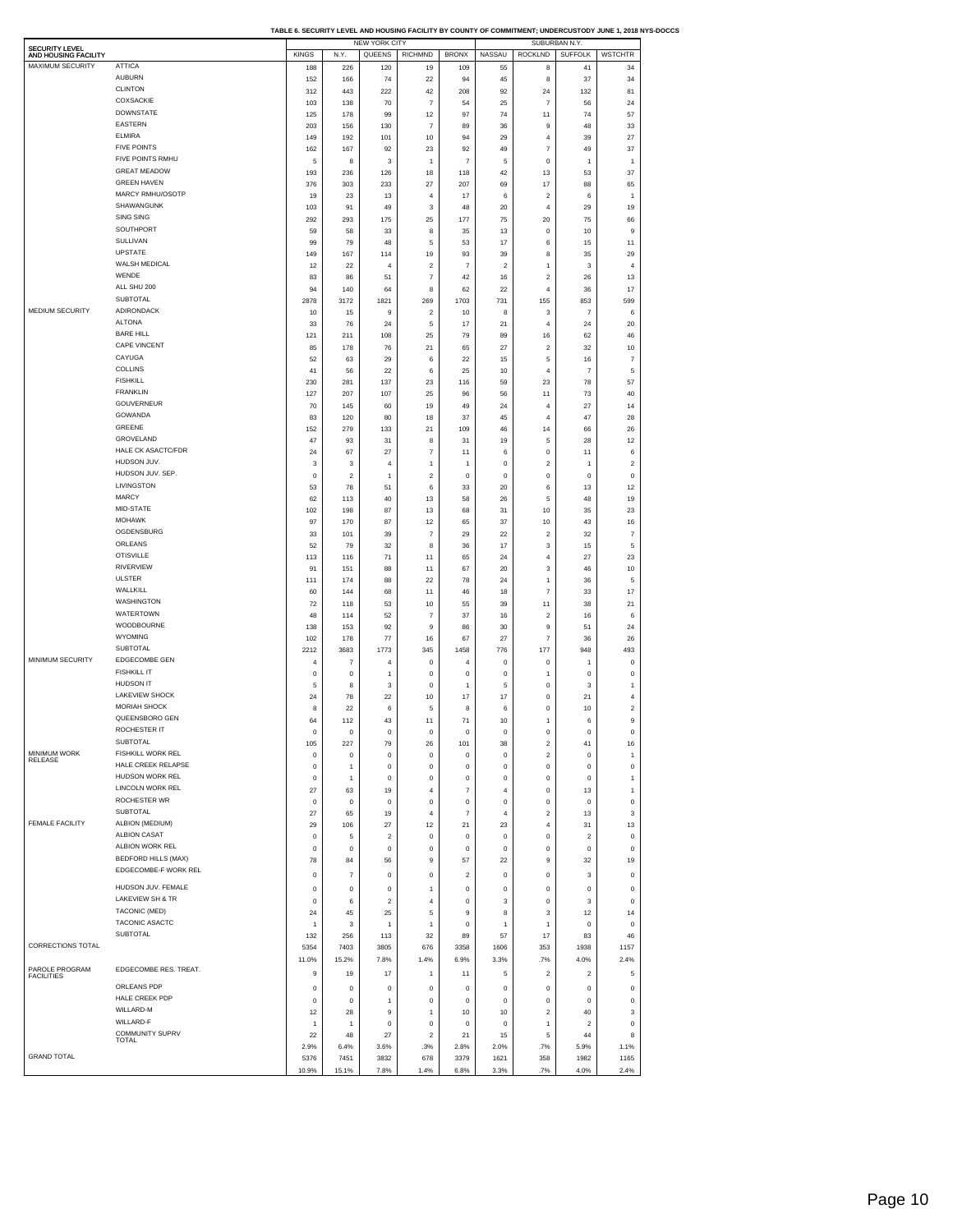|                                               |                            |                         |                  |                           |                | UPSTATE URBAN  |                |                |                         |                  |
|-----------------------------------------------|----------------------------|-------------------------|------------------|---------------------------|----------------|----------------|----------------|----------------|-------------------------|------------------|
| <b>SECURITY LEVEL</b><br>AND HOUSING FACILITY |                            | ALBANY                  | <b>BROOME</b>    | ERIE                      | <b>MONROE</b>  | NIAGARA        | ONEIDA         | ONONDAG        | <b>RENSSEL</b>          | <b>SCHENEC</b>   |
| MAXIMUM SECURITY                              | <b>ATTICA</b>              |                         |                  |                           |                |                |                |                |                         |                  |
|                                               | <b>AUBURN</b>              | 44                      | 32<br>29         | 225                       | 270<br>194     | 46             | 46             | 137<br>114     | 15                      | 27<br>24         |
|                                               | <b>CLINTON</b>             | 35                      |                  | 119                       |                | 25             | 57             |                | 6                       |                  |
|                                               | COXSACKIE                  | 114                     | 32               | 102                       | 116            | 28             | 55             | 63             | 26                      | 61               |
|                                               | <b>DOWNSTATE</b>           | 40                      | $\overline{7}$   | 33                        | 42             | $\overline{7}$ | 18             | 24             | 3                       | 22               |
|                                               |                            | 86                      | $\overline{4}$   | 5                         | $\overline{2}$ | 3              | 8              | 1              | 21                      | 33               |
|                                               | <b>EASTERN</b>             | 32                      | $\boldsymbol{2}$ | 8                         | 21             | $\overline{2}$ | 8              | 12             | 9                       | 14               |
|                                               | <b>ELMIRA</b>              | 37                      | 46               | 111                       | 163            | 31             | 62             | 123            | 8                       | 25               |
|                                               | <b>FIVE POINTS</b>         | 44                      | 20               | 59                        | 83             | 9              | 19             | 53             | 14                      | 27               |
|                                               | FIVE POINTS RMHU           | -1                      | 1                | $\overline{4}$            | $\overline{2}$ | $\mathbf 0$    | 3              | 3              | $\mathbf 0$             | $\boldsymbol{2}$ |
|                                               | <b>GREAT MEADOW</b>        | 61                      | 16               | 77                        | 102            | 20             | 24             | 63             | 9                       | 32               |
|                                               | <b>GREEN HAVEN</b>         | 54                      | 8                | 46                        | 62             | 12             | 21             | 46             | 5                       | 35               |
|                                               | MARCY RMHU/OSOTP           | 14                      | $\boldsymbol{2}$ | $\overline{7}$            | 11             | 5              | 3              | 8              | $\overline{4}$          | $\overline{7}$   |
|                                               | SHAWANGUNK                 | 15                      | 5                | 12                        | 13             | 3              | $\overline{4}$ | 6              | $\overline{2}$          | $\overline{7}$   |
|                                               | SING SING                  | 41                      | 9                | 46                        | 47             | $\sqrt{4}$     | 18             | 27             | 5                       | 18               |
|                                               | SOUTHPORT                  | 13                      | 6                | 15                        | 25             | 5              | $\overline{4}$ | 12             | $\overline{2}$          | 8                |
|                                               | SULLIVAN                   | 12                      | $\boldsymbol{2}$ | 15                        | 13             | $\mathbf 0$    | $\overline{7}$ | 5              | $\overline{2}$          | $\overline{4}$   |
|                                               | <b>UPSTATE</b>             |                         |                  |                           |                |                |                |                |                         |                  |
|                                               | WALSH MEDICAL              | 32                      | $\overline{7}$   | 50                        | 51             | 13             | 11             | 21             | 12                      | 21               |
|                                               | WENDE                      | $\overline{2}$          | $\overline{4}$   | $\overline{7}$            | $\mathsf g$    | $\overline{4}$ | $\overline{4}$ | 8              | $\mathbf{1}$            | $\overline{2}$   |
|                                               |                            | 16                      | 13               | 96                        | 103            | 25             | 23             | 43             | $\overline{4}$          | 9                |
|                                               | ALL SHU 200                | 21                      | 8                | 43                        | 76             | 12             | 18             | 34             | $\overline{7}$          | 8                |
|                                               | <b>SUBTOTAL</b>            | 714                     | 253              | 1080                      | 1405           | 254            | 413            | 803            | 155                     | 386              |
| MEDIUM SECURITY                               | ADIRONDACK                 | 9                       | $\mathbf 0$      | $\overline{2}$            | $^{\circ}$     | 1              | 1              | 6              | $^{\circ}$              | 6                |
|                                               | <b>ALTONA</b>              | 32                      | 3                | $\overline{2}$            | 8              | $\mathbf 0$    | 6              | 6              | 8                       | 20               |
|                                               | <b>BARE HILL</b>           | 100                     | 8                | 42                        | 30             | 5              | 17             | 23             | 19                      | 49               |
|                                               | CAPE VINCENT               | 25                      | 8                | 44                        | 42             | 11             | 14             | 29             | 9                       | 5                |
|                                               | CAYUGA                     | 16                      | 56               | 69                        | 99             | 20             | 28             | 118            | 3                       | $\boldsymbol{2}$ |
|                                               | COLLINS                    | 12                      | 31               | 69                        | 145            | 32             | 24             | 48             | 3                       | 13               |
|                                               | <b>FISHKILL</b>            | 49                      | 8                | 28                        | 34             | 6              | 15             | 24             | 13                      | 17               |
|                                               | <b>FRANKLIN</b>            |                         |                  |                           |                |                |                |                |                         |                  |
|                                               | GOUVERNEUR                 | 67                      | 20               | 30                        | 45             | $\overline{7}$ | 16             | 29             | 12                      | 42               |
|                                               |                            | 25                      | 21               | 59                        | 61             | 8              | 20             | 24             | $\overline{7}$          | 13               |
|                                               | GOWANDA                    | 49                      | 32               | 64                        | 119            | 29             | 46             | 77             | 14                      | 21               |
|                                               | GREENE                     | 72                      | 24               | 70                        | 98             | 16             | 29             | 53             | 6                       | 32               |
|                                               | GROVELAND                  | 24                      | 28               | 70                        | 108            | 25             | 28             | 60             | $\overline{2}$          | 17               |
|                                               | HALE CK ASACTC/FDR         | 13                      | 11               | 15                        | 17             | $\overline{4}$ | 8              | 24             | 3                       | 12               |
|                                               | HUDSON JUV.                | 3                       | $\mathbf 0$      | $\overline{7}$            | $\overline{4}$ | $\mathbf{1}$   | $\overline{7}$ | $\mathsf 0$    | $\bf 0$                 | $\pmb{0}$        |
|                                               | HUDSON JUV. SEP.           | $\overline{4}$          | $\pmb{0}$        | $\mathbf 0$               | 3              | $\mathbf 0$    | 1              | 1              | $\bf 0$                 | $\mathbf{1}$     |
|                                               | LIVINGSTON                 | 34                      | 16               | 87                        | 92             | 25             | 22             | 40             | 3                       | 13               |
|                                               | <b>MARCY</b>               | 36                      | 18               | 62                        | 76             | 18             | 31             | 35             | $\overline{7}$          | 15               |
|                                               | MID-STATE                  | 48                      | 29               | 85                        | 102            | 22             | 36             | 64             | 14                      | 32               |
|                                               | <b>MOHAWK</b>              | 34                      | 20               | 69                        | 98             | 25             | 38             | 77             | 6                       | 18               |
|                                               | OGDENSBURG                 |                         | 3                | 17                        | 15             | $\sqrt{3}$     | 3              | 7              | 6                       | 6                |
|                                               | ORLEANS                    | 11                      |                  |                           |                |                |                |                |                         |                  |
|                                               | <b>OTISVILLE</b>           | 22                      | 20               | 71                        | 107            | 22             | 17             | 41             | $\overline{4}$          | 9                |
|                                               |                            | 14                      | $\overline{4}$   | 5                         | $\sqrt{2}$     | $\sqrt{2}$     | 3              | 5              | 6                       | 6                |
|                                               | <b>RIVERVIEW</b>           | 22                      | 17               | 28                        | 48             | 14             | 14             | 20             | $\overline{7}$          | 13               |
|                                               | <b>ULSTER</b>              | 15                      | 3                | $\overline{\mathfrak{c}}$ | $\sqrt{5}$     | 6              | 5              | 8              | $\pmb{0}$               | 1                |
|                                               | WALLKILL                   | 8                       | $\mathbf{1}$     | 3                         | $\sqrt{5}$     | $\sqrt{2}$     | 1              | 5              | 4                       | 2                |
|                                               | WASHINGTON                 | 75                      | 5                | 15                        | 23             | $\mathbf 3$    | 11             | 13             | 17                      | 30               |
|                                               | WATERTOWN                  | 16                      | 8                | 20                        | 24             | 8              | 10             | 12             | $\overline{4}$          | 11               |
|                                               | WOODBOURNE                 | 21                      | 5                | 10                        | 19             | $\sqrt{2}$     | 6              | 12             | 5                       | 10               |
|                                               | <b>WYOMING</b>             | 26                      | 32               | 150                       | 156            | 29             | 32             | 61             | 8                       | 10               |
|                                               | <b>SUBTOTAL</b>            | 882                     | 431              | 1200                      | 1585           | 346            | 489            | 922            | 190                     | 426              |
| MINIMUM SECURITY                              | EDGECOMBE GEN              | $\mathbf 0$             |                  |                           |                |                |                |                |                         |                  |
|                                               | <b>FISHKILL IT</b>         |                         | 0                | 0                         | 0              | $\pmb{0}$      | 0              | 0              | 0                       | 0                |
|                                               | HUDSON IT                  | 0                       | $\pmb{0}$        | 0                         | $\pmb{0}$      | $\bf{0}$       | $\mathsf 0$    | $\mathbf 0$    | 0                       | $\pmb{0}$        |
|                                               |                            | 6                       | $\overline{1}$   | 0                         | 1              | $\bf{0}$       | 1              | $\bf{0}$       | 0                       | 1                |
|                                               | <b>LAKEVIEW SHOCK</b>      | 37                      | 18               | 15                        | 16             | 12             | 15             | 24             | 8                       | 9                |
|                                               | <b>MORIAH SHOCK</b>        | 13                      | 5                | 5                         | 7              | 3              | 11             | 7              | $\overline{\mathbf{c}}$ | 3                |
|                                               | QUEENSBORO GEN             | $\pmb{0}$               | $\pmb{0}$        | $\pmb{0}$                 | $\pmb{0}$      | $\pmb{0}$      | 0              | 0              | $\mathbf 0$             | 1                |
|                                               | ROCHESTER IT               |                         | υ                |                           |                |                | u              |                |                         |                  |
|                                               | <b>SUBTOTAL</b>            | 56                      | 24               | 21                        | 24             | 15             | 27             | 31             | 10                      | 14               |
| <b>MINIMUM WORK</b>                           | FISHKILL WORK REL          | 0                       | $\pmb{0}$        | $\pmb{0}$                 | $\pmb{0}$      | $\pmb{0}$      | $\,0\,$        | $\,0\,$        | $\pmb{0}$               | $\pmb{0}$        |
| RELEASE                                       | HALE CREEK RELAPSE         | $\pmb{0}$               | $\mathbf{1}$     | $\pmb{0}$                 | $\pmb{0}$      | $\mathbf{1}$   | $\mathsf 0$    | $\mathsf 0$    | $\pmb{0}$               | $\pmb{0}$        |
|                                               | HUDSON WORK REL            | 20                      | $\pmb{0}$        | $\pmb{0}$                 | $\pmb{0}$      | $\pmb{0}$      | $\mathsf 0$    | $\mathsf 0$    | $\overline{\mathbf{c}}$ | 5                |
|                                               | LINCOLN WORK REL           | 3                       |                  | $\pmb{0}$                 | 1              | $\pmb{0}$      | $\mathsf 0$    | $\mathsf 0$    | $\pmb{0}$               | $\pmb{0}$        |
|                                               | ROCHESTER WR               |                         | $\mathbf{1}$     |                           |                |                |                |                |                         |                  |
|                                               | <b>SUBTOTAL</b>            | $\mathbf 0$             | $\pmb{0}$        | 8                         | 18             | $\sqrt{2}$     | $\sqrt{2}$     | $10$           | $\pmb{0}$               | $\pmb{0}$        |
|                                               |                            | 23                      | $\boldsymbol{2}$ | 8                         | 19             | $\mathbf 3$    | $\sqrt{2}$     | $10$           | $\overline{\mathbf{c}}$ | 5                |
| <b>FEMALE FACILITY</b>                        | ALBION (MEDIUM)            | 42                      | 27               | 47                        | 73             | 24             | 25             | 48             | 12                      | 23               |
|                                               | ALBION CASAT               | $\overline{\mathbf{c}}$ | $\boldsymbol{2}$ | 0                         | $\overline{1}$ | $\mathbf{1}$   | 3              | 5              | $\pmb{0}$               | $\mathbf{1}$     |
|                                               | ALBION WORK REL            | $\mathbf 0$             | $\pmb{0}$        | $\pmb{0}$                 | 3              | $\pmb{0}$      | $\mathsf 0$    | 1              | $\pmb{0}$               | $\pmb{0}$        |
|                                               | <b>BEDFORD HILLS (MAX)</b> | 33                      | 13               | 39                        | 44             | 9              | 26             | 22             | 5                       | 19               |
|                                               | EDGECOMBE-F WORK REL       | $\mathbf 0$             | $\pmb{0}$        | $\mathbf 0$               | $\bf{0}$       | $\mathbf 0$    | $\mathsf 0$    | $\mathsf 0$    | $\bf 0$                 | $\mathbf{1}$     |
|                                               |                            |                         |                  |                           |                |                |                |                |                         |                  |
|                                               | HUDSON JUV. FEMALE         | $\mathbf 0$             | 0                | $\mathbf 0$               | $\,0\,$        | $\mathbf 0$    | 0              | $\mathbf{0}$   | $^{\circ}$              | 0                |
|                                               | LAKEVIEW SH & TR           | $\overline{7}$          | 3                | $\overline{4}$            | 5              | $\mathbf 0$    | 3              | 6              | $\overline{4}$          | 3                |
|                                               | TACONIC (MED)              | 13                      | 6                | 9                         | $\overline{7}$ | 3              | $\mathbf{1}$   | 5              | $\overline{4}$          | $\overline{7}$   |
|                                               | TACONIC ASACTC             | $^{\circ}$              | $\pmb{0}$        | $^{\circ}$                | 3              | $\mathbf 0$    | 1              | $\overline{2}$ | $\overline{1}$          | $\mathbf 0$      |
|                                               | SUBTOTAL                   | 97                      | 51               | 99                        | 136            | 37             | 59             | 89             | 26                      | 54               |
| <b>CORRECTIONS TOTAL</b>                      |                            | 1772                    | 761              | 2408                      | 3169           | 655            | 990            | 1855           | 383                     | 885              |
|                                               |                            | 3.6%                    | 1.6%             | 5.0%                      | 6.5%           | 1.3%           | 2.0%           | 3.8%           | .8%                     | 1.8%             |
| PAROLE PROGRAM                                | EDGECOMBE RES. TREAT.      |                         |                  |                           |                |                |                |                |                         |                  |
| <b>FACILITIES</b>                             |                            | $\mathbf{1}$            | 0                | 0                         | 1              | $\bf{0}$       | 0              | 0              | $\overline{\mathbf{c}}$ | 0                |
|                                               | ORLEANS PDP                | 3                       | $\pmb{0}$        | 13                        | 21             | 1              | 1              | $\mathbf 0$    | $\mathbf{1}$            | 0                |
|                                               | HALE CREEK PDP             | 3                       | $\overline{4}$   | 0                         | $\pmb{0}$      | $\pmb{0}$      | 3              | 13             | $\pmb{0}$               | 4                |
|                                               | WILLARD-M                  | 16                      | 15               | 32                        | 37             | $10$           | 25             | 40             | 9                       | 8                |
|                                               | WILLARD-F                  | $\boldsymbol{2}$        | 7                | 3                         | 4              | $\bf{0}$       | 5              | 3              | $\mathbf{1}$            | 1                |
|                                               | COMMUNITY SUPRV            |                         |                  |                           |                |                |                |                |                         |                  |
|                                               | TOTAL                      | 25                      | 26               | 48                        | 63             | 11             | 34             | 56             | 13                      | 13               |
|                                               |                            | 3.3%                    | 3.5%             | 6.4%                      | 8.4%           | 1.5%           | 4.5%           | 7.4%           | 1.7%                    | 1.7%             |
| <b>GRAND TOTAL</b>                            |                            | 1797                    | 787              | 2456                      | 3232           | 666            | 1024           | 1911           | 396                     | 898              |
|                                               |                            | 3.6%                    | 1.6%             | 5.0%                      | 6.5%           | 1.3%           | 2.1%           | 3.9%           | .8%                     | 1.8%             |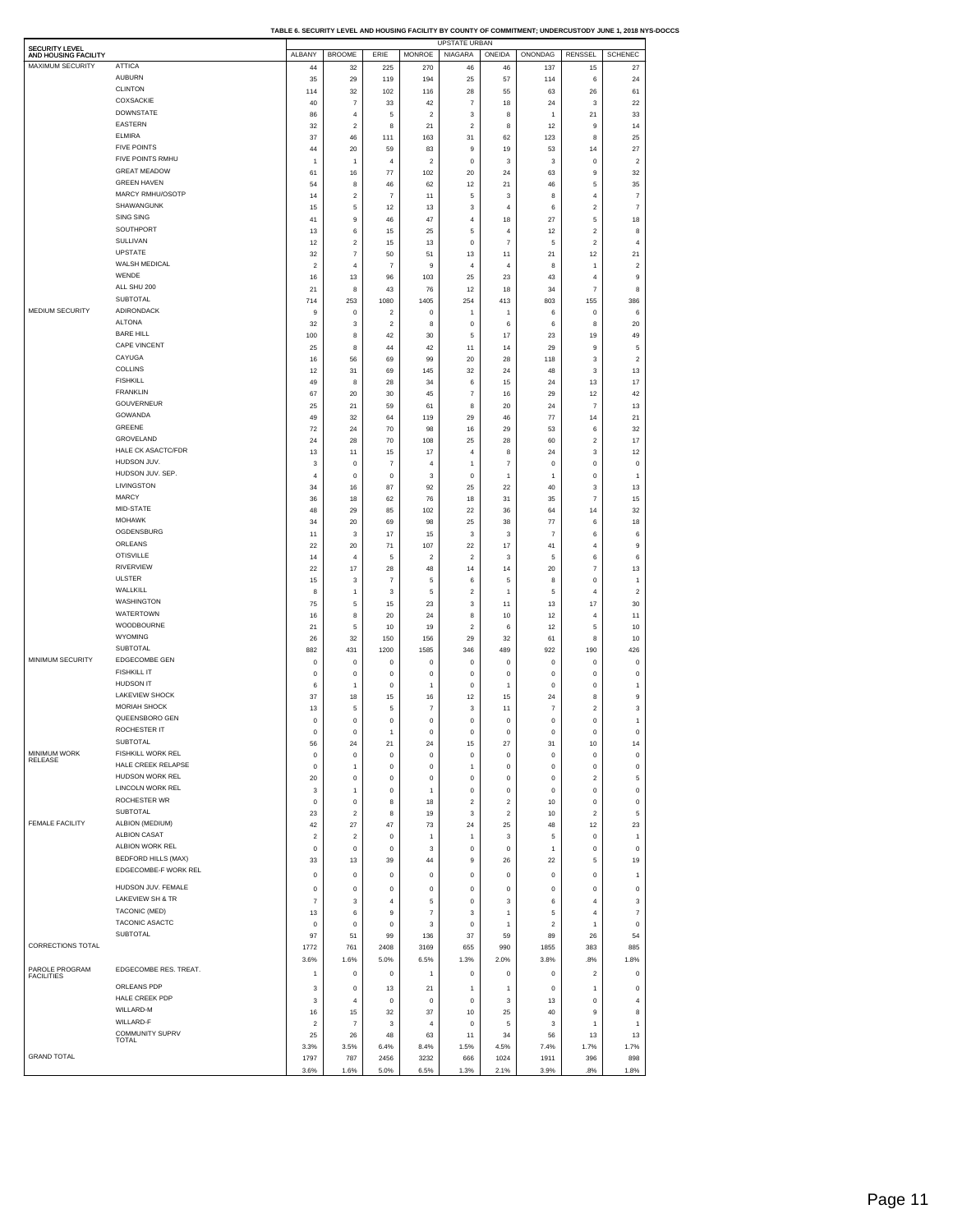| TABLE 6. SECURITY LEVEL AND HOUSING FACILITY BY COUNTY OF COMMITMENT: UNDERCUSTODY JUNE 1, 2018 NYS-DOCCS |  |
|-----------------------------------------------------------------------------------------------------------|--|
|                                                                                                           |  |

| <b>SECURITY LEVEL</b><br>AND HOUSING FACILITY |                                        | ALLGANY                      | CATTARG                          | CAYUGA                       | CHAUTAU                       | <b>CHEMUNG</b>                | CHENANG                          | <b>CLINTON</b>                   | UPSTATE OTHER<br>COLUMBI         | CORTLND   DELAWAR                |                                  | <b>DUTCHES</b>               | ESSEX                            | <b>FRANKLN</b>                   | <b>FULTON</b>                    | <b>GENESEE</b>                   |
|-----------------------------------------------|----------------------------------------|------------------------------|----------------------------------|------------------------------|-------------------------------|-------------------------------|----------------------------------|----------------------------------|----------------------------------|----------------------------------|----------------------------------|------------------------------|----------------------------------|----------------------------------|----------------------------------|----------------------------------|
| MAXIMUM SECURITY                              | <b>ATTICA</b>                          | $\overline{4}$               | 16                               | 14                           | 11                            | 13                            | $\overline{4}$                   | 8                                | 3                                | $\overline{4}$                   | 3                                | 18                           | 3                                | $\overline{4}$                   | $\overline{4}$                   | 14                               |
|                                               | AUBURN<br><b>CLINTON</b>               | $\mathbf{1}$                 | 5                                | $\overline{4}$               | 9                             | 11                            | $\overline{4}$                   | 9                                | 3                                | 5                                | $^{\circ}$                       | 14                           | 3                                | 9                                | $\overline{4}$                   | 16                               |
|                                               | COXSACKIE                              | $\mathbf{1}$<br>$\mathbf 0$  | 9<br>$\overline{c}$              | 11<br>$\overline{4}$         | $\overline{7}$                | $16\,$<br>$\overline{7}$      | 3<br>$\overline{c}$              | 20<br>17                         | $\overline{4}$<br>3              | 6<br>$\mathbf 0$                 | -1<br>$\overline{2}$             | 56<br>20                     | $\overline{4}$<br>$\overline{1}$ | 6<br>$\overline{c}$              | 9<br>5                           | $\overline{7}$<br>3              |
|                                               | <b>DOWNSTATE</b>                       | $\pmb{0}$                    | $\mathbf 0$                      |                              |                               | $\overline{2}$                | $\bf{0}$                         | 11                               | $\overline{7}$                   | O                                | $\overline{1}$                   | 30                           | 3                                | 10                               | $\overline{7}$                   | $\overline{1}$                   |
|                                               | EASTERN<br><b>ELMIRA</b>               | $\mathbf{1}$                 | $\overline{c}$                   | 3                            |                               | $\overline{2}$                | $\,0\,$                          | 3                                | $\overline{1}$                   | O                                | $\mathbf 0$                      | 18                           | 0                                | $\mathbf 0$                      | $\mathbf 0$                      | $\mathbf 0$                      |
|                                               | <b>FIVE POINTS</b>                     | 3<br>$\pmb{0}$               | $\overline{7}$<br>$\overline{c}$ | 12<br>4                      | 23<br>$\overline{4}$          | 11<br>10                      | 9<br>$\overline{c}$              | 9<br>9                           | 5<br>3                           | 6                                | 5<br>-1                          | 15<br>18                     | $\overline{1}$<br>$\overline{2}$ | $\mathsf 3$<br>6                 | $\sqrt{4}$<br>$^{\circ}$         | 8<br>5                           |
|                                               | FIVE POINTS RMHU                       | $\pmb{0}$                    | $\mathbf 0$                      | $\circ$                      | $^{\circ}$                    | $^{\circ}$                    | $\,0\,$                          | $\overline{1}$                   | $\mathbf 0$                      | O                                | $\mathbf 0$                      | $\mathbf{1}$                 | $\bf 0$                          | $\mathbf 0$                      | $\mathbf 0$                      | $\mathbf 0$                      |
|                                               | <b>GREAT MEADOW</b>                    | $\mathbf{1}$                 | $\overline{4}$                   | 9                            |                               | $\overline{4}$                | $\overline{2}$                   | 11                               | 5                                |                                  |                                  | 18                           | $\overline{2}$                   | $\overline{c}$                   | $\overline{4}$                   | 3                                |
|                                               | <b>GREEN HAVEN</b><br>MARCY RMHU/OSOTP | $\mathbf{1}$                 | $\overline{c}$                   | 6                            |                               | 8                             | $\overline{1}$                   | 3                                | 8                                | $\overline{2}$                   | $\mathbf 0$                      | 19                           | 3                                | $\overline{c}$                   | 6                                | 5                                |
|                                               | SHAWANGUNK                             | $\pmb{0}$<br>$\mathbf 0$     | $\bf 0$<br>$\overline{1}$        | -1<br>$\overline{2}$         | $^{\circ}$                    | $^{\circ}$                    | $\,0\,$<br>$\,0\,$               | $\overline{c}$<br>$\overline{2}$ | $\overline{2}$<br>$\mathbf 0$    | $\circ$<br>$\circ$               | $\mathbf 0$<br>$\mathbf 0$       | $\overline{2}$<br>6          | $\mathbf 0$<br>$\overline{1}$    | $\overline{1}$<br>$\overline{1}$ | $\mathbf 0$<br>$\overline{1}$    | $\overline{1}$<br>$\overline{1}$ |
|                                               | SING SING                              | $\mathbf 0$                  | $\overline{1}$                   |                              |                               | 5                             | $\overline{2}$                   | 10                               | 5                                | O                                |                                  | 27                           | $\mathbf 0$                      | 6                                | $\sqrt{2}$                       | $\overline{2}$                   |
|                                               | SOUTHPORT                              | $\mathbf{1}$                 | $\mathbf 0$                      | 3                            |                               | 3                             | $\overline{2}$                   | $\overline{1}$                   | $\overline{1}$                   | $\circ$                          | $\overline{1}$                   | 5                            | $\overline{1}$                   | $\mathbf 0$                      | $\overline{1}$                   | 3                                |
|                                               | SULLIVAN<br>UPSTATE                    | $\pmb{0}$<br>$\mathbf 0$     | $\overline{1}$<br>$\overline{1}$ | $\circ$<br>8                 | $\overline{4}$                | $^{\circ}$<br>12              | $\overline{2}$<br>3              | $\overline{c}$<br>3              | $\overline{1}$<br>3              | $\mathbf{0}$                     | $\mathbf 0$<br>$\overline{1}$    | 5<br>11                      | 0<br>$\overline{1}$              | $\mathbf 0$<br>5                 | $\mathbf 0$<br>$\mathbf 3$       | $\mathbf 0$<br>$\overline{1}$    |
|                                               | WALSH MEDICAL                          | $\mathbf 0$                  | $\overline{1}$                   | $\circ$                      | $^{\circ}$                    |                               | $\mathbf 0$                      | $\overline{1}$                   | $\mathbf 0$                      |                                  | $\mathbf 0$                      | 3                            | $\circ$                          | $\mathbf 0$                      | $\sqrt{2}$                       | $\overline{1}$                   |
|                                               | WENDE                                  | $\mathbf{1}$                 | $\overline{c}$                   | 3                            | 6                             | 9                             | $\,0\,$                          | $\overline{4}$                   | $\overline{1}$                   |                                  | 3                                | 6                            | 3                                | $\overline{1}$                   | $\mathbf 3$                      | -3                               |
|                                               | ALL SHU 200<br>SUBTOTAL                | $\boldsymbol{2}$             | 3                                | 7                            | $\overline{4}$                | 9                             | $\overline{1}$                   | $\overline{4}$                   | 3                                |                                  | $\overline{2}$                   | 18                           | $\overline{2}$                   | $\overline{c}$                   | 3                                | 5                                |
| <b>MEDIUM SECURITY</b>                        | ADIRONDACK                             | 16<br>0                      | 59<br>$\mathbf 0$                | 93                           | 88<br>$^{\circ}$              | 124                           | 37<br>$\,0\,$                    | 130                              | 58<br>$\mathbf 0$                | 35<br>$\mathbf 0$                | 22<br>$\mathbf 0$                | 310<br>6                     | 30<br>1                          | 60<br>$\overline{c}$             | 58<br>$\sqrt{2}$                 | 79<br>$\mathbf 0$                |
|                                               | <b>ALTONA</b>                          | $\pmb{0}$                    | $\mathbf 0$                      | $\circ$                      | $^{\circ}$                    | $^{\circ}$                    | $\overline{1}$                   | 10                               | 3                                | $\circ$                          | $\,0\,$                          | 14                           | $\overline{c}$                   | $\overline{7}$                   | 5                                | $\mathbf 0$                      |
|                                               | <b>BARE HILL</b>                       | $\pmb{0}$                    | $\mathbf 0$                      | 6                            | 3                             | $\overline{c}$                | $\overline{2}$                   | 29                               | 10                               | $\mathbf{0}$                     | $\overline{2}$                   | 26                           | 0                                | $\overline{7}$                   | $10$                             | $\overline{2}$                   |
|                                               | CAPE VINCENT<br>CAYUGA                 | 3                            | $\overline{1}$                   |                              | 5                             | $\overline{7}$                | $\mathbf{1}$                     | $\overline{4}$                   | $\,0\,$                          | $\mathbf 0$                      | $\overline{1}$                   | 6                            | $\mathbf 0$                      | $\overline{1}$                   | $\overline{1}$                   | -3                               |
|                                               | COLLINS                                | $\mathbf 0$<br>6             | $\overline{2}$<br>8              | 16<br>12                     | 11<br>18                      | 18<br>12                      | 8<br>6                           | $\overline{2}$<br>3              | -1<br>3                          | 8<br>$\overline{7}$              | $\overline{7}$<br>5              | 1<br>$\overline{4}$          | 1<br>$\overline{1}$              | $\mathbf 0$<br>$_{\rm 3}$        | $\overline{1}$<br>$\overline{4}$ | 10<br>12                         |
|                                               | <b>FISHKILL</b>                        | $\mathbf{1}$                 | $\overline{4}$                   | 3                            | $\overline{4}$                | $\overline{4}$                | $\,0\,$                          | 11                               | 6                                | $\mathfrak{c}$                   | $\mathbf 0$                      | 24                           | $\overline{1}$                   | 6                                | 3                                | 5                                |
|                                               | <b>FRANKLIN</b>                        | $\mathbf 0$                  | $\overline{4}$                   |                              | 5                             | 6                             | 3                                | 25                               | 8                                | 3                                | $\overline{1}$                   | 34                           | 8                                | 10                               | $\mathsf 3$                      | 8                                |
|                                               | GOUVERNEUR<br>GOWANDA                  | $\boldsymbol{2}$<br>5        | $\overline{1}$<br>6              | 13                           | 5                             | 9<br>16                       | $\overline{c}$                   | 5<br>12                          | 3<br>$\overline{4}$              | 1<br>10                          | $\overline{2}$<br>$\overline{4}$ | 13<br>27                     | $\mathbf 0$<br>$\overline{c}$    | 3<br>6                           | $\overline{1}$<br>5              | 5                                |
|                                               | GREENE                                 | $\mathbf{1}$                 | 5                                | 16<br>8                      | 18<br>10                      | 11                            | 6<br>3                           | 12                               | 9                                | 6                                | -1                               | 27                           | 5                                | $\overline{4}$                   | 3                                | 13<br>8                          |
|                                               | GROVELAND                              | $\boldsymbol{2}$             | 6                                | 6                            | 19                            | 10                            | 8                                | $\overline{7}$                   | 3                                | 5                                | $\overline{7}$                   | 12                           | $\overline{1}$                   | $_{\rm 3}$                       | $\overline{7}$                   | 11                               |
|                                               | HALE CK ASACTC/FDR                     | $\mathbf{1}$                 | $\overline{2}$                   | $\overline{2}$               | 3                             | 5                             | -1                               | $\overline{4}$                   | 3                                | $\mathbf{0}$                     | $\mathbf 0$                      | 9                            | 1                                | $\mathbf 0$                      | 3                                | $\overline{1}$                   |
|                                               | HUDSON JUV.<br>HUDSON JUV. SEP.        | $\pmb{0}$<br>$\mathbf 0$     | $\mathbf 0$<br>$\bf 0$           | $\overline{2}$<br>$\circ$    | $^{\circ}$<br>$^{\circ}$      | $^{\circ}$<br>$^{\circ}$      | $\,0\,$<br>$\,0\,$               | $\overline{0}$<br>$\overline{0}$ | $\mathbf 0$<br>$\,0\,$           | $\mathbf{0}$<br>$\mathbf{0}$     | $\circ$<br>$\mathbf 0$           | $\mathbf{1}$<br>$\bf{0}$     | $\mathbf 0$<br>$\mathbf 0$       | $\mathbf 0$<br>$\mathbf 0$       | $^{\circ}$<br>$\mathbf 0$        | $\overline{2}$<br>$\mathbf 0$    |
|                                               | LIVINGSTON                             | $\overline{4}$               | $\overline{4}$                   | 8                            | 10                            | 10                            | $\overline{4}$                   | 6                                | $\overline{1}$                   | 3                                | $\overline{2}$                   | 9                            | 5                                | $\overline{c}$                   | $\sqrt{2}$                       | 16                               |
|                                               | MARCY                                  | $\overline{4}$               | $\overline{4}$                   | 5                            | 9                             | $\overline{4}$                | $\overline{4}$                   | 9                                | $\overline{4}$                   | $\overline{2}$                   | $\overline{4}$                   | 16                           | 3                                | $\overline{4}$                   | $\sqrt{2}$                       | g                                |
|                                               | MID-STATE<br><b>MOHAWK</b>             | $\mathbf{1}$                 | 10                               | 20                           | 10                            | 10                            | 6                                | $\overline{7}$                   | 5                                | 5                                | $\overline{2}$                   | 15                           | $\overline{7}$                   | 8                                | 5                                | 18                               |
|                                               | OGDENSBURG                             | 3<br>$\mathbf{1}$            | $\overline{7}$<br>$\overline{1}$ | 10<br>$\overline{2}$         | 8<br>$\overline{2}$           | 11<br>$\overline{1}$          | 12<br>3                          | 5<br>$\overline{4}$              | $\overline{2}$<br>$\overline{1}$ | 6<br>$\mathbf 0$                 | $\overline{7}$<br>$\mathbf 0$    | 16<br>5                      | $\overline{2}$<br>0              | $\overline{7}$<br>$\mathbf 0$    | 6<br>$\overline{c}$              | g<br>4                           |
|                                               | ORLEANS                                | 0                            | 3                                | 7                            | 4                             | 11                            | 5                                | $\overline{4}$                   | $\overline{2}$                   | 3                                |                                  | $\overline{7}$               | $\mathbf 0$                      | $\mathbf 0$                      | $\,0\,$                          | 3                                |
|                                               | <b>OTISVILLE</b>                       | 0                            | 0                                | $\mathbf 0$                  | $^{\circ}$                    | $\overline{2}$                | $\,0\,$                          | $\mathbf 0$                      | $\overline{1}$                   | $\circ$                          | $\overline{2}$                   | 20                           | $\overline{1}$                   | $\mathbf 0$                      | $\mathbf 0$                      | $\mathbf 0$                      |
|                                               | <b>RIVERVIEW</b><br><b>ULSTER</b>      | $\boldsymbol{2}$<br>0        | $\overline{1}$<br>$\overline{1}$ | 4                            | $\overline{4}$<br>$^{\circ}$  | $\overline{7}$                | 3<br>$\mathbf{1}$                | 10<br>$\mathbf 0$                | $\overline{2}$<br>3              | 3<br>$\mathbf 0$                 | $\overline{1}$                   | 12<br>5                      | 1<br>0                           | $\overline{2}$<br>$\mathbf{1}$   | $\overline{c}$<br>$\mathbf 0$    | 5<br>$\overline{2}$              |
|                                               | WALLKILL                               | 0                            | 0                                | $\mathbf 0$                  |                               |                               |                                  | 5                                | $\,0\,$                          | $\overline{2}$                   |                                  | $\overline{7}$               | $\mathbf 0$                      | $\mathbf 0$                      | $\sqrt{2}$                       | $\overline{1}$                   |
|                                               | WASHINGTON                             | 0                            | $\overline{\mathbf{c}}$          | $\overline{2}$               | $^{\circ}$                    | $\overline{2}$                | $\,0\,$                          | 13                               | 6                                |                                  | $\bf{0}$                         | 28                           | 3                                | 6                                | 6                                | 4                                |
|                                               | WATERTOWN<br>WOODBOURNE                | 0                            | 0                                | $\overline{4}$               | 5                             | 3                             | $\overline{4}$                   | 3                                | $\overline{1}$                   | 3                                | $\bf{0}$                         | 10                           | 0                                | $\overline{2}$                   | 3                                | $\mathbf 0$                      |
|                                               | WYOMING                                | $\mathbf{1}$<br>5            | $\overline{1}$<br>12             | 1<br>10                      | 1<br>10                       | $\overline{2}$<br>15          | $\overline{1}$<br>10             | $\overline{4}$<br>8              | $\overline{4}$<br>3              | $\circ$<br>4                     | 3<br>3                           | 16<br>9                      | $\overline{c}$<br>$\overline{2}$ | $\mathbf 0$<br>3                 | $\overline{1}$<br>5              | $\overline{2}$<br>10             |
|                                               | SUBTOTAL                               | 42                           | 85                               | 167                          | 165                           | 181                           | 95                               | 203                              | 88                               | 72                               | 57                               | 379                          | 49                               | 87                               | 84                               | 163                              |
| MINIMUM SECURITY                              | EDGECOMBE GEN<br>FISHKILL IT           | 0                            | 0                                | $\mathbf 0$                  | $\circ$                       | $\circ$                       | $\,0\,$                          | $\mathbf 0$                      | $\mathbf 0$                      | $\overline{0}$                   | $\mathbf 0$                      | $\mathbf 0$                  | $\mathbf 0$                      | $\mathbf 0$                      | $\mathbf 0$                      | $\circ$                          |
|                                               | HUDSON IT                              | 0<br>0                       | 0<br>0                           | $\mathbf 0$<br>$\mathbf 0$   | $^{\circ}$<br>$\Omega$        | $^{\circ}$<br>$^{\circ}$      | $\,0\,$                          | $\mathbf 0$<br>1                 | $\,0\,$<br>$\mathbf 0$           | $\mathbf 0$<br>O                 | $\mathbf 0$<br>$\mathbf 0$       | $\mathbf{1}$<br>$\mathbf{1}$ | 0                                | $\mathbf 0$<br>$\overline{1}$    | $\mathbf 0$<br>$^{\circ}$        | $\circ$<br>$\mathbf 0$           |
|                                               | LAKEVIEW SHOCK                         | 0                            | 3                                | 3                            | 9                             | 10                            | 8                                | 5                                | $\overline{4}$                   | g                                | 6                                | 5                            | 1                                | $\overline{4}$                   | $\overline{2}$                   | 5                                |
|                                               | MORIAH SHOCK                           | $\mathbf{1}$                 | $\overline{\mathbf{c}}$          |                              | $\overline{2}$                | $\overline{2}$                | $\overline{c}$                   | $\overline{4}$                   | $\,0\,$                          | $\overline{2}$                   | 6                                | 6                            | 0                                | f                                | $\overline{1}$                   | $\overline{1}$                   |
|                                               | QUEENSBORO GEN<br>ROCHESTER IT         | 0<br>0                       | 0<br>$\mathbf 0$                 | 0<br>$^{\circ}$              | $\,0\,$<br>$\Omega$           | $\,0\,$<br>$\Omega$           | $\bf{0}$<br>$\Omega$             | $\mathbf 0$<br>$\Omega$          | $\bf{0}$<br>$\mathbf 0$          | $\circ$<br>$\Omega$              | $\mathbf 0$<br>$\mathbf 0$       | 0<br>0                       | 0<br>$\mathbf 0$                 | $\mathbf 0$<br>$\mathbf 0$       | $\,0\,$<br>$\Omega$              | $\bf{0}$<br>$\mathbf{1}$         |
|                                               | SUBTOTAL                               | $\mathbf{1}$                 | 5                                | $\overline{4}$               | 11                            | 12                            | 11                               | 10                               | $\overline{4}$                   | 11                               | 12                               | 13                           | $\overline{c}$                   | 6                                | 3                                | $\overline{7}$                   |
| MINIMUM WORK<br>RELEASE                       | FISHKILL WORK REL                      | 0                            | $\mathbf 0$                      | 0                            | $\,0\,$                       | $\mathbf 0$                   | $\bf{0}$                         | $\,0\,$                          | $\mathbf 0$                      | $\,$ 0                           | $\bf{0}$                         | $\overline{7}$               | $\mathbf 0$                      | $\mathbf 0$                      | $\mathbf 0$                      | $\mathbf 0$                      |
|                                               | HALE CREEK RELAPSE<br>HUDSON WORK REL  | 0                            | 0                                | 0                            | $\,0\,$                       | $\overline{1}$                | $\bf{0}$                         | $\,0\,$                          | $\bf{0}$                         | 1                                | $\bf{0}$                         | $\mathsf{o}\,$               | 0                                | $\mathbf 0$                      | $\mathbf 0$                      | $\mathbb O$                      |
|                                               | LINCOLN WORK REL                       | 0<br>0                       | 0<br>0                           | 0<br>0                       | $^{\circ}$<br>$\,0\,$         | $\overline{0}$<br>$^{\circ}$  | $\bf{0}$<br>$\bf{0}$             | $\overline{c}$<br>$\,0\,$        | $\overline{1}$<br>$\,0\,$        | $\overline{0}$<br>1              | $\bf{0}$<br>$\bf{0}$             | 0<br>$\mathbf{1}$            | 0<br>0                           | $\overline{1}$<br>$\mathbf 0$    | $\mathbf 0$<br>$\mathbf 0$       | $\mathbf 0$<br>$\mathbf 0$       |
|                                               | ROCHESTER WR                           | 0                            | $\mathbf 0$                      | 0                            | $\,0\,$                       | $\overline{1}$                | $\mathbf{1}$                     | $\,$ 0                           | $\,0\,$                          | $\overline{2}$                   | $\mathbf 0$                      | $\mathsf{o}\,$               | 0                                | $\mathbf 0$                      | $\mathbf 0$                      | $\mathbf 0$                      |
|                                               | SUBTOTAL                               | 0                            | 0                                | 0                            | $\,0\,$                       | $\overline{c}$                | $\mathbf{1}$                     | $\overline{2}$                   | $\mathbf{1}$                     | $\overline{4}$                   | $\,0\,$                          | 8                            | 0                                | $\mathbf{1}$                     | $\mathbf 0$                      | $\mathbf 0$                      |
| FEMALE FACILITY                               | ALBION (MEDIUM)<br>ALBION CASAT        | $\mathbf{1}$<br>$\mathbf{1}$ | 8<br>0                           | 12<br>$\overline{1}$         | 5<br>$\,0\,$                  | $\overline{7}$<br>$\mathbf 0$ | 5<br>$\bf{0}$                    | 21<br>$\mathbf 0$                | $\overline{4}$<br>$\,0\,$        | 9<br>$\circ$                     | 3<br>$\overline{1}$              | 14<br>0                      | 5<br>$\overline{1}$              | 8<br>$\mathbf 0$                 | $\overline{7}$<br>$\mathbf 0$    | 13<br>$\overline{1}$             |
|                                               | ALBION WORK REL                        | 0                            | 0                                | 0                            | $\,0\,$                       | $\overline{1}$                | $\bf{0}$                         | $\,0\,$                          | $\,0\,$                          | $\mathbf 0$                      | $\,0\,$                          | $\mathsf{o}\,$               | 0                                | $\mathbf 0$                      | $\mathbf 0$                      | 3                                |
|                                               | <b>BEDFORD HILLS (MAX)</b>             | $\boldsymbol{2}$             | $\bf 6$                          | 5                            | $\overline{2}$                | 6                             | $\overline{2}$                   | 9                                | 3                                | 1                                | $\overline{2}$                   | 8                            | 5                                | 5                                | $\sqrt{2}$                       | 3                                |
|                                               | EDGECOMBE-F WORK REL                   | $\pmb{0}$                    | $\mathbf 0$                      | 0                            | $^{\circ}$                    | $\mathbf 0$                   | $\mathbf 0$                      | $\,0\,$                          | $\mathbf 0$                      | $\,$ 0                           | $\mathbf 0$                      | $\bf{0}$                     | $\mathbf 0$                      | $\overline{1}$                   | $\mathbf 0$                      | $\mathbf 0$                      |
|                                               | HUDSON JUV. FEMALE                     | $\pmb{0}$                    | $\mathbf 0$                      | $^{\circ}$                   | $\mathbf 0$                   | $\overline{1}$                | $\mathbf 0$                      | $\,0\,$                          | $\mathbf 0$                      | $\mathbf 0$                      | $\mathbf 0$                      | $\mathsf 0$                  | $\mathbf 0$                      | $\mathbf 0$                      | $\mathbf 0$                      | $\mathbf 0$                      |
|                                               | LAKEVIEW SH & TR<br>TACONIC (MED)      | $\mathbf{1}$                 | $\mathbf 0$                      | $\overline{2}$               | -1                            | $\mathbf{1}$                  | $\overline{1}$                   | $\,9$                            | $\mathbf 0$                      | $\overline{1}$                   | $\mathbf 0$                      | $\overline{4}$               | $\overline{2}$                   | $\mathbf 0$                      | $\overline{1}$                   | $\overline{1}$                   |
|                                               | TACONIC ASACTC                         | $\mathbf{1}$<br>$\mathbf 0$  | $\mathbf 0$<br>$\mathbf 0$       | $\overline{1}$<br>$^{\circ}$ | $\overline{2}$<br>$\mathbf 0$ | $\mathbf 0$<br>$\mathbf 0$    | $\overline{2}$<br>$\overline{1}$ | $\,9$<br>$\overline{2}$          | $\overline{2}$<br>$\mathbf 0$    | $\overline{1}$<br>$\mathbf 0$    | $\overline{2}$<br>$\mathbf 0$    | 5<br>$\mathsf 0$             | $\overline{c}$<br>$\mathbf 0$    | $\mathbf 0$<br>$\mathbf 0$       | $\mathbf 0$<br>$\mathbf 0$       | 3<br>$\mathbf 0$                 |
|                                               | SUBTOTAL                               | 6                            | 14                               | 21                           | 10                            | 16                            | 11                               | 50                               | 9                                | 12                               | 8                                | 31                           | 15                               | 14                               | 10                               | 24                               |
| CORRECTIONS TOTAL                             |                                        | 65                           | 163                              | 285                          | 274                           | 335                           | 155                              | 395                              | 160                              | 134                              | 99                               | 741                          | 96                               | 168                              | 155                              | 273                              |
|                                               | EDGECOMBE RES. TREAT.                  | .1%                          | .3%                              | .6%                          | .6%                           | .7%                           | .3%                              | .8%                              | .3%                              | .3%                              | .2%                              | 1.5%                         | .2%                              | .3%                              | .3%                              | .6%                              |
| PAROLE PROGRAM<br>FACILITIES                  |                                        | 0                            | $\bf{0}$                         | $^{\circ}$                   | $^{\circ}$                    | $\mathbf 0$                   | $\bf{0}$                         | $\mathbf 0$                      | $\,0\,$                          | $\overline{\mathbf{0}}$          | $\mathbf 0$                      | 1                            | 0                                | $\mathbf 0$                      | $\mathbf 0$                      | $\overline{0}$                   |
|                                               | ORLEANS PDP<br>HALE CREEK PDP          | 0<br>0                       | 0<br>0                           | $\mathbf 0$<br>3             | $^{\circ}$<br>1               | $\overline{2}$<br>$\mathbf 0$ | $\bf{0}$<br>$\bf{0}$             | $\mathbf 0$<br>$\overline{2}$    | $\,0\,$<br>$\,0\,$               | $\overline{0}$<br>$\overline{0}$ | $\bf{0}$<br>$\bf{0}$             | 0<br>0                       | 0<br>$\overline{1}$              | $\mathbf 0$<br>$\mathbf{1}$      | $\mathbf 0$<br>$\mathbf{1}$      | $\overline{2}$<br>$\mathbf 0$    |
|                                               | WILLARD-M                              | $\overline{\mathbf{c}}$      | 9                                | 5                            | $\overline{7}$                | $\overline{c}$                | 3                                | 8                                | $\overline{4}$                   | 5                                | $\bf{0}$                         | 16                           | 3                                | $_{\rm 3}$                       | $\overline{4}$                   | 5                                |
|                                               | WILLARD-F                              | $\overline{\mathbf{c}}$      | $\overline{1}$                   | $\overline{1}$               | $\,0\,$                       | $\overline{1}$                | $\bf{0}$                         | $\mathbf{3}$                     | $\,0\,$                          | $\overline{0}$                   | $\overline{1}$                   | $\overline{\mathbf{2}}$      | $\overline{1}$                   | $\overline{2}$                   | $\overline{c}$                   | $\mathbf 0$                      |
|                                               | COMMUNITY SUPRV<br><b>TOTAL</b>        | $\overline{4}$               | 10                               | 9                            | 8                             | 5                             | 3                                | 13                               | $\overline{4}$                   | 5                                |                                  | 19                           | 5                                | 6                                | $\overline{7}$                   | $\overline{7}$                   |
| <b>GRAND TOTAL</b>                            |                                        | .5%<br>69                    | 1.3%<br>173                      | 1.2%<br>294                  | 1.1%<br>282                   | .7%<br>340                    | .4%<br>158                       | 1.7%<br>408                      | .5%<br>164                       | .7%<br>139                       | .1%<br>100                       | 2.5%<br>760                  | .7%<br>101                       | .8%<br>174                       | .9%<br>162                       | .9%<br>280                       |
|                                               |                                        | .1%                          | .4%                              | .6%                          | .6%                           | .7%                           | .3%                              | .8%                              | .3%                              | .3%                              | .2%                              | 1.5%                         | .2%                              | .4%                              | .3%                              | .6%                              |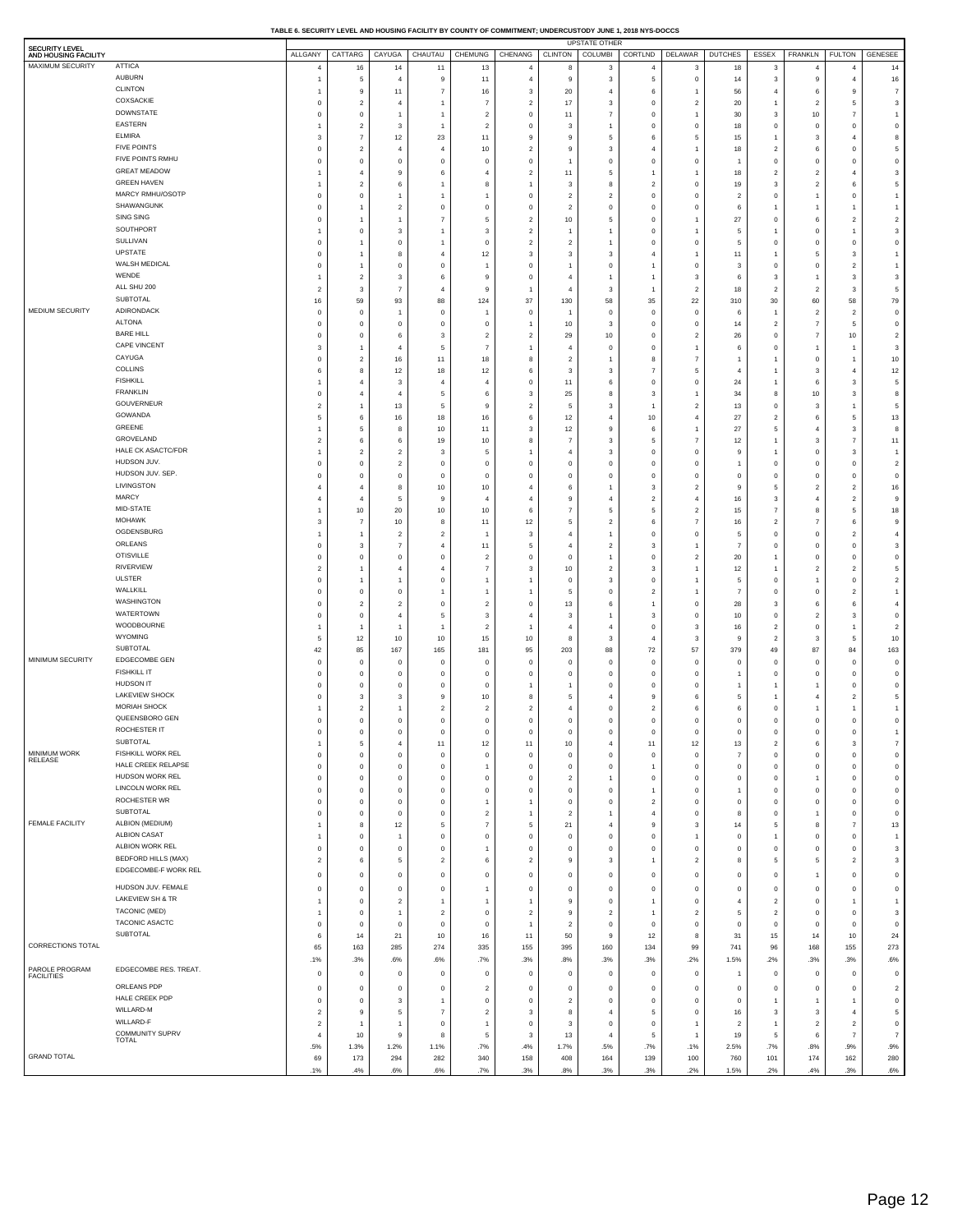**TABLE 6. SECURITY LEVEL AND HOUSING FACILITY BY COUNTY OF COMMITMENT; UNDERCUSTODY JUNE 1, 2018 NYS-DOCCS**

| SECURITY LEVEL<br>AND HOUSING FACILITY |                                              |                            | GREENE   HAMILTN              | HERKIMR JFFRSON                           |                                  | LEWIS                                     | LVNGSTN                       | <b>MADISON</b>                | <b>UPSTATE OTHER</b><br><b>MNTGMRY</b> | ONTARIO   ORANGE        |                            | <b>ORLEANS</b>                   | OSWEGO                           | OTSEGO                       | PUTNAM ST.LAWR                   |                                   |
|----------------------------------------|----------------------------------------------|----------------------------|-------------------------------|-------------------------------------------|----------------------------------|-------------------------------------------|-------------------------------|-------------------------------|----------------------------------------|-------------------------|----------------------------|----------------------------------|----------------------------------|------------------------------|----------------------------------|-----------------------------------|
| MAXIMUM SECURITY                       | <b>ATTICA</b>                                | 0                          | $\circ$                       | 6                                         | 20                               | $\overline{4}$                            | $\overline{7}$                | 9                             | $\overline{7}$                         | 21                      | 25                         | 3                                | 10                               | 11                           | $\overline{2}$                   | $\overline{7}$                    |
|                                        | AUBURN                                       | $\overline{2}$             | $\mathbf 0$                   | $\overline{7}$                            | 6                                | $\mathbf{1}$                              | 6                             | 8                             | 3                                      | 14                      | 20                         | $\overline{\mathbf{c}}$          | 10                               | 4                            | $\overline{1}$                   | 9                                 |
|                                        | <b>CLINTON</b>                               | 12                         | $\overline{1}$                | $\overline{4}$                            | 8                                | 3                                         | 5                             | $\overline{2}$                | 3                                      | 8                       | 53                         | 3                                | 5                                | 5                            | 5                                | 19                                |
|                                        | COXSACKIE                                    |                            | $\mathbf 0$                   | 5                                         | $\mathbf 0$                      | $\mathbf 0$                               | $\overline{2}$                | $\mathbf 0$                   | 10                                     | $\overline{\mathbf{2}}$ | 19                         | 3                                | $\overline{4}$                   | 6                            | $\overline{4}$                   | 5                                 |
|                                        | <b>DOWNSTATE</b><br>EASTERN                  | 6                          | $\mathbf 0$                   | $\mathbf 0$                               | -1                               | 5                                         | $\overline{1}$                | 1                             | 3                                      | $^{\circ}$              | 41                         | $\,0\,$                          | $\overline{2}$                   | 0                            | $\overline{2}$                   | 12                                |
|                                        | <b>ELMIRA</b>                                | 3                          | $\mathbf 0$<br>$\mathbf 0$    | $\overline{2}$<br>$\mathbf{3}$            | 3<br>10                          | $\mathbf 0$<br>$\mathbf 0$                | $\mathbf 0$<br>12             | $\mathbf{1}$<br>6             | $\overline{0}$<br>11                   | $\overline{1}$<br>23    | 13<br>12                   | $\,$ 0<br>11                     | $\overline{2}$<br>$17\,$         | $\mathbf 0$<br>10            | $\overline{a}$<br>$\overline{2}$ | $\overline{1}$<br>$\overline{4}$  |
|                                        | <b>FIVE POINTS</b>                           |                            | $\mathbf 0$                   | 3                                         | 3                                | 3                                         | 6                             | 5                             | 5                                      | 10                      | 27                         | $\overline{2}$                   | 5                                | $\mathbf 3$                  | $\overline{c}$                   | 8                                 |
|                                        | FIVE POINTS RMHU                             |                            | $\mathbf 0$                   | $\overline{0}$                            | $\mathbf 0$                      | $^{\circ}$                                | $\overline{1}$                | $\,0\,$                       | $\overline{2}$                         | $^{\circ}$              | 0                          | $\,0\,$                          | $\overline{0}$                   | 0                            | 0                                | $\overline{2}$                    |
|                                        | <b>GREAT MEADOW</b>                          |                            | $\mathbf 0$                   | $\overline{1}$                            | $\overline{4}$                   | $\mathbf 0$                               | $\overline{4}$                | $\overline{2}$                | 3                                      | 5                       | 25                         | $\overline{a}$                   | $\overline{4}$                   | $\mathbf{1}$                 | $\mathsf 0$                      | 8                                 |
|                                        | <b>GREEN HAVEN</b>                           |                            | $\mathbf 0$                   | $\overline{4}$                            | $\overline{7}$                   | $\overline{1}$                            | -1                            | $\overline{\mathbf{c}}$       | 1                                      | 5                       | 50                         | $\,0\,$                          | $\overline{2}$                   | $\mathbf 2$                  | 5                                | $\overline{1}$                    |
|                                        | MARCY RMHU/OSOTP                             |                            | $\mathbf 0$                   | $\overline{0}$                            | $\,0\,$                          | $\mathbf 0$                               | $\mathbf 0$                   | $\,0\,$                       | 1                                      | $\overline{2}$          | $\sqrt{2}$                 | $\overline{c}$                   | 1                                | $\mathbf{1}$                 | $\overline{c}$                   | $\overline{1}$                    |
|                                        | SHAWANGUNK<br>SING SING                      | $\Omega$                   | $\mathbf 0$                   | $\overline{0}$                            | $\overline{2}$                   | $^{\circ}$                                | $^{\circ}$                    | 1<br>$\mathbf{1}$             | $\overline{\mathbf{2}}$<br>1           | -3                      | 9                          | $\overline{c}$<br>$\overline{1}$ |                                  | $\mathbf 0$                  | $\overline{1}$                   | $\overline{2}$<br>$\overline{2}$  |
|                                        | SOUTHPORT                                    | 3                          | $\mathbf 0$<br>$\mathbf 0$    | $\overline{2}$<br>$\overline{1}$          | 3<br>$\overline{1}$              | $\mathbf 0$<br>$^{\circ}$                 | $\overline{2}$<br>$^{\circ}$  | $\mathbf{1}$                  | $\overline{0}$                         | $\mathbf 0$<br>3        | 31<br>6                    | $\overline{c}$                   | 3<br>1                           | $\mathbf 0$<br>0             | $\overline{4}$<br>$\mathsf 0$    | $\overline{2}$                    |
|                                        | SULLIVAN                                     | $\overline{2}$             | $\mathbf 0$                   |                                           | 3                                | $\mathbf 0$                               | -1                            | $\overline{c}$                | 1                                      | $\overline{c}$          | 8                          | $\,0\,$                          | 1                                | $\overline{1}$               | 0                                | 1                                 |
|                                        | UPSTATE                                      | $\overline{2}$             | $\mathbf 0$                   | $^{\circ}$                                | $\overline{2}$                   | $^{\circ}$                                | 3                             | $\overline{\mathbf{c}}$       | 1                                      | 3                       | 26                         | $\,0\,$                          | 3                                | $\mathbf 0$                  | 0                                | 6                                 |
|                                        | WALSH MEDICAL                                | $^{\circ}$                 | $\mathbf 0$                   | $\mathbf 0$                               | $\,0\,$                          | 1                                         | $\overline{1}$                | $\,0\,$                       | $\overline{0}$                         | $\overline{c}$          | 3                          | $\overline{a}$                   | 3                                | $\mathbf 0$                  | $\mathbf 0$                      | $\overline{1}$                    |
|                                        | WENDE                                        | $\overline{2}$             | $\mathbf 0$                   | $\overline{1}$                            | $\overline{2}$                   | $\overline{1}$                            | 3                             | 3                             | 1                                      | 14                      | $\overline{7}$             | $\mathbf{3}$                     | 5                                | $\mathbf{1}$                 | $\overline{1}$                   | $\mathbf 0$                       |
|                                        | ALL SHU 200<br>SUBTOTAL                      | $\overline{2}$             | $\mathbf 0$                   | 3                                         | $10$                             | $\mathbf 0$                               | 3                             | 5                             | 4                                      | 10                      | 11                         | $\overline{1}$                   | 10                               | $\overline{4}$               | $\overline{1}$                   | 6                                 |
| MEDIUM SECURITY                        | ADIRONDACK                                   | 48                         | $\overline{1}$                | 43                                        | 85<br>$\overline{1}$             | 19                                        | 58                            | 51                            | 59                                     | 128                     | 388                        | 39                               | 89                               | 49                           | $34\,$                           | 97<br>$\overline{1}$              |
|                                        | <b>ALTONA</b>                                | $\overline{2}$<br>1        | $\mathbf 0$<br>$\mathbf 0$    | $\mathbf 0$<br>$\overline{1}$             | 0                                | $\mathbf 0$<br>0                          | $^{\circ}$<br>-1              | $\mathbf 0$<br>$\mathbf{1}$   | 1<br>$\overline{2}$                    | $\mathbf 0$<br>5        | $10$<br>25                 | $\,0\,$<br>$\,0\,$               | $\overline{2}$<br>3              | 0<br>0                       | $\mathbf 0$<br>$\overline{1}$    | 8                                 |
|                                        | <b>BARE HILL</b>                             | 10                         | $\mathbf 0$                   | $\overline{4}$                            | $\overline{4}$                   | 6                                         |                               | $\mathbf 0$                   | $\overline{2}$                         | $\overline{7}$          | 54                         | $\,0\,$                          | 3                                | $\mathbf 2$                  | 3                                | 16                                |
|                                        | <b>CAPE VINCENT</b>                          | $\overline{2}$             | $\mathbf 0$                   | $\overline{4}$                            | $\overline{2}$                   | $^{\circ}$                                | $\overline{1}$                | $\,0\,$                       | 4                                      | 10                      | 9                          | $\overline{1}$                   | $\overline{7}$                   | $\mathsf 0$                  | $\overline{1}$                   | 5                                 |
|                                        | CAYUGA                                       | $^{\circ}$                 | $\mathbf 0$                   | $\overline{4}$                            | 9                                | $\overline{1}$                            | 3                             | $\sqrt{5}$                    | 4                                      | 20                      | $\overline{\phantom{a}}$   | $\,0\,$                          | 13                               | $\mathbf 2$                  | $\mathsf 0$                      | $\overline{7}$                    |
|                                        | COLLINS                                      | $\Omega$                   | $\mathbf 0$                   | $10\,$                                    | 14                               | 3                                         | $\overline{7}$                | 5                             | 5                                      | 22                      | 8                          | $\overline{7}$                   | 15                               | $\overline{7}$               | $\mathsf 0$                      | 3                                 |
|                                        | <b>FISHKILL</b>                              | 3                          | $\mathbf 0$                   | $\mathbf 0$                               | $\overline{7}$                   | $\mathbf 0$                               | 5                             | 6                             | 5                                      | $\overline{9}$          | 34                         | $\overline{\mathbf{c}}$          | 3                                | $\mathbf 2$                  | $\overline{c}$                   | $\overline{4}$                    |
|                                        | <b>FRANKLIN</b><br>GOUVERNEUR                | 8                          | $\mathbf 0$                   | $\overline{7}$                            | $\overline{4}$                   | 3                                         | 3                             | 3                             | $\overline{2}$                         | -7                      | 46                         | $\overline{c}$                   | $\overline{7}$                   | $\mathbf 2$                  | 3                                | 12                                |
|                                        | GOWANDA                                      | $\Omega$<br>3              | $\mathbf 0$<br>$\mathbf 0$    | $\overline{2}$<br>8                       | 8<br>13                          | $\overline{\mathbf{c}}$<br>$\overline{4}$ | -3<br>10                      | 3<br>8                        | 6<br>8                                 | 5<br>28                 | 18<br>35                   | $\overline{1}$<br>5              | 10<br>34                         | $\mathbf{1}$<br>6            | $\overline{1}$<br>3              | $\overline{7}$<br>19              |
|                                        | GREENE                                       | 4                          | $\mathbf 0$                   | 5                                         | 8                                | -1                                        | $\overline{7}$                | $\,0\,$                       | 6                                      | 12                      | 32                         | $\overline{4}$                   | 10                               | $\overline{4}$               | 3                                | 9                                 |
|                                        | GROVELAND                                    |                            | $\mathbf 0$                   | $\overline{4}$                            | 10                               | $\overline{1}$                            | $\overline{7}$                | 5                             | 8                                      | 23                      | 16                         | 6                                | 19                               | $\overline{7}$               | 3                                | $\overline{4}$                    |
|                                        | HALE CK ASACTC/FDR                           | 4                          | $\overline{1}$                | $\overline{1}$                            | 5                                | $\mathbf 0$                               | -1                            | $\,0\,$                       | $\overline{2}$                         | 3                       | $10$                       | $\overline{1}$                   | $\overline{0}$                   | 0                            | $\overline{1}$                   | 6                                 |
|                                        | HUDSON JUV.                                  | $\Omega$                   | $\mathbf 0$                   | $\overline{0}$                            | $\overline{1}$                   | $^{\circ}$                                | -1                            | $\,0\,$                       | $\mathbf{1}$                           | $^{\circ}$              | $\overline{1}$             | $^{\circ}$                       | $\mathbf 0$                      | 0                            | $\mathbf 0$                      | $\mathbf 0$                       |
|                                        | HUDSON JUV. SEP                              | $^{\circ}$                 | $\mathbf 0$                   | $\mathbf 0$                               | $\mathbf 0$                      | $\mathbf 0$                               | $\mathbf 0$                   | $\,0\,$                       | 1                                      | $\mathbf 0$             | $\overline{1}$             | $\,0\,$                          | $\overline{0}$                   | $\mathbf 0$                  | $\mathbf 0$                      | $\mathbf 0$                       |
|                                        | LIVINGSTON<br>MARCY                          | $\overline{2}$             | $\mathbf 0$                   | 3                                         | 9                                | $^{\circ}$                                | $\overline{4}$                | $\mathbf{1}$                  | 5                                      | 18                      | 12                         | 3                                | 11                               | 3                            | $\overline{1}$                   | 9                                 |
|                                        | MID-STATE                                    | 5                          | $\mathbf 0$                   | $\,6$<br>$\overline{7}$                   | $\overline{7}$                   | $\overline{4}$                            | 9                             | $\sqrt{5}$                    | 5                                      | 17                      | $16\,$                     | $\overline{1}$                   | 17                               | $\mathbf 3$                  | $\mathbf{1}$                     | $\overline{4}$                    |
|                                        | <b>MOHAWK</b>                                | 4                          | $\mathbf 0$<br>$\overline{2}$ | $\overline{7}$                            | $\overline{7}$<br>12             | $\overline{4}$<br>$\overline{4}$          | $\overline{7}$<br>8           | 9<br>$\overline{7}$           | 10<br>8                                | 27<br>18                | 25<br>22                   | $\overline{\mathbf{c}}$<br>5     | 11<br>26                         | 5<br>6                       | 3<br>$\sqrt{2}$                  | 10<br>5                           |
|                                        | OGDENSBURG                                   |                            | $\mathsf 0$                   | $\mathbf{1}$                              | 3                                | $^{\circ}$                                | $\overline{2}$                | $\mathbf{1}$                  | 1                                      | $\overline{2}$          | $\overline{7}$             | $\mathsf 0$                      | $\overline{4}$                   | $\overline{1}$               | $\overline{1}$                   | $\overline{1}$                    |
|                                        | ORLEANS                                      | $\overline{2}$             | $\overline{1}$                | $\overline{4}$                            | 8                                | $\overline{1}$                            | $\mathbf 0$                   | $\overline{c}$                | $\overline{2}$                         | 12                      | 15                         | $\overline{1}$                   | 5                                | 3                            | $\overline{2}$                   | $\overline{2}$                    |
|                                        | <b>OTISVILLE</b>                             |                            | $\mathbf{0}$                  | $\mathbf 0$                               | $\mathsf 0$                      | $^{\circ}$                                | $\mathbf 0$                   | $\mathsf 0$                   | $\overline{0}$                         | $\mathbf 0$             | 15                         | $\mathsf 0$                      | $\mathbf 0$                      | $\overline{1}$               | $\mathsf 0$                      | $^{\circ}$                        |
|                                        | RIVERVIEW                                    | $^{\circ}$                 | $\mathsf 0$                   | $\overline{1}$                            | $\overline{7}$                   | $\overline{2}$                            | -1                            | $\mathbf{1}$                  | $\overline{4}$                         | 12                      | 5                          | $\overline{1}$                   | $\overline{7}$                   | $\overline{1}$               | $\mathsf 0$                      | 3                                 |
|                                        | ULSTER                                       |                            | $\mathbf{0}$                  | $\mathbf 0$                               |                                  | $^{\circ}$                                | $\mathbf 0$                   | $\mathsf 0$                   | -1                                     |                         | 3                          | $\mathsf 0$                      | $\overline{2}$                   | $\overline{1}$               | $\mathsf 0$                      | $\overline{1}$                    |
|                                        | WALLKILL<br>WASHINGTON                       | $\overline{2}$             | $\mathsf 0$                   | $\mathbf 0$                               | $\mathsf 0$                      | $^{\circ}$                                | $\mathbf 0$                   | $\mathsf 0$                   | 1                                      | $\overline{4}$          | 15                         | $\mathsf 0$                      | $\overline{1}$                   | $\mathsf 0$                  | $\mathsf 0$                      | $^{\circ}$                        |
|                                        | WATERTOWN                                    | 7<br>3                     | $\mathbf{0}$<br>$\mathsf 0$   | $\overline{1}$<br>$\overline{2}$          | $\overline{2}$<br>$\overline{4}$ | -1<br>$^{\circ}$                          | $\mathbf 0$<br>-1             | $\overline{2}$<br>$\mathsf 0$ | 3<br>$\overline{0}$                    | -1<br>$\overline{2}$    | 31<br>9                    | $\mathsf 0$<br>$\mathsf 0$       | $\overline{2}$<br>$\overline{2}$ | $\mathsf 0$<br>$\mathsf 0$   | $\overline{4}$<br>$\mathsf 0$    | 10<br>$\overline{\mathbf{3}}$     |
|                                        | WOODBOURNE                                   |                            | $\mathbf{0}$                  | $\overline{\mathbf{3}}$                   | -1                               | -1                                        | -1                            | $\overline{2}$                | $\overline{0}$                         | $\overline{1}$          | 13                         | $\mathsf 0$                      | 3                                | $\overline{2}$               | 3                                | $\overline{1}$                    |
|                                        | WYOMING                                      | $\overline{2}$             | $\mathsf 0$                   | $\overline{\mathbf{3}}$                   | 9                                | $^{\circ}$                                | 5                             | $\overline{2}$                | 8                                      | 26                      | 21                         | $10$                             | 11                               | 5                            | $\mathsf 0$                      | 14                                |
|                                        | SUBTOTAL                                     | 73                         | $\overline{4}$                | 88                                        | 156                              | 38                                        | 88                            | 68                            | 105                                    | 292                     | 515                        | 52                               | 228                              | 64                           | $38\,$                           | 164                               |
| MINIMUM SECURITY                       | EDGECOMBE GEN                                | $\mathbf 0$                | $\mathsf 0$                   | $\mathbf 0$                               | $\mathsf 0$                      | $\mathbf 0$                               | $^{\circ}$                    | $\mathsf 0$                   | $\overline{0}$                         | $\mathbf 0$             | $\mathsf 0$                | $\mathbf 0$                      | $\mathbf 0$                      | $\mathsf 0$                  | $\mathsf 0$                      | $^{\circ}$                        |
|                                        | <b>FISHKILL IT</b>                           | 0                          | $\mathbf{0}$                  | $\mathbf 0$                               | $^{\circ}$                       | $^{\circ}$                                | $^{\circ}$                    | $\mathsf 0$                   | $\mathbf 0$                            | $\mathbf 0$             | $\mathsf 0$                | $\mathsf 0$                      | $\circ$                          | $\mathsf 0$                  | $\mathsf 0$                      | $\overline{0}$                    |
|                                        | HUDSON IT                                    | O                          | $\mathsf 0$                   | $\mathbf 0$                               | $\mathsf 0$                      | $^{\circ}$                                | $\mathbf 0$                   | $\mathsf 0$                   | $\overline{0}$                         | $\mathbf 0$             | $\overline{1}$             | $\mathsf 0$                      | $\mathbf 0$                      | $\mathsf 0$                  | $\mathbf 0$                      |                                   |
|                                        | <b>LAKEVIEW SHOCK</b><br><b>MORIAH SHOCK</b> | $\overline{2}$             | $\mathbf{0}$<br>$\mathsf 0$   | $\overline{1}$<br>$\overline{\mathbf{3}}$ | 8<br>$\overline{1}$              | $^{\circ}$<br>$^{\circ}$                  | $\mathbf 0$<br>-1             | 3<br>1                        | 5<br>$\overline{4}$                    | 11<br>$\overline{2}$    | 18<br>9                    | $\overline{1}$<br>$\overline{2}$ | 9<br>3                           | 8<br>$\overline{2}$          | $\overline{2}$<br>$\overline{1}$ | 9<br>3                            |
|                                        | QUEENSBORO GEN                               | $\mathbf 0$                | $\circ$                       | $\mathbf 0$                               | $\mathsf 0$                      | $^{\circ}$                                | $\mathbf 0$                   | $\mathbf 0$                   | $\mathbf 0$                            | $\mathbf 0$             | -1                         | $\mathsf 0$                      | $\mathbf 0$                      | $\mathsf 0$                  | -1                               | $\mathbf 0$                       |
|                                        | ROCHESTER IT                                 |                            |                               |                                           | $\Omega$                         |                                           |                               | Ō                             |                                        |                         | $\Omega$                   |                                  |                                  | $\Omega$                     |                                  |                                   |
|                                        | SUBTOTAL                                     | 3                          | $\mathsf 0$                   | $\overline{4}$                            | $\,9$                            | $\mathbf 0$                               | -1                            | $\overline{4}$                | 9                                      | 14                      | 29                         | 3                                | 12                               | 10                           | $\overline{4}$                   | 13                                |
| MINIMUM WORK<br>RELEASE                | FISHKILL WORK REL                            | $\mathbf 0$                | $\mathsf 0$                   | $\mathbf 0$                               | $\mathsf 0$                      | $\mathbf 0$                               | $\mathbf 0$                   | $\,0\,$                       | $\overline{0}$                         | $\,$ 0                  | 10                         | $\mathsf 0$                      | $\,$ 0                           | $\mathsf 0$                  | $\mathsf 0$                      | $\,$ 0                            |
|                                        | HALE CREEK RELAPSE                           | $\mathbf 0$                | $\mathbf{0}$                  | $\mathbf 0$                               | $^{\circ}$                       | $^{\circ}$                                | $\mathbf 0$                   | $\mathsf 0$                   | $\mathbf 0$                            | $\mathbf 0$             | $\overline{1}$             | $\mathsf 0$                      | $\mathbf 0$                      | $\mathsf 0$                  | $\mathsf 0$                      | $^{\circ}$                        |
|                                        | HUDSON WORK REL<br>LINCOLN WORK REL          | -1                         | $\,0\,$                       | $\mathbf 0$                               | $\mathsf 0$                      | $^{\circ}$                                | $\mathbf 0$                   | $\,0\,$                       | $\overline{4}$                         | $\mathbf 0$             | $\,0\,$                    | $\,0\,$                          | $\mathbf 0$                      | $\mathsf 0$                  | $\mathsf 0$                      | $\overline{2}$                    |
|                                        | ROCHESTER WR                                 | $\mathbf 0$<br>$\mathbf 0$ | $\mathsf 0$<br>$\mathsf 0$    | $\mathbf 0$<br>$\mathbf 0$                | $\mathsf 0$<br>$\overline{1}$    | $^{\circ}$<br>$^{\circ}$                  | $\mathbf 0$<br>$\overline{2}$ | $\mathsf 0$<br>$\,0\,$        | $\overline{0}$<br>$\overline{0}$       | $\mathbf 0$<br>3        | $\mathsf 0$<br>$\mathsf 0$ | $\mathsf 0$<br>$\overline{1}$    | $\mathbf 0$<br>$\overline{2}$    | $\mathbf{1}$<br>$\mathbf{1}$ | $\mathsf 0$<br>$\mathsf 0$       | $\overline{\mathbf{0}}$<br>$\,$ 0 |
|                                        | <b>SUBTOTAL</b>                              |                            | $\mathsf 0$                   | $\mathbf 0$                               |                                  | $^{\circ}$                                | $\overline{2}$                | $\mathsf 0$                   | $\overline{4}$                         | 3                       | 11                         | $\overline{1}$                   | $\overline{2}$                   | $\overline{c}$               | $\mathsf 0$                      | $\overline{2}$                    |
| <b>FEMALE FACILITY</b>                 | ALBION (MEDIUM)                              |                            | $\overline{1}$                | 10                                        | 12                               | $\overline{4}$                            | 9                             | $\overline{2}$                | 5                                      | 29                      | 28                         | 5                                | 8                                | $\overline{c}$               | $\overline{2}$                   | 13                                |
|                                        | <b>ALBION CASAT</b>                          | $\mathbf 0$                | $\mathsf 0$                   | $\mathbf 0$                               | $\mathsf 0$                      | $^{\circ}$                                | $\mathbf 0$                   | $\mathbf{1}$                  | $\mathbf 0$                            | 3                       | $\mathsf 0$                | $\mathsf 0$                      | 1                                | $\mathsf 0$                  | $\mathsf 0$                      | $\overline{1}$                    |
|                                        | ALBION WORK REL                              | $\mathbf 0$                | $\mathsf 0$                   | $\mathbf 0$                               | $\mathsf 0$                      | $^{\circ}$                                | $\mathbf 0$                   | $\,0\,$                       | $\overline{0}$                         | $\mathbf 0$             | $\mathsf 0$                | $\,0\,$                          | $\mathbf 0$                      | $\mathsf 0$                  | $\mathsf 0$                      | $\,$ 0                            |
|                                        | BEDFORD HILLS (MAX)                          | $\overline{4}$             | $\mathsf 0$                   | $\overline{4}$                            | $\overline{7}$                   | $\overline{2}$                            | 5                             | 5                             | $\mathbf 0$                            | 12                      | 8                          | $\overline{2}$                   | 6                                | $\mathsf 0$                  | $\overline{2}$                   | 5                                 |
|                                        | EDGECOMBE-F WORK REL                         | -1                         | $\mathbf 0$                   | $\mathbf 0$                               | $\mathbf 0$                      | 0                                         | $\mathbf 0$                   | $\,0\,$                       | $\mathbf 0$                            | $\mathbf 0$             | $\mathsf 0$                | $\,0\,$                          | $\overline{0}$                   | 0                            | $\,0\,$                          | $^{\circ}$                        |
|                                        | HUDSON JUV. FEMALE                           | $\mathbf 0$                | $\mathbf 0$                   | $\mathbf 0$                               | $\mathbf 0$                      | 0                                         | $\,0\,$                       | $\mathbf 0$                   | 0                                      | $\mathbf 0$             | 0                          | $\mathbf 0$                      | $\mathbf 0$                      | 0                            | 0                                | $^{\circ}$                        |
|                                        | LAKEVIEW SH & TR                             | $\mathbf 0$                | $\mathbf 0$                   | $\overline{1}$                            | $\overline{1}$                   | 0                                         | $\overline{1}$                | $\,0\,$                       | $\mathbf 0$                            | $\overline{4}$          | $\overline{c}$             | $\,0\,$                          | $\overline{2}$                   | $\overline{2}$               | 0                                | 6                                 |
|                                        | TACONIC (MED)                                | $\overline{2}$             | $\,0\,$                       | $\mathbf 0$                               | $\overline{2}$                   | $\overline{c}$                            | $\overline{1}$                | $\mathbf{1}$                  | 3                                      | 3                       | 10                         | $\,$ 0                           | $\overline{4}$                   | 0                            | 0                                | $\mathbf 0$                       |
|                                        | TACONIC ASACTC<br>SUBTOTAL                   | $\mathbf 0$                | $\mathbf 0$                   | $\mathbf 0$                               | $^{\circ}$                       | $\mathbf{1}$                              | $\mathbf 0$                   | $\mathbf 0$                   | 1                                      | $\mathbf 0$             | 0                          | $\,0\,$                          | $\mathbf 0$                      | 0                            | $\overline{1}$                   | $^{\circ}$                        |
| CORRECTIONS TOTAL                      |                                              | 8                          | $\overline{1}$                | 15                                        | 22                               | 9                                         | 16                            | 9                             | 9                                      | 51                      | 48                         | $\overline{7}$                   | 21                               | $\overline{4}$               | 5                                | 25                                |
|                                        |                                              | 133<br>.3%                 | 6<br>.0%                      | 150<br>.3%                                | 273<br>.6%                       | 66<br>.1%                                 | 165<br>.3%                    | 132<br>.3%                    | 186<br>.4%                             | 488<br>1.0%             | 991<br>2.0%                | 102<br>.2%                       | 352<br>.7%                       | 129<br>.3%                   | 81<br>.2%                        | 301<br>.6%                        |
| PAROLE PROGRAM                         | EDGECOMBE RES. TREAT.                        | $\mathbf 0$                | $\,0\,$                       | $\overline{1}$                            | $\overline{0}$                   | 0                                         |                               | $\,0\,$                       | $\mathbf 0$                            | $\,$ 0                  |                            | $\,0\,$                          |                                  |                              | $\mathbf 0$                      | $\mathbf 0$                       |
| <b>FACILITIES</b>                      | ORLEANS PDP                                  |                            |                               |                                           |                                  |                                           | $\bf{0}$                      |                               |                                        |                         | 6                          |                                  | $\mathbf 0$                      | $\mathbf 0$                  |                                  |                                   |
|                                        | HALE CREEK PDP                               | $^{\circ}$<br>$\mathbf 0$  | $\mathsf 0$<br>$\mathsf 0$    | $\mathbf 0$<br>$\mathbf 0$                | $^{\circ}$<br>$\overline{2}$     | $^{\circ}$<br>$^{\circ}$                  | -1<br>$\mathbf 0$             | $\mathbf 0$                   | $\overline{0}$<br>$\mathbf 0$          | 3<br>$\mathbf 0$        | $\mathsf 0$<br>$\mathsf 0$ | $\overline{1}$<br>$\mathsf 0$    | $\mathbf 0$                      | $^{\circ}$<br>$\overline{1}$ | $\mathsf 0$<br>$\mathsf 0$       | $^{\circ}$<br>$^{\circ}$          |
|                                        | WILLARD-M                                    | $\mathbf 0$                | $\overline{1}$                | $\overline{\mathbf{3}}$                   | 5                                | 5                                         | $\overline{7}$                | $\,0\,$<br>5                  | $\overline{0}$                         | 11                      | 14                         | 3                                | 10                               | $\mathbf{1}$                 | $\overline{2}$                   | $\overline{2}$                    |
|                                        | WILLARD-F                                    | $\overline{2}$             | $\mathsf 0$                   | $\mathbf 0$                               | $\overline{2}$                   | $\overline{1}$                            | -1                            | $\circ$                       | $\overline{0}$                         | $\mathbf 0$             | $\overline{2}$             | $\mathsf 0$                      | 3                                | $\mathsf 0$                  | $\mathsf 0$                      | $\overline{1}$                    |
|                                        | COMMUNITY SUPRV<br><b>TOTAL</b>              | $\overline{2}$             | $\overline{1}$                | $\overline{4}$                            | 9                                | 6                                         | 9                             | 5                             | $\overline{0}$                         | 14                      | 22                         | $\overline{4}$                   | 14                               | $\overline{2}$               | $\overline{2}$                   | 3                                 |
|                                        |                                              | .3%                        | .1%                           | .5%                                       | 1.2%                             | .8%                                       | 1.2%                          | .7%                           | .0%                                    | 1.9%                    | 2.9%                       | .5%                              | 1.9%                             | .3%                          | .3%                              | .4%                               |
| <b>GRAND TOTAL</b>                     |                                              | 135                        | $\overline{7}$                | 154                                       | 282                              | 72                                        | 174                           | 137                           | 186                                    | 502                     | 1013                       | 106                              | 366                              | 131                          | 83                               | 304                               |
|                                        |                                              | .3%                        | $.0\%$                        | .3%                                       | .6%                              | .1%                                       | .4%                           | .3%                           | .4%                                    | 1.0%                    | 2.1%                       | .2%                              | .7%                              | .3%                          | .2%                              | .6%                               |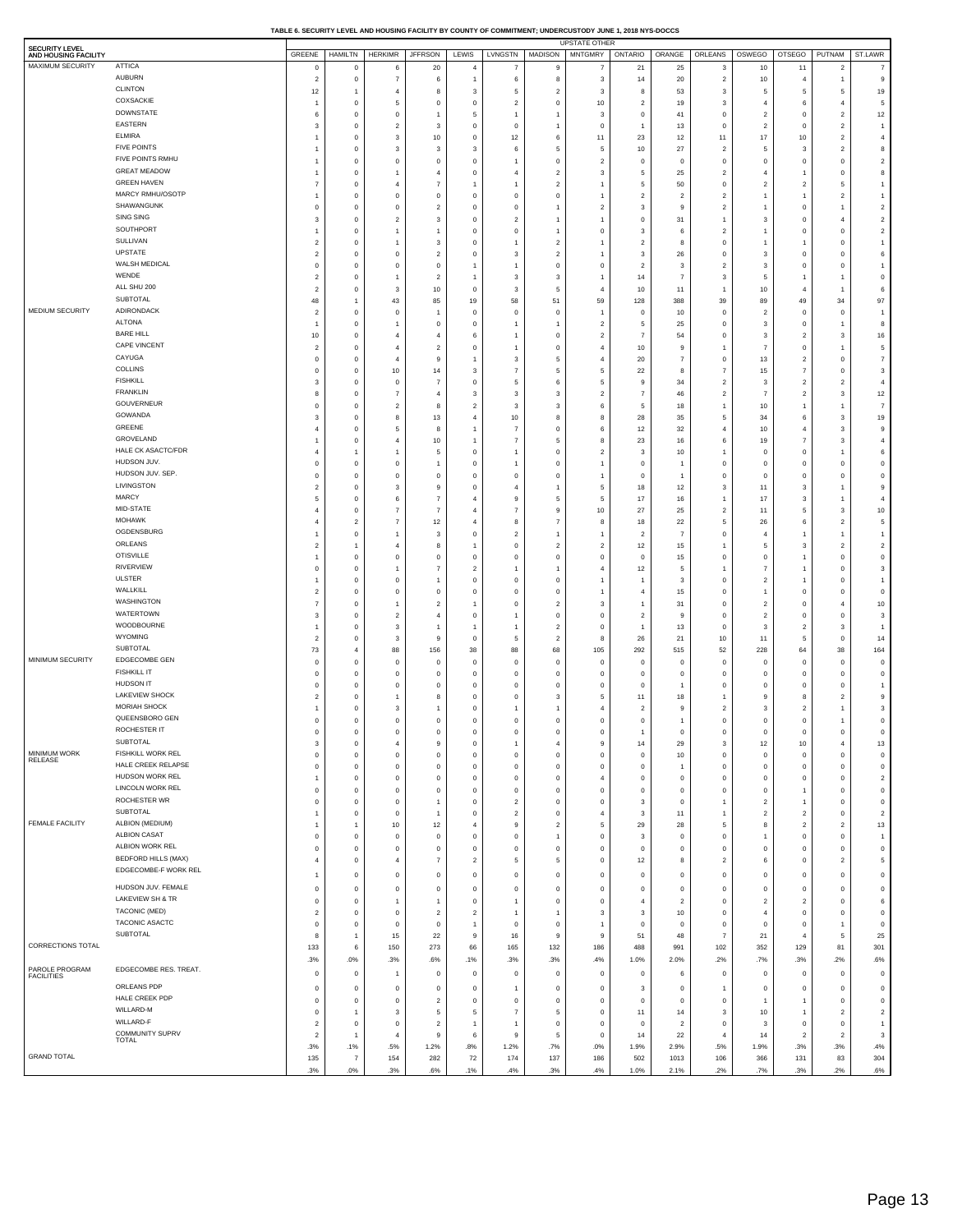**TABLE 6. SECURITY LEVEL AND HOUSING FACILITY BY COUNTY OF COMMITMENT; UNDERCUSTODY JUNE 1, 2018 NYS-DOCCS**

| <b>SECURITY LEVEL</b>               |                                       |                  |                             |                               |                                  |                                  |                            | <b>UPSTATE OTHER</b>       |                                        |                            |                            |                         |                         |                                  |                               |
|-------------------------------------|---------------------------------------|------------------|-----------------------------|-------------------------------|----------------------------------|----------------------------------|----------------------------|----------------------------|----------------------------------------|----------------------------|----------------------------|-------------------------|-------------------------|----------------------------------|-------------------------------|
| AND HOUSING FACILITY                |                                       | <b>SARATOG</b>   | <b>SCHOHAR</b>              | <b>SCHUYLR</b>                | SENECA                           | <b>STEUBEN</b>                   | SULLIVN                    | <b>TIOGA</b>               | <b>TOMPKNS</b>                         | <b>ULSTER</b>              | WARREN                     | <b>WSHNGTN</b>          | WAYNE                   | <b>WYOMNG</b>                    | YATES                         |
| MAXIMUM SECURITY                    | <b>ATTICA</b><br>AUBURN               | 5                | $\overline{1}$              | $\overline{2}$                | $\overline{1}$                   | 14                               | 11                         | 9                          | 9                                      | 14                         | 5                          | 3                       | 21                      | $\overline{2}$                   | $\overline{1}$                |
|                                     | <b>CLINTON</b>                        | 5                | $\,0\,$                     | $\overline{2}$                | $\overline{2}$                   | 5                                | 9                          | 5                          | $\overline{4}$                         | 11                         | 5                          | 5                       | 6                       | $\overline{4}$                   | 5                             |
|                                     | COXSACKIE                             | 20               | 4                           | 3                             | 3                                | 6                                | 33                         | $\overline{1}$             | 8                                      | 37                         | 19                         | 10                      | $\overline{4}$          | 3                                | 5                             |
|                                     | <b>DOWNSTATE</b>                      | 4<br>16          | 0<br>$\overline{2}$         | $\circ$<br>$\mathbf 0$        | $^{\circ}$<br>$\mathsf 0$        | 1<br>$\mathbf 0$                 | 9<br>14                    | $\mathbf 0$                | $\overline{\mathbf{c}}$<br>$\mathbf 0$ | 14<br>15                   | $\overline{4}$<br>15       | 8<br>14                 | 0<br>$\mathbf 0$        | 0<br>$\mathbf 0$                 | $\,0\,$<br>-1                 |
|                                     | EASTERN                               | 1                | $\,0\,$                     | $\mathbf 0$                   | $\mathsf 0$                      | $\overline{\mathbf{2}}$          | 13                         | $\mathbf 0$                | 3                                      | 6                          | 3                          | 3                       | $\overline{1}$          | $\sqrt{2}$                       | $\,0\,$                       |
|                                     | <b>ELMIRA</b>                         | $\overline{7}$   | $\overline{2}$              | 5                             | 6                                | $\overline{7}$                   | $\overline{4}$             | 6                          | 8                                      | 10                         | 3                          | $\overline{2}$          | 10                      | 11                               | 3                             |
|                                     | <b>FIVE POINTS</b>                    | 3                | 3                           | $\mathbf 0$                   | $\overline{1}$                   | 5                                | 15                         | 3                          | $\overline{1}$                         | 14                         | 6                          | 9                       | $\overline{2}$          | 3                                | 1                             |
|                                     | FIVE POINTS RMHU                      | $\mathbf 0$      | $\mathbf 0$                 | $\mathbf 0$                   | $\overline{0}$                   | $\mathbf 0$                      | $^{\circ}$                 | $\mathbf 0$                | $\mathbf 0$                            | $^{\circ}$                 | $\mathbf 0$                | $\mathbf 0$             | $^{\circ}$              | $\mathbf 0$                      | $\,0\,$                       |
|                                     | <b>GREAT MEADOW</b>                   | 9                | $\,0\,$                     | $\overline{2}$                | $\mathsf 0$                      | 3                                | 9                          | $\mathbf 0$                | $\mathbf{1}$                           | 10                         | $\overline{7}$             | 5                       | 6                       | 3                                | $\overline{2}$                |
|                                     | <b>GREEN HAVEN</b>                    | $\boldsymbol{2}$ | 1                           | -1                            | 3                                | 5                                | 14                         | -1                         | 3                                      | 19                         | 9                          | 3                       | 3                       | $\overline{4}$                   | $\,0\,$                       |
|                                     | MARCY RMHU/OSOTP                      | $\mathbf 0$      | $\,0\,$                     | $\overline{0}$                | $\overline{2}$                   | $\overline{4}$                   | $\mathbf 0$                | $\mathbf 0$                | $\mathbf 0$                            | $\mathbf 0$                | 3                          | $\mathbf 0$             | -1                      | $\mathbf 0$                      | $\,0\,$                       |
|                                     | SHAWANGUNK                            | 1                | $\mathbf 0$                 | $\mathbf 0$                   | $\overline{1}$                   | 3                                | $\overline{2}$             | -1                         | $\overline{1}$                         | -1                         | $\mathbf 0$                | 1                       | 1                       | $\mathbf 0$                      | $\circ$                       |
|                                     | SING SING                             | 9                | $\,0\,$                     | -1                            | $\overline{1}$                   | $\overline{4}$                   | 10                         | $\mathbf 0$                | $\mathbf 2$                            | 17                         | 3                          | $\sqrt{2}$              | 3                       | $\pmb{0}$                        | $\,0\,$                       |
|                                     | SOUTHPORT<br>SULLIVAN                 | $\mathbf 0$      | $\,0\,$                     | $\overline{0}$                | $\mathsf 0$                      | -1                               | $\mathbf{0}$               | -1                         | $\mathbf{1}$                           | $\overline{2}$             | 1                          | 1                       | -1                      | $\overline{2}$                   | $\,0\,$                       |
|                                     | UPSTATE                               | 0<br>6           | $\,0\,$<br>$\boldsymbol{2}$ | $\mathbf 0$<br>$\mathbf 0$    | $\mathsf 0$<br>-1                | $\mathbf 0$<br>$\mathbf{1}$      | 3<br>11                    | $^{\circ}$<br>-1           | $\mathbf 2$<br>$\mathbf 2$             | 10<br>10                   | 4<br>5                     | -1<br>4                 | $\mathbf 0$<br>3        | $\mathbf 0$<br>3                 | $\,0\,$<br>$\overline{0}$     |
|                                     | WALSH MEDICAL                         | 1                | $\mathbf{1}$                | $\overline{0}$                | $\mathsf 0$                      | $\mathbf 0$                      | $\overline{1}$             | $\overline{1}$             | $\mathbf 2$                            | $\overline{2}$             | $\mathbf 0$                | $\overline{2}$          | $\mathbf 0$             | $\mathbf{1}$                     | -1                            |
|                                     | WENDE                                 | 1                | $\,0\,$                     | $\overline{0}$                | $\mathsf 0$                      | $\overline{4}$                   | 5                          | $\overline{2}$             | $\mathbf{1}$                           | 5                          | $\overline{2}$             | $\overline{4}$          | 6                       | $\overline{4}$                   | $\circ$                       |
|                                     | ALL SHU 200                           | 8                | $\,0\,$                     | $\mathbf 0$                   | $\mathsf 0$                      | 3                                | $\overline{2}$             | 3                          | 3                                      | 5                          | 8                          | $\overline{4}$          | 6                       | $\mathbf 0$                      | $\overline{2}$                |
|                                     | SUBTOTAL                              | 98               | 16                          | 16                            | 21                               | 68                               | 165                        | 35                         | 53                                     | 202                        | 102                        | 81                      | 74                      | 42                               | 21                            |
| MEDIUM SECURITY                     | ADIRONDACK                            | $\overline{7}$   | 1                           | $\mathbf 0$                   | $\mathsf 0$                      | -1                               | $\overline{2}$             | $\mathbf 0$                | $\mathbf 0$                            | $\overline{4}$             | $\overline{2}$             | $\mathbf{0}$            | $\pmb{0}$               | $\pmb{0}$                        | $\,0\,$                       |
|                                     | <b>ALTONA</b>                         | 8                | $\overline{2}$              | $\overline{0}$                | $\mathsf 0$                      | $\overline{2}$                   | 3                          | -1                         | $\overline{1}$                         | 9                          | 8                          | 3                       | -1                      | $\mathbf 0$                      | $\,0\,$                       |
|                                     | <b>BARE HILL</b>                      | 22               | 3                           | 3                             | $\overline{1}$                   | $\overline{4}$                   | 13                         | $\mathbf 0$                | $\mathbf 0$                            | 30                         | 8                          | 10                      | -1                      | 3                                | $\,0\,$                       |
|                                     | CAPE VINCENT                          | $\overline{4}$   | $\mathbf 0$                 | $\mathbf 0$                   |                                  | 9                                | $\overline{2}$             | $\overline{2}$             | 3                                      | 6                          | 3                          | 3                       | 3                       | 1                                | $\overline{2}$                |
|                                     | CAYUGA                                | 6                | $\,0\,$                     | 3                             | 9                                | 10                               | $\overline{2}$             | $\overline{7}$             | 13                                     | $\overline{2}$             | $\sqrt{2}$                 | $\overline{2}$          | $\overline{4}$          | $\overline{c}$                   | -1                            |
|                                     | COLLINS                               | $\overline{4}$   | 1                           | $\overline{0}$                | $\overline{7}$                   | 22                               | 6                          | 3                          | 10                                     | 9                          | 11                         | $\overline{2}$          | $\overline{4}$          | 10                               | $\overline{2}$                |
|                                     | <b>FISHKILL</b><br><b>FRANKLIN</b>    | 10<br>13         | $\,0\,$<br>$\overline{2}$   | $\overline{2}$<br>$\mathbf 0$ | $\overline{1}$                   | $\overline{2}$<br>$\overline{4}$ | 12<br>20                   | $\mathbf 0$<br>$\mathbf 0$ | $\overline{1}$<br>$\mathbf 2$          | 23<br>33                   | 9<br>16                    | $\overline{7}$<br>14    | $\overline{2}$<br>3     | $\overline{2}$<br>$\overline{2}$ | $\,0\,$<br>1                  |
|                                     | GOUVERNEUR                            | 6                | $\mathbf{1}$                | -1                            | $\mathsf 0$                      | 9                                | 6                          | $\overline{2}$             | $\mathbf 2$                            | 18                         | 8                          | 3                       | 3                       | $\mathbf{1}$                     | -1                            |
|                                     | GOWANDA                               | 23               | $\overline{2}$              | $\overline{4}$                | $\overline{2}$                   | 15                               | $\overline{2}$             | $\overline{4}$             | 6                                      | 26                         | 14                         | 13                      | 6                       | 6                                | 6                             |
|                                     | GREENE                                | 8                | $\overline{4}$              | -1                            | $\overline{4}$                   | 16                               | 5                          | 3                          | 5                                      | 17                         | $\overline{2}$             | 9                       | 10                      | 1                                | $\overline{2}$                |
|                                     | GROVELAND                             | 9                | $\mathbf 0$                 | 3                             | 5                                | 13                               | $\overline{4}$             | 5                          | $\overline{7}$                         | 7                          | 4                          | 6                       | 10                      | 7                                | 8                             |
|                                     | HALE CK ASACTC/FDR                    | $\boldsymbol{2}$ | $\,0\,$                     | $\mathbf 0$                   | $\mathsf 0$                      | $\overline{2}$                   | 3                          | $\overline{2}$             | 3                                      | 11                         | 4                          | 3                       | $\overline{2}$          | 1                                | $\overline{2}$                |
|                                     | HUDSON JUV.                           | 1                | $\mathsf 0$                 | -1                            | $\mathsf 0$                      | $\mathbf 0$                      | $^{\circ}$                 | $\mathbf 0$                | $\mathbf 0$                            | $\mathbf 0$                | $\mathbf 0$                | $\mathbf 0$             | $\mathbf 0$             | $\mathbf 0$                      | $\,0\,$                       |
|                                     | HUDSON JUV. SEP.                      | $\mathbf 0$      | $\,0\,$                     | $^{\circ}$                    | $\mathsf 0$                      | $\mathbf 0$                      | $\Omega$                   | $\mathbf 0$                | $\mathbf 0$                            | $\mathbf 0$                | $\mathbf 0$                | $\mathbf 0$             | $\mathbf 0$             | $\mathbf 0$                      | $\,0\,$                       |
|                                     | LIVINGSTON                            | $\boldsymbol{2}$ | 1                           | 3                             | 5                                | 15                               | 2                          | $\overline{2}$             | $\overline{7}$                         | 4                          | 8                          | $\overline{2}$          | 7                       | 3                                | $\,0\,$                       |
|                                     | MARCY                                 | 10               | $\mathbf{1}$                | -1                            | 3                                | 5                                | 6                          | $\mathbf 0$                | $\boldsymbol{2}$                       | 12                         | 8                          | 10                      | $\overline{7}$          | $\overline{4}$                   | 3                             |
|                                     | MID-STATE<br><b>MOHAWK</b>            | 12               | $\overline{2}$              | $\mathbf{1}$                  | $\overline{7}$                   | 12                               | 8                          | $\overline{2}$             | $\overline{7}$                         | 23                         | 6                          | 11                      | 5                       | $\overline{7}$                   | $\overline{2}$                |
|                                     | OGDENSBURG                            | $10$<br>1        | 1<br>$\mathbf 0$            | $\overline{2}$<br>-1          | 8<br>$\overline{0}$              | 8                                | .5<br>$^{\circ}$           | $\overline{4}$<br>$\circ$  | $\overline{7}$<br>$\boldsymbol{2}$     | 13                         | 9<br>4                     | 5                       | 6<br>$\circ$            | 4                                | $\overline{1}$<br>$\mathbf 0$ |
|                                     | ORLEANS                               | 5                | 1                           | -1                            | $\overline{c}$                   | $\overline{\mathbf{2}}$<br>8     | $\overline{2}$             | $\overline{\mathbf{c}}$    | $\sqrt{4}$                             | 5<br>5                     | $\overline{\mathbf{2}}$    | 1                       | $\overline{4}$          | 1<br>3                           | 1                             |
|                                     | <b>OTISVILLE</b>                      | 1                | $\,0\,$                     | $\mathbf 0$                   | $\,0\,$                          | $\mathbf 0$                      | $\overline{4}$             | $\mathbf 0$                | $\overline{1}$                         | $\overline{4}$             | 1                          | 1                       | $\mathbf{1}$            | $\mathbf 0$                      | $\,0\,$                       |
|                                     | <b>RIVERVIEW</b>                      | 6                | $\mathbf 0$                 | $\overline{2}$                | $\overline{1}$                   | 6                                | 6                          | $\overline{1}$             | 3                                      | 11                         | $\overline{7}$             | $\overline{4}$          | $\overline{\mathbf{2}}$ | 1                                | 1                             |
|                                     | <b>ULSTER</b>                         | 4                | $\mathbf 0$                 | $\mathbf 0$                   |                                  | 1                                | 5                          |                            | $\bf{0}$                               | 3                          | 3                          |                         | -1                      | $\overline{2}$                   | $\,0\,$                       |
|                                     | WALLKILL                              | 1                | $\mathbf 0$                 | 1                             | $\overline{0}$                   | 1                                | 5                          | $\mathbf 0$                | $\mathbf 0$                            | 13                         | $\mathbf 0$                | $\mathbf 0$             | $\overline{1}$          | $\mathbf 0$                      | $\mathbf 0$                   |
|                                     | WASHINGTON                            | 15               | $\mathbf{1}$                | $\mathbf 0$                   |                                  | $\mathbf{1}$                     | 8                          | $\overline{1}$             | $\pmb{0}$                              | 16                         | 17                         | 14                      | $\overline{\mathbf{c}}$ | $\mathbf 0$                      | $\,0\,$                       |
|                                     | WATERTOWN                             | 5                | 1                           | $\mathbf 0$                   |                                  | 3                                |                            | $\overline{1}$             | $\overline{1}$                         | $\overline{7}$             | $\overline{2}$             | 3                       | $\pmb{0}$               | $\overline{2}$                   | $\,0\,$                       |
|                                     | WOODBOURNE                            | $\overline{2}$   | $\mathbf{1}$                | -1                            | $\overline{0}$                   | 3                                | 12                         | $\mathbf 0$                | 3                                      | 14                         | 5                          | 1                       | 3                       | $\mathbf 0$                      | $\,0\,$                       |
|                                     | WYOMING                               | 8                | $\mathbf 0$                 | $\overline{2}$                | $\overline{c}$                   | 15                               |                            | 5                          | $\overline{7}$                         | $10$                       | 6                          | $\overline{2}$          | $\overline{4}$          | $\overline{1}$                   | 3                             |
| MINIMUM SECURITY                    | SUBTOTAL<br>EDGECOMBE GEN             | 205              | 25                          | 33                            | 62                               | 189                              | 151                        | 48                         | 97                                     | 335                        | 169                        | 131                     | 92                      | 64                               | 36                            |
|                                     | <b>FISHKILL IT</b>                    | 0<br>0           | $\mathbf 0$<br>$\mathbf 0$  | $\mathbf 0$<br>$\mathbf 0$    | $\overline{0}$<br>$\overline{0}$ | $\mathbf 0$                      | $\mathbf 0$<br>$^{\circ}$  | $\mathbf 0$<br>$\circ$     | $\bf{0}$<br>0                          | $\mathbf 0$<br>$\mathbf 0$ | $\mathbf 0$<br>$\mathbf 0$ | $\mathbf 0$<br>$\circ$  | $\pmb{0}$<br>0          | $\mathbf 0$<br>0                 | $\,0\,$<br>$\,0\,$            |
|                                     | <b>HUDSON IT</b>                      | $\overline{1}$   | $\mathbf 0$                 | $\mathbf 0$                   | $\mathsf 0$                      | 0                                |                            | $\circ$                    | $\mathbf 0$                            |                            | $\mathbf 0$                | $\mathbf 0$             | 0                       | $\mathbf 0$                      | $\mathbf 0$                   |
|                                     | LAKEVIEW SHOCK                        | 5                | $\mathbf 0$                 | $\overline{2}$                | $\overline{2}$                   | 9                                | 3                          | 3                          | $\mathbf 2$                            | 13                         | 6                          | $\overline{7}$          | $\mathbf 0$             | $\mathbf 0$                      | $\overline{1}$                |
|                                     | <b>MORIAH SHOCK</b>                   | 6                | $\bf{0}$                    | $\mathbf{1}$                  | $\overline{0}$                   | 0                                | $\overline{2}$             | $\overline{1}$             | $\mathbf 0$                            | $\overline{4}$             | 5                          | 1                       | $\overline{\mathbf{c}}$ | $\mathbf 0$                      | $\,0\,$                       |
|                                     | QUEENSBORO GEN                        | 0                | $\bf{0}$                    | $\mathbf 0$                   | $\overline{0}$                   | $\mathbf 0$                      | $\mathbf 0$                | $\mathbf 0$                | $\mathbf 0$                            | $\mathbf 0$                | $\mathbf 0$                | $\mathbf 0$             | $\mathbf 0$             | O                                | $\mathbf 0$                   |
|                                     | ROCHESTER IT                          | 0                | 0                           | $\mathbf 0$                   |                                  | O                                |                            | $\mathbf 0$                | $\mathbf 0$                            | $\mathbf 0$                | Ō                          | Ó                       | 0                       | Ó                                | $\mathbf 0$                   |
|                                     | <b>SUBTOTAL</b>                       | 12               | $\,0\,$                     | 3                             | $\overline{c}$                   | 10                               | 6                          | 4                          | $\mathbf 2$                            | 18                         | 11                         | 8                       | $\overline{\mathbf{c}}$ | $\mathbf 0$                      | $\overline{1}$                |
| MINIMUM WORK<br>RELEASE             | FISHKILL WORK REL                     | $\mathbf 0$      | $\,0\,$                     | $\bf 0$                       | $\,0\,$                          | $\mathbf 0$                      |                            | $\mathbf 0$                | $\mathbf 0$                            | 6                          | $\,0\,$                    | $\bf{0}$                | $\pmb{0}$               | $\pmb{0}$                        | $\,0\,$                       |
|                                     | HALE CREEK RELAPSE<br>HUDSON WORK REL | $\mathbf 0$      | $\,0\,$                     | $\mathbf 0$                   | $\,0\,$                          | $\mathbf{1}$                     | $\mathbf 0$                | $\mathbf 0$                | $\pmb{0}$                              | $\bf{0}$                   | 0                          | 0                       | $\mathbf 0$             | $\mathbf 0$                      | $\,0\,$                       |
|                                     | LINCOLN WORK REL                      | 3<br>0           | $\,0\,$<br>$\,0\,$          | $\mathbf 0$<br>$\mathbf 0$    | $\,0\,$<br>$\,0\,$               | $\mathbf 0$<br>$\mathbf 0$       | $\mathbf 0$<br>$\mathbf 0$ | $\mathbf 0$<br>$\mathbf 0$ | $\mathbf 0$<br>$\mathbf 0$             | $\bf{0}$<br>$\mathbf{1}$   | 4<br>$\mathbf 0$           | 1<br>1                  | $\pmb{0}$<br>0          | $\pmb{0}$<br>$\mathbf 0$         | $\,0\,$<br>$\,0\,$            |
|                                     | ROCHESTER WR                          | $\mathbf 0$      | $\,0\,$                     | $\mathbf 0$                   | $\overline{1}$                   | $\sqrt{2}$                       | $\mathbf 0$                | $\overline{\mathbf{c}}$    | $\mathbf 0$                            | $\pmb{0}$                  | $\bf{0}$                   | $\bf{0}$                | $\overline{1}$          | $\mathbf 0$                      | $\,0\,$                       |
|                                     | <b>SUBTOTAL</b>                       | 3                | $\,0\,$                     | $\mathbf 0$                   | $\overline{1}$                   | $\mathsf 3$                      | $\overline{4}$             | $\overline{2}$             | $\pmb{0}$                              | $\overline{7}$             | $\overline{4}$             | $\overline{2}$          | $\mathbf{1}$            | $\mathbf 0$                      | $\,0\,$                       |
| <b>FEMALE FACILITY</b>              | ALBION (MEDIUM)                       | 14               | $\boldsymbol{2}$            | 8                             | $\sqrt{4}$                       | 21                               | 13                         | $\mathbf{3}$               | $\mathbf 2$                            | 11                         | 11                         | 16                      | 5                       | 10                               | 6                             |
|                                     | <b>ALBION CASAT</b>                   | $\mathbf 0$      | $\,0\,$                     | $\bf 0$                       | $\,0\,$                          | 0                                | 0                          | $\mathbf 0$                | $\mathbf 0$                            | $\overline{\mathbf{2}}$    | $\sqrt{2}$                 | 0                       | 0                       | $\mathbf 0$                      | $\,0\,$                       |
|                                     | ALBION WORK REL                       | $\mathbf 0$      | $\bf{0}$                    | $\mathbf 0$                   | $\,0\,$                          | $\mathbf 0$                      | $\mathbf 0$                | $\mathbf 0$                | $\mathbf{1}$                           | $\mathbf 0$                | $\bf{0}$                   | $\bf{0}$                | $\mathbf 0$             | $\mathbf 0$                      | $\,0\,$                       |
|                                     | <b>BEDFORD HILLS (MAX)</b>            | 14               | 1                           | $\overline{2}$                | $\mathbf{1}$                     | $\overline{7}$                   | 7                          | $\overline{1}$             | 3                                      | 3                          | 9                          | 5                       | $\mathbf 0$             | 6                                | $\,0\,$                       |
|                                     | EDGECOMBE-F WORK REL                  | 1                | $\,0\,$                     | $\mathbf 0$                   | $\mathsf 0$                      | $\mathbf 0$                      | $\mathbf 0$                | $\mathbf 0$                | $\mathbf 0$                            | -1                         | $\mathbf 0$                | $\mathsf 0$             | $\mathbf 0$             | $\mathbf 0$                      | $\circ$                       |
|                                     | HUDSON JUV. FEMALE                    | 0                | 0                           | $\mathbf 0$                   | $^{\circ}$                       | $\mathbf 0$                      | $^{\circ}$                 | $^{\circ}$                 | 0                                      | $^{\circ}$                 | $\mathbf 0$                | 0                       | 0                       | 0                                | $\mathbf 0$                   |
|                                     | LAKEVIEW SH & TR                      | 0                | $\,0\,$                     | 1                             | $\,0\,$                          | $\overline{c}$                   | $\overline{1}$             | $\overline{2}$             | 0                                      | 6                          | 6                          | $\overline{2}$          | $\overline{1}$          | $\,0\,$                          | $\overline{1}$                |
|                                     | <b>TACONIC (MED)</b>                  | 6                | $\overline{a}$              | $\mathbf{1}$                  | $\overline{\mathbf{c}}$          | $\mathbf{1}$                     | $\overline{1}$             | $\mathbf 0$                | $\overline{\mathbf{c}}$                | 5                          | 8                          | $\overline{4}$          | 0                       | 1                                | $\,0\,$                       |
|                                     | TACONIC ASACTC                        | 0                | $\,0\,$                     | $\mathbf 0$                   | $\mathbf 0$                      | $\mathbf{0}$                     | $^{\circ}$                 | $\mathbf 0$                | 0                                      | -1                         | $\mathbf 0$                | $\mathbf 0$             | 0                       | $\mathbf 0$                      | $\,0\,$                       |
|                                     | SUBTOTAL                              | 35               | 5                           | 12                            | $\overline{7}$                   | 31                               | 22                         | 6                          | 8                                      | 29                         | 36                         | 27                      | 6                       | 17                               | $\overline{7}$                |
| CORRECTIONS TOTAL                   |                                       | 353              | 46                          | 64                            | 93                               | 301                              | 348                        | 95                         | 160                                    | 591                        | 322                        | 249                     | 175                     | 123                              | 65                            |
|                                     |                                       | .7%              | .1%                         | .1%                           | .2%                              | .6%                              | .7%                        | .2%                        | .3%                                    | 1.2%                       | .7%                        | .5%                     | .4%                     | .3%                              | .1%                           |
| PAROLE PROGRAM<br><b>FACILITIES</b> | EDGECOMBE RES. TREAT.                 | 0                | 0                           | $\mathbf 0$                   | $\mathbf 0$                      | 0                                | 0                          | $\mathbf 0$                | 0                                      | $\bf{0}$                   | 0                          | 0                       | 0                       | $\mathbf 0$                      | $\mathbf 0$                   |
|                                     | ORLEANS PDP                           | 0                | $\mathbf 0$                 | $\mathbf 0$                   | $\,0\,$                          | 0                                | 0                          | $\mathbf 0$                | $\mathbf 0$                            | $\bf{0}$                   | $\mathbf 0$                | $\mathbf 0$             | $\overline{1}$          | 1                                | $\overline{1}$                |
|                                     | HALE CREEK PDP                        | 3                | $\,0\,$                     | $\mathbf 0$                   |                                  | 0                                |                            | $\mathbf 0$                | $\bf{0}$                               | $\bf{0}$                   | 1                          | $\mathbf 0$             | 0                       | $\mathbf 0$                      | $\,0\,$                       |
|                                     | WILLARD-M                             | 6                | $\,0\,$                     | $\overline{1}$                | 3                                | 11                               | $\overline{2}$             | $\overline{4}$             | $\mathbf 2$                            | 3                          | 5                          | $\overline{\mathbf{2}}$ | $\overline{4}$          | $\,$ 5 $\,$                      | $\overline{\mathbf{2}}$       |
|                                     | WILLARD-F                             | 1                | $\,0\,$                     | $\pmb{0}$                     | $\overline{1}$                   | $\overline{\mathbf{2}}$          | $\overline{1}$             | $\overline{1}$             | $\overline{1}$                         | $\mathbf{1}$               | 1                          | $\,0\,$                 | 0                       | $\mathbf 0$                      | $\,0\,$                       |
|                                     | COMMUNITY SUPRV<br><b>TOTAL</b>       | $10$             | $\mathbf 0$                 | 1                             | 5                                | 13                               |                            | 5                          | 3                                      | $\overline{4}$             | $\overline{7}$             | $\sqrt{2}$              | 5                       | 6                                | 3                             |
| <b>GRAND TOTAL</b>                  |                                       | 1.3%             | .0%                         | .1%                           | .7%                              | 1.7%                             | .5%                        | .7%                        | .4%                                    | .5%                        | .9%                        | .3%                     | .7%                     | .8%                              | .4%                           |
|                                     |                                       | 363<br>.7%       | 46<br>1%                    | 65<br>.1%                     | 98<br>.2%                        | 314<br>.6%                       | 352<br>.7%                 | 100<br>2%                  | 163<br>3%                              | 595<br>1.2%                | 329<br>.7%                 | 251<br>.5%              | 180<br>.4%              | 129<br>.3%                       | 68<br>.1%                     |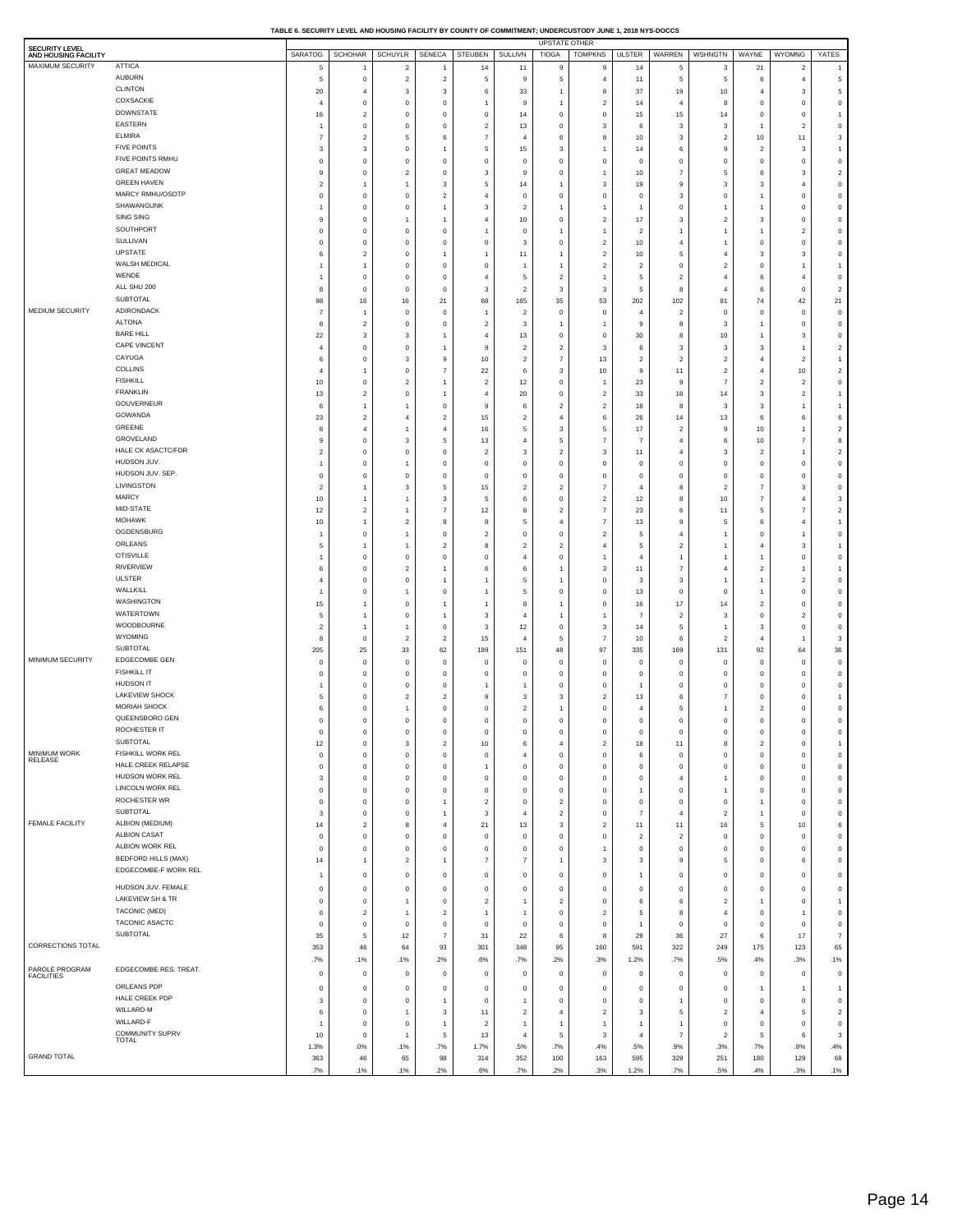|                                               |                           | NO CODE     |                         |  |
|-----------------------------------------------|---------------------------|-------------|-------------------------|--|
| <b>SECURITY LEVEL</b><br>AND HOUSING FACILITY |                           | NO CODE     | <b>TOTAL</b>            |  |
| MAXIMUM SECURITY                              | <b>ATTICA</b>             | 0           | 1995                    |  |
|                                               | <b>AUBURN</b>             | 8           | 1501                    |  |
|                                               | <b>CLINTON</b>            | 4           | 2609                    |  |
|                                               | COXSACKIE                 | 0           | 853                     |  |
|                                               | <b>DOWNSTATE</b>          | 5           | 1120                    |  |
|                                               | <b>EASTERN</b>            | 1           | 913                     |  |
|                                               | <b>ELMIRA</b>             | 1           | 1579                    |  |
|                                               | <b>FIVE POINTS</b>        | 0           | 1225                    |  |
|                                               | FIVE POINTS RMHU          |             |                         |  |
|                                               | <b>GREAT MEADOW</b>       | 0           | 55                      |  |
|                                               | <b>GREEN HAVEN</b>        | 0           | 1430                    |  |
|                                               | MARCY RMHU/OSOTP          | 0           | 1897                    |  |
|                                               |                           | 0           | 186                     |  |
|                                               | SHAWANGUNK                | 0           | 483                     |  |
|                                               | SING SING                 | 0           | 1587                    |  |
|                                               | SOUTHPORT                 | 0           | 366                     |  |
|                                               | SULLIVAN                  | 0           | 448                     |  |
|                                               | <b>UPSTATE</b>            | 0           | 1028                    |  |
|                                               | WALSH MEDICAL             | 0           | 133                     |  |
|                                               | WENDE                     | 11          | 793                     |  |
|                                               | ALL SHU 200               | 0           | 854                     |  |
|                                               | <b>SUBTOTAL</b>           | 30          | 21055                   |  |
| MEDIUM SECURITY                               | ADIRONDACK                | 0           | 143                     |  |
|                                               | <b>ALTONA</b>             | 0           | 437                     |  |
|                                               | <b>BARE HILL</b>          | 0           | 1359                    |  |
|                                               | CAPE VINCENT              | 1           | 806                     |  |
|                                               | CAYUGA                    | 0           | 850                     |  |
|                                               | COLLINS                   | 0           | 854                     |  |
|                                               | <b>FISHKILL</b>           | 0           | 1423                    |  |
|                                               | <b>FRANKLIN</b>           | 0           | 1352                    |  |
|                                               | <b>GOUVERNEUR</b>         | 0           | 843                     |  |
|                                               | <b>GOWANDA</b>            | 0           | 1376                    |  |
|                                               | GREENE                    | 0           | 1551                    |  |
|                                               | <b>GROVELAND</b>          | 0           | 945                     |  |
|                                               | <b>HALE CK ASACTC/FDR</b> | 0           | 371                     |  |
|                                               | HUDSON JUV.               | 0           |                         |  |
|                                               | HUDSON JUV. SEP.          |             | 50                      |  |
|                                               | LIVINGSTON                | 0           | 17                      |  |
|                                               | MARCY                     | 0           | 832                     |  |
|                                               | MID-STATE                 | 0           | 937                     |  |
|                                               | <b>MOHAWK</b>             | 0           | 1364                    |  |
|                                               |                           | 0           | 1252                    |  |
|                                               | OGDENSBURG                | 0           | 411                     |  |
|                                               | ORLEANS                   | 0           | 711                     |  |
|                                               | <b>OTISVILLE</b>          | 0           | 557                     |  |
|                                               | RIVERVIEW                 | 0           | 825                     |  |
|                                               | <b>ULSTER</b>             | 0           | 638                     |  |
|                                               | WALLKILL                  | 0           | 501                     |  |
|                                               | WASHINGTON                | 0           | 822                     |  |
|                                               | WATERTOWN                 | 0           | 505                     |  |
|                                               | WOODBOURNE                | 0           | 798                     |  |
|                                               | WYOMING                   | 0           | 1334                    |  |
|                                               | SUBTOTAL                  | 1           | 23864                   |  |
| MINIMUM SECURITY                              | EDGECOMBE GEN             | 0           | 20                      |  |
|                                               | <b>FISHKILL IT</b>        | 0           | 3                       |  |
|                                               | HUDSON IT                 | 0           | 47                      |  |
|                                               | <b>LAKEVIEW SHOCK</b>     | 0           | 551                     |  |
|                                               | MORIAH SHOCK              | 0           | 209                     |  |
|                                               | QUEENSBORO GEN            | $\mathbf 0$ | 330                     |  |
|                                               | ROCHESTER IT              |             |                         |  |
|                                               | <b>SUBTOTAL</b>           | 0           | 1163                    |  |
| MINIMUM WORK                                  | FISHKILL WORK REL         | 0           | 30                      |  |
| RELEASE                                       | HALE CREEK RELAPSE        | 0           | 7                       |  |
|                                               | HUDSON WORK REL           | 0           | 48                      |  |
|                                               | LINCOLN WORK REL          |             | 148                     |  |
|                                               | ROCHESTER WR              | 0           |                         |  |
|                                               | SUBTOTAL                  | 0           | 60                      |  |
| FEMALE FACILITY                               | ALBION (MEDIUM)           | 0           | 293                     |  |
|                                               | ALBION CASAT              | 0           | 966                     |  |
|                                               |                           | 0           | 39                      |  |
|                                               | ALBION WORK REL           | 0           | 9                       |  |
|                                               | BEDFORD HILLS (MAX)       | 1           | 759                     |  |
|                                               | EDGECOMBE-F WORK REL      | 0           | 17                      |  |
|                                               | HUDSON JUV. FEMALE        | 0           | $\overline{\mathbf{c}}$ |  |
|                                               | LAKEVIEW SH & TR          | 0           | 118                     |  |
|                                               | TACONIC (MED)             | 0           | 291                     |  |
|                                               | TACONIC ASACTC            | $\mathbf 0$ | 22                      |  |
|                                               | <b>SUBTOTAL</b>           | 1           | 2223                    |  |
| <b>CORRECTIONS TOTAL</b>                      |                           | 32          | 48598                   |  |
|                                               |                           | .1%         | 100.0%                  |  |
| PAROLE PROGRAM                                | EDGECOMBE RES. TREAT.     |             |                         |  |
| <b>FACILITIES</b>                             |                           | 0           | 83                      |  |
|                                               | ORLEANS PDP               | $\mathbf 0$ | 52                      |  |
|                                               | HALE CREEK PDP            | 0           | 47                      |  |
|                                               | WILLARD-M                 | 0           | 502                     |  |
|                                               | WILLARD-F                 | 0           | 68                      |  |
|                                               | COMMUNITY SUPRV           | 0           | 752                     |  |
|                                               | TOTAL                     | .0%         | 100.0%                  |  |
| <b>GRAND TOTAL</b>                            |                           | 32          | 49350                   |  |
|                                               |                           | .1%         | 100.0%                  |  |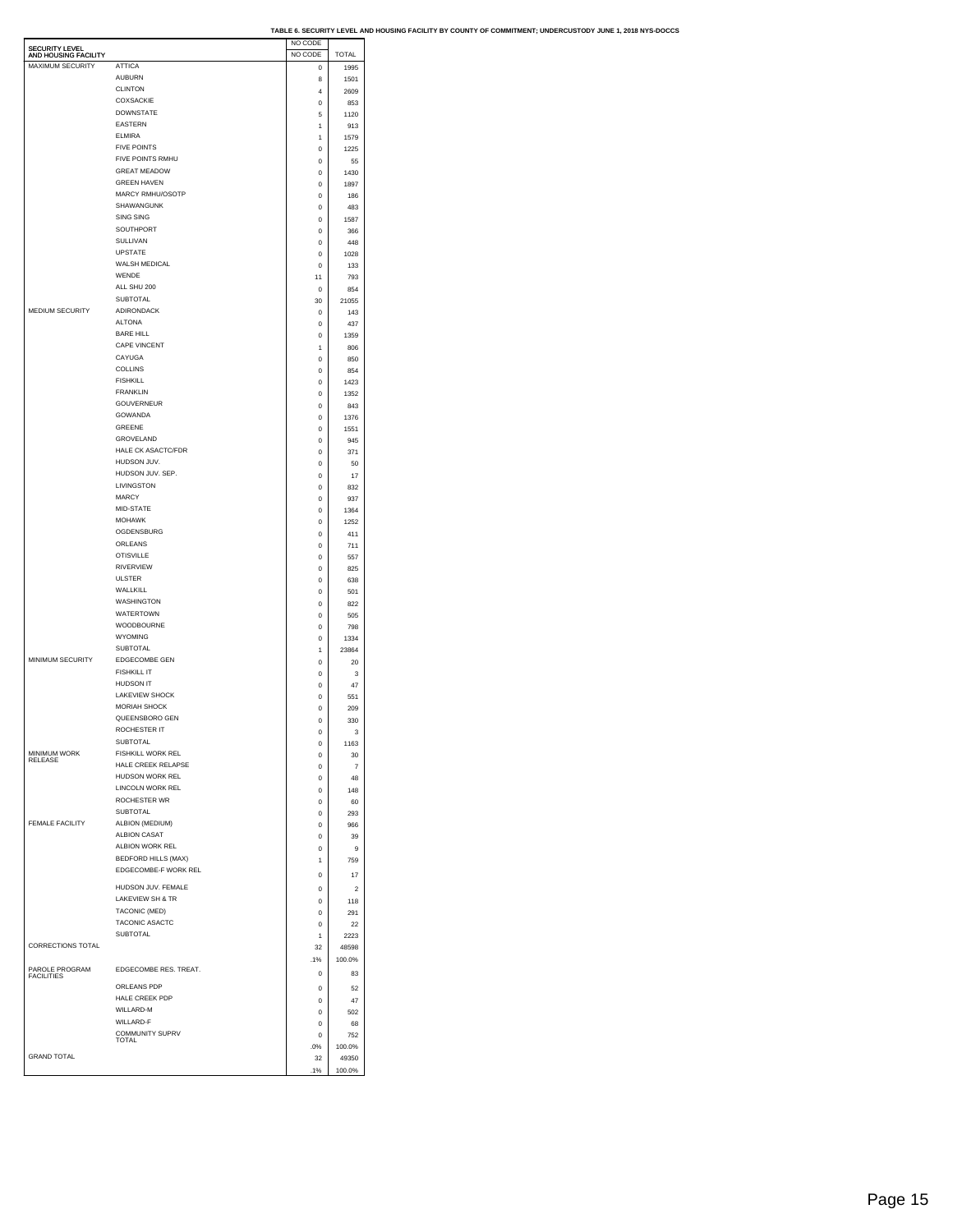| TABLE 7.  SECURITY LEVEL AND HOUSING FACILITY BY RELIGIOUS AFFILIATION: UNDERCUSTODY JUNE 1. 2018 NYS-DOCCS |  |
|-------------------------------------------------------------------------------------------------------------|--|
|                                                                                                             |  |

| SECURITY LEVEL<br>AND HOUSING FACILITY |                                           | CATHOLIC              | PROTESTANT            | <b>ISLAM</b>         | <b>JEWISH</b>                      | RASTAFARIA<br>N                  | NATION OF<br><b>ISLAM</b>        | ASIAN<br>RELIGION                | GREEK<br>ORTHODOX              | NATIVE<br>AMERICAN             | OTHER                          | <b>NOT</b><br>SPECIFID | <b>TOTAL</b>            |
|----------------------------------------|-------------------------------------------|-----------------------|-----------------------|----------------------|------------------------------------|----------------------------------|----------------------------------|----------------------------------|--------------------------------|--------------------------------|--------------------------------|------------------------|-------------------------|
| MAXIMUM SECURITY                       | <b>ATTICA</b>                             | 309                   | 547                   | 232                  | 134                                | 242                              | 134                              | 12                               | $\mathbf{1}$                   | 11                             | 116                            | 257                    | 1995                    |
|                                        | <b>AUBURN</b>                             | 242                   | 318                   | 204                  | 114                                | 200                              | 114                              | 14                               | $\mathbf 2$                    | 12                             | 117                            | 164                    | 1501                    |
|                                        | <b>CLINTON</b>                            | 481                   | 605                   | 353                  | 206                                | 411                              | 139                              | 14                               | $\mathbf 0$                    | 10                             | 117                            | 273                    | 2609                    |
|                                        | COXSACKIE<br><b>DOWNSTATE</b>             | 190                   | 175                   | 105                  | 70                                 | 109                              | 46                               | $\overline{4}$                   | $\mathbf{2}$                   | 10                             | 70                             | 72                     | 853                     |
|                                        | EASTERN                                   | 189<br>159            | 203<br>269            | 147<br>162           | 79<br>30                           | 192<br>116                       | 23<br>49                         | 6<br>19                          | $\mathbf{1}$<br>$\overline{1}$ | 24<br>6                        | 21<br>51                       | 235<br>51              | 1120<br>913             |
|                                        | <b>ELMIRA</b>                             | 226                   | 319                   | 196                  | 133                                | 202                              | 116                              | $\overline{7}$                   | $\mathbf 0$                    | 12                             | 93                             | 275                    | 1579                    |
|                                        | <b>FIVE POINTS</b>                        | 210                   | 223                   | 139                  | 100                                | 245                              | 114                              | 3                                | $\mathbf 0$                    | 9                              | 74                             | 108                    | 1225                    |
|                                        | FIVE POINTS RMHU                          | $\overline{2}$        | 5                     | 17                   | 12                                 | 9                                | 6                                | $\mathbf 0$                      | $\overline{1}$                 | $\mathbf 0$                    | $\overline{2}$                 | $\overline{1}$         | 55                      |
|                                        | <b>GREAT MEADOW</b><br><b>GREEN HAVEN</b> | 243                   | 253                   | 247                  | 118                                | 217                              | 106                              | 16                               | $\overline{1}$                 | 9                              | 69                             | 151                    | 1430                    |
|                                        | MARCY RMHU/OSOTP                          | 342<br>32             | 523<br>45             | 293<br>24            | 130<br>25                          | 223<br>6                         | 129<br>11                        | 23<br>$\overline{1}$             | $\overline{1}$<br>$\mathbf 0$  | 9<br>$\mathbf{3}$              | 104<br>12                      | 120<br>27              | 1897<br>186             |
|                                        | SHAWANGUNK                                | 90                    | 130                   | 78                   | 34                                 | 60                               | 46                               | 5                                | $\mathbf 0$                    | $\overline{2}$                 | 19                             | 19                     | 483                     |
|                                        | SING SING                                 | 276                   | 403                   | 277                  | 105                                | 218                              | 100                              | 14                               | $\mathbf{1}$                   | $\boldsymbol{7}$               | 99                             | 87                     | 1587                    |
|                                        | SOUTHPORT                                 | 47                    | 60                    | 50                   | 36                                 | 69                               | 39                               | $\overline{1}$                   | $\mathbf 0$                    | $\,$ 0                         | 20                             | 44                     | 366                     |
|                                        | SULLIVAN                                  | 96                    | 109                   | 63                   | 32                                 | 64                               | 31                               | $\overline{4}$                   | $\mathbf{1}$                   | $\overline{2}$                 | 26                             | 20                     | 448                     |
|                                        | UPSTATE<br>WALSH MEDICAL                  | 190                   | 168                   | 127                  | 79                                 | 262                              | 49                               | 6                                | $\mathbf 0$                    | $\overline{7}$                 | 47                             | 93                     | 1028                    |
|                                        | WENDE                                     | 29<br>122             | 44<br>232             | 10<br>100            | 21<br>62                           | 3<br>84                          | $\overline{2}$<br>45             | $\overline{2}$<br>$\overline{4}$ | $\mathbf 0$<br>$\overline{1}$  | $\mathbf{1}$<br>$\overline{7}$ | $\overline{1}$<br>38           | 20<br>98               | 133<br>793              |
|                                        | ALL SHU 200                               | 179                   | 130                   | 98                   | 57                                 | 146                              | 30                               | $\pmb{0}$                        | $\overline{1}$                 | 11                             | 63                             | 139                    | 854                     |
|                                        | SUBTOTAL                                  | 3654                  | 4761                  | 2922                 | 1577                               | 3078                             | 1329                             | 155                              | 14                             | 152                            | 1159                           | 2254                   | 21055                   |
| <b>MEDIUM SECURITY</b>                 | ADIRONDACK                                | 46                    | 33                    | 11                   | $\overline{7}$                     | 13                               | $\overline{2}$                   | $\mathbf 0$                      | $\mathbf 0$                    | $\overline{4}$                 | $\overline{2}$                 | 25                     | 143                     |
|                                        | <b>ALTONA</b>                             | 128                   | 107                   | 49                   | 24                                 | 50                               | $\overline{2}$                   | 3                                | $\mathbf 0$                    | 3                              | 17                             | 54                     | 437                     |
|                                        | <b>BARE HILL</b><br>CAPE VINCENT          | 304<br>186            | 312<br>138            | 153                  | 78<br>53                           | 200                              | 42<br>33                         | 8<br>$\overline{4}$              | $\overline{2}$<br>$\mathbf 0$  | 23<br>6                        | 61<br>39                       | 176                    | 1359<br>806             |
|                                        | CAYUGA                                    | 161                   | 197                   | 90<br>83             | 54                                 | 129<br>97                        | 17                               | 3                                | $\mathbf{2}$                   | 14                             | 32                             | 128<br>190             | 850                     |
|                                        | COLLINS                                   | 156                   | 210                   | 92                   | 63                                 | 59                               | 20                               | 6                                | $\mathbf 0$                    | $\overline{7}$                 | 42                             | 199                    | 854                     |
|                                        | <b>FISHKILL</b>                           | 333                   | 406                   | 199                  | 70                                 | 133                              | 38                               | $\,6\,$                          | $\mathbf{2}$                   | $\boldsymbol{8}$               | 83                             | 145                    | 1423                    |
|                                        | <b>FRANKLIN</b>                           | 316                   | 280                   | 182                  | 93                                 | 167                              | 35                               | 5                                | $\overline{1}$                 | 24                             | 90                             | 159                    | 1352                    |
|                                        | GOUVERNEUR<br>GOWANDA                     | 177                   | 171                   | 87                   | 58                                 | 116                              | 15                               | $\overline{\mathbf{c}}$          | $\mathbf 0$                    | 9                              | 46                             | 162                    | 843                     |
|                                        | GREENE                                    | 325<br>349            | 346<br>331            | 110<br>177           | 66<br>81                           | 141<br>197                       | 23<br>23                         | $\overline{7}$<br>11             | $\mathbf 0$<br>$\mathbf{2}$    | 12<br>28                       | 50<br>67                       | 296<br>285             | 1376<br>1551            |
|                                        | GROVELAND                                 | 189                   | 222                   | 84                   | 53                                 | 83                               | 13                               | 6                                | $\mathbf 2$                    | 10                             | 45                             | 238                    | 945                     |
|                                        | HALE CK ASACTC/FDR                        | 90                    | 86                    | 33                   | 12                                 | 40                               | 11                               | $\,$ 0                           | $\mathbf 0$                    | $\overline{1}$                 | 21                             | 77                     | 371                     |
|                                        | HUDSON JUV.                               | 6                     | 10                    | 9                    | $\overline{1}$                     | 5                                | $\mathbf 0$                      | $\mathbf 0$                      | $\mathbf 0$                    | $\bf{0}$                       | $\mathbf 0$                    | 19                     | 50                      |
|                                        | HUDSON JUV. SEP.<br>LIVINGSTON            | 3                     | $\overline{c}$        | 3                    | $\mathbf 0$                        | $\overline{\mathbf{c}}$          | 0                                | $\,$ 0                           | $\mathbf 0$                    | $\mathbf 0$                    | $\,0\,$                        | $\overline{7}$         | 17                      |
|                                        | <b>MARCY</b>                              | 167<br>201            | 172<br>209            | 93<br>105            | 33<br>89                           | 107<br>88                        | 29<br>17                         | 3<br>3                           | $\mathbf 0$<br>$\mathbf 0$     | $\overline{4}$<br>12           | 46<br>42                       | 178<br>171             | 832<br>937              |
|                                        | MID-STATE                                 | 271                   | 325                   | 180                  | 99                                 | 139                              | 24                               | 10                               | $\mathbf{1}$                   | 9                              | 81                             | 225                    | 1364                    |
|                                        | <b>MOHAWK</b>                             | 302                   | 277                   | 149                  | 75                                 | 121                              | 23                               | $\overline{4}$                   | $\mathbf 0$                    | 13                             | 61                             | 227                    | 1252                    |
|                                        | OGDENSBURG                                | 128                   | 68                    | 51                   | 19                                 | 60                               | 11                               | -1                               | $\mathbf{2}$                   | $\overline{1}$                 | 8                              | 62                     | 411                     |
|                                        | ORLEANS                                   | 143                   | 172                   | 90                   | 34                                 | 111                              | 13                               | $\overline{1}$                   | $\mathbf 0$                    | $\mathbf{2}$                   | 32                             | 113                    | 711                     |
|                                        | <b>OTISVILLE</b><br><b>RIVERVIEW</b>      | 132                   | 156                   | 77                   | 30                                 | 65                               | 28                               | 8                                | $\mathbf 3$                    | $\overline{1}$                 | 26                             | 31                     | 557                     |
|                                        | <b>ULSTER</b>                             | 210<br>173            | 172<br>106            | 98<br>89             | 39<br>30                           | 101<br>71                        | 16<br>8                          | 3<br>6                           | $\mathbf{2}$<br>$\mathbf{1}$   | 12<br>10                       | 33<br>20                       | 139<br>124             | 825<br>638              |
|                                        | WALLKILL                                  | 128                   | 105                   | 86                   | 21                                 | 63                               | 13                               | $\overline{\mathbf{c}}$          | $\overline{1}$                 | 6                              | $20\,$                         | 56                     | 501                     |
|                                        | WASHINGTON                                | 196                   | 158                   | 101                  | 36                                 | 139                              | 19                               | 6                                | $\overline{2}$                 | 13                             | 49                             | 103                    | 822                     |
|                                        | WATERTOWN                                 | 140                   | 80                    | 54                   | 20                                 | 64                               | 20                               | $\overline{1}$                   | $\mathbf 0$                    | 5                              | 15                             | 106                    | 505                     |
|                                        | WOODBOURNE<br><b>WYOMING</b>              | 202                   | 224                   | 102                  | 42                                 | 57                               | 45                               | 10                               | $\mathbf 3$                    | 13                             | 37                             | 63                     | 798                     |
|                                        | <b>SUBTOTAL</b>                           | 274<br>5436           | 314<br>5389           | 146<br>2783          | 69<br>1349                         | 160<br>2778                      | 26<br>566                        | $\overline{\mathbf{2}}$<br>121   | $\mathbf 0$<br>26              | 13<br>263                      | 56<br>1121                     | 274<br>4032            | 1334<br>23864           |
| MINIMUM SECURITY                       | <b>EDGECOMBE GEN</b>                      | 5                     | $\overline{c}$        | 7                    | $\mathbf 0$                        | $\overline{2}$                   | 0                                | $\overline{1}$                   | $\mathbf 0$                    | $\mathbf 0$                    | $\circ$                        | 3                      | 20                      |
|                                        | <b>FISHKILL IT</b>                        | $\overline{1}$        | $\mathbf{1}$          | $\mathsf 0$          | $\mathbf 0$                        | $\overline{1}$                   | $\mathbf 0$                      | $\mathbf 0$                      | $\mathbf 0$                    | $\mathbf 0$                    | $\mathbf 0$                    | $\mathbf 0$            | 3                       |
|                                        | <b>HUDSON IT</b>                          | 15                    | 18                    | $\mathbf{1}$         | $\overline{2}$                     | $\overline{4}$                   | 0                                | $\mathbf 0$                      | $\mathbf 0$                    | 0                              | $\mathbf 0$                    | $\boldsymbol{7}$       | 47                      |
|                                        | LAKEVIEW SHOCK<br><b>MORIAH SHOCK</b>     | 163                   | 124                   | 41                   | 16                                 | 48                               | $\overline{1}$                   | $\overline{4}$                   | $\mathbf 0$                    | 9                              | $\overline{c}$                 | 143                    | 551                     |
|                                        | QUEENSBORO GEN                            | 51<br>84              | 35<br>66              | 10<br>61             | $\boldsymbol{7}$<br>12             | 15<br>36                         | $\mathbf 0$<br>10                | $\overline{1}$<br>3              | $\mathbf{1}$<br>$\mathbf 0$    | $\mathbf 2$<br>4               | $\overline{1}$<br>10           | 86<br>44               | 209<br>330              |
|                                        | ROCHESTER IT                              | -1                    | $\mathbf{1}$          | $\mathsf 0$          | $\mathbf 0$                        | $\mathbf 0$                      | $\mathbf 0$                      | $\mathbf 0$                      | $\mathbf 0$                    | $\mathbf 0$                    | $\mathbf 0$                    | -1                     | 3                       |
|                                        | SUBTOTAL                                  | 320                   | 247                   | 120                  | 37                                 | 106                              | 11                               | $\boldsymbol{9}$                 | $\mathbf{1}$                   | 15                             | 13                             | 284                    | 1163                    |
| <b>MINIMUM WORK</b><br>RELEASE         | FISHKILL WORK REL                         | 8                     | 11                    | $\overline{1}$       | $\mathbf{1}$                       | $\overline{4}$                   | $\mathbf 0$                      | $\mathbf 0$                      | $\mathbf 0$                    | $\mathbf 0$                    | $\,0\,$                        | 5                      | 30                      |
|                                        | HALE CREEK RELAPSE<br>HUDSON WORK REL     | $\overline{2}$        | $\mathbf{1}$          | $\mathbf{1}$         | $\mathbf 0$<br>$\mathbf{3}$        | $\,0\,$                          | $^{\circ}$                       | $\mathbf 0$                      | $\mathbf 0$                    | $\,$ 0                         | $\mathbf 0$                    | 3                      | $\overline{7}$          |
|                                        | <b>LINCOLN WORK REL</b>                   | 12<br>60              | 16<br>45              | $\overline{c}$<br>11 | 10                                 | 5<br>$\overline{9}$              | $\overline{2}$<br>$\overline{1}$ | $\mathbf 0$<br>$\mathbf 0$       | $\mathbf 0$<br>$\mathbf 0$     | $\mathbf 0$<br>$\mathbf 0$     | $\overline{2}$<br>6            | 6<br>6                 | 48<br>148               |
|                                        | ROCHESTER WR                              | -7                    | 19                    | $\overline{4}$       | $\overline{1}$                     | $\overline{4}$                   | $^{\circ}$                       | $\,$ 0                           | $\mathbf 0$                    | $\mathbf 0$                    | 3                              | $22\,$                 | 60                      |
|                                        | SUBTOTAL                                  | 89                    | 92                    | 19                   | 15                                 | 22                               | 3                                | $\,$ 0                           | $\mathbf 0$                    | $\mathbf 0$                    | 11                             | 42                     | 293                     |
| <b>FEMALE FACILITY</b>                 | ALBION (MEDIUM)                           | 315                   | 348                   | 110                  | 21                                 | 10                               | 3                                | 5                                | $\mathbf 0$                    | $\overline{2}$                 | 6                              | 146                    | 966                     |
|                                        | <b>ALBION CASAT</b><br>ALBION WORK REL    | 19                    | 7                     | 5                    | 0                                  | $\,$ 0                           | 0                                | $\,$ 0                           | $\mathbf 0$                    | $\mathbf 0$                    | $\,0\,$                        | 8                      | 39<br>9                 |
|                                        | <b>BEDFORD HILLS (MAX)</b>                | $\overline{2}$<br>200 | $\overline{c}$<br>282 | 0<br>108             | $\mathbf 0$<br>20                  | $\mathbf 0$<br>$\scriptstyle{7}$ | $\mathbf 0$<br>8                 | $\overline{1}$<br>5              | $\mathbf 0$<br>$\mathbf 0$     | $\mathbf 0$<br>$\mathsf g$     | $\mathbf{1}$<br>$\overline{7}$ | 3<br>113               | 759                     |
|                                        | EDGECOMBE-F WORK REL                      | 5                     | 6                     | $\mathbf{1}$         | $\mathbf 0$                        | $\mathbf 0$                      | $\mathbf 0$                      | $\overline{1}$                   | $\mathbf 0$                    | $\circ$                        | $\mathbf 0$                    | $\overline{4}$         | 17                      |
|                                        | HUDSON JUV. FEMALE                        | $\mathbf 0$           | $\overline{1}$        | 0                    | $\mathbf 0$                        | $\mathbf 0$                      | 0                                | $\,$ 0                           | $\mathbf 0$                    | $\mathbf 0$                    | $\mathbf 0$                    | $\mathbf{1}$           | $\overline{\mathbf{c}}$ |
|                                        | LAKEVIEW SH & TR                          | 28                    | 57                    | 5                    | $\overline{1}$                     | $\mathbf{2}$                     | $^{\circ}$                       | $\,$ 0                           | $\mathbf 0$                    | $\mathbf 0$                    | $\overline{1}$                 | 24                     | 118                     |
|                                        | <b>TACONIC (MED)</b>                      | 86                    | 122                   | 32                   | 6                                  | $\,0\,$                          | $\mathbf 0$                      | $\overline{4}$                   | $\mathbf 0$                    | $\mathbf 0$                    | 3                              | 38                     | 291                     |
|                                        | TACONIC ASACTC                            | 9                     | 8                     | $\overline{1}$       | $\overline{a}$                     | $\mathbf 0$                      | $\mathbf 0$                      | $\mathbf 0$                      | $\mathbf 0$                    | $\circ$                        | $\mathbf 0$                    | $\overline{c}$         | 22                      |
|                                        | SUBTOTAL                                  | 664                   | 833                   | 262                  | 50                                 | 19                               | 11                               | 16                               | $\mathbf 0$                    | 11                             | 18                             | 339                    | 2223                    |
| CORRECTIONS TOTAL                      |                                           | 10163                 | 11322                 | 6106                 | 3028                               | 6003                             | 1920                             | 301                              | 41                             | 441                            | 2322                           | 6951                   | 48598                   |
| PAROLE PROGRAM                         | EDGECOMBE RES. TREAT.                     | 20.9%                 | 23.3%                 | 12.6%                | 6.2%                               | 12.4%                            | 4.0%                             | .6%                              | .1%                            | .9%                            | 4.8%                           | 14.3%                  | 100.0%                  |
| <b>FACILITIES</b>                      | ORLEANS PDP                               | 12                    | 17                    | 15                   | $\overline{1}$                     | 15                               | 3                                | $\overline{\mathbf{2}}$          | $\mathbf 0$                    | $\overline{1}$                 | $\overline{4}$                 | 13                     | 83                      |
|                                        | HALE CREEK PDP                            | 6<br>14               | 10<br>5               | $\overline{4}$       | $\overline{4}$<br>$\boldsymbol{7}$ | 11<br>$\overline{4}$             | $\overline{1}$<br>$^{\circ}$     | $\,$ 0<br>$\,$ 0                 | $\mathbf 0$<br>$\mathbf 0$     | $\mathbf 0$<br>$\,$ 0          | $\overline{1}$<br>$\mathbf 0$  | 15                     | 52<br>47                |
|                                        | WILLARD-M                                 | 97                    | 49                    | $\overline{c}$<br>51 | 76                                 | 103                              | 5                                | $\overline{1}$                   | $\mathbf 0$                    | $\overline{7}$                 | 16                             | 15<br>97               | 502                     |
|                                        | WILLARD-F                                 | 22                    | 10                    | 12                   | $\mathbf{3}$                       | $\overline{2}$                   | $\mathbf 0$                      | $\mathbf 0$                      | $\mathbf 0$                    | $\overline{2}$                 | $\overline{1}$                 | 16                     | 68                      |
|                                        | <b>COMMUNITY SUPRV</b><br>TOTAL           | 151                   | 91                    | 84                   | 91                                 | 135                              | 9                                | 3                                | $\mathbf 0$                    | 10                             | 22                             | 156                    | 752                     |
| <b>GRAND TOTAL</b>                     |                                           | 20.1%                 | 12.1%                 | 11.2%                | 12.1%                              | 18.0%                            | 1.2%                             | .4%                              | .0%                            | 1.3%                           | 2.9%                           | 20.7%                  | 100.0%                  |
|                                        |                                           | 10314<br>20.9%        | 11413<br>23.1%        | 6190<br>12.5%        | 3119<br>6.3%                       | 6138<br>12.4%                    | 1929<br>3.9%                     | 304<br>.6%                       | 41<br>.1%                      | 451<br>.9%                     | 2344<br>4.7%                   | 7107<br>14.4%          | 49350<br>100.0%         |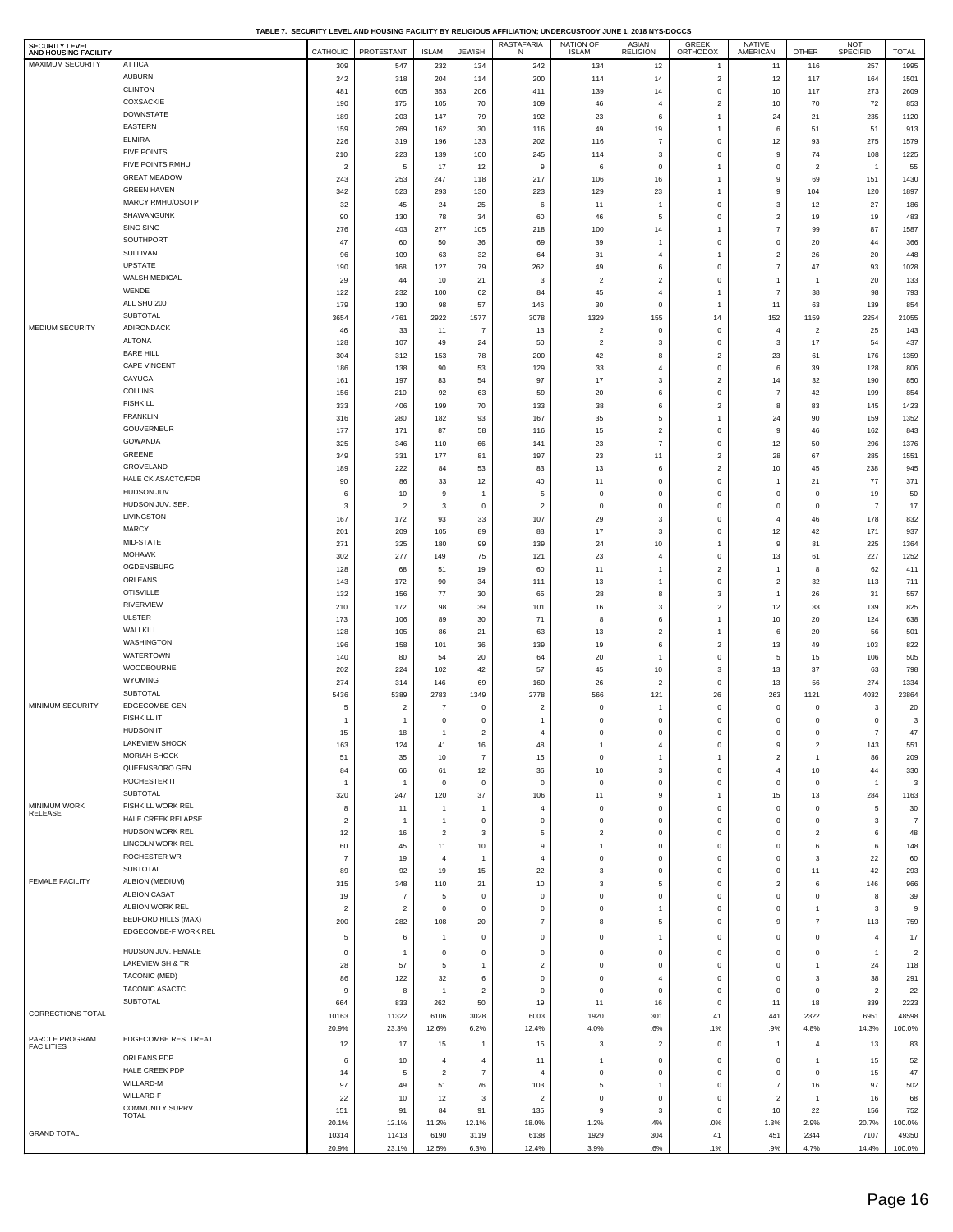| <b>SECURITY LEVEL</b><br>AND HOUSING FACILITY |                                           | NEVER<br>MARRIED | MARRIED                        | COMMON<br>LAW          | SEPARATD/D<br>IVORCD       | WIDOWED                         | NOT CODED               | <b>TOTAL</b>            |
|-----------------------------------------------|-------------------------------------------|------------------|--------------------------------|------------------------|----------------------------|---------------------------------|-------------------------|-------------------------|
| MAXIMUM SECURITY                              | <b>ATTICA</b>                             | 1239             | 500                            | 17                     | 210                        | 17                              | 12                      | 1995                    |
|                                               | <b>AUBURN</b>                             | 940              | 374                            | 14                     | 140                        | 16                              | 17                      | 1501                    |
|                                               | <b>CLINTON</b><br><b>COXSACKIE</b>        | 1722<br>554      | 578<br>192                     | 44<br>11               | 210<br>80                  | 37<br>9                         | 18<br>$\overline{7}$    | 2609<br>853             |
|                                               | <b>DOWNSTATE</b>                          | 671              | 193                            | 14                     | 67                         | $\overline{7}$                  | 168                     | 1120                    |
|                                               | <b>EASTERN</b>                            | 452              | 335                            | 29                     | 77                         | 12                              | 8                       | 913                     |
|                                               | <b>ELMIRA</b>                             | 989              | 374                            | 21                     | 149                        | 19                              | 27                      | 1579                    |
|                                               | <b>FIVE POINTS</b>                        | 870              | 236                            | 14                     | 88                         | 9                               | 8                       | 1225                    |
|                                               | FIVE POINTS RMHU                          | 42               | 6                              | 3                      | 3                          | $\mathbf 0$                     | $\mathbf{1}$            | 55                      |
|                                               | <b>GREAT MEADOW</b><br><b>GREEN HAVEN</b> | 977              | 289                            | 31                     | 103                        | 17                              | 13                      | 1430                    |
|                                               | MARCY RMHU/OSOTP                          | 1021<br>135      | 631<br>27                      | 52<br>$\sqrt{2}$       | 146<br>17                  | 35<br>$\ensuremath{\mathsf{3}}$ | 12<br>$\boldsymbol{2}$  | 1897<br>186             |
|                                               | SHAWANGUNK                                | 243              | 188                            | 11                     | 35                         | $\overline{4}$                  | $\boldsymbol{2}$        | 483                     |
|                                               | <b>SING SING</b>                          | 905              | 498                            | 41                     | 118                        | 17                              | 8                       | 1587                    |
|                                               | SOUTHPORT                                 | 262              | 77                             | 8                      | 15                         | $\mathbf 3$                     | 1                       | 366                     |
|                                               | SULLIVAN                                  | 247              | 140                            | 14                     | 36                         | $\overline{7}$                  | 4                       | 448                     |
|                                               | <b>UPSTATE</b><br>WALSH MEDICAL           | 801              | 157                            | 8                      | 51                         | $\overline{\mathfrak{z}}$       | 4                       | 1028                    |
|                                               | WENDE                                     | 52<br>487        | 34<br>200                      | $\overline{4}$<br>8    | 30<br>70                   | 12<br>9                         | 1<br>19                 | 133<br>793              |
|                                               | ALL SHU 200                               | 677              | 123                            | 11                     | 36                         | $\mathbf 3$                     | 4                       | 854                     |
|                                               | SUBTOTAL                                  | 13286            | 5152                           | 357                    | 1681                       | 243                             | 336                     | 21055                   |
| <b>MEDIUM SECURITY</b>                        | ADIRONDACK                                | 104              | 20                             | 1                      | 16                         | $\mathbf{1}$                    | 1                       | 143                     |
|                                               | <b>ALTONA</b>                             | 307              | 83                             | 5                      | 40                         | $\overline{2}$                  | 0                       | 437                     |
|                                               | <b>BARE HILL</b><br><b>CAPE VINCENT</b>   | 969              | 244                            | 29                     | 103                        | 8                               | 6                       | 1359                    |
|                                               | CAYUGA                                    | 609<br>578       | 125<br>155                     | 18<br>6                | 45<br>93                   | 3<br>13                         | 6<br>5                  | 806<br>850              |
|                                               | <b>COLLINS</b>                            | 497              | 206                            | 5                      | 126                        | 10                              | 10                      | 854                     |
|                                               | <b>FISHKILL</b>                           | 874              | 336                            | 27                     | 152                        | 20                              | 14                      | 1423                    |
|                                               | <b>FRANKLIN</b>                           | 931              | 245                            | 17                     | 143                        | 10                              | 6                       | 1352                    |
|                                               | <b>GOUVERNEUR</b>                         | 559              | 163                            | 13                     | 97                         | $\overline{7}$                  | 4                       | 843                     |
|                                               | GOWANDA<br><b>GREENE</b>                  | 914              | 273                            | 19                     | 149                        | 12                              | 9                       | 1376                    |
|                                               | GROVELAND                                 | 1187<br>576      | 200<br>187                     | 27<br>11               | 118<br>150                 | $\overline{\mathfrak{c}}$<br>12 | 12<br>9                 | 1551<br>945             |
|                                               | HALE CK ASACTC/FDR                        | 280              | 57                             | 9                      | 23                         | $\mathbf{1}$                    | 1                       | 371                     |
|                                               | HUDSON JUV.                               | 49               | $\mathsf 0$                    | $\bf{0}$               | $\mathbf 0$                | $\bf{0}$                        | 1                       | 50                      |
|                                               | HUDSON JUV. SEP.                          | 16               | 1                              | $\pmb{0}$              | $\mathbf 0$                | $\pmb{0}$                       | 0                       | 17                      |
|                                               | LIVINGSTON                                | 556              | 165                            | 12                     | 87                         | 8                               | 4                       | 832                     |
|                                               | MARCY<br>MID-STATE                        | 664              | 143                            | $\boldsymbol{9}$       | 108                        | 6                               | $\overline{7}$          | 937                     |
|                                               | <b>MOHAWK</b>                             | 943<br>822       | 230<br>236                     | 16<br>14               | 142<br>151                 | 17<br>10                        | 16<br>19                | 1364<br>1252            |
|                                               | OGDENSBURG                                | 310              | 54                             | 11                     | 34                         | $\mathbf{1}$                    | 1                       | 411                     |
|                                               | ORLEANS                                   | 506              | 120                            | 10                     | 65                         | 5                               | 5                       | 711                     |
|                                               | <b>OTISVILLE</b>                          | 306              | 181                            | 21                     | 37                         | 10                              | $\boldsymbol{2}$        | 557                     |
|                                               | <b>RIVERVIEW</b>                          | 567              | 161                            | 22                     | 72                         | $\boldsymbol{2}$                | $\mathbf{1}$            | 825                     |
|                                               | <b>ULSTER</b><br>WALLKILL                 | 460              | 108                            | 20                     | 46                         | $\boldsymbol{2}$                | $\boldsymbol{2}$        | 638                     |
|                                               | WASHINGTON                                | 337<br>584       | 109<br>144                     | 13<br>14               | 36<br>68                   | $\mathbf 3$<br>$\overline{7}$   | 3<br>5                  | 501<br>822              |
|                                               | WATERTOWN                                 | 345              | 101                            | 14                     | 41                         | $\boldsymbol{2}$                | $\boldsymbol{2}$        | 505                     |
|                                               | WOODBOURNE                                | 424              | 269                            | 18                     | 68                         | 17                              | $\overline{\mathbf{c}}$ | 798                     |
|                                               | <b>WYOMING</b>                            | 919              | 259                            | 18                     | 112                        | 9                               | 17                      | 1334                    |
|                                               | <b>SUBTOTAL</b>                           | 16193            | 4575                           | 399                    | 2322                       | 205                             | 170                     | 23864                   |
| MINIMUM SECURITY                              | EDGECOMBE GEN<br><b>FISHKILL IT</b>       | 17               | $\overline{2}$                 | -1                     | $^{\circ}$                 | $^{\circ}$                      | $\mathbf 0$             | 20                      |
|                                               | HUDSON IT                                 | $\sqrt{2}$<br>26 | $\mathbf{1}$<br>11             | 0<br>$\Omega$          | 0<br>10                    | 0<br>$\Omega$                   | 0<br>$\Omega$           | 3<br>47                 |
|                                               | <b>LAKEVIEW SHOCK</b>                     | 435              | 76                             | 8                      | 29                         | $\pmb{0}$                       | 3                       | 551                     |
|                                               | <b>MORIAH SHOCK</b>                       | 173              | 26                             | $\mathbf{1}$           | $\overline{7}$             | $\mathbf{1}$                    | $\mathbf{1}$            | 209                     |
|                                               | QUEENSBORO GEN                            | 238              | 53                             | $\boldsymbol{9}$       | 23                         | $\mathbf 5$                     | $\overline{\mathbf{c}}$ | 330                     |
|                                               | ROCHESTER IT                              | $\mathbf{1}$     | $\mathbf{1}$                   | $\pmb{0}$              | $\mathbf{1}$               | $\pmb{0}$                       | 0                       | 3                       |
| MINIMUM WORK                                  | SUBTOTAL<br>FISHKILL WORK REL             | 892              | 170                            | 19                     | 70                         | 6                               | 6                       | 1163                    |
| RELEASE                                       | HALE CREEK RELAPSE                        | 19<br>6          | 10<br>$\mathbf{1}$             | $\pmb{0}$<br>$\bf{0}$  | $\mathbf 0$<br>$\mathbf 0$ | $\mathbf{1}$<br>$\mathbf 0$     | 0<br>0                  | 30<br>$\overline{7}$    |
|                                               | HUDSON WORK REL                           | 27               | 14                             | $\circ$                | $\mathbf 5$                | $\mathbf{1}$                    | 1                       | 48                      |
|                                               | <b>LINCOLN WORK REL</b>                   | 90               | 41                             | $\overline{7}$         | 10                         | $\mathbf 0$                     | 0                       | 148                     |
|                                               | ROCHESTER WR                              | 30               | 25                             | $\bf{0}$               | 5                          | $\mathbf 0$                     | $\bf{0}$                | 60                      |
| <b>FEMALE FACILITY</b>                        | <b>SUBTOTAL</b>                           | 172              | 91                             | $\overline{7}$         | 20                         | $\boldsymbol{2}$                | 1                       | 293                     |
|                                               | ALBION (MEDIUM)<br><b>ALBION CASAT</b>    | 612              | 184                            | $\overline{1}$         | 149                        | 18                              | $\overline{\mathbf{c}}$ | 966                     |
|                                               | ALBION WORK REL                           | 22<br>3          | $\overline{7}$<br>$\mathbf{1}$ | $\pmb{0}$<br>$\pmb{0}$ | 10<br>5                    | $\mathbf 0$<br>$\mathsf 0$      | 0<br>$\bf{0}$           | 39<br>9                 |
|                                               | <b>BEDFORD HILLS (MAX)</b>                | 497              | 144                            | $\overline{2}$         | 77                         | 31                              | 8                       | 759                     |
|                                               | EDGECOMBE-F WORK REL                      | 13               | $\overline{2}$                 | $\bf{0}$               | $\overline{2}$             | $\mathbf 0$                     | $\bf{0}$                | 17                      |
|                                               | HUDSON JUV. FEMALE                        | $\overline{2}$   | $\mathsf 0$                    | $\bf{0}$               | $\mathbf 0$                | $\bf{0}$                        | 0                       | $\overline{\mathbf{c}}$ |
|                                               | LAKEVIEW SH & TR                          | 94               | 16                             | $\pmb{0}$              | 6                          | $\mathbf{1}$                    | 1                       | 118                     |
|                                               | TACONIC (MED)                             | 175              | 66                             | $\boldsymbol{2}$       | 37                         | 10                              | $\mathbf{1}$            | 291                     |
|                                               | TACONIC ASACTC                            | 16               | 3                              | $\bf{0}$               | 3                          | $\mathbf 0$                     | 0                       | 22                      |
|                                               | <b>SUBTOTAL</b>                           | 1434             | 423                            | 5                      | 289                        | 60                              | 12                      | 2223                    |
| CORRECTIONS TOTAL                             |                                           | 31977            | 10411                          | 787                    | 4382                       | 516                             | 525                     | 48598                   |
| PAROLE PROGRAM                                | EDGECOMBE RES. TREAT.                     | 65.8%            | 21.4%                          | 1.6%                   | 9.0%                       | 1.1%                            | 1.1%                    | 100.0%                  |
| <b>FACILITIES</b>                             |                                           | 68               | 9                              | 1                      | 5                          | 0                               | 0                       | 83                      |
|                                               | ORLEANS PDP<br>HALE CREEK PDP             | 44               | 5                              | $\bf{0}$               | $\sqrt{2}$                 | $\mathbf{1}$                    | $\mathbf 0$             | 52                      |
|                                               | WILLARD-M                                 | 39<br>407        | $\mathbf{1}$<br>44             | $\bf{0}$<br>5          | $\overline{7}$<br>42       | 0<br>$\mathbf{1}$               | 0<br>3                  | 47<br>502               |
|                                               | WILLARD-F                                 | 44               | 12                             | 0                      | 12                         | 0                               | 0                       | 68                      |
|                                               | COMMUNITY SUPRV<br>TOTAL                  | 602              | 71                             | 6                      | 68                         | $\overline{2}$                  | 3                       | 752                     |
|                                               |                                           | 80.1%            | 9.4%                           | .8%                    | 9.0%                       | .3%                             | .4%                     | 100.0%                  |
| <b>GRAND TOTAL</b>                            |                                           | 32579            | 10482                          | 793                    | 4450                       | 518                             | 528                     | 49350                   |
|                                               |                                           | 66.0%            | 21.2%                          | 1.6%                   | 9.0%                       | 1.0%                            | 1.1%                    | 100.0%                  |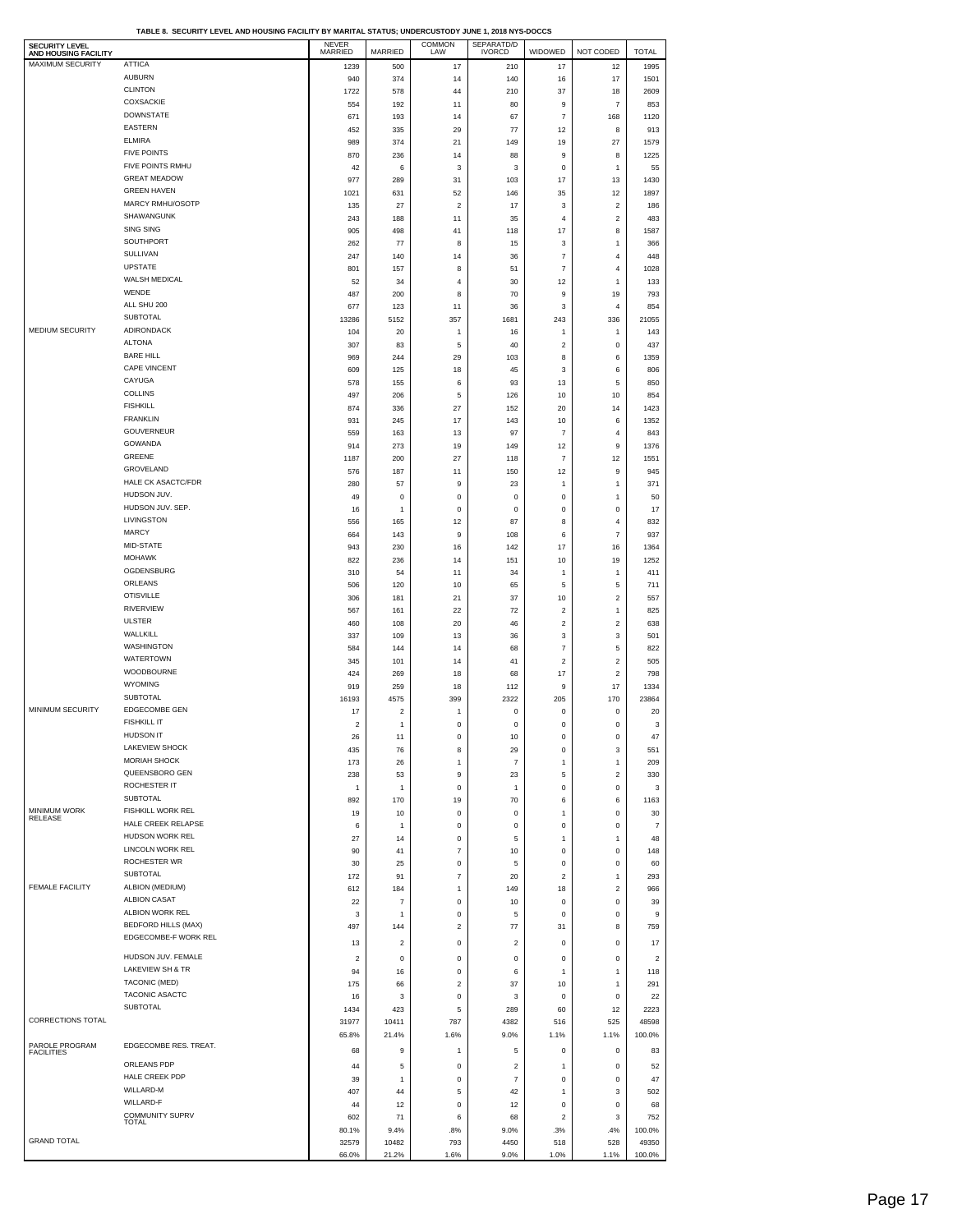**TABLE 9. SECURITY LEVEL AND HOUSING FACILITY BY INMATE REPORTED EDUCATION LEVEL; UNDERCUSTODY JUNE 1, 2018 NYS-DOCCS**

| <b>SECURITY LEVEL</b><br>AND HOUSING FACILITY |                                               | 6 GRADE OR                  | 7TH GRADE                     | 8TH GRADE                 | 9TH GRADE                       | 10TH<br>GRADE     | 11TH<br>GRADE                            | 12TH<br>GRADE           | POST<br>SECONDRY             | NOT<br>CODED            | <b>TOTAL</b>          |
|-----------------------------------------------|-----------------------------------------------|-----------------------------|-------------------------------|---------------------------|---------------------------------|-------------------|------------------------------------------|-------------------------|------------------------------|-------------------------|-----------------------|
| MAXIMUM SECURITY                              | <b>ATTICA</b>                                 | 32                          | 15                            | 80                        | 146                             | 217               | 150                                      | 704                     | 107                          | 544                     | 1995                  |
|                                               | <b>AUBURN</b>                                 | 27                          | 13                            | 70                        | 96                              | 178               | 109                                      | 506                     | 80                           | 422                     | 1501                  |
|                                               | <b>CLINTON</b><br>COXSACKIE                   | 79<br>16                    | 27<br>11                      | 102<br>42                 | 168<br>64                       | 299<br>96         | 231<br>78                                | 844<br>288              | 192<br>52                    | 667<br>206              | 2609<br>853           |
|                                               | <b>DOWNSTATE</b>                              | $22\,$                      | 6                             | 32                        | 68                              | 94                | 114                                      | 340                     | 36                           | 408                     | 1120                  |
|                                               | <b>EASTERN</b>                                | 26                          | 5                             | 25                        | 71                              | 78                | 63                                       | 282                     | 62                           | 301                     | 913                   |
|                                               | <b>ELMIRA</b>                                 | 21                          | 15                            | 84                        | 117                             | 166               | 129                                      | 570                     | 73                           | 404                     | 1579                  |
|                                               | <b>FIVE POINTS</b><br>FIVE POINTS RMHU        | 10                          | 10                            | 64                        | 107                             | 156               | 112                                      | 403                     | 62                           | 301                     | 1225                  |
|                                               | <b>GREAT MEADOW</b>                           | $\mathbf{1}$<br>26          | $\overline{1}$<br>24          | 6<br>64                   | $\overline{1}$<br>129           | 5<br>170          | 3<br>140                                 | 15<br>429               | $\overline{2}$<br>85         | 21<br>363               | 55<br>1430            |
|                                               | <b>GREEN HAVEN</b>                            | 39                          | 31                            | 82                        | 155                             | 173               | 125                                      | 529                     | 148                          | 615                     | 1897                  |
|                                               | MARCY RMHU/OSOTP                              | $\mathbf{1}$                | $\overline{1}$                | $\overline{7}$            | 23                              | 16                | 15                                       | 59                      | 16                           | 48                      | 186                   |
|                                               | SHAWANGUNK                                    | 11                          | 8                             | 20                        | 35                              | 35                | 34                                       | 145                     | 45                           | 150                     | 483                   |
|                                               | SING SING<br>SOUTHPORT                        | 39                          | 13                            | 62                        | 119                             | 148               | 130                                      | 453                     | 110                          | 513                     | 1587                  |
|                                               | SULLIVAN                                      | $\mathbf 5$<br>10           | 3<br>10                       | 9<br>15                   | 40<br>54                        | 47<br>43          | 39<br>27                                 | 123<br>128              | 22<br>33                     | 78<br>128               | 366<br>448            |
|                                               | <b>UPSTATE</b>                                | 19                          | 9                             | 51                        | 84                              | 165               | 113                                      | 332                     | 45                           | 210                     | 1028                  |
|                                               | WALSH MEDICAL                                 | $\overline{\mathbf{c}}$     | $\overline{4}$                | $\overline{4}$            | 14                              | $\overline{7}$    | $\overline{4}$                           | 48                      | 12                           | 38                      | 133                   |
|                                               | WENDE                                         | 17                          | 13                            | 42                        | 70                              | 89                | 69                                       | 245                     | 41                           | 207                     | 793                   |
|                                               | ALL SHU 200<br><b>SUBTOTAL</b>                | $\overline{4}$              | 6                             | 51                        | 112                             | 127               | 96                                       | 298                     | 23                           | 137                     | 854                   |
| MEDIUM SECURITY                               | <b>ADIRONDACK</b>                             | 407                         | 225                           | 912                       | 1673                            | 2309              | 1781                                     | 6741                    | 1246                         | 5761                    | 21055<br>143          |
|                                               | <b>ALTONA</b>                                 | 3<br>11                     | 3<br>3                        | 6<br>16                   | 9<br>31                         | 18<br>42          | 14<br>37                                 | 54<br>183               | 10<br>33                     | 26<br>81                | 437                   |
|                                               | <b>BARE HILL</b>                              | 23                          | 15                            | 65                        | 113                             | 151               | 109                                      | 517                     | 64                           | 302                     | 1359                  |
|                                               | <b>CAPE VINCENT</b>                           | 19                          | $\overline{7}$                | 40                        | 67                              | 112               | 68                                       | 342                     | 27                           | 124                     | 806                   |
|                                               | CAYUGA                                        | 14                          | 10                            | 32                        | 79                              | 93                | 56                                       | 359                     | 48                           | 159                     | 850                   |
|                                               | <b>COLLINS</b><br><b>FISHKILL</b>             | 15<br>35                    | 15<br>20                      | 35<br>63                  | 70<br>98                        | 88<br>119         | 58<br>105                                | 342<br>438              | 44<br>105                    | 187<br>440              | 854<br>1423           |
|                                               | <b>FRANKLIN</b>                               | 29                          | 6                             | 62                        | 117                             | 140               | 135                                      | 526                     | 68                           | 269                     | 1352                  |
|                                               | GOUVERNEUR                                    | 10                          | 11                            | 24                        | 60                              | 73                | 80                                       | 373                     | 49                           | 163                     | 843                   |
|                                               | GOWANDA                                       | 29                          | 10                            | 53                        | 110                             | 139               | 119                                      | 586                     | $\bf 74$                     | 256                     | 1376                  |
|                                               | <b>GREENE</b><br>GROVELAND                    | 27                          | 9                             | 87                        | 151                             | 220               | 167                                      | 591                     | 62                           | 237                     | 1551                  |
|                                               | <b>HALE CK ASACTC/FDR</b>                     | 11<br>$\mathbf{3}$          | 11<br>$\overline{4}$          | 39<br>17                  | 65<br>20                        | 81<br>51          | 76<br>34                                 | 403<br>159              | 61<br>28                     | 198<br>55               | 945<br>371            |
|                                               | HUDSON JUV.                                   | $\mathbf 0$                 | $\mathbf 0$                   | 5                         | 18                              | 14                | 3                                        | 6                       | $\mathsf 0$                  | $\overline{4}$          | 50                    |
|                                               | HUDSON JUV. SEP.                              | $\mathsf 0$                 | $\mathbf{1}$                  | $\pmb{0}$                 | 14                              | $\overline{c}$    | $\mathbf 0$                              | $\,0\,$                 | $\mathsf 0$                  | 0                       | 17                    |
|                                               | LIVINGSTON                                    | 20                          | 6                             | 22                        | 70                              | 109               | 86                                       | 341                     | 35                           | 143                     | 832                   |
|                                               | <b>MARCY</b><br>MID-STATE                     | 9                           | 9                             | 34                        | 81                              | 99                | 77                                       | 335                     | 61                           | 232                     | 937                   |
|                                               | <b>MOHAWK</b>                                 | 19<br>26                    | 10<br>15                      | 47<br>45                  | 114<br>68                       | 133<br>123        | 98<br>103                                | 529<br>506              | 83<br>54                     | 331<br>312              | 1364<br>1252          |
|                                               | OGDENSBURG                                    | 8                           | 5                             | 17                        | 31                              | 40                | 47                                       | 180                     | 19                           | 64                      | 411                   |
|                                               | ORLEANS                                       | 11                          | $\overline{7}$                | 31                        | 56                              | 68                | 82                                       | 280                     | 44                           | 132                     | 711                   |
|                                               | <b>OTISVILLE</b>                              | 8                           | 14                            | 17                        | 41                              | 56                | 41                                       | 192                     | 49                           | 139                     | 557                   |
|                                               | <b>RIVERVIEW</b>                              | 19                          | 11                            | 36                        | 56                              | 96                | 95                                       | 346                     | 40                           | 126                     | 825                   |
|                                               | <b>ULSTER</b><br>WALLKILL                     | 23                          | $\overline{7}$<br>8           | 29<br>$\overline{7}$      | 57                              | 79                | 77                                       | 220                     | 43                           | 103                     | 638                   |
|                                               | WASHINGTON                                    | $\mathbf 5$<br>25           | 6                             | 37                        | 26<br>63                        | 64<br>111         | 48<br>78                                 | 215<br>275              | 33<br>54                     | 95<br>173               | 501<br>822            |
|                                               | <b>WATERTOWN</b>                              | 13                          | 6                             | 18                        | 46                              | 60                | 42                                       | 202                     | 23                           | 95                      | 505                   |
|                                               | WOODBOURNE                                    | 44                          | 13                            | 27                        | 53                              | 73                | 48                                       | 259                     | 64                           | 217                     | 798                   |
|                                               | <b>WYOMING</b><br><b>SUBTOTAL</b>             | 22                          | 19                            | 54                        | 111                             | 162               | 134                                      | 536                     | 56                           | 240                     | 1334                  |
| MINIMUM SECURITY                              | <b>EDGECOMBE GEN</b>                          | 481<br>$\mathbf 0$          | 261<br>$\mathbf 0$            | 965<br>1                  | 1895<br>$\overline{\mathbf{c}}$ | 2616<br>-1        | 2117<br>-1                               | 9295<br>8               | 1331                         | 4903<br>6               | 23864<br>20           |
|                                               | <b>FISHKILL IT</b>                            | $\mathsf 0$                 | $\mathsf 0$                   | 0                         | $\bf{0}$                        | 0                 | $\mathbf{1}$                             | $\sqrt{2}$              | $\mathsf 0$                  | $\mathbf 0$             | 3                     |
|                                               | <b>HUDSON IT</b>                              | υ                           | υ                             | U                         |                                 | o                 | 2                                        | 30                      |                              | 10                      | 47                    |
|                                               | LAKEVIEW SHOCK                                | 8                           | 5                             | 18                        | 47                              | 74                | 62                                       | 244                     | 25                           | 68                      | 551                   |
|                                               | <b>MORIAH SHOCK</b><br>QUEENSBORO GEN         | $\mathbf{1}$                | $\,0\,$                       | $\bf8$                    | $\bf8$                          | 27                | 24                                       | 111                     | 13                           | 17                      | 209                   |
|                                               | ROCHESTER IT                                  | $\sqrt{4}$<br>$\mathsf 0$   | $\overline{c}$<br>$\mathbf 0$ | 15<br>$\pmb{0}$           | 23<br>$\mathbf 0$               | 58<br>0           | 36<br>$\mathbf 0$                        | 115<br>$\boldsymbol{2}$ | 14<br>$\overline{1}$         | 63<br>$\mathbf 0$       | 330<br>3              |
|                                               | SUBTOTAL                                      | 13                          | $\overline{7}$                | 42                        | 81                              | 160               | 126                                      | 512                     | 58                           | 164                     | 1163                  |
| MINIMUM WORK<br>RELEASE                       | FISHKILL WORK REL                             | $\mathbf 0$                 | $\mathbf 0$                   | $\pmb{0}$                 | $\overline{1}$                  | $\mathbf{1}$      | $\mathbf 0$                              | 19                      | $\overline{4}$               | 5                       | 30                    |
|                                               | HALE CREEK RELAPSE                            | $\mathbf 0$                 | $\mathbf 0$                   | $\mathbf 0$               | $\mathbf 0$                     | 0                 | $\mathsf 0$                              | $\overline{4}$          | $\mathsf 0$                  | 3                       | $\overline{7}$        |
|                                               | HUDSON WORK REL<br><b>LINCOLN WORK REL</b>    | $\mathsf 0$<br>$\sqrt{2}$   | $\mathbf 0$<br>$\mathbf 0$    | $\mathbf{1}$<br>3         | $\mathbf{3}$<br>14              | 6<br>15           | $\ensuremath{\mathsf{3}}$<br>12          | 24<br>67                | 3<br>18                      | 8<br>17                 | 48<br>148             |
|                                               | ROCHESTER WR                                  | $\mathbf 0$                 | $\mathbf 0$                   | $\mathbf 0$               | $\overline{4}$                  | $\overline{7}$    | $\overline{7}$                           | 30                      | $\overline{4}$               | 8                       | 60                    |
|                                               | SUBTOTAL                                      | $\sqrt{2}$                  | $\mathbf 0$                   | $\sqrt{4}$                | $22\,$                          | 29                | $22\,$                                   | 144                     | 29                           | 41                      | 293                   |
| <b>FEMALE FACILITY</b>                        | ALBION (MEDIUM)                               | $\bf8$                      | 20                            | 50                        | 78                              | 88                | 59                                       | 396                     | 233                          | 34                      | 966                   |
|                                               | <b>ALBION CASAT</b>                           | $\mathbf 0$                 | $\,0\,$                       | $\overline{4}$            | $\mathbf{3}$                    | 0                 | $\mathbf 3$                              | 16                      | 13                           | $\mathbf 0$             | 39                    |
|                                               | ALBION WORK REL<br><b>BEDFORD HILLS (MAX)</b> | $\mathbf 0$                 | $\mathbf 0$                   | $\mathbf{1}$<br>37        | $\mathbf 0$                     | $\mathsf 0$<br>72 | $\mathsf 0$                              | $\overline{4}$          | $\overline{2}$               | $\overline{2}$          | 9                     |
|                                               | EDGECOMBE-F WORK REL                          | 16                          | 15                            |                           | 53                              |                   | 56                                       | 295                     | 174                          | 41                      | 759                   |
|                                               | HUDSON JUV. FEMALE                            | $\mathbf 0$                 | $\overline{2}$                | $\pmb{0}$                 | $\pmb{0}$                       | $\boldsymbol{2}$  | $\pmb{0}$                                | 6                       | $\overline{7}$               | $\,0\,$                 | $17\,$                |
|                                               | LAKEVIEW SH & TR                              | $\mathbf 0$<br>$\mathbf{1}$ | $\mathsf 0$<br>$\overline{1}$ | $\mathbf 0$<br>$\sqrt{5}$ | $\mathbf 0$<br>$\boldsymbol{9}$ | $\mathsf 0$<br>8  | $\mathbf 0$<br>$\ensuremath{\mathsf{3}}$ | $\overline{1}$<br>47    | $\mathsf 0$<br>39            | $\overline{1}$<br>5     | $\overline{2}$<br>118 |
|                                               | <b>TACONIC (MED)</b>                          | 6                           | $\overline{7}$                | 10                        | 23                              | 36                | 21                                       | 102                     | 68                           | 18                      | 291                   |
|                                               | TACONIC ASACTC                                | $\mathbf 0$                 | $\,0\,$                       | $\mathbf{1}$              | $\sqrt{2}$                      | $\mathsf 0$       | $\sqrt{2}$                               | 13                      | $\overline{4}$               | $\pmb{0}$               | 22                    |
|                                               | SUBTOTAL                                      | 31                          | 45                            | 108                       | 168                             | 206               | 144                                      | 880                     | 540                          | 101                     | 2223                  |
| CORRECTIONS TOTAL                             |                                               | 934                         | 538                           | 2031                      | 3839                            | 5320              | 4190                                     | 17572                   | 3204                         | 10970                   | 48598                 |
| PAROLE PROGRAM                                | EDGECOMBE RES. TREAT.                         | 1.9%                        | 1.1%                          | 4.2%                      | 7.9%                            | 10.9%             | 8.6%                                     | 36.2%                   | 6.6%                         | 22.6%                   | 100.0%                |
| <b>FACILITIES</b>                             | ORLEANS PDP                                   | $\,0\,$                     | $\mathsf 0$                   | 1                         | 8                               | 16                | 6                                        | 31                      | $\overline{4}$               | 17                      | 83                    |
|                                               | HALE CREEK PDP                                | $\bf{0}$<br>$\mathbf 0$     | $\overline{1}$<br>$\mathsf 0$ | 3<br>$\mathbf{1}$         | $\overline{1}$<br>5             | 8<br>5            | 5<br>$\mathbf{3}$                        | 23<br>20                | 5<br>$\overline{\mathbf{c}}$ | 6<br>11                 | 52<br>47              |
|                                               | WILLARD-M                                     | $\sqrt{2}$                  | $\overline{2}$                | 24                        | 44                              | 49                | 43                                       | 218                     | 24                           | 96                      | 502                   |
|                                               | WILLARD-F                                     | $\bf{0}$                    | $\mathbf{1}$                  | $\overline{7}$            | $\overline{4}$                  | 3                 | $\sqrt{2}$                               | 34                      | 15                           | $\overline{\mathbf{c}}$ | 68                    |
|                                               | <b>COMMUNITY SUPRV</b><br><b>TOTAL</b>        | $\overline{2}$              | $\overline{4}$                | 36                        | 62                              | 81                | 59                                       | 326                     | 50                           | 132                     | 752                   |
| <b>GRAND TOTAL</b>                            |                                               | .3%                         | .5%                           | 4.8%                      | 8.2%                            | 10.8%             | 7.8%                                     | 43.4%                   | 6.6%                         | 17.6%                   | 100.0%                |
|                                               |                                               | 936<br>1.9%                 | 542<br>1.1%                   | 2067<br>4.2%              | 3901<br>7.9%                    | 5401<br>10.9%     | 4249<br>8.6%                             | 17898<br>36.3%          | 3254<br>6.6%                 | 11102<br>22.5%          | 49350<br>100.0%       |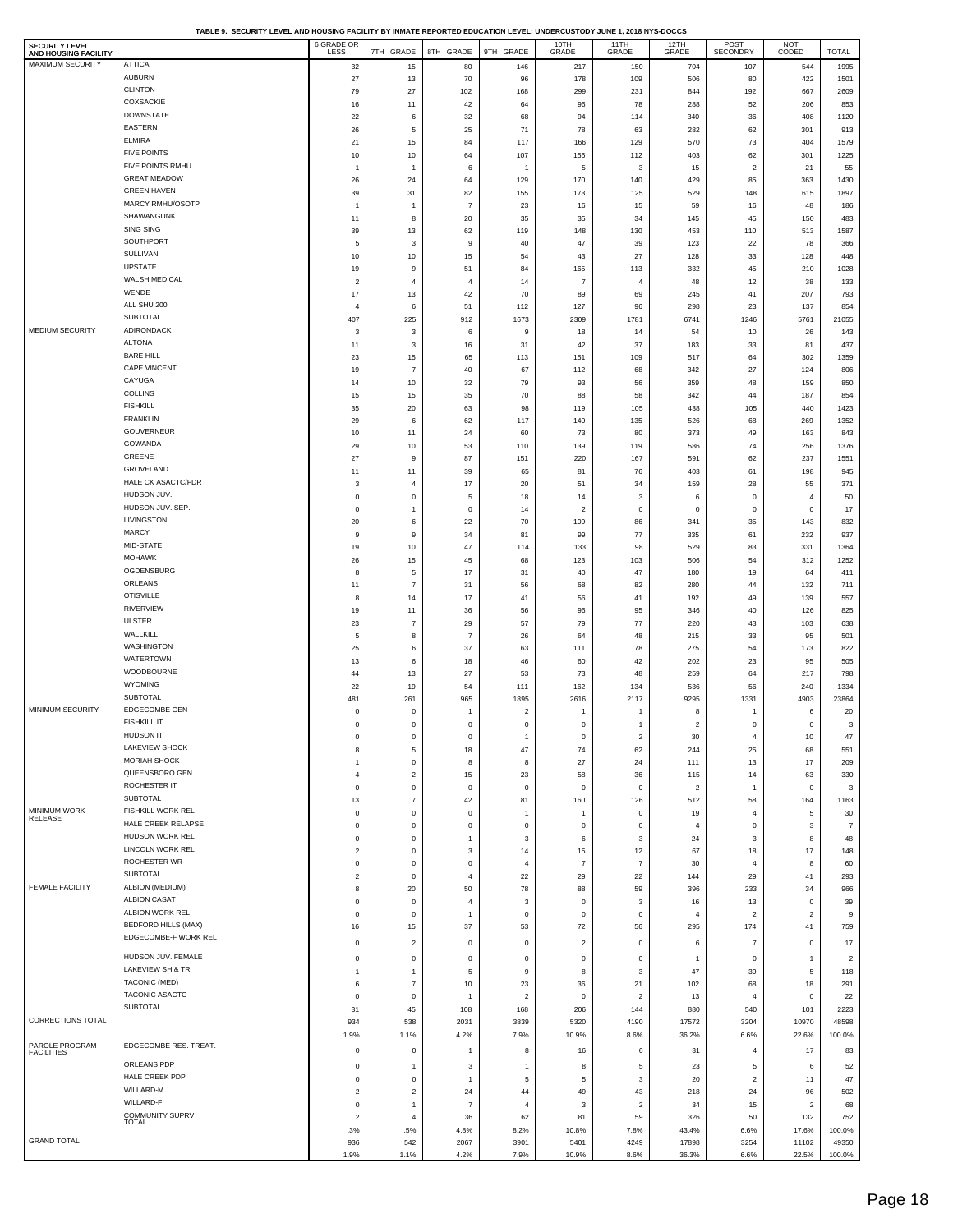**TABLE 10. SECURITY LEVEL AND HOUSING FACILITY BY LENGTH OF STAY AT CURRENT FACILITY (IN MONTHS); UNDERCUSTODY JUNE 1, 2018 NYS-DOCCS**

| <b>SECURITY LEVEL</b><br>AND HOUSING FACILITY |                                                | 0-2 MONTHS           | 3-5 MONTHS     | 6-8 MONTHS                   | $9 - 11$<br><b>MONTHS</b>     | $12 - 17$<br><b>MONTHS</b>    | 18-23<br>MONTHS           | 24-35<br><b>MONTHS</b>     | 36-47<br><b>MONTHS</b>     | 48-71<br><b>MONTHS</b>     | $72 +$ MONTHS              | NOT CODED                  | <b>TOTAL</b>            | AVERAGE<br><b>TIME IN</b><br><b>MONTHS</b> |
|-----------------------------------------------|------------------------------------------------|----------------------|----------------|------------------------------|-------------------------------|-------------------------------|---------------------------|----------------------------|----------------------------|----------------------------|----------------------------|----------------------------|-------------------------|--------------------------------------------|
| MAXIMUM SECURITY                              | <b>ATTICA</b>                                  | 340                  | 247            | 216                          | 170                           | 262                           | 144                       | 179                        | 79                         | 118                        | 240                        | $\,0\,$                    | 1995                    | 28.9                                       |
|                                               | <b>AUBURN</b>                                  | 374                  | 214            | 142                          | 127                           | 195                           | 96                        | 108                        | 52                         | 87                         | 106                        | $\bf{0}$                   | 1501                    | 20.7                                       |
|                                               | <b>CLINTON</b>                                 | 461                  | 345            | 263                          | 242                           | 320                           | 218                       | 275                        | 151                        | 129                        | 205                        | $\mathbf 0$                | 2609                    | 24.2                                       |
|                                               | COXSACKIE<br><b>DOWNSTATE</b>                  | 171                  | 123            | 121                          | 85                            | 101                           | 52                        | 94                         | 44                         | 27                         | 35                         | $\mathbf 0$                | 853                     | 17.1                                       |
|                                               | <b>EASTERN</b>                                 | 840                  | 54             | 31                           | 16                            | 33                            | 29                        | 53                         | 13                         | 24                         | 27                         | $\mathbf 0$                | 1120                    | 8.1                                        |
|                                               | <b>ELMIRA</b>                                  | 61<br>537            | 53<br>171      | 58<br>143                    | 84<br>148                     | 96<br>122                     | 80<br>83                  | 119<br>122                 | 100<br>71                  | 130<br>70                  | 132<br>112                 | $\mathbf 0$<br>$\mathbf 0$ | 913<br>1579             | 38.0<br>19.6                               |
|                                               | <b>FIVE POINTS</b>                             | 343                  | 201            | 103                          | 82                            | 154                           | 80                        | 85                         | 51                         | 56                         | 70                         | $\mathbf 0$                | 1225                    | 19.6                                       |
|                                               | FIVE POINTS RMHU                               | 25                   | 9              | 9                            | $\overline{4}$                | 6                             | $\overline{1}$            | $\overline{1}$             | $\mathbf 0$                | $\,$ 0                     | $^{\circ}$                 | $\mathbf 0$                | 55                      | 5.4                                        |
|                                               | <b>GREAT MEADOW</b>                            | 329                  | 208            | 187                          | 124                           | 180                           | 99                        | 93                         | 72                         | 43                         | 95                         | $\mathbf 0$                | 1430                    | 19.7                                       |
|                                               | <b>GREEN HAVEN</b>                             | 208                  | 164            | 138                          | 130                           | 204                           | 165                       | 230                        | 132                        | 151                        | 375                        | $\,$ 0                     | 1897                    | 45.4                                       |
|                                               | MARCY RMHU/OSOTP                               | 72                   | 38             | 13                           | 19                            | 16                            | 5                         | 9                          | 13                         | $\overline{1}$             | $\overline{0}$             | $\mathbf 0$                | 186                     | 9.3                                        |
|                                               | SHAWANGUNK                                     | 69                   | 45             | 32                           | 27                            | 54                            | 26                        | 53                         | 28                         | 43                         | 106                        | $\mathbf 0$                | 483                     | 44.7                                       |
|                                               | <b>SING SING</b>                               | 280                  | 141            | 74                           | 94                            | 128                           | $77$                      | 162                        | 104                        | 236                        | 291                        | $\mathbf 0$                | 1587                    | 40.0                                       |
|                                               | SOUTHPORT<br>SULLIVAN                          | 196                  | 62             | 32                           | 17                            | 29                            | 10                        | 11                         | $\overline{2}$             | 3                          | $\overline{4}$             | $\mathbf 0$                | 366                     | 8.0                                        |
|                                               | <b>UPSTATE</b>                                 | 100                  | 45             | 35                           | 31                            | 35                            | 18                        | 30                         | 31                         | 37                         | 86                         | $\mathbf 0$                | 448                     | 41.7                                       |
|                                               | WALSH MEDICAL                                  | 605<br>${\bf 22}$    | 169<br>18      | 46<br>14                     | $27\,$<br>15                  | 39<br>$20\,$                  | 40<br>10                  | 28<br>11                   | 19<br>5                    | 21<br>6                    | 34<br>12                   | $\bf{0}$<br>$\mathbf 0$    | 1028<br>133             | 9.9<br>23.5                                |
|                                               | WENDE                                          | 172                  | 74             | 76                           | 47                            | 83                            | 43                        | 92                         | 46                         | 58                         | 102                        | $\mathbf 0$                | 793                     | 30.3                                       |
|                                               | ALL SHU 200                                    | 794                  | 47             | 9                            |                               | $\overline{\mathbf{c}}$       | $\mathbf 0$               | $\mathbf 0$                | $\mathbf 0$                | 1                          | $\overline{0}$             | $\mathbf 0$                | 854                     | 1.3                                        |
|                                               | SUBTOTAL                                       | 5999                 | 2428           | 1742                         | 1490                          | 2079                          | 1276                      | 1755                       | 1013                       | 1241                       | 2032                       | $\,$ 0                     | 21055                   | 25.0                                       |
| MEDIUM SECURITY                               | <b>ADIRONDACK</b>                              | $^{\circ}$           | 16             | 31                           | 30                            | 35                            | 21                        | 7                          | $\overline{a}$             | 1                          | $\mathbf 0$                | $\mathbf 0$                | 143                     | 13.5                                       |
|                                               | <b>ALTONA</b>                                  | 95                   | 73             | 64                           | 72                            | 75                            | 29                        | 24                         | $\overline{4}$             | 1                          | $\overline{0}$             | $\mathbf 0$                | 437                     | 9.8                                        |
|                                               | <b>BARE HILL</b>                               | 363                  | 248            | 153                          | 144                           | 180                           | 106                       | 111                        | 28                         | 16                         | 10                         | $\,$ 0                     | 1359                    | 11.3                                       |
|                                               | CAPE VINCENT                                   | 185                  | 152            | 127                          | 84                            | 110                           | 59                        | 60                         | 20                         | 6                          | 3                          | $\mathbf 0$                | 806                     | 10.9                                       |
|                                               | CAYUGA<br><b>COLLINS</b>                       | 193                  | 157            | 107                          | 74                            | 109                           | 66                        | 85                         | 34                         | 17                         | 8                          | $\mathbf 0$                | 850                     | 13.1                                       |
|                                               | <b>FISHKILL</b>                                | 180<br>278           | 139<br>185     | 120<br>142                   | 89<br>140                     | 124<br>209                    | 59<br>136                 | 61<br>170                  | 32<br>70                   | 25<br>57                   | 25<br>36                   | $\,$ 0<br>$\bf{0}$         | 854<br>1423             | 15.8<br>17.2                               |
|                                               | <b>FRANKLIN</b>                                | 399                  | 260            | 200                          | 121                           | 174                           | 70                        | 85                         | 27                         | 10                         | 6                          | $\mathbf 0$                | 1352                    | 9.8                                        |
|                                               | <b>GOUVERNEUR</b>                              | 228                  | 146            | 106                          | 94                            | 123                           | 51                        | 63                         | 18                         | 10                         | $\overline{4}$             | $\mathbf 0$                | 843                     | 11.1                                       |
|                                               | GOWANDA                                        | 375                  | 248            | 269                          | 145                           | 168                           | 75                        | 70                         | 18                         | 5                          | 3                          | $\mathbf 0$                | 1376                    | 9.1                                        |
|                                               | GREENE                                         | 417                  | 293            | 172                          | 186                           | 215                           | 103                       | 108                        | 34                         | 17                         | 6                          | $\mathbf 0$                | 1551                    | 10.5                                       |
|                                               | GROVELAND                                      | 291                  | 183            | 74                           | 109                           | 118                           | 62                        | 69                         | 21                         | 12                         | 6                          | $\mathbf 0$                | 945                     | 11.1                                       |
|                                               | HALE CK ASACTC/FDR                             | 186                  | 147            | 33                           | 3                             | $\overline{\mathbf{c}}$       | $\mathsf 0$               | $\mathbf 0$                | $^{\circ}$                 | $\pmb{0}$                  | $\pmb{0}$                  | $\,$ 0                     | 371                     | 3.1                                        |
|                                               | HUDSON JUV.<br>HUDSON JUV. SEP.                | 36                   | 8<br>$\circ$   | $\overline{4}$               | $\overline{2}$<br>$\mathbf 0$ | $\mathsf 0$                   | $\mathsf 0$               | $\mathbf 0$<br>$\mathbf 0$ | $\mathbf 0$<br>$\mathbf 0$ | $\mathbf 0$<br>$^{\circ}$  | $\mathbf 0$                | $\mathbf 0$<br>$\mathbf 0$ | 50                      | 2.3                                        |
|                                               | LIVINGSTON                                     | 17<br>201            | 134            | $\mathsf 0$<br>113           | 99                            | $\mathsf 0$<br>100            | $\mathsf 0$<br>46         | 79                         | 39                         | 15                         | $\mathbf 0$<br>6           | $\mathbf 0$                | 17<br>832               | .6<br>12.6                                 |
|                                               | <b>MARCY</b>                                   | 279                  | 158            | 109                          | 101                           | 113                           | 74                        | 60                         | 29                         | 8                          | 6                          | $\mathbf 0$                | 937                     | 10.9                                       |
|                                               | MID-STATE                                      | 342                  | 235            | 207                          | 135                           | 164                           | 107                       | 101                        | 44                         | 22                         | $\overline{7}$             | $\,$ 0                     | 1364                    | 11.5                                       |
|                                               | <b>MOHAWK</b>                                  | 301                  | 204            | 192                          | 145                           | 177                           | 92                        | 75                         | 35                         | 16                         | 15                         | $\mathbf 0$                | 1252                    | 11.9                                       |
|                                               | OGDENSBURG                                     | 149                  | 83             | 37                           | 42                            | 57                            | 22                        | 18                         | $\overline{2}$             | $\mathbf{1}$               | $\mathbf 0$                | $\mathbf 0$                | 411                     | 7.9                                        |
|                                               | ORLEANS                                        | 207                  | 129            | 89                           | 60                            | 69                            | 58                        | 56                         | 18                         | 15                         | 10                         | $\mathbf 0$                | 711                     | 12.6                                       |
|                                               | <b>OTISVILLE</b><br>RIVERVIEW                  | 95                   | 58             | 49                           | 63                            | 81                            | 46                        | 73                         | 34                         | 37<br>$\overline{7}$       | 21                         | $\mathbf 0$                | 557                     | 20.5                                       |
|                                               | <b>ULSTER</b>                                  | 226<br>524           | 177<br>41      | 124<br>21                    | 86<br>18                      | 91<br>10                      | 64<br>12                  | 41<br>10                   | 9<br>1                     | 1                          | $\,$ 0<br>$\,$ 0           | $\,$ 0<br>$\,$ 0           | 825<br>638              | 9.2<br>2.7                                 |
|                                               | <b>WALLKILL</b>                                | 129                  | 82             | 74                           | 45                            | 97                            | 42                        | 28                         | 3                          | 1                          | $\mathbf 0$                | $\mathbf 0$                | 501                     | 9.8                                        |
|                                               | WASHINGTON                                     | 252                  | 162            | 90                           | 94                            | 83                            | 62                        | 54                         | 17                         | $\overline{7}$             | $\overline{1}$             | $\bf{0}$                   | 822                     | 9.6                                        |
|                                               | <b>WATERTOWN</b>                               | 143                  | 109            | 51                           | 51                            | 76                            | 34                        | 31                         | 8                          | $\mathbf 0$                | $\overline{\mathbf{2}}$    | $\mathbf 0$                | 505                     | 9.3                                        |
|                                               | WOODBOURNE                                     | 121                  | 79             | 74                           | 88                            | 104                           | 90                        | 127                        | 46                         | 41                         | 28                         | $\mathbf 0$                | 798                     | 20.5                                       |
|                                               | <b>WYOMING</b><br><b>SUBTOTAL</b>              | 310                  | 250            | 160                          | 147                           | 181                           | 109                       | 113                        | 31                         | 23                         | 10                         | $\,$ 0                     | 1334                    | 11.8                                       |
| MINIMUM SECURITY                              | EDGECOMBE GEN                                  | 6522                 | 4156           | 2992                         | 2467                          | 3045                          | 1695                      | 1779                       | 624                        | 371                        | 213                        | $\mathbf 0$                | 23864                   | 11.6                                       |
|                                               | <b>FISHKILL IT</b>                             | 19<br>$\mathbf 0$    | $\overline{1}$ | 0<br>$\overline{\mathbf{c}}$ | $\mathsf 0$<br>$\mathsf 0$    | $^{\circ}$<br>$\mathsf 0$     | $^{\circ}$<br>$\mathbf 0$ | $\mathsf 0$<br>$\mathbf 0$ | 0<br>$\mathbf 0$           | $\mathbf 0$<br>$\mathbf 0$ | $\mathbf 0$<br>$\mathbf 0$ | $\mathbf 0$<br>$\mathbf 0$ | 20<br>3                 | 1.2<br>5.8                                 |
|                                               | HUDSON IT                                      | 28                   | 13             | 3                            | 2                             | -1                            | $\Omega$                  | 0                          | 0                          | $\mathbf 0$                | $\mathbf 0$                | 0                          | 47                      | 3.4                                        |
|                                               | <b>LAKEVIEW SHOCK</b>                          | 359                  | 155            | 32                           | $\overline{c}$                | $\overline{2}$                | 0                         | $\overline{1}$             | $\mathbf 0$                | $\mathbf 0$                | $\,$ 0                     | $\mathbf 0$                | 551                     | 2.5                                        |
|                                               | <b>MORIAH SHOCK</b>                            | 110                  | 99             | $\mathsf 0$                  | $\mathsf 0$                   | $\mathsf 0$                   | $\mathbf 0$               | $\mathsf 0$                | $\mathbf 0$                | $\mathsf 0$                | $\mathbf 0$                | $\mathbf 0$                | 209                     | 3.0                                        |
|                                               | QUEENSBORO GEN                                 | 303                  | 10             | $\overline{4}$               | 3                             | 6                             | -1                        | $\overline{1}$             | $\mathbf 0$                | $\mathbf 0$                | $\sqrt{2}$                 | $\mathbf 0$                | 330                     | 2.4                                        |
|                                               | ROCHESTER IT                                   | $\overline{1}$       | $\overline{1}$ | $\overline{1}$               | $\mathsf 0$                   | $\mathsf 0$                   | $\mathsf 0$               | $\mathbf 0$                | $\mathbf 0$                | $\bf{0}$                   | $\,$ 0                     | $\mathbf 0$                | 3                       | 4.6                                        |
| MINIMUM WORK                                  | SUBTOTAL<br>FISHKILL WORK REL                  | 820                  | 280            | 42                           | $\overline{7}$                | 9                             | $\overline{1}$            | $\overline{2}$             | $\mathbf 0$                | $\mathsf 0$                | $\overline{2}$             | $\mathbf 0$                | 1163                    | 2.6                                        |
| RELEASE                                       | HALE CREEK RELAPSE                             | 21<br>$\overline{7}$ | 3<br>$\circ$   | 3<br>$\mathsf 0$             | $\mathbf{1}$<br>$\mathsf 0$   | $\overline{c}$<br>$\mathsf 0$ | 0<br>$\mathsf 0$          | $\mathbf 0$<br>$\mathbf 0$ | 0<br>$\mathbf 0$           | $\mathbf 0$<br>$\mathbf 0$ | $\,$ 0<br>$\mathbf 0$      | $\mathbf 0$<br>$\mathbf 0$ | 30<br>$\overline{7}$    | 3.0<br>1.1                                 |
|                                               | HUDSON WORK REL                                | 21                   | 12             | 9                            | $\overline{4}$                | $\overline{1}$                | $\mathbf{1}$              | 0                          | $\mathbf 0$                | $\mathbf 0$                | $\mathbf 0$                | $\,$ 0                     | 48                      | 5.0                                        |
|                                               | <b>LINCOLN WORK REL</b>                        | 71                   | 28             | 23                           | 11                            | 9                             | 6                         | 0                          | $\mathbf 0$                | $\mathbf 0$                | $\mathbf 0$                | $\mathbf 0$                | 148                     | 4.8                                        |
|                                               | ROCHESTER WR                                   | 29                   | 20             | 5                            | 5                             | $\overline{1}$                | $\mathsf 0$               | $\mathbf 0$                | $\mathbf 0$                | $\mathsf 0$                | $\mathbf 0$                | $\mathbf 0$                | 60                      | 4.0                                        |
|                                               | SUBTOTAL                                       | 149                  | 63             | 40                           | 21                            | 13                            | $\scriptstyle{7}$         | 0                          | $\mathbf 0$                | $\mathbf 0$                | $\,$ 0                     | $\mathbf 0$                | 293                     | 4.4                                        |
| <b>FEMALE FACILITY</b>                        | ALBION (MEDIUM)                                | 222                  | 173            | 129                          | 68                            | 127                           | 93                        | 93                         | 31                         | 20                         | 10                         | $\mathbf 0$                | 966                     | 12.9                                       |
|                                               | <b>ALBION CASAT</b>                            | 23                   | 14             | $\overline{2}$               | $\Omega$                      | $\mathsf 0$                   | $\mathsf 0$               | $\mathbf 0$                | $\mathbf 0$                | $\,0\,$                    | $\,$ 0                     | $\,$ 0                     | 39                      | 2.7                                        |
|                                               | ALBION WORK REL                                | $\overline{7}$       | $\overline{1}$ | $\mathsf 0$                  | $\mathsf 0$                   | $\mathbf{1}$                  | $\mathsf 0$               | $\mathbf 0$                | $\mathbf 0$                | $\mathbf 0$                | $\,$ 0                     | $\mathbf 0$                | 9                       | 3.2                                        |
|                                               | <b>BEDFORD HILLS (MAX)</b><br>EDGECOMBE-F WORK | 230                  | 57             | 42                           | 39                            | 66                            | 40                        | 54                         | 40                         | 52                         | 139                        | $\mathbf 0$                | 759                     | 39.0                                       |
|                                               | REL                                            | 8                    | $\overline{2}$ | $\overline{\mathbf{c}}$      | $\overline{2}$                | $\mathbf{1}$                  | $\mathbf{1}$              | $\overline{1}$             | $\mathbf 0$                | $\mathbf 0$                | $\overline{0}$             | $\mathbf 0$                | 17                      | 6.4                                        |
|                                               | HUDSON JUV. FEMALE                             | $\mathbf 0$          | $\overline{1}$ | $\mathsf 0$                  | $\mathsf 0$                   | $\mathbf{1}$                  | $\mathbf 0$               | $\mathbf 0$                | $\mathbf 0$                | $\mathbf 0$                | $\,$ 0                     | $\mathbf 0$                | $\overline{\mathbf{c}}$ | 8.4                                        |
|                                               | LAKEVIEW SH & TR<br><b>TACONIC (MED)</b>       | 80                   | 34             | $\overline{4}$               | $\mathsf 0$                   | $\mathsf 0$                   | $\mathsf 0$               | $\mathsf 0$                | $\mathbf 0$                | $\mathsf 0$                | $\mathbf 0$                | $\mathbf 0$                | 118                     | 2.2                                        |
|                                               | TACONIC ASACTC                                 | 78                   | 53             | 29                           | 23                            | 36                            | 22                        | 31                         | $\overline{7}$             | 5                          | $\overline{7}$             | $\mathbf 0$                | 291                     | 13.4                                       |
|                                               | SUBTOTAL                                       | 9<br>657             | $\circ$<br>335 | 13<br>221                    | $\mathsf 0$<br>132            | $\mathsf 0$<br>232            | $\mathsf 0$<br>156        | $\mathbf 0$<br>179         | $\mathbf 0$<br>78          | $\mathbf 0$<br>77          | $\mathbf 0$<br>156         | $\mathbf 0$<br>$\,$ 0      | 22<br>2223              | 5.4<br>20.9                                |
| CORRECTIONS TOTAL                             |                                                | 14147                | 7262           | 5037                         | 4117                          | 5378                          | 3135                      | 3715                       | 1715                       | 1689                       | 2403                       | $\mathbf 0$                | 48598                   | 17.6                                       |
| PAROLE PROGRAM<br>FACILITIES                  | EDGECOMBE RES.                                 | 79                   | $\circ$        | 0                            | 0                             | 0                             | 0                         | 0                          | 0                          | $\mathbf 0$                | $\mathbf 0$                | $\overline{4}$             | 83                      | $.7\,$                                     |
|                                               | TREAT.<br>ORLEANS PDP                          | $^{\circ}$           | $\circ$        |                              | $^{\circ}$                    | $\mathsf 0$                   | $^{\circ}$                | $\mathbf 0$                | $\mathbf 0$                | $\mathbf 0$                | $^{\circ}$                 |                            | 52                      |                                            |
|                                               | HALE CREEK PDP                                 | $^{\circ}$           | $\mathbf 0$    | 0<br>0                       | $^{\circ}$                    | $\mathsf 0$                   | 0                         | 0                          | 0                          | $\mathbf 0$                | $\mathbf 0$                | 52<br>47                   | $47\,$                  |                                            |
|                                               | WILLARD-M                                      | 156                  | 14             | $\overline{1}$               | $\mathsf 0$                   | $\mathsf 0$                   | $\mathsf 0$               | $\mathbf 0$                | $\mathbf 0$                | $\mathsf 0$                | $\mathbf 0$                | 331                        | 502                     | 1.2                                        |
|                                               | WILLARD-F                                      | 8                    | $\overline{1}$ | $\mathsf 0$                  | $\Omega$                      | $\mathsf 0$                   | $^{\circ}$                | 0                          | $\Omega$                   | $\mathbf 0$                | $\mathbf 0$                | 59                         | 68                      | 1.7                                        |
|                                               | COMMUNITY SUPRV<br>TOTAL                       | 243                  | 15             | $\overline{1}$               | $\mathsf 0$                   | $\mathsf 0$                   | $\mathsf 0$               | 0                          | $\mathbf 0$                | $\,0\,$                    | $\mathbf 0$                | 493                        | 752                     | 1.1                                        |
| <b>GRAND TOTAL</b>                            |                                                | 14390                | 7277           | 5038                         | 4117                          | 5378                          | 3135                      | 3715                       | 1715                       | 1689                       | 2403                       | 493                        | 49350                   | 17.5                                       |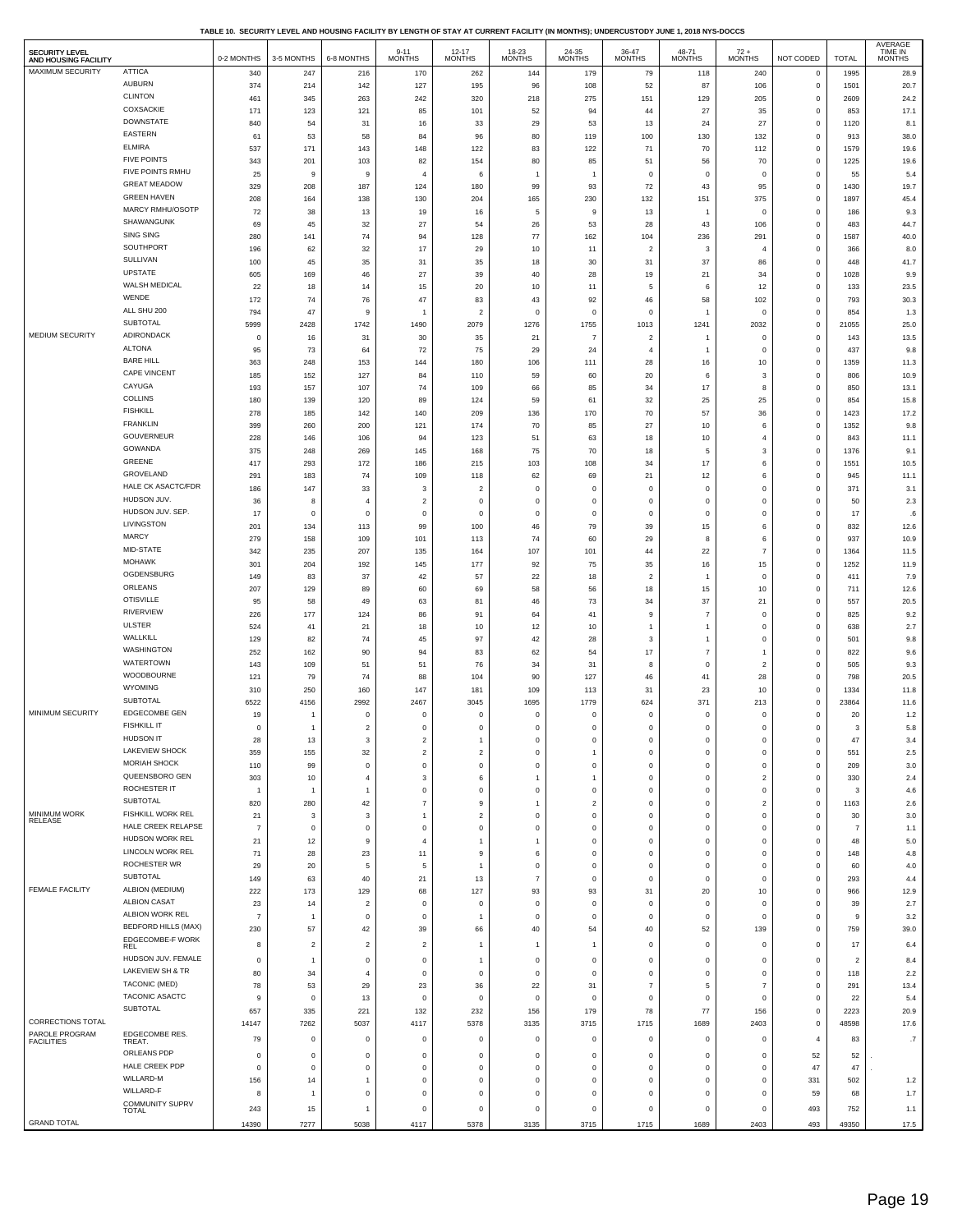| SECURITY LEVEL AND HOUSING FACILITY |                                              | MALE | <b>FEMALE</b> | <b>TOTAL</b> |
|-------------------------------------|----------------------------------------------|------|---------------|--------------|
| <b>MAXIMUM SECURITY</b>             | ATTICA GENERAL                               | 1933 | 0             | 1933         |
|                                     | <b>ATTICA ICP</b>                            | 62   | 0             | 62           |
|                                     | <b>AUBURN GENERAL</b>                        | 1395 | 0             | 1395         |
|                                     | <b>AUBURN DEPOT</b>                          | 50   | 0             | 50           |
|                                     | <b>AUBURN ICP</b>                            | 44   | 0             | 44           |
|                                     | <b>AUBURN INTAKE</b>                         | 12   | 0             | 12           |
|                                     | <b>CLINTON GENERAL</b>                       | 1580 | 0             | 1580         |
|                                     | <b>CLINTON RECEPTION</b>                     | 3    | 0             | 3            |
|                                     | <b>CLINTON ANNEX</b>                         | 717  | 0             | 717          |
|                                     | <b>CLINTON SOP</b>                           | 34   | 0             | 34           |
|                                     | <b>CLINTON ICP</b>                           | 55   | 0             | 55           |
|                                     | <b>CLINTON APPU</b>                          | 192  | 0             | 192          |
|                                     | <b>CLINTON SNU</b>                           | 28   | 0             | 28           |
|                                     | <b>COLLINS SHU200</b>                        | 127  | 0             | 127          |
|                                     | <b>COXSACKIE</b>                             | 798  | 0             | 798          |
|                                     | <b>COXSACKIE REG.</b><br><b>MEDICAL UNIT</b> | 55   | 0             | 55           |
|                                     | DOWNSTATE GENERAL                            | 266  | 0             | 266          |
|                                     | <b>DOWNSTATE</b><br><b>RECEPTION</b>         | 854  | 0             | 854          |
|                                     | <b>EASTERN GENERAL</b>                       | 887  | 0             | 887          |
|                                     | <b>EASTERN SDU</b>                           | 26   | 0             | 26           |
|                                     | <b>ELMIRA GENERAL</b>                        | 1203 | 0             | 1203         |
|                                     | <b>ELMIRA RECEPTION</b>                      | 327  | 0             | 327          |
|                                     | ELMIRA ICP                                   | 49   | 0             | 49           |
|                                     | FISHKILL SHU200                              | 118  | 0             | 118          |
|                                     | <b>FIVE POINTS</b>                           | 1101 | 0             | 1101         |
|                                     | <b>FIVE POINTS</b><br><b>KEEPLOCK</b>        | 83   | 0             | 83           |
|                                     | <b>FIVE POINTS ICP</b>                       | 20   | 0             | 20           |
|                                     | <b>FIVE POINTS RMHU</b>                      | 55   | 0             | 55           |
|                                     | <b>FIVE POINTS SOP</b>                       | 21   | 0             | 21           |
|                                     | GOUVERNEUR SHU200                            | 162  | 0             | 162          |
|                                     | <b>GREAT MEADOW</b><br><b>GENERAL</b>        | 1269 | 0             | 1269         |
|                                     | <b>GREAT MEADOW ICP</b>                      | 127  | 0             | 127          |
|                                     | <b>GREAT MEADOW BHU</b>                      | 34   | 0             | 34           |
|                                     | <b>GREEN HAVEN</b><br>GENERAL                | 1769 | 0             | 1769         |
|                                     | <b>GREEN HAVEN ICP</b>                       | 119  | 0             | 119          |
|                                     | <b>GREEN HAVEN STP DN</b>                    | 9    | 0             | 9            |
|                                     | <b>GREENE SHU200</b>                         | 125  | 0             | 125          |
|                                     | LAKEVIEW SHU200                              | 120  | 0             | 120          |
|                                     | <b>MARCY RMHU</b>                            | 91   | 0             | 91           |
|                                     | <b>MARCY OSOTP</b>                           | 95   | 0             | 95           |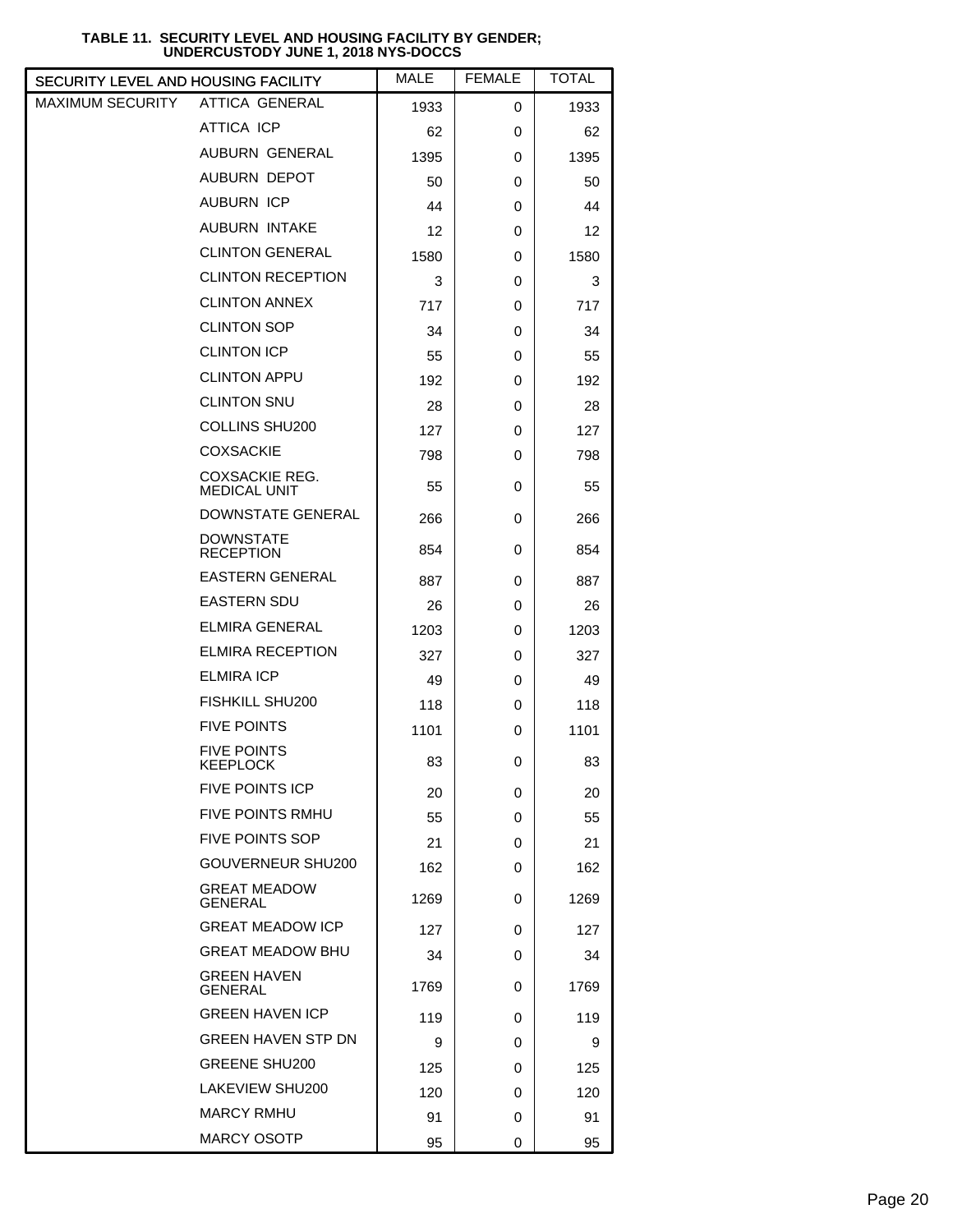| SECURITY LEVEL AND HOUSING FACILITY |                                       | <b>MALE</b>    | <b>FEMALE</b> | <b>TOTAL</b>   |
|-------------------------------------|---------------------------------------|----------------|---------------|----------------|
| <b>MAXIMUM SECURITY</b>             | MID-STATE SHU200                      | 76             | 0             | 76             |
|                                     | <b>MOHAWK WALSH</b><br><b>MEDICAL</b> | 133            | 0             | 133            |
|                                     | ORLEANS SHU200                        | 126            | 0             | 126            |
|                                     | <b>SHAWANGUNK</b>                     | 425            | 0             | 425            |
|                                     | <b>SHAWANGUNK SOP</b>                 | 58             | 0             | 58             |
|                                     | <b>SING SING</b>                      | 1270           | 0             | 1270           |
|                                     | <b>SING SING TRANSIT</b>              | 235            | 0             | 235            |
|                                     | SING SING ABS UNIT                    | $\overline{2}$ | 0             | $\overline{2}$ |
|                                     | SING SING CORP                        | 31             | 0             | 31             |
|                                     | SING SING ICP                         | 49             | 0             | 49             |
|                                     | <b>SOUTHPORT</b>                      | 267            | 0             | 267            |
|                                     | SOUTHPORT CADRE                       | 99             | 0             | 99             |
|                                     | <b>SULLIVAN</b>                       | 317            | 0             | 317            |
|                                     | <b>SUL SPECIAL NEED</b>               | 40             | 0             | 40             |
|                                     | <b>SULLIVAN ICP</b>                   | 55             | 0             | 55             |
|                                     | <b>SULLIVAN CARP</b>                  | 36             | 0             | 36             |
|                                     | <b>UPSTATE GENERAL</b>                | 288            | 0             | 288            |
|                                     | <b>UPSTATE SHU</b>                    | 634            | 0             | 634            |
|                                     | UPSTATE SINGLE CELL                   | 106            | 0             | 106            |
|                                     | <b>WENDE</b>                          | 614            | 0             | 614            |
|                                     | <b>WENDE RECEPTION</b>                | 20             | 0             | 20             |
|                                     | <b>WENDE RMU</b>                      | 76             | 0             | 76             |
|                                     | <b>WENDE SPECIAL</b><br><b>NEEDS</b>  | 47             | 0             | 47             |
|                                     | <b>WENDE ICP</b>                      | 29             | 0             | 29             |
|                                     | <b>WENDE STP DN</b>                   | $\overline{7}$ | 0             | $\overline{7}$ |
|                                     | <b>SUBTOTAL</b>                       | 21055          | 0             | 21055          |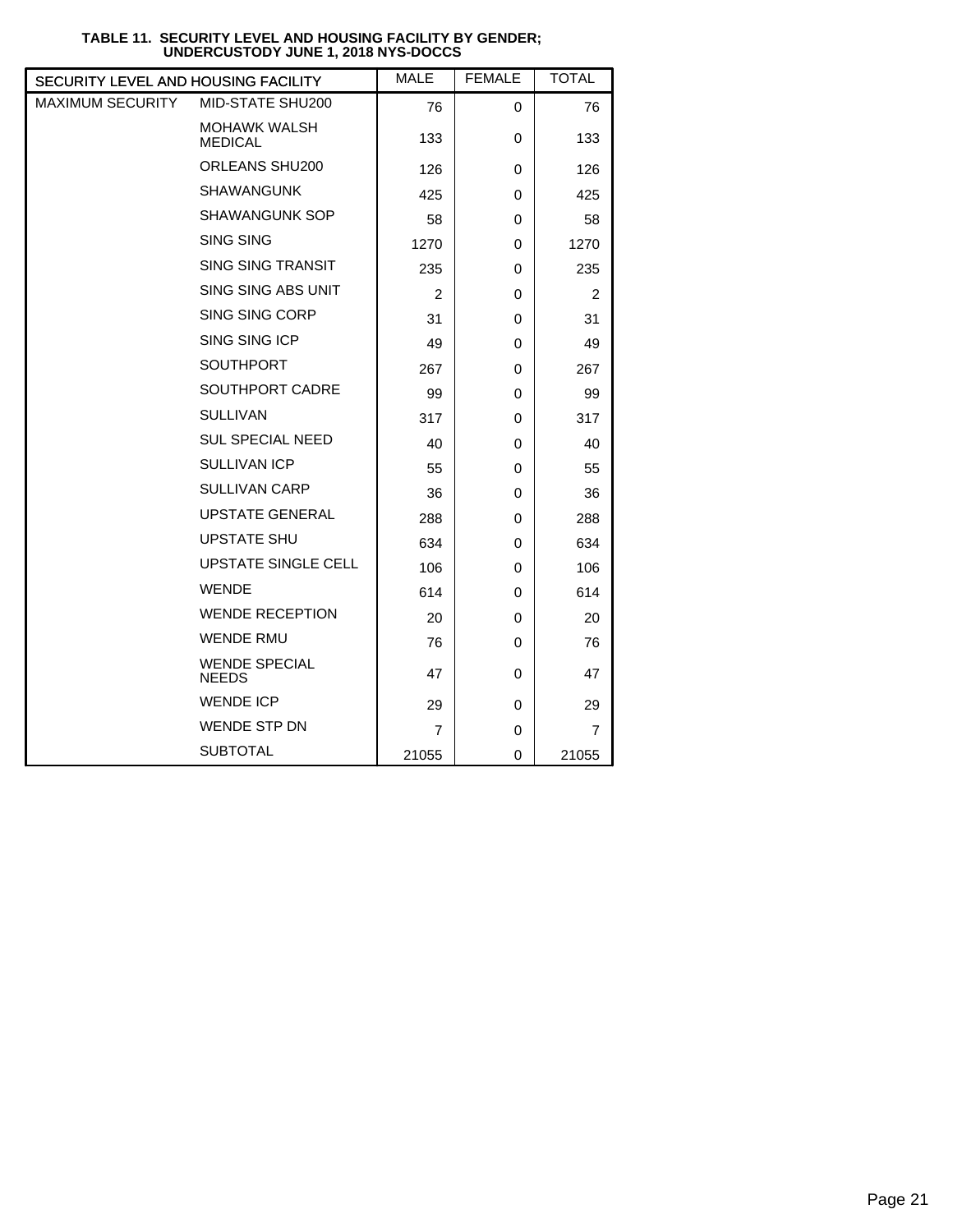| SECURITY LEVEL AND HOUSING FACILITY |                                       | <b>MALE</b> | <b>FEMALE</b> | <b>TOTAL</b> |
|-------------------------------------|---------------------------------------|-------------|---------------|--------------|
| MEDIUM SECURITY                     | <b>ADIRONDACK</b>                     | 143         | 0             | 143          |
|                                     | <b>ALTONA</b>                         | 437         | 0             | 437          |
|                                     | BARE HILL                             | 1359        | 0             | 1359         |
|                                     | <b>CAPE VINCENT</b><br><b>GENERAL</b> | 806         | 0             | 806          |
|                                     | <b>CAYUGA</b>                         | 850         | 0             | 850          |
|                                     | <b>COLLINS</b>                        | 854         | 0             | 854          |
|                                     | <b>FISHKILL GENERAL</b>               | 1299        | 0             | 1299         |
|                                     | <b>FISHKILL ICP</b>                   | 20          | 0             | 20           |
|                                     | <b>FISHKILL KEEPLOCK</b>              | 52          | 0             | 52           |
|                                     | <b>FISHKILL RMU</b>                   | 27          | 0             | 27           |
|                                     | <b>FISHKILL UCI</b>                   | 25          | 0             | 25           |
|                                     | <b>FRANKLIN</b>                       | 1352        | 0             | 1352         |
|                                     | <b>GOUVERNEUR</b>                     | 843         | 0             | 843          |
|                                     | <b>GOWANDA</b>                        | 1032        | 0             | 1032         |
|                                     | <b>GOWANDA SOP</b>                    | 344         | 0             | 344          |
|                                     | <b>GREENE</b>                         | 1551        | 0             | 1551         |
|                                     | <b>GROVELAND</b>                      | 945         | 0             | 945          |
|                                     | HUDSON GENERAL                        | 42          | 0             | 42           |
|                                     | HUDSON JUV SEP UNIT                   | 17          | 0             | 17           |
|                                     | <b>HUDSON RECEPTION</b>               | 8           | 0             | 8            |
|                                     | <b>HALE CREEK ASACTC</b>              | 216         | 0             | 216          |
|                                     | <b>HALE CREEK FEEDER</b>              | 155         | 0             | 155          |
|                                     | <b>LIVINGSTON</b>                     | 832         | 0             | 832          |
|                                     | <b>MARCY</b>                          | 882         | 0             | 882          |
|                                     | MARCY ASACTC                          | 55          | 0             | 55           |
|                                     | MID-STATE                             | 1116        | 0             | 1116         |
|                                     | MID-STATE PC                          | 22          | 0             | 22           |
|                                     | MID-STATE ICP                         | 17          | 0             | 17           |
|                                     | MID-STATE SOP                         | 153         | 0             | 153          |
|                                     | MID-STATE STP DN                      | 56          | 0             | 56           |
|                                     | <b>MOHAWK</b>                         | 1252        | 0             | 1252         |
|                                     | <b>OGDENSBURG</b>                     | 411         | 0             | 411          |
|                                     | <b>ORLEANS</b>                        | 711         | 0             | 711          |
|                                     | <b>OTISVILLE</b>                      | 557         | 0             | 557          |
|                                     | <b>RIVERVIEW</b>                      | 825         | 0             | 825          |
|                                     | <b>ULSTER</b>                         | 173         | 0             | 173          |
|                                     | <b>ULSTER RECEPTION</b>               | 465         | 0             | 465          |
|                                     | <b>WALLKILL</b>                       | 501         | 0             | 501          |
|                                     | <b>WASHINGTON</b>                     | 822         | 0             | 822          |
|                                     | <b>WATERTOWN</b>                      | 505         | 0             | 505          |
|                                     | <b>WOODBOURNE</b>                     | 739         | 0             | 739          |
|                                     | WOODBOURNE SNU                        | 41          | 0             | 41           |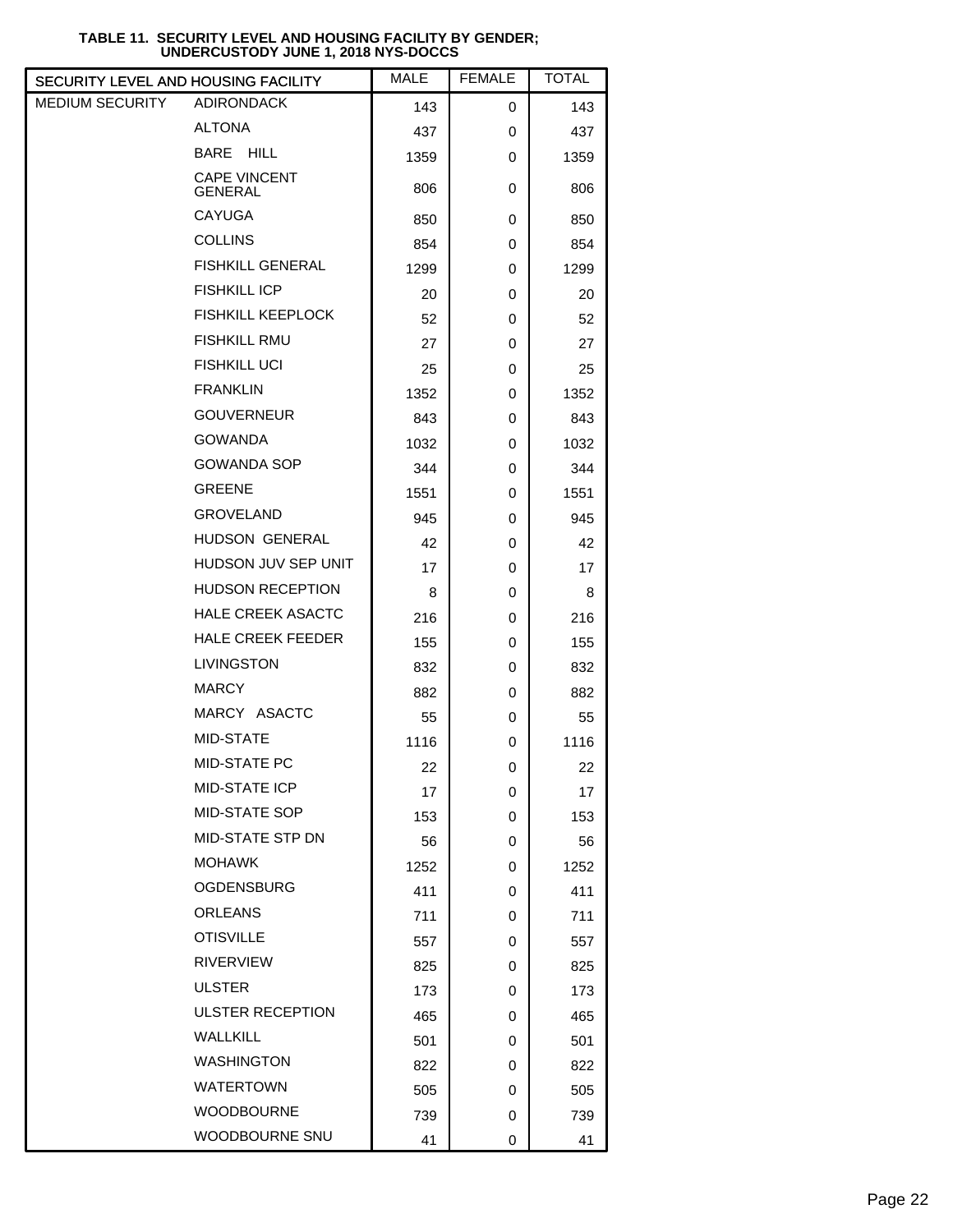| SECURITY LEVEL AND HOUSING FACILITY   |                                             | <b>MALE</b> | <b>FEMALE</b>  | <b>TOTAL</b> |
|---------------------------------------|---------------------------------------------|-------------|----------------|--------------|
| <b>MEDIUM SECURITY</b>                | <b>WOODBOURNE PC</b>                        | 18          | 0              | 18           |
|                                       | <b>WYOMING</b>                              | 1334        | 0              | 1334         |
|                                       | <b>SUBTOTAL</b>                             | 23864       | 0              | 23864        |
| <b>MINIMUM SECURITY</b>               | <b>EDGECOMBE GENERAL</b>                    | 20          | 0              | 20           |
|                                       | <b>FISHKILL IT</b>                          | 3           | 0              | 3            |
|                                       | <b>HUDSON IND TRAINING</b>                  | 47          | 0              | 47           |
|                                       | <b>LAKEVIEW SHOCK</b>                       | 438         | 0              | 438          |
|                                       | <b>LAKEVIEW RECEPTION</b>                   | 113         | 0              | 113          |
|                                       | MORIAH SHOCK                                | 209         | 0              | 209          |
|                                       | QUEENSBORO<br><b>GENERAL</b>                | 330         | 0              | 330          |
|                                       | ROCHESTER INDUS<br><b>TRAINING</b>          | 3           | 0              | 3            |
|                                       | <b>SUBTOTAL</b>                             | 1163        | 0              | 1163         |
| <b>MINIMUM WORK</b><br><b>RELEASE</b> | <b>FISHKILL WORK</b><br><b>RELEASE</b>      | 30          | 0              | 30           |
|                                       | <b>HUDSON WORK</b><br><b>RELEASE</b>        | 48          | 0              | 48           |
|                                       | <b>HALE CREEK RELAPSE</b>                   | 7           | 0              | 7            |
|                                       | <b>LINCOLN</b>                              | 148         | 0              | 148          |
|                                       | <b>ROCHESTER</b>                            | 60          | 0              | 60           |
|                                       | <b>SUBTOTAL</b>                             | 293         | 0              | 293          |
| <b>FEMALE FACILITY</b>                | <b>ALBION FEMALE</b>                        | 0           | 952            | 952          |
|                                       | <b>ALBION ICP</b>                           | 0           | 14             | 14           |
|                                       | <b>ALBION WORK</b><br><b>RELEASE</b>        | 0           | 9              | 9            |
|                                       | <b>ALBION ASACTC</b>                        | 0           | 39             | 39           |
|                                       | <b>BEDFORD HLS</b><br><b>GENERAL</b>        | 0           | 619            | 619          |
|                                       | <b>BEDFORD HLS</b><br><b>RECEPTION</b>      | 0           | 94             | 94           |
|                                       | <b>BEDFORD HLS RMU</b>                      | 0           | 14             | 14           |
|                                       | <b>BEDFORD HLS ICP</b>                      | 0           | 21             | 21           |
|                                       | <b>BEDFORD HILLS TBU</b>                    | 0           | 6              | 6            |
|                                       | <b>BEDFORD HILLS SNU</b>                    | 0           | 5              | 5            |
|                                       | <b>EDGECOMBE FEM</b><br><b>WORK RELEASE</b> | 0           | 17             | 17           |
|                                       | <b>HUDSON FEMALE</b>                        | 0           | $\overline{2}$ | 2            |
|                                       | LAKEVIEW SHOCK FEM                          | 0           | 112            | 112          |
|                                       | LAKEVIEW FEM<br><b>TRANSIT</b>              | 0           | 6              | 6            |
|                                       | <b>TACONIC FEMALE</b>                       | 0           | 285            | 285          |
|                                       | <b>TACONIC RELAPSE</b>                      | 0           | 1              | 1            |
|                                       | <b>TACONIC</b><br><b>TRANSITIONAL</b>       | 0           | 6              | 6            |
|                                       | <b>TACONIC ASAT</b>                         | 0           | 21             | 21           |
|                                       | <b>SUBTOTAL</b>                             | 0           | 2223           | 2223         |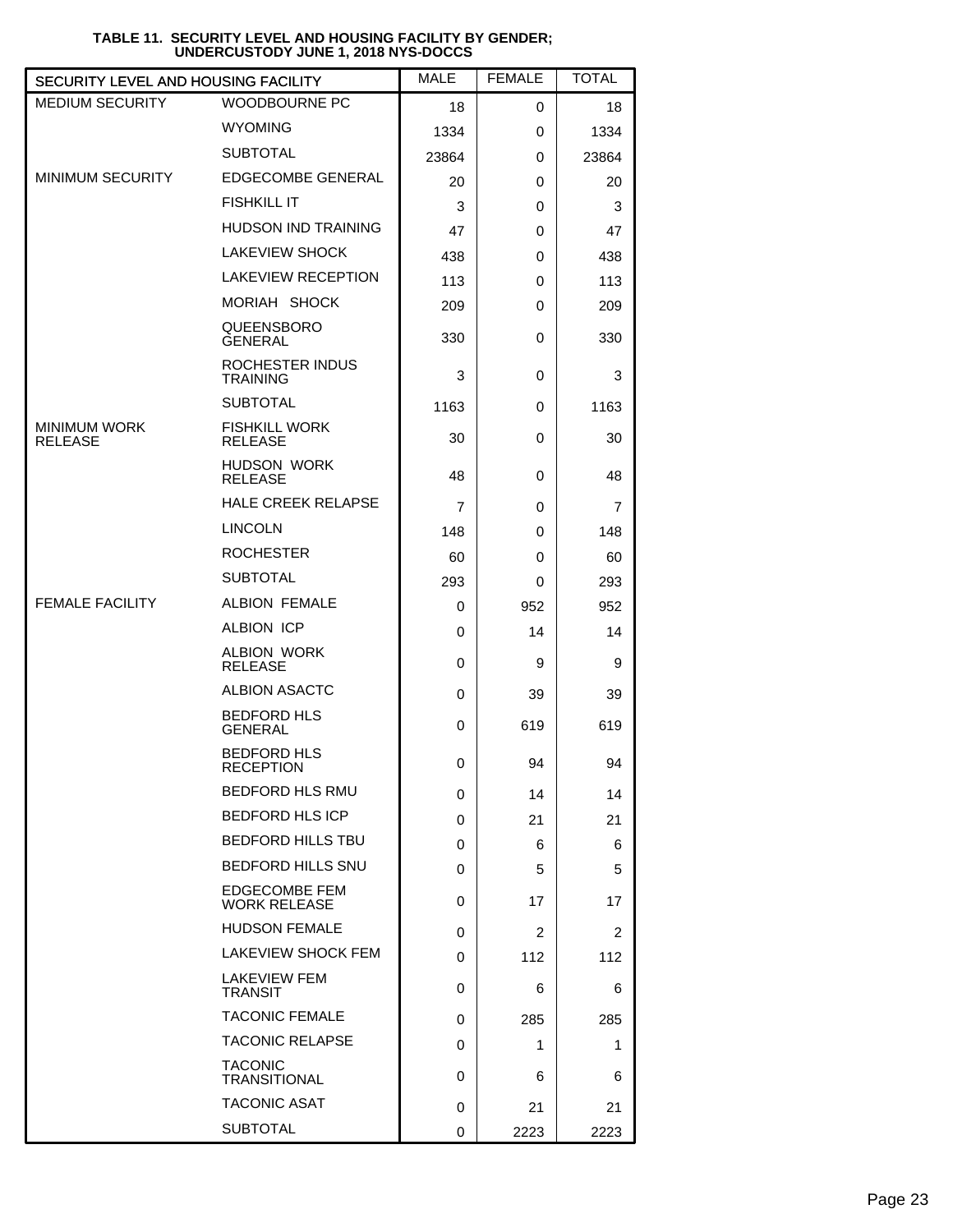| SECURITY LEVEL AND HOUSING FACILITY        |                                   | MALE     | <b>FEMALE</b> | <b>TOTAL</b> |
|--------------------------------------------|-----------------------------------|----------|---------------|--------------|
| <b>CORRECTIONS TOTAL</b>                   |                                   | 46375    | 2223          | 48598        |
| <b>PAROLE PROGRAM</b><br><b>FACILITIES</b> | <b>EDGECOMBE RES</b><br>TREATMENT | 83       | 0             | 83           |
|                                            | <b>HALE CREEK PDP</b>             | 47       | 0             | 47           |
|                                            | <b>ORLEANS PDP</b>                | 52       | 0             | 52           |
|                                            | <b>WILLARD MALE</b>               | 502      | 0             | 502          |
|                                            | <b>WILLARD FEMALE</b>             | $\Omega$ | 68            | 68           |
|                                            | <b>COMM SUPRV TOTAL</b>           | 684      | 68            | 752          |
| <b>GRAND TOTAL</b>                         |                                   | 47059    | 2291          | 49350        |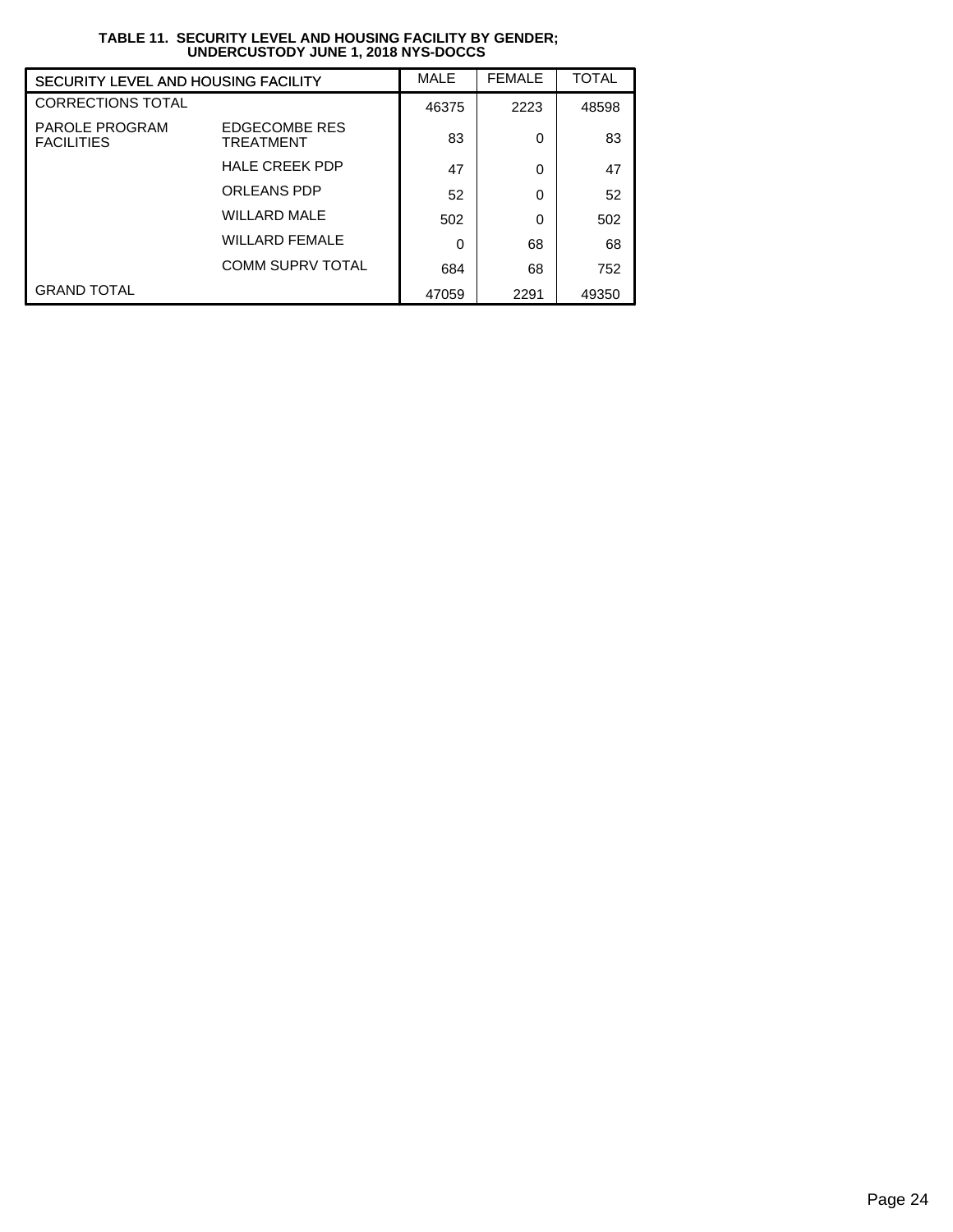#### ATTICA GENERAL ATTICA ICP AUBURN GENERAL AUBURN DEPOT AUBURN ICP AUBURN INTAKE CLINTON GENERAL CLINTON RECEPTION CLINTON ANNEX CLINTON SOP CLINTON ICP CLINTON APPU CLINTON SNU COLLINS SHU200 COXSACKIE COXSACKIE REG. MEDICAL UNIT DOWNSTATE GENERAL DOWNSTATE **RECEPTION** EASTERN GENERAL EASTERN SDU ELMIRA GENERAL ELMIRA RECEPTION ELMIRA ICP FISHKILL SHU200 FIVE POINTS FIVE POINTS **KEEPLOCK** FIVE POINTS ICP FIVE POINTS RMHU FIVE POINTS SOP GOUVERNEUR SHU200 GREAT MEADOW GENERAL GREAT MEADOW ICP GREAT MEADOW BHU GREEN HAVEN GENERAL GREEN HAVEN ICP GREEN HAVEN STP DN GREENE SHU200 LAKEVIEW SHU200 MARCY RMHU MARCY OSOTP MAXIMUM SECURITY 95 0 95 91 | 0 | 91 120 0 120 125 0 125 9 | 0 | 9 116 3 119 1755 14 1769 34 0 34  $127$  0 127 1269 0 1269 162 0 162 21 | 0 | 21 55 0 55 20 0 20 83 0 83 1083 18 101 113 | 5 | 118 49 | 0 | 49 303 24 327 1203 0 1203 26 0 26 887 0 887 826 28 854 266 0 266 55 0 55 798 0 798 127 0 127 27 1 28 192 0 192 55 0 55 34 0 34 717 0 717 3 0 3 1580 0 1580 11 | 1 | 12 44 0 44 47 | 3 | 50 1395 0 1395 62 0 62 1933 0 1933 SECURITY LEVEL AND HOUSING FACILITY

## **TABLE 12. SECURITY LEVEL AND HOUSING FACILITY BY OFFENDER STATUS; UNDERCUSTODY JUNE 1, 2018 NYS-DOCCS**

INMATE | PAROLEE | TOTAL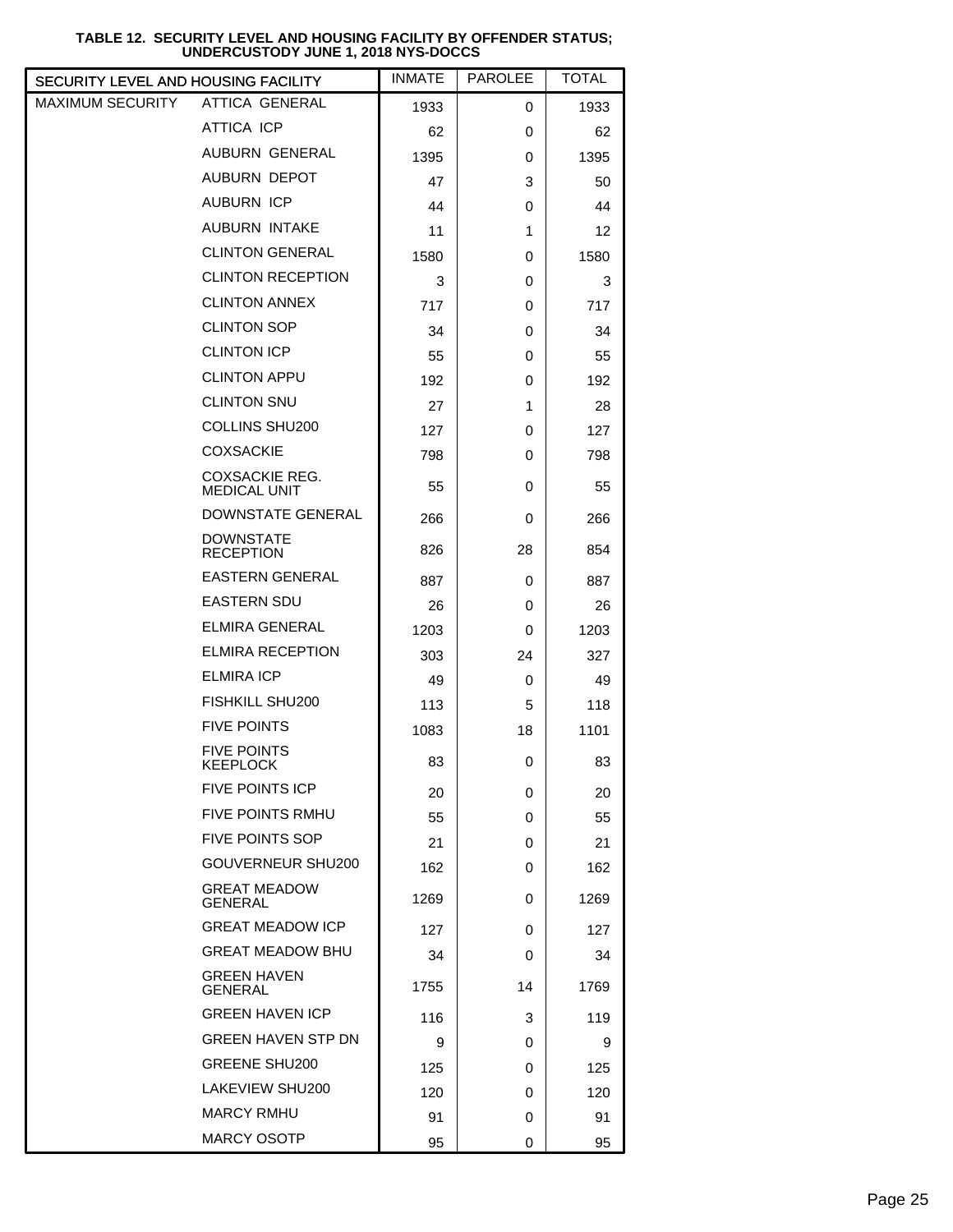| SECURITY LEVEL AND HOUSING FACILITY |                                       | <b>INMATE</b>  | <b>PAROLEE</b> | <b>TOTAL</b> |
|-------------------------------------|---------------------------------------|----------------|----------------|--------------|
| <b>MAXIMUM SECURITY</b>             | MID-STATE SHU200                      | 76             | 0              | 76           |
|                                     | <b>MOHAWK WALSH</b><br><b>MEDICAL</b> | 132            | 1              | 133          |
|                                     | ORLEANS SHU200                        | 126            | 0              | 126          |
|                                     | <b>SHAWANGUNK</b>                     | 425            | 0              | 425          |
|                                     | <b>SHAWANGUNK SOP</b>                 | 58             | 0              | 58           |
|                                     | <b>SING SING</b>                      | 1270           | 0              | 1270         |
|                                     | <b>SING SING TRANSIT</b>              | 235            | 0              | 235          |
|                                     | SING SING ABS UNIT                    | $\overline{2}$ | 0              | 2            |
|                                     | SING SING CORP                        | 31             | 0              | 31           |
|                                     | SING SING ICP                         | 49             | 0              | 49           |
|                                     | <b>SOUTHPORT</b>                      | 267            | 0              | 267          |
|                                     | <b>SOUTHPORT CADRE</b>                | 99             | 0              | 99           |
|                                     | <b>SULLIVAN</b>                       | 316            | 1              | 317          |
|                                     | <b>SUL SPECIAL NEED</b>               | 38             | $\overline{c}$ | 40           |
|                                     | <b>SULLIVAN ICP</b>                   | 55             | 0              | 55           |
|                                     | <b>SULLIVAN CARP</b>                  | 36             | 0              | 36           |
|                                     | <b>UPSTATE GENERAL</b>                | 288            | 0              | 288          |
|                                     | <b>UPSTATE SHU</b>                    | 634            | 0              | 634          |
|                                     | <b>UPSTATE SINGLE CELL</b>            | 106            | 0              | 106          |
|                                     | <b>WENDE</b>                          | 614            | 0              | 614          |
|                                     | <b>WENDE RECEPTION</b>                | 20             | 0              | 20           |
|                                     | <b>WENDE RMU</b>                      | 73             | 3              | 76           |
|                                     | <b>WENDE SPECIAL</b><br><b>NEEDS</b>  | 46             | 1              | 47           |
|                                     | <b>WENDE ICP</b>                      | 29             | 0              | 29           |
|                                     | <b>WENDE STP DN</b>                   | 7              | 0              | 7            |
|                                     | <b>SUBTOTAL</b>                       | 20950          | 105            | 21055        |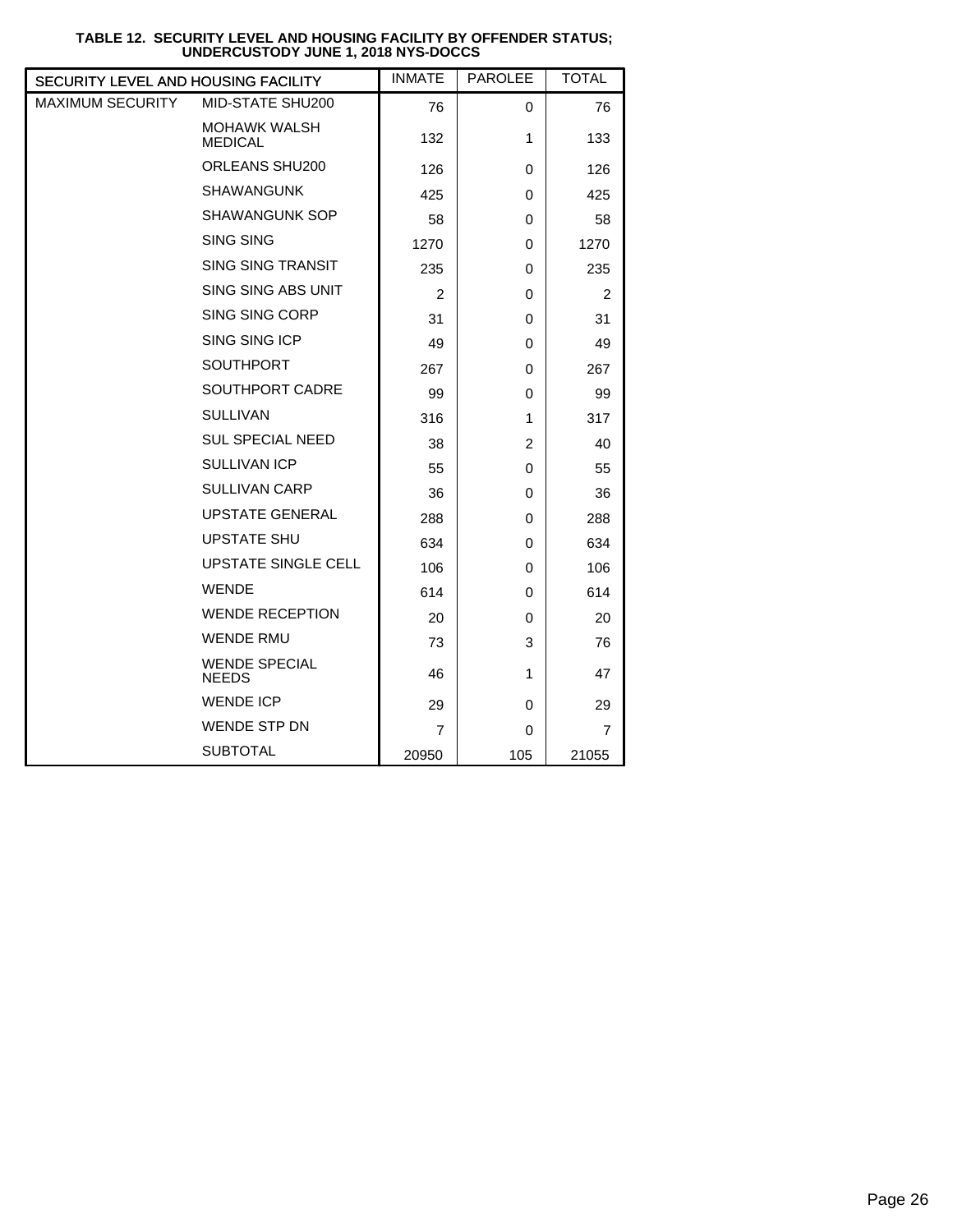| SECURITY LEVEL AND HOUSING FACILITY |                                       | <b>INMATE</b> | <b>PAROLEE</b> | <b>TOTAL</b> |  |
|-------------------------------------|---------------------------------------|---------------|----------------|--------------|--|
| MEDIUM SECURITY                     | <b>ADIRONDACK</b>                     | 143           | 0              | 143          |  |
|                                     | <b>ALTONA</b>                         | 437           | 0              | 437          |  |
|                                     | BARE HILL                             | 1359          | 0              | 1359         |  |
|                                     | <b>CAPE VINCENT</b><br><b>GENERAL</b> | 806           | 0              | 806          |  |
|                                     | <b>CAYUGA</b>                         | 847           | 3              | 850          |  |
|                                     | <b>COLLINS</b>                        | 854           | 0              | 854          |  |
|                                     | <b>FISHKILL GENERAL</b>               | 1213          | 86             | 1299         |  |
|                                     | <b>FISHKILL ICP</b>                   | 19            | 1              | 20           |  |
|                                     | <b>FISHKILL KEEPLOCK</b>              | 52            | 0              | 52           |  |
|                                     | <b>FISHKILL RMU</b>                   | 15            | 12             | 27           |  |
|                                     | <b>FISHKILL UCI</b>                   | 24            | 1              | 25           |  |
|                                     | <b>FRANKLIN</b>                       | 1351          | 1              | 1352         |  |
|                                     | <b>GOUVERNEUR</b>                     | 843           | 0              | 843          |  |
|                                     | <b>GOWANDA</b>                        | 1032          | 0              | 1032         |  |
|                                     | <b>GOWANDA SOP</b>                    | 344           | 0              | 344          |  |
|                                     | <b>GREENE</b>                         | 1551          | 0              | 1551         |  |
|                                     | <b>GROVELAND</b>                      | 945           | 0              | 945          |  |
|                                     | HUDSON GENERAL                        | 42            | 0              | 42           |  |
|                                     | HUDSON JUV SEP UNIT                   | 17            | 0              | 17           |  |
|                                     | <b>HUDSON RECEPTION</b>               | 8             | 0              | 8            |  |
|                                     | <b>HALE CREEK ASACTC</b>              | 216           | 0              | 216          |  |
|                                     | <b>HALE CREEK FEEDER</b>              | 150           | 5              | 155          |  |
|                                     | <b>LIVINGSTON</b>                     | 832           | 0              | 832          |  |
|                                     | <b>MARCY</b>                          | 880           | 2              | 882          |  |
|                                     | MARCY ASACTC                          | 55            | 0              | 55           |  |
|                                     | MID-STATE                             | 1110          | 6              | 1116         |  |
|                                     | MID-STATE PC                          | 22            | U              | 22           |  |
|                                     | MID-STATE ICP                         | 17            | 0              | 17           |  |
|                                     | MID-STATE SOP                         | 153           | 0              | 153          |  |
|                                     | MID-STATE STP DN                      | 56            | 0              | 56           |  |
|                                     | <b>MOHAWK</b>                         | 1252          | 0              | 1252         |  |
|                                     | <b>OGDENSBURG</b>                     | 411           | 0              | 411          |  |
|                                     | <b>ORLEANS</b>                        | 708           | 3              | 711          |  |
|                                     | <b>OTISVILLE</b>                      | 557           | 0              | 557          |  |
|                                     | <b>RIVERVIEW</b>                      | 825           | 0              | 825          |  |
|                                     | <b>ULSTER</b>                         | 173           | 0              | 173          |  |
|                                     | <b>ULSTER RECEPTION</b>               | 458           | 7              | 465          |  |
|                                     | <b>WALLKILL</b>                       | 501           | 0              | 501          |  |
|                                     | <b>WASHINGTON</b>                     | 822           | 0              | 822          |  |
|                                     | <b>WATERTOWN</b>                      | 505           | 0              | 505          |  |
|                                     | <b>WOODBOURNE</b>                     | 732           | 7              | 739          |  |
|                                     | WOODBOURNE SNU                        | 41            | 0              | 41           |  |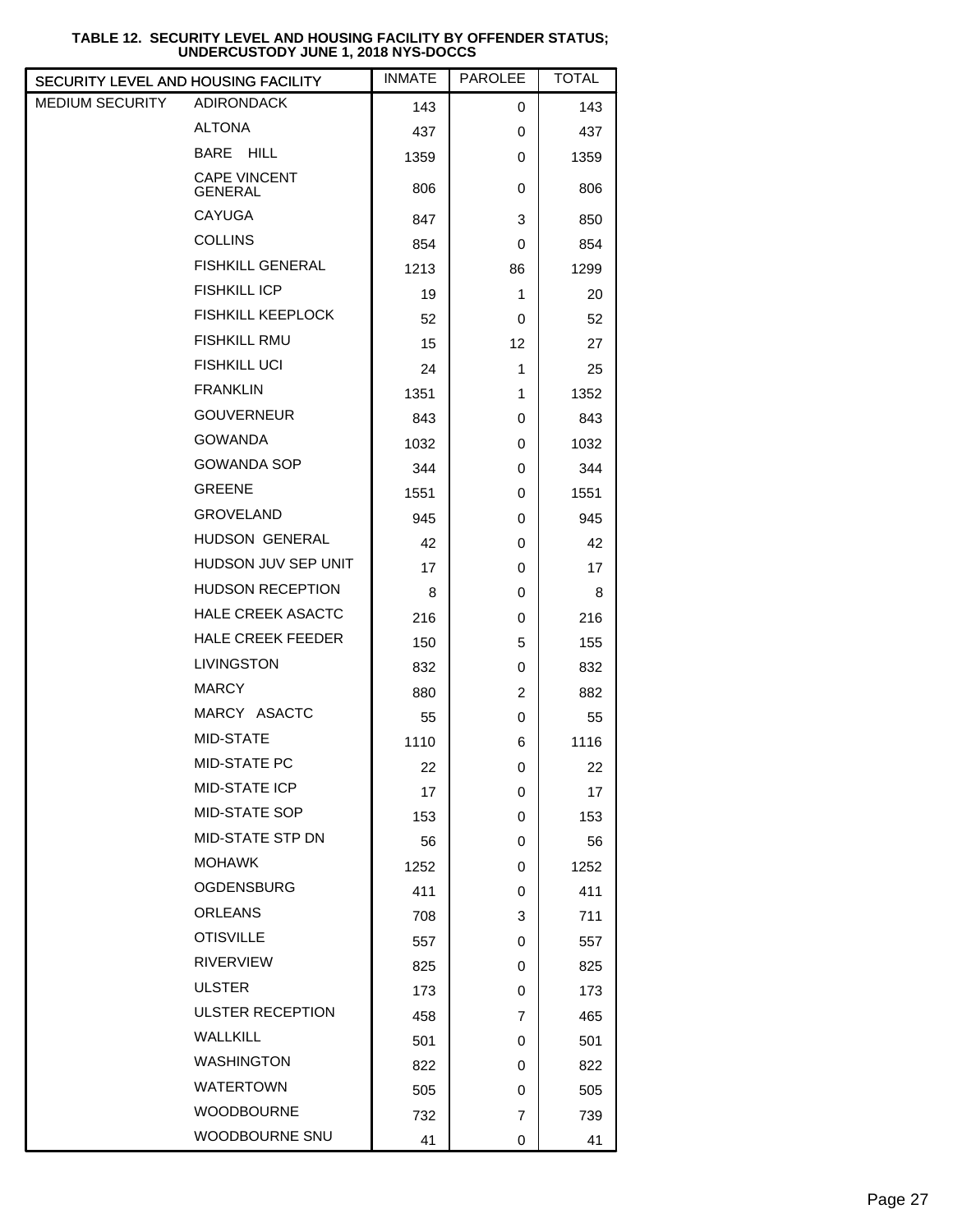| <b>SECURITY LEVEL AND HOUSING FACILITY</b> |                                             | <b>INMATE</b>  | <b>PAROLEE</b> | <b>TOTAL</b>   |
|--------------------------------------------|---------------------------------------------|----------------|----------------|----------------|
| <b>MEDIUM SECURITY</b>                     | <b>WOODBOURNE PC</b>                        | 18             | 0              | 18             |
|                                            | <b>WYOMING</b>                              | 1334           | 0              | 1334           |
|                                            | <b>SUBTOTAL</b>                             | 23730          | 134            | 23864          |
| MINIMUM SECURITY                           | <b>EDGECOMBE GENERAL</b>                    | 20             | 0              | 20             |
|                                            | <b>FISHKILL IT</b>                          | 3              | 0              | 3              |
|                                            | <b>HUDSON IND TRAINING</b>                  | 47             | 0              | 47             |
|                                            | <b>LAKEVIEW SHOCK</b>                       | 438            | 0              | 438            |
|                                            | <b>LAKEVIEW RECEPTION</b>                   | 113            | 0              | 113            |
|                                            | MORIAH SHOCK                                | 209            | 0              | 209            |
|                                            | QUEENSBORO<br><b>GENERAL</b>                | 310            | 20             | 330            |
|                                            | ROCHESTER INDUS<br><b>TRAINING</b>          | 3              | 0              | 3              |
|                                            | <b>SUBTOTAL</b>                             | 1143           | 20             | 1163           |
| <b>MINIMUM WORK</b><br><b>RELEASE</b>      | <b>FISHKILL WORK</b><br><b>RELEASE</b>      | 30             | 0              | 30             |
|                                            | <b>HUDSON WORK</b><br><b>RELEASE</b>        | 48             | 0              | 48             |
|                                            | <b>HALE CREEK RELAPSE</b>                   | 7              | 0              | 7              |
|                                            | <b>LINCOLN</b>                              | 148            | 0              | 148            |
|                                            | <b>ROCHESTER</b>                            | 60             | 0              | 60             |
|                                            | <b>SUBTOTAL</b>                             | 293            | 0              | 293            |
| <b>FEMALE FACILITY</b>                     | <b>ALBION FEMALE</b>                        | 943            | 9              | 952            |
|                                            | <b>ALBION ICP</b>                           | 14             | 0              | 14             |
|                                            | <b>ALBION WORK</b><br><b>RELEASE</b>        | 9              | 0              | 9              |
|                                            | <b>ALBION ASACTC</b>                        | 39             | 0              | 39             |
|                                            | <b>BEDFORD HLS</b><br><b>GENERAL</b>        | 618            | 1              | 619            |
|                                            | <b>BEDFORD HLS</b><br>RECEPTION             | 94             | 0              | 94             |
|                                            | BEDFORD HLS RMU                             | 14             | 0              | 14             |
|                                            | <b>BEDFORD HLS ICP</b>                      | 21             | 0              | 21             |
|                                            | <b>BEDFORD HILLS TBU</b>                    | 6              | 0              | 6              |
|                                            | <b>BEDFORD HILLS SNU</b>                    | 5              | 0              | 5              |
|                                            | <b>EDGECOMBE FEM</b><br><b>WORK RELEASE</b> | 17             | 0              | 17             |
|                                            | <b>HUDSON FEMALE</b>                        | $\overline{2}$ | 0              | $\overline{2}$ |
|                                            | LAKEVIEW SHOCK FEM                          | 112            | 0              | 112            |
|                                            | LAKEVIEW FEM<br><b>TRANSIT</b>              | 6              | 0              | 6              |
|                                            | <b>TACONIC FEMALE</b>                       | 285            | 0              | 285            |
|                                            | <b>TACONIC RELAPSE</b>                      | 1              | 0              | 1              |
|                                            | <b>TACONIC</b><br><b>TRANSITIONAL</b>       | 6              | 0              | 6              |
|                                            | <b>TACONIC ASAT</b>                         | 21             | 0              | 21             |
|                                            | <b>SUBTOTAL</b>                             | 2213           | 10             | 2223           |